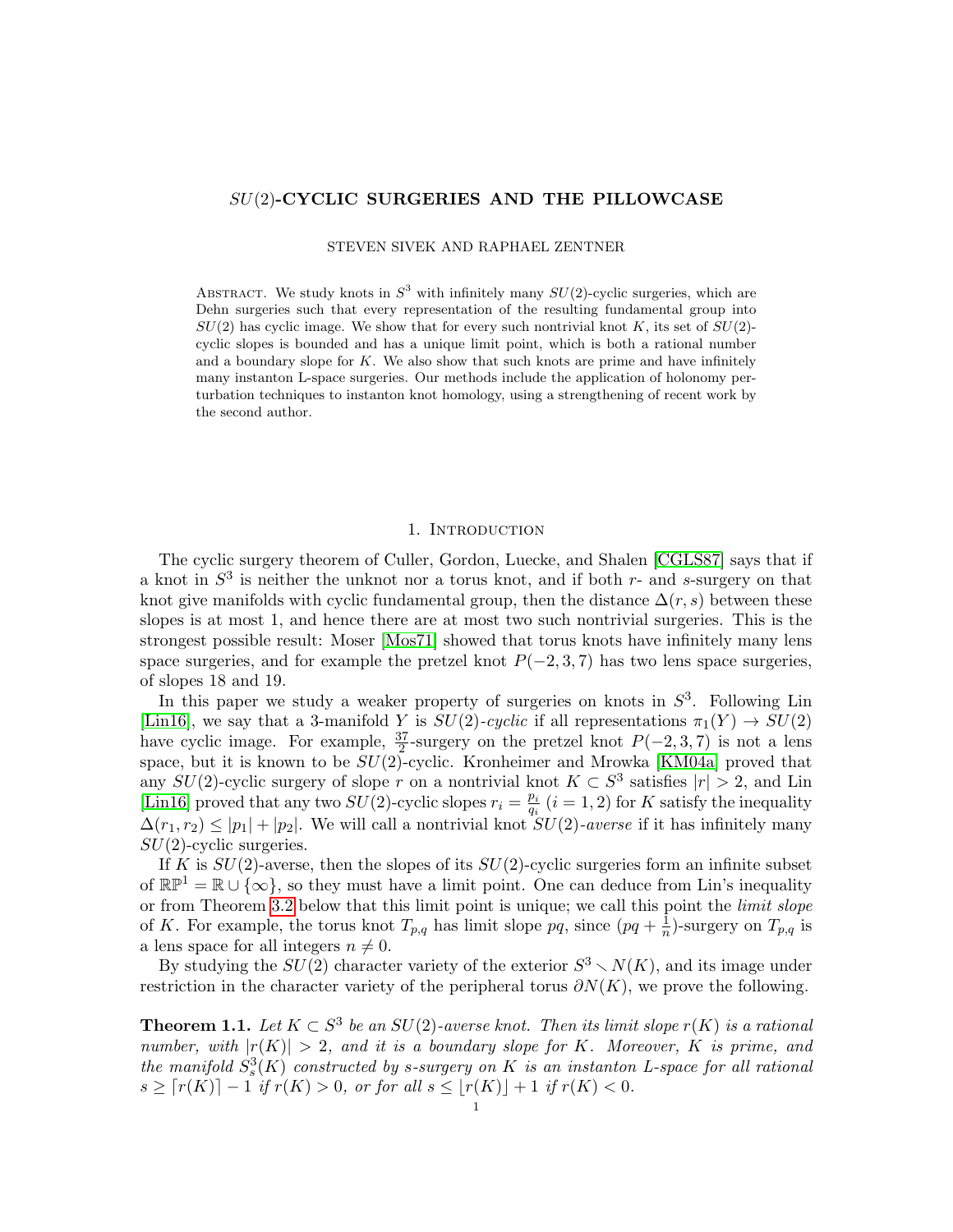**Corollary 1.2.** Let K be a nontrivial knot in  $S^3$ . Then there is a constant N such that there is an irreducible representation

$$
\pi_1(S^3_r(K)) \to SU(2)
$$

for all rational r with  $|r| > N$ .

*Proof.* If the set of  $SU(2)$ -cyclic slopes for a knot K is unbounded, then K must be  $SU(2)$ averse with limit slope  $\infty$ , contradicting  $r(K) \in \mathbb{Q}$ .

After the initial version of this paper appeared, Baldwin and the first author [\[BS19\]](#page-63-0) proved that if a nontrivial knot K has an instanton L-space surgery of positive slope, then K is fibered and strongly quasipositive, and the set of instanton L-space slopes for  $K$  is  $[2g(K) - 1, \infty) \cap \mathbb{Q}$ . Thus we have the following.

<span id="page-1-1"></span>**Corollary 1.3.** If K is  $SU(2)$ -averse then K is fibered, either K or its mirror is strongly quasipositive, and the limit slope satisfies  $|r(K)| > 2q(K) - 1$ .

We remark that the pretzel  $P(-2, 3, 7)$  has infinitely many instanton L-space surgeries, as does any knot with a lens space surgery, but we will show in Example [6.8](#page-29-0) that it is not  $SU(2)$ -averse. Thus being  $SU(2)$ -averse is a strictly stronger condition than having infinitely many instanton L-space surgeries.

In Theorem [1.1,](#page-0-0) the finiteness and rationality of  $r(K)$  are proved as Theorems [4.2](#page-11-0) and [5.4](#page-23-0) respectively, and the bound  $|r(K)| > 2$  comes from Theorem [3.2](#page-9-0) (though  $r(K) \geq 2$  is already implied by [\[KM04a\]](#page-64-1)). The fact that  $r(K)$  is a boundary slope is Theorem [6.5;](#page-27-0) this means that there is a properly embedded, essential surface in  $S^3 \setminus N(K)$  whose boundary is a nonempty union of curves of slope  $r(K)$ . The primeness of K is proved as Theorem [10.4.](#page-40-0) The assertion about instanton L-spaces, namely that for each  $s = \frac{a}{b}$  $\frac{a}{b}$  in the given range the singular instanton knot homology  $I^{\#}(S^3_{a/b}(K), \emptyset)$  defined in [\[KM11a\]](#page-65-2) has rank |a|, is Theorem [9.1.](#page-35-0)

We can also prove something about the set of  $SU(2)$ -cyclic surgery slopes of an  $SU(2)$ averse knot. Combining Theorem [3.2](#page-9-0) and Theorem [8.2,](#page-34-0) we have:

**Theorem 1.4.** Let K be an  $SU(2)$ -averse knot with limit slope  $r(K)$ . Then all  $SU(2)$ -cyclic slopes  $\frac{m}{n}$  satisfy

$$
\left|\frac{m}{n} - r(K)\right| \le \frac{|r(K)|}{n},
$$

and there is an integer  $N \geq 1$  such that  $r(K) + \frac{1}{kN}$  is an  $SU(2)$ -cyclic slope for all but finitely many  $k \in \mathbb{Z}$ .

A knot  $K \subset S^3$  is said to be *small* if there are no closed, incompressible surfaces in its exterior other than boundary-parallel tori; examples include all two-bridge knots [\[HT85\]](#page-64-2) and Montesinos knots with at most three rational tangles [\[Oer84\]](#page-65-3). In this case we know even more, as proved in Theorems [7.1](#page-29-1) and [7.3](#page-31-0) and Proposition [7.5.](#page-33-0)

<span id="page-1-0"></span>**Theorem 1.5.** If K is a small,  $SU(2)$ -averse knot with Alexander polynomial  $\Delta_K(t)$  =  $\sum_{j=-d}^{d} a_j t^j$ , then the limit slope  $r(K)$  is an integer satisfying  $|r(K)| \geq 6$  and

$$
|r(K)| \ge 1 + \sum_{j=-d}^{d} |a_j|.
$$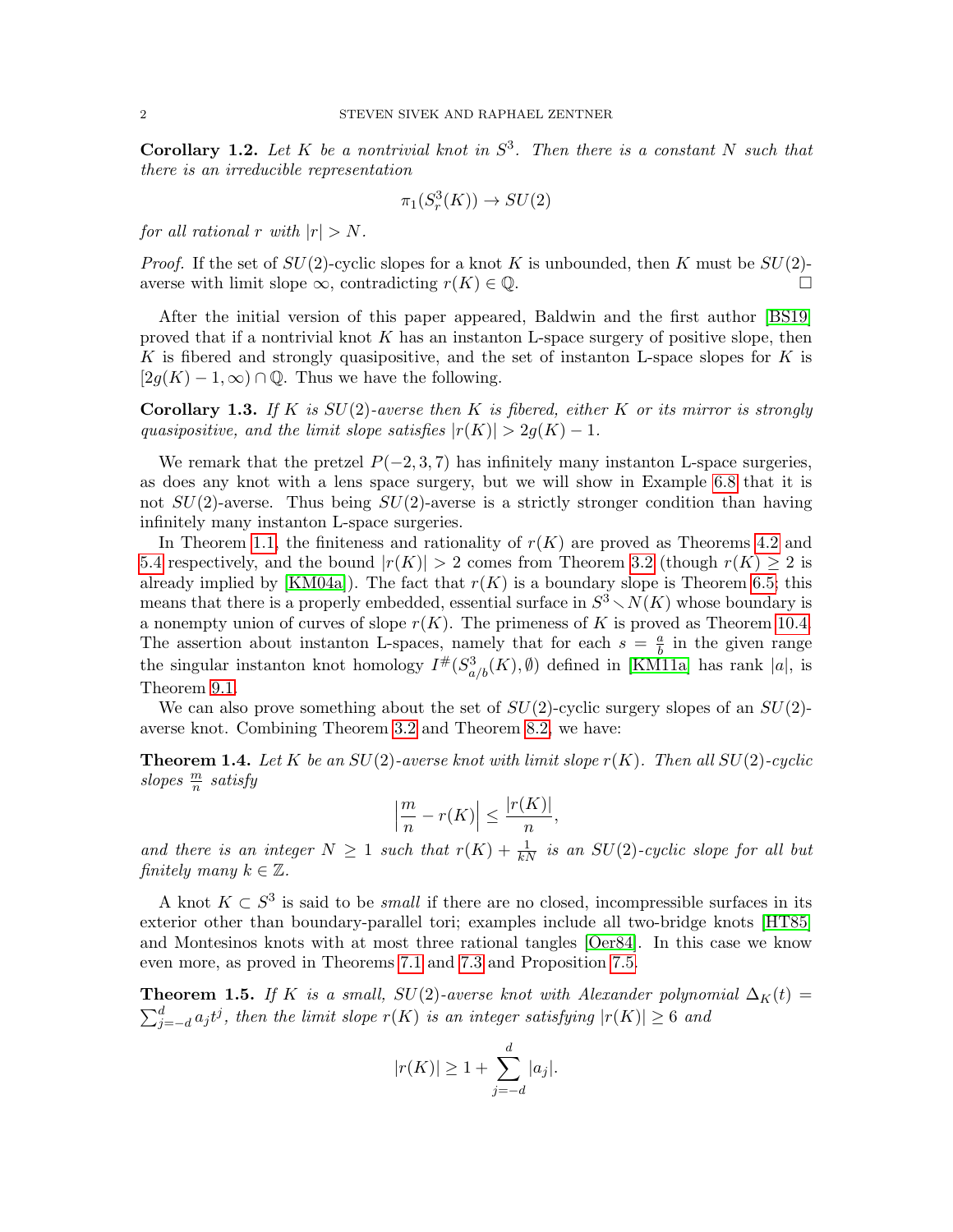In this case, all but finitely many conjugacy classes of irreducible representations

$$
\rho : \pi_1(S^3 \smallsetminus K) \to SU(2)
$$

satisfy  $\rho(\mu^{r(K)}\lambda) = \pm I$ , where  $\mu$  and  $\lambda$  are a meridian and longitude of K.

Finally, by studying how  $SU(2)$ -averseness behaves under satellite operations we can also say something about the potential existence of  $SU(2)$ -averse knots other than torus knots. Notably, we show in Proposition [10.5](#page-41-0) that if  $r(K) = \frac{p}{q}$  with  $q \ge 2$ , then the  $(p, q)$ -cable of K is  $SU(2)$ -averse with limit slope  $pq$ . However, by analogy with the cyclic surgery theorem, we conjecture that this never happens:

<span id="page-2-0"></span>**Conjecture 1.6.** If K is a nontrivial  $SU(2)$ -averse knot, then K is a torus knot.

Indeed, in Section [11,](#page-43-0) we verify Conjecture [1.6](#page-2-0) for all alternating Montesinos knots with at most three rational tangles (including all two-bridge knots) and for all knot types through 11 crossings. The conjecture also holds for algebraic knots.

**Outline.** The proof of Theorem [1.1](#page-0-0) comes from studying the image of the  $SU(2)$  character variety of  $\pi_1(S^3 \setminus N(K))$  in the *pillowcase*, which is the  $SU(2)$  character variety of  $\pi_1(\partial N(K))$ . Up to conjugacy, every representation  $\rho : \pi_1(S^3 \setminus K) \to SU(2)$  satisfies

$$
\rho(\mu) = \begin{pmatrix} e^{i\alpha} & 0 \\ 0 & e^{-i\alpha} \end{pmatrix}, \qquad \rho(\lambda) = \begin{pmatrix} e^{i\beta} & 0 \\ 0 & e^{-i\beta} \end{pmatrix}
$$

for some constants  $\alpha$  and  $\beta$ , and hence determines a unique point  $(\alpha, \beta)$  of the pillowcase

$$
P \cong \frac{(\mathbb{R}/2\pi\mathbb{Z}) \times (\mathbb{R}/2\pi\mathbb{Z})}{(\alpha, \beta) \sim (-\alpha, -\beta)}.
$$

A slope  $\frac{m}{n}$  is  $SU(2)$ -cyclic precisely when there are no images of irreducible characters of  $\pi_1(S^3 \setminus \overset{\circ}{K})$  along the line  $m\alpha + n\beta = 0$  in P.

Our key observation, developed in Section [3,](#page-8-0) is that the line  $m\alpha + n\beta = 0$  can only avoid a given non-constant path  $\gamma : [0, 1] \to P$  through images of irreducibles if  $-\frac{m}{n}$  $\frac{m}{n}$  is a reasonable Diophantine approximation to the slope of the line from  $\gamma(0)$  to  $\gamma(1)$ . We deduce that if K is  $SU(2)$ -averse, then any such path must be a straight line of slope  $-r(K)$ . (Conversely, we show in Section [8](#page-33-1) that if every such path is a straight line of rational slope  $-r$ , then K is  $SU(2)$ -averse with  $r(K) = r$ .)

In Section [4,](#page-11-1) we show that  $r(K) \neq \infty$  by finding (in nearly all cases) an arc of images of irreducibles which is not a vertical line. We do this by making use of Kronheimer and Mrowka's instanton knot homology [\[KM10b\]](#page-65-4), or KHI, which by construction is closely related to the space of irreducible representations  $\pi_1(S^3 \setminus K) \to SU(2)$  which send a meridian to a traceless matrix. Using a strengthened version of recent work of the second author [\[Zen18\]](#page-65-5), we can perturb the Chern-Simons functional which defines  $KHI(K)$  so that if K has  $SU(2)$ -cyclic surgeries and no such arc of irreducibles, then  $KHI(K)$  is the same as KHI of the unknot, which means that  $K$  must have been unknotted. More precisely, we prove the following.

**Theorem [4.1.](#page-11-2)** Let K be a nontrivial knot in  $S^3$ . Then at least one of the following is true:

(1) For every  $\beta \in \mathbb{R}/2\pi\mathbb{Z}$ , there is an irreducible  $\rho : \pi_1(S^3 \setminus K) \to SU(2)$  such that

$$
\rho(\mu) = \begin{pmatrix} i & 0 \\ 0 & -i \end{pmatrix} \quad \text{and} \quad \rho(\lambda) = \begin{pmatrix} e^{i\beta} & 0 \\ 0 & e^{-i\beta} \end{pmatrix}.
$$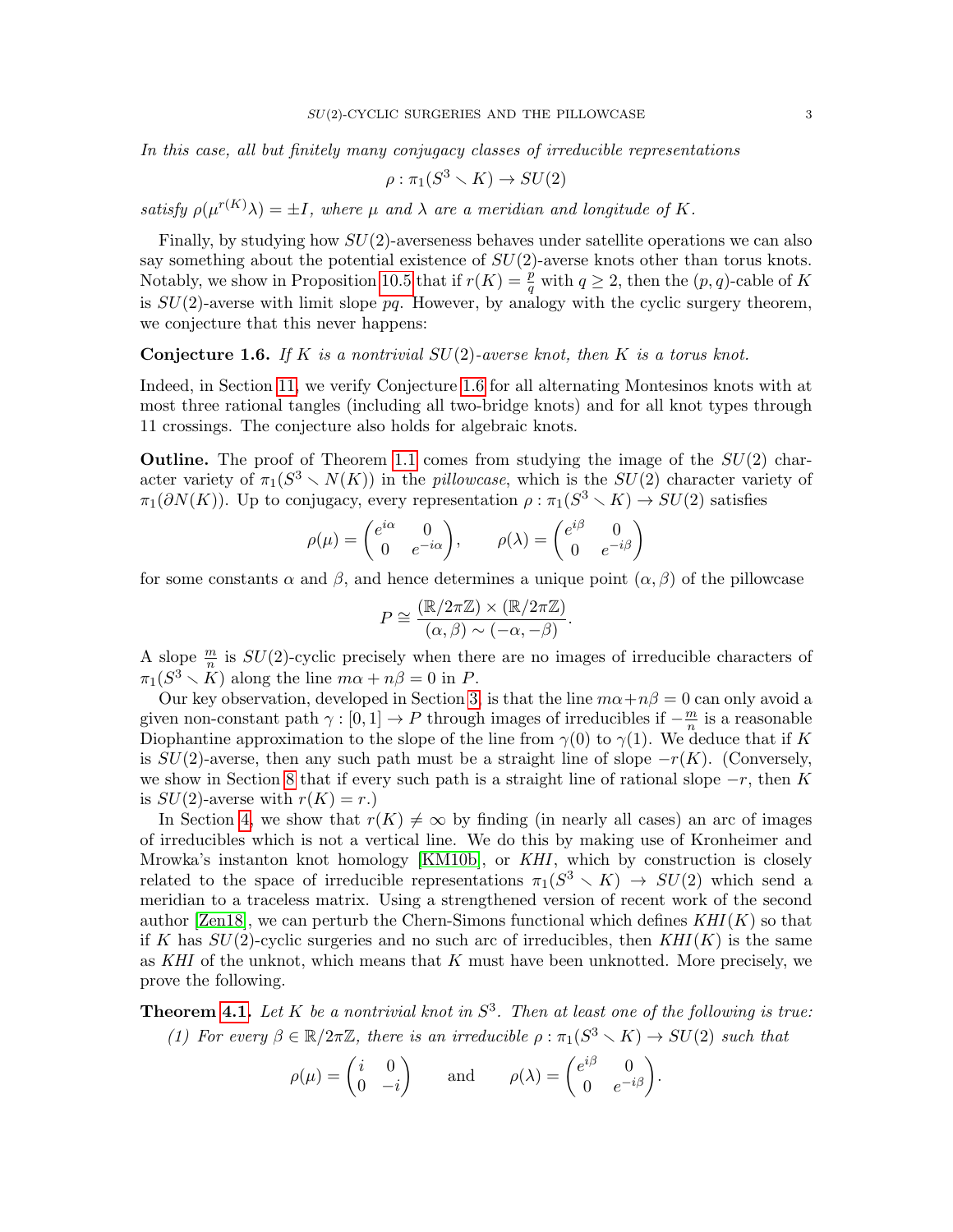(2) There is a constant  $\varepsilon > 0$  and an arc of irreducible representations

$$
\rho_s: \pi_1(S^3 \setminus K) \to SU(2), \qquad s \in \left[\frac{\pi}{2}, \frac{\pi}{2} + \varepsilon\right)
$$
  
such that  $\rho_s(\mu) = \text{diag}(e^{is}, e^{-is})$  for all s.

This may be viewed as a strengthening of [\[KM10b,](#page-65-4) Corollary 7.17]; see also related work of Herald [\[Her97\]](#page-64-3), Collin–Steer [\[CS99\]](#page-64-4), or Heusener–Kroll [\[HK98\]](#page-64-5), in which similar results are proved under assumptions on the equivariant signatures of K.

Remark 1.7. If K is small then the second case of Theorem [4.1](#page-11-2) always applies, since the other case is ruled out by first arguing as in the proof of Theorem [6.4](#page-27-1) that it would force  $\infty$  to be a boundary slope and then applying [\[CGLS87,](#page-64-0) Theorem 2.0.3].

We mention here the needed strengthening of the approximation result in [\[Zen18\]](#page-65-5), which is of independent interest. Recall that a shearing isotopy  $(\zeta_t)$  on the 2-dimensional torus is an isotopy through area-preserving maps of the form

<span id="page-3-0"></span>
$$
\zeta_t \colon (x, y) \mapsto (x, y) + tf(w \cdot (x, y)) v, \tag{1.1}
$$

where  $v, w \in \mathbb{Z}^2$  are orthogonal vectors with w nonzero,  $f : \mathbb{R} \to \mathbb{R}$  is a  $2\pi$ -periodic function, and  $\cdot$  denotes the standard inner product on  $\mathbb{R}^2$ . We say that an isotopy  $(\phi_t)$  is a piecewise isotopy through shearings if there is a partition  $0 = t_0 < t_1 < \cdots < t_n = 1$  such that for  $t_i \leq t \leq t_{i+1}$ , the map  $\phi_t$  is given as

$$
\phi_t = \zeta_{t-t_i}^{(i)} \circ \phi_{t_i}
$$

for some shearing isotopy  $({\zeta_s^{(i)}})_{s \in [0,1]}$ . For fixed  $p \in T^2$ , the path  $t \mapsto \phi_t(p)$  of a piecewise isotopy through shearings is continuous but need not be smooth. The case  $r = 0$  of the following was proved in [\[Zen18\]](#page-65-5).

**Theorem [4.5.](#page-15-0)** Let  $r \geq 0$ . Let  $(\psi_t)_{t \in [0,1]}$  be an isotopy through area-preserving maps  $\psi_t$ :  $T^2 \to T^2$ , and let  $\varepsilon > 0$ . Then there is a piecewise isotopy through shearings  $(\phi_t)_{t \in [0,1]}$  such that  $\phi_t$  is  $\varepsilon$ -close to  $\phi_t$  in the C<sup>r</sup>-topology for all  $t \in [0,1]$ .

The rationality of  $r(K)$  follows in Section [5](#page-21-0) from some foundational results in real algebraic geometry. Using the fact that the pillowcase image of the  $SU(2)$  character variety is a semi-algebraic set defined over the field of real algebraic numbers, and hence many of its points have algebraic coordinates, we manage to prove that a straight line in this image must have rational slope. This allows us to further show that if  $r(K) = \frac{p}{q}$ , then along any such path of representations  $\rho$ , there is a real constant c such that

$$
\rho(\mu^p \lambda^q) = \begin{pmatrix} e^{ic} & 0 \\ 0 & e^{-ic} \end{pmatrix}
$$

up to conjugacy, where  $e^{ic}$  is an algebraic number.

In Section [6,](#page-25-0) we study  $SU(2)$ -averse knots via the A-polynomial, which describes the image of the  $SL_2(\mathbb{C})$  character variety of  $\pi_1(S^3 \setminus K)$  in the  $SL_2(\mathbb{C})$  character variety of the peripheral torus. The results of Section [3](#page-8-0) imply that if  $r(K) = \frac{p}{q}$  then  $A_K(M, L)$  is a multiple of  $M^pL^q - e^{ic}$ , and hence by applying deep results from [\[CCG](#page-63-1)+94] about the Newton polygon and edge polynomials of  $A_K(M, L)$ , we see that  $r(K)$  is a boundary slope and that  $e^{ic}$  is in fact a root of unity. Building on this, Section [7](#page-29-2) uses further results of Boyer and Zhang [\[BZ98\]](#page-63-2) for small knots to prove Theorem [1.5.](#page-1-0)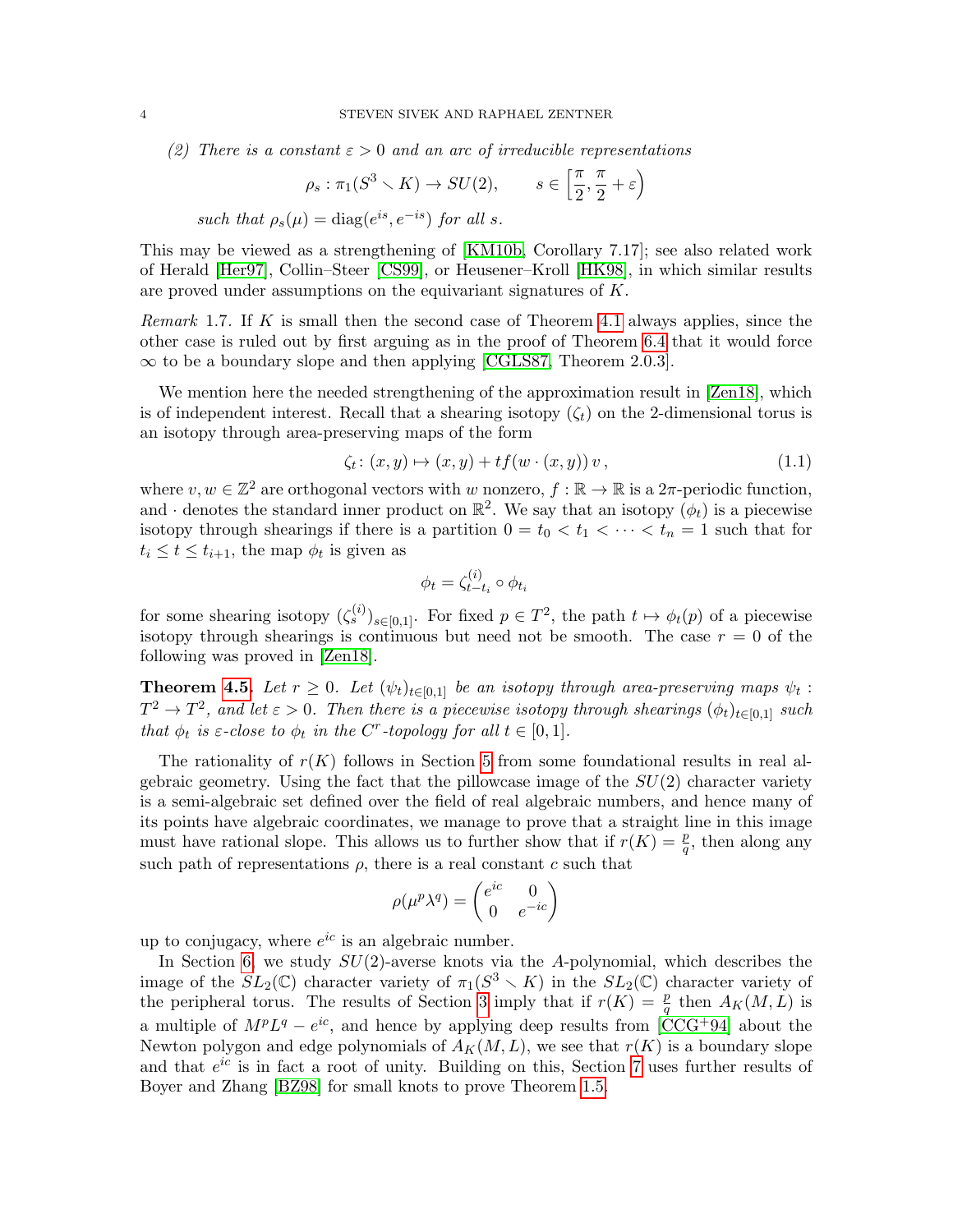In Section [8,](#page-33-1) we use the fact that  $e^{ic}$  is a root of unity to prove Theorem [8.2,](#page-34-0) asserting that if the pillowcase image of the  $SU(2)$  character variety consists mainly of line segments of slope  $-r \in \mathbb{Q}$ , then K must be  $SU(2)$ -averse. This allows us to prove in Section [9](#page-35-1) that  $SU(2)$ -averse knots have infinitely many instanton L-space surgeries, and our applications include Theorem [9.3,](#page-36-0) which says that smoothly slice knots are not  $SU(2)$ -averse.

Finally, in Section [10](#page-38-0) we investigate when a satellite of a given knot can be  $SU(2)$ -averse. We prove the following, a combination of Propositions [10.2](#page-39-0) and [10.3:](#page-39-1)

**Theorem 1.8.** Let K be a nontrivial knot, and suppose that some satellite  $P(K)$  with winding number  $w$  is  $SU(2)$ -averse.

- If  $P(U)$  is not the unknot, then it is also  $SU(2)$ -averse, and  $r(P(K)) = r(P(U))$ .
- If  $w \neq 0$ , then K is  $SU(2)$ -averse, with  $r(P(K)) = w^2r(K)$ .

In particular, we prove that  $SU(2)$ -averse knots are prime (Theorem [10.4\)](#page-40-0) and we completely determine when a cable of a given knot is  $SU(2)$ -averse (Theorem [10.6\)](#page-41-1), leading to a proof of Conjecture [1.6](#page-2-0) for algebraic knots (Corollary [10.9\)](#page-43-1). Similarly, in Section [11](#page-43-0) we apply many of the above results to prove that several other classes of knots (as described following Conjecture [1.6](#page-2-0) above) are not  $SU(2)$ -averse. In doing so, we make use of the following strengthening of a theorem of Crowell [\[Cro59,](#page-64-6) Theorem 6.5].

**Proposition [11.2.](#page-43-2)** If K is a prime alternating knot, then  $\det(K) \geq 3c(K) - 8$  unless K is a  $(2, 2k + 1)$  torus knot or a twist knot.

Acknowledgments. We thank Hans Boden, Marc Culler, Cynthia Curtis, Nathan Dunfield, Paul Feehan, Michael Heusener, and Tom Mrowka for helpful conversations. We thank the anonymous referee for their careful reading of this paper and many comments which improved the exposition. We are also grateful to the Max Planck Institute for Mathematics for its hospitality during a significant portion of this work. The second author is also grateful for support by the SFB 'Higher invariants' (funded by the Deutsche Forschungsgemeinschaft (DFG)) at the University of Regensburg, and for support by a Heisenberg fellowship of the DFG.

### 2. Background

To any space Y we can associate its  $SU(2)$  representation variety

$$
R(Y) = \text{Hom}(\pi_1(Y), SU(2)).
$$

We can realize  $R(Y)$  as a real algebraic subset of some  $\mathbb{R}^n$ , given a finite presentation

$$
\pi_1(Y) = \langle g_1, g_2, \dots, g_k \mid w_1, w_2, \dots, w_l \rangle.
$$

Namely, we assign to each  $g_j$  four real variables  $a_j, b_j, c_j, d_j$  satisfying the relation  $a_j^2 + b_j^2 + b_j^2$  $c_j^2 + d_j^2 = 1$ , so that we can set

$$
\rho(g_j) = \begin{pmatrix} a_j + ib_j & c_j + id_j \\ -c_j + id_j & a_j - ib_j \end{pmatrix}, \qquad \rho(g_j^{-1}) = \begin{pmatrix} a_j - ib_j & -c_j - id_j \\ c_j - id_j & a_j + ib_j \end{pmatrix}.
$$

Then each  $2 \times 2$  matrix equation  $\rho(w_i) = I$  gives four additional polynomial relations among the various  $a, b, c, d$ , and the collection of these relations defines  $R(Y) \subset \mathbb{R}^{4k}$  as the zero locus of some collection of polynomials with coefficients in  $\mathbb{Z}$ . (Since  $\mathbb{Z}[a_1, \ldots, a_k]$  is Noetherian, we only need finitely many of these relations even if  $\pi_1(Y)$  was merely finitely generated.) This presents  $R(Y)$  as a closed subspace of  $(S^3)^k$ , hence it is compact.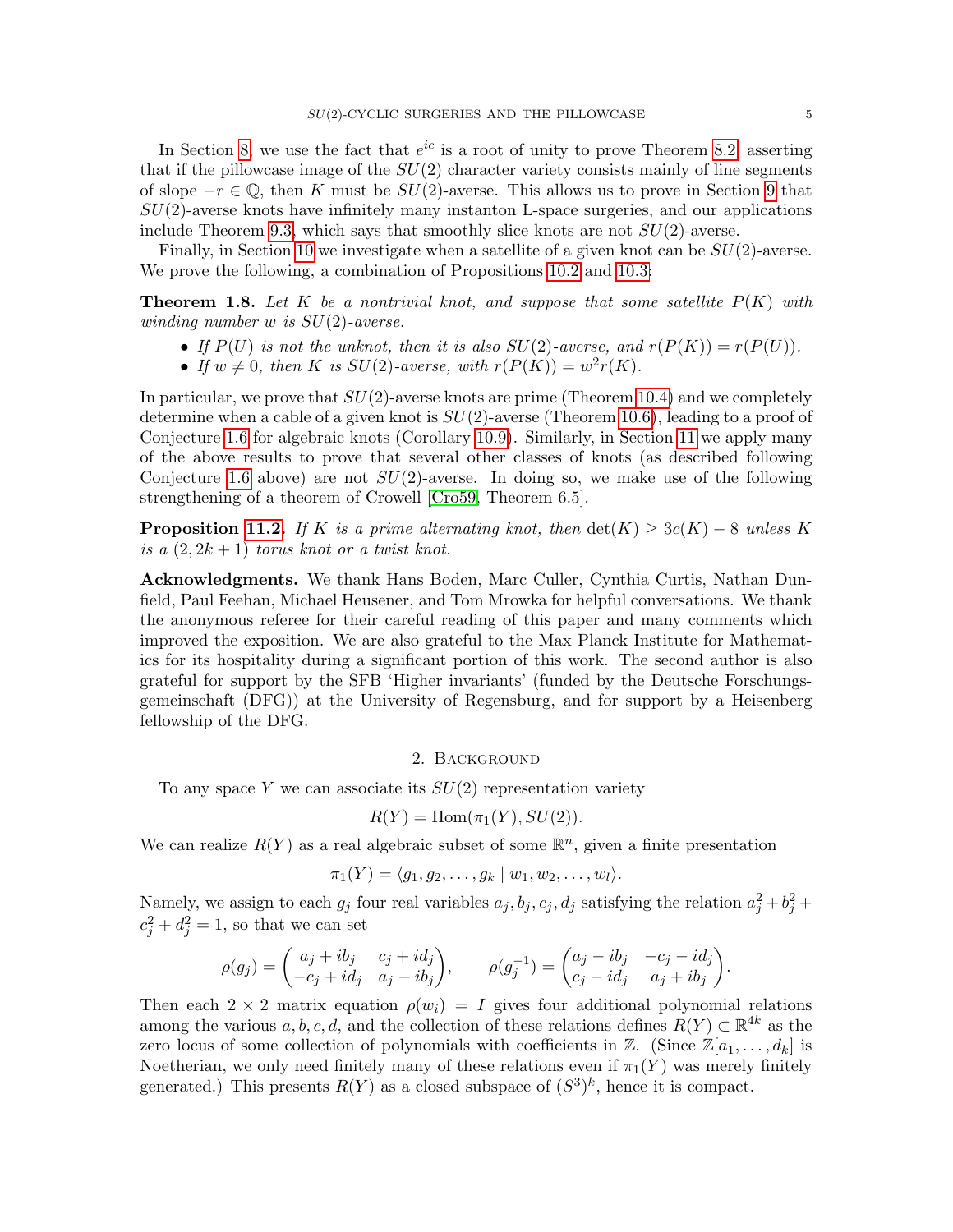A representation  $\pi_1(Y) \to SU(2)$  is irreducible if and only if its image does not lie in some  $U(1)$  subgroup, or equivalently if its image is not abelian. The space

$$
R^*(Y) = \{ \rho : \pi_1(Y) \to SU(2) \mid \rho \text{ irreducible} \}
$$

can therefore be cut out from  $R(Y)$  by imposing the additional constraint

 $\rho(q_iq_i) \neq \rho(q_iq_i)$  for some *i*, *j*.

Equivalently, we can sum the squares of the magnitudes of the entries of the matrices  $\rho(g_i g_j) - \rho(g_i g_i)$  over all  $1 \leq i < j \leq k$ , and this is positive if and only if  $\rho$  is irreducible, so  $R^*(Y)$  is a semi-algebraic set defined by the polynomial relations appearing in  $R(Y)$  plus an additional polynomial inequality, again with coefficients in Z.

Dividing out the action of  $SU(2)$  by conjugation on the representation variety, we get the  $SU(2)$  character variety and its irreducible part:

$$
X(Y) = R(Y)/SU(2),
$$
  $X^*(Y) = R^*(Y)/SU(2).$ 

Since  $R(Y)$  is compact, so is its quotient  $X(Y)$ .

In the case of a torus  $T^2$ , we can take a pair of elements  $\mu$ ,  $\lambda$  which generate  $\pi_1(T^2) \cong \mathbb{Z}^2$ , and since they commute their images under any representation  $\rho : \pi_1(T^2) \to SU(2)$  can be simultaneously diagonalized as

$$
\rho(\mu) = \begin{pmatrix} e^{i\alpha} & 0 \\ 0 & e^{-i\alpha} \end{pmatrix}, \qquad \rho(\lambda) = \begin{pmatrix} e^{i\beta} & 0 \\ 0 & e^{-i\beta} \end{pmatrix}.
$$

The pairs  $\alpha$ ,  $\beta$  lie in a torus  $T = (\mathbb{R}/2\pi\mathbb{Z}) \times (\mathbb{R}/2\pi\mathbb{Z})$ , but they are not uniquely determined, since conjugation by  $\begin{pmatrix} 0 & -1 \\ 1 & 0 \end{pmatrix}$  induces an involution  $\iota$  sending  $(\alpha, \beta)$  to  $(2\pi - \alpha, 2\pi - \beta)$ . Each conjugacy class in  $SU(2)$  is completely determined by its trace, so in fact  $X(T^2)$  is the quotient of  $T$  by this involution:

<span id="page-5-0"></span>
$$
X(T^2) = ((\mathbb{R}/2\pi\mathbb{Z}) \times (\mathbb{R}/2\pi\mathbb{Z}))/\iota.
$$
 (2.1)

The space  $X(T^2)$  is often called the *pillowcase*: it is homeomorphic to a sphere with four orbifold points of order 2, since  $\iota$  has the four fixed points  $(0,0), (0,\pi), (\pi,0)$ , and  $(\pi, \pi)$ . It can be constructed as the quotient of the fundamental domain  $[0, \pi] \times [0, 2\pi]$  by the identifications

$$
(0, \beta) \sim (0, 2\pi - \beta), \qquad (\alpha, 0) \sim (\alpha, 2\pi), \qquad (\pi, \beta) \sim (\pi, 2\pi - \beta)
$$

where  $0 \le \alpha \le \pi$  and  $0 \le \beta \le 2\pi$ , see Figure [1](#page-6-0) below. We can cut the pillowcase open along the lines  $\alpha = 0$  and  $\alpha = \pi$  to get an annulus  $[0, \pi] \times (\mathbb{R}/2\pi\mathbb{Z})$ , which we will call the cut-open pillowcase.

Given a knot  $K \subset S^3$ , we let  $R(K) = R(S^3 \setminus N(K))$  and likewise for  $R^*(K)$ ,  $X(K)$ , and  $X^*(K)$ . The inclusion  $i : \partial N(K) \hookrightarrow S^3 \setminus N(K)$  of the boundary torus induces a restriction map on the  $SU(2)$  character varieties

$$
i^* : X(K) \to X(T^2).
$$

The image of  $X(K)$  inside the cut-open pillowcase  $[0, \pi] \times (\mathbb{R}/2\pi\mathbb{Z})$  has canonical coordinates  $(\alpha, \beta)$  given by taking  $\mu$  and  $\lambda$  to be a meridian and longitude of the knot. (Explicitly, we have  $\alpha = \arccos(\frac{1}{2} tr(\rho(\mu)))$ , where  $0 \leq \arccos(\theta) \leq \pi$ ; and then the uniqueness of  $\beta$  will follow from Proposition [2.1](#page-6-1) below.) It is also compact since  $X(K)$  is. Figure [1](#page-6-0) shows the image of  $X(K)$  in the pillowcase in the case where K is the left-handed trefoil.

The following facts are more or less standard; see e.g. [\[Lin16,](#page-65-1) Lemma 2.8].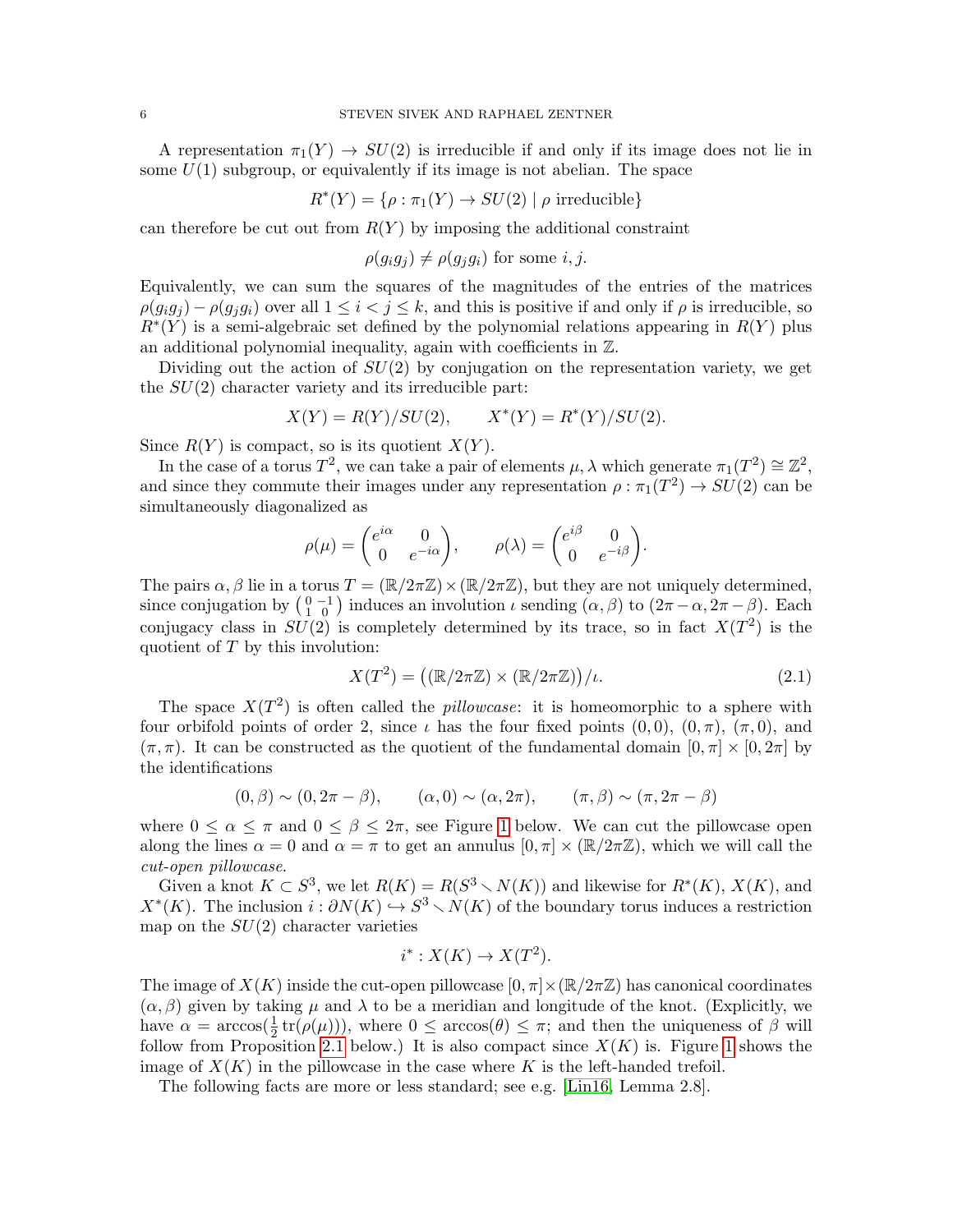

<span id="page-6-0"></span>FIGURE 1. Identifications of the rectangle  $[0, \pi] \times [0, 2\pi]$  yielding the pillowcase. The image of  $X(K)$  is depicted for K the left-handed trefoil.

<span id="page-6-1"></span>**Proposition 2.1.** Let  $\rho : \pi_1(S^3 \setminus K) \to SU(2)$  be a representation and  $(\alpha, \beta)$  the coordinates of its image in the pillowcase.

- (1) Every point on the line  $\beta \equiv 0 \pmod{2\pi}$  is the image of a reducible  $\rho$ .
- (2) If  $\rho$  is reducible, then  $\beta \equiv 0 \pmod{2\pi}$ .
- (3) If  $\rho$  is reducible and a limit of irreducible representations, then  $e^{2i\alpha}$  is a root of the Alexander polynomial  $\Delta_K(t)$ .
- (4) There is a constant  $\varepsilon > 0$  depending only on K such that if  $\rho$  is irreducible, then  $\varepsilon < \alpha < \pi - \varepsilon$ .

*Proof.* Composing the abelianization  $\pi_1(S^3 \setminus K) \to H_1(S^3 \setminus K) \cong \mathbb{Z}$  with the map  $k \mapsto$ diag( $e^{ik\alpha}, e^{-ik\alpha}$ ) gives a reducible  $\rho$  with coordinates  $(\alpha, 0)$ , since  $\lambda$  is nullhomologous. Conversely, if  $\rho$  is reducible then its image is abelian, so  $\rho$  factors through  $H_1(S^3 \setminus K)$  and hence  $\lambda$  lies in its kernel. The claim about reducible limits of irreducible representations is a theorem of Klassen [\[Kla91,](#page-64-7) Theorem 19].

Finally, if  $\alpha = 0$  or  $\alpha = \pi$  then  $\rho(\mu) = \pm I$ , and thus  $\rho$  is reducible with image in  $\{\pm I\}$ since  $\mu$  normally generates the knot group. In these cases  $\Delta_K(e^{2i\alpha}) = \Delta_K(1) = 1$ , so some neighborhood of  $\rho$  in  $R(K)$  consists only of reducibles. Now if there is a sequence of irreducibles  $\rho_n$  with coordinates  $(\alpha_n, \beta_n)$  such that  $\alpha_n \to 0$  (resp.  $\alpha_n \to \pi$ ), then by compactness some subsequence converges to a representation with  $\alpha$ -coordinate 0 (resp.  $\pi$ ), which must then have a neighborhood with no irreducibles, giving a contradiction.  $\square$ 

Remark 2.2. The coordinates on the pillowcase itself are not quite canonical, since  $(0, \beta)$  is identified with  $(0, 2\pi - \beta)$  and likewise for  $(\pi, \beta)$  and  $(\pi, 2\pi - \beta)$ . However, since the image of  $X(K)$  avoids all such points except for  $(0,0)$  and  $(\pi,0)$ , the coordinates on the image of  $X(K)$  are indeed well-defined, both on the pillowcase and on its cut-open variant, and so we can safely ignore this ambiguity.

The pillowcase images of character varieties exhibit symmetries, as in the following two propositions.

<span id="page-6-2"></span>**Proposition 2.3.** The image of  $X(K)$  inside the pillowcase is invariant under the involution  $(\alpha, \beta) \mapsto (\pi - \alpha, 2\pi - \beta).$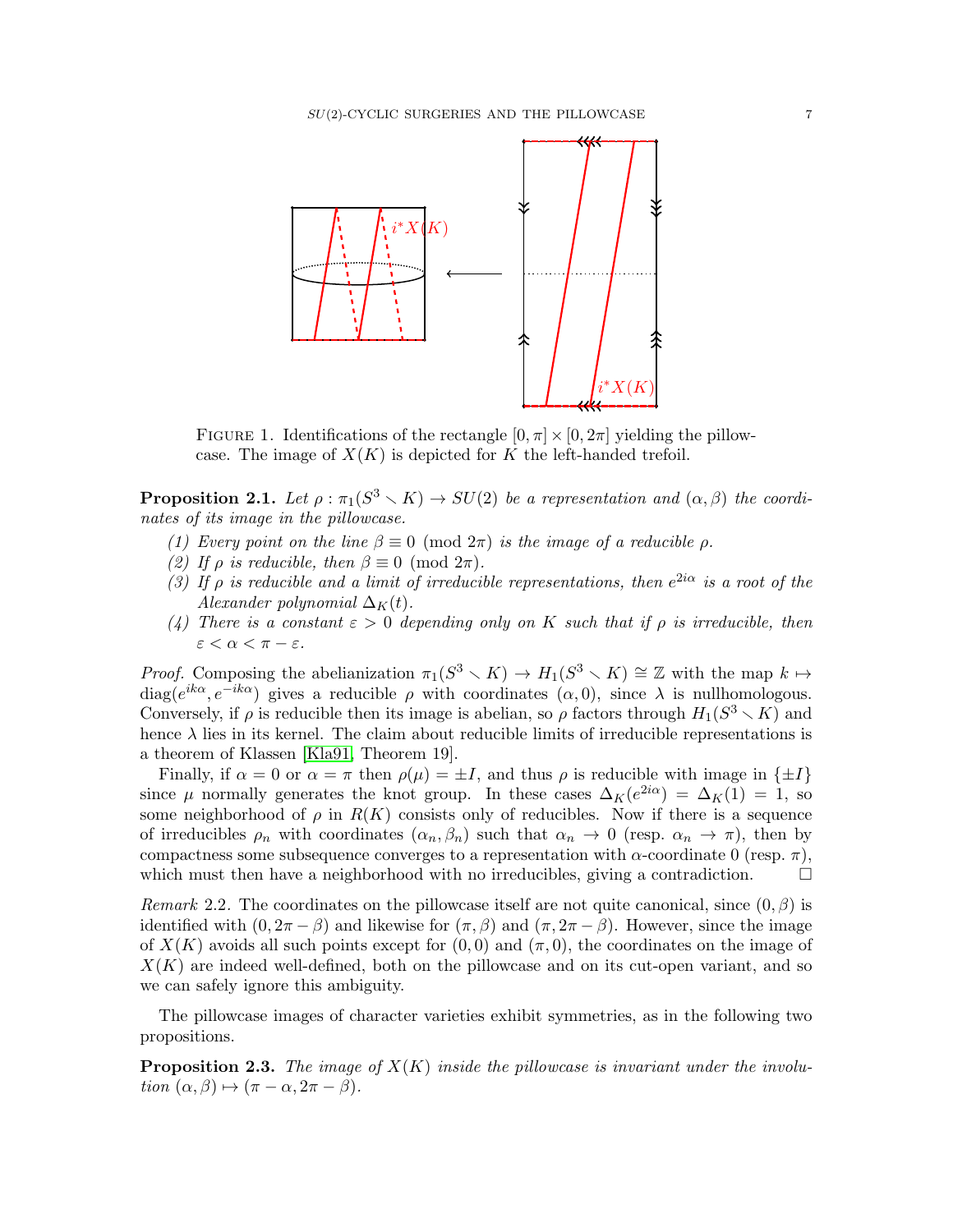*Proof.* Suppose that the image of  $\rho$  has coordinates  $(\alpha, \beta)$ , and hence  $\rho(\mu) = \text{diag}(e^{i\alpha}, e^{-i\alpha})$ and  $\rho(\lambda) = \text{diag}(e^{i\beta}, e^{-i\beta})$  up to conjugacy. We take the central character

$$
\chi : \pi_1(S^3 \setminus K) \xrightarrow{\text{ab}} \mathbb{Z} \to \{\pm I\} \subset SU(2)
$$

in which the latter map sends  $k \in \mathbb{Z}$  to  $(-I)^k$ , and note that  $\chi(\mu) = -I$  and  $\chi(\lambda) = I$ . The representation  $\tilde{\rho} = \chi \rho$  satisfies  $\tilde{\rho}(\mu) = \text{diag}(e^{i(\alpha + \pi)}, e^{-i(\alpha + \pi)})$  and  $\tilde{\rho}(\lambda) = \text{diag}(e^{i\beta}, e^{-i\beta}),$ and since  $\iota(\alpha + \pi, \beta) = (\pi - \alpha, 2\pi - \beta)$  lies in  $[0, \pi] \times (\mathbb{R}/2\pi\mathbb{Z})$ , it follows that the latter are the coordinates of  $\tilde{\rho}$  in the pillowcase.

<span id="page-7-2"></span>**Proposition 2.4.** Let  $\overline{K}$  denote the mirror of K. Then the pillowcase image of  $X(\overline{K})$ is the reflection of the pillowcase image of  $X(K)$  across the line  $\beta = \pi$ , obtained by the transformation  $(\alpha, \beta) \mapsto (\alpha, 2\pi - \beta)$ .

*Proof.* We observe that  $\overline{K}$  has the same knot group as K, but with peripheral data

$$
\mu_{\overline{K}} = \mu_K^{-1}, \qquad \lambda_{\overline{K}} = \lambda_K.
$$

Any representation  $\rho \in R(K)$  with image  $(\alpha, \beta)$  thus gives rise to an identical  $\overline{\rho} \in R(\overline{K})$ with coordinates  $\iota(2\pi - \alpha, \beta) = (\alpha, 2\pi - \beta).$ 

Finally, we have the following general facts about the components of the image of  $X(K)$ in the pillowcase.

<span id="page-7-1"></span>**Proposition 2.5.** The image of  $X(K)$  inside the cut-open pillowcase  $C = [0, \pi] \times (\mathbb{R}/2\pi\mathbb{Z})$ has finitely many path components. If  $K$  is not the unknot, then at least one of these components is homologically nontrivial in  $H_1(C;\mathbb{Z}) \cong \mathbb{Z}$ .

*Proof.* The representation variety  $R(K)$  is a semi-algebraic subset of some  $\mathbb{R}^n$ , so by [\[BCR98,](#page-63-3) Theorem 2.4.5] it has finitely many connected components, each of them semi-algebraic and semi-algebraically connected and therefore path-connected by [\[BCR98,](#page-63-3) Proposition 2.5.13]. Its quotient  $X(K)$  then has finitely many path components, and so does its image in the pillowcase. (In fact, the image is a finite embedded graph, as argued in [\[Zen18\]](#page-65-5).) Cutting the pillowcase open along  $\alpha = 0$  and  $\alpha = \pi$  does not change the number of components, since the image only meets these lines in the points  $(0,0)$  and  $(\pi, 0)$ .

The existence of a homologically nontrivial component when  $K$  is a nontrivial knot is a theorem of the second author [\[Zen18,](#page-65-5) Theorem 7.1], which relies in turn on the fact that the result  $S_0^3(K)$  of zero-surgery on K separates a symplectic 4-manifold with nonvanishing Donaldson invariants [\[KM04b,](#page-64-8) [KM10b\]](#page-65-4).

<span id="page-7-0"></span>**Corollary 2.6.** If K is nontrivial, then the image of  $X(K)$  inside the fundamental domain  $[0, \pi] \times [0, 2\pi]$  of the cut-open pillowcase contains a path from the line  $\beta = 0$  to the line  $\beta=2\pi$ .

*Proof.* Let  $Z = i^*(X(K)) \subset X(T^2)$  denote the image of  $X(K)$ , and let  $z_0 \in Z$  be the image of some reducible representation. If  $j : Z \hookrightarrow [0, \pi] \times (\mathbb{R}/2\pi\mathbb{Z})$  denotes inclusion into the cut-open pillowcase and  $\pi : [0, \pi] \times (\mathbb{R}/2\pi\mathbb{Z}) \to \mathbb{R}/2\pi\mathbb{Z}$  is projection, then the composition

$$
\pi_1(Z, z_0) \xrightarrow{j_*} \pi_1([0, \pi] \times (\mathbb{R}/2\pi\mathbb{Z}), z_0) \xrightarrow{\pi_*} \pi_1(\mathbb{R}/2\pi\mathbb{Z}, 0)
$$

is nonzero, because the abelianization  $H_1(Z) \to H_1([0, \pi] \times (\mathbb{R}/2\pi\mathbb{Z}))$  of the first map is nonzero and the second map is an isomorphism. But  $\pi \circ j$  sends a point to its  $\beta$ -coordinate, so if  $\gamma \in \pi_1(Z, z_0)$  is a path with image  $2\pi n > 0$  in  $\pi_1(\mathbb{R}/2\pi\mathbb{Z}, 0) \cong 2\pi\mathbb{Z}$  then we can lift its β-coordinate to R to get a path from 0 to  $2\pi n$ , and a segment of this path from  $\beta = 0$  to  $\beta = 2\pi$  corresponds to the desired path in the fundamental domain.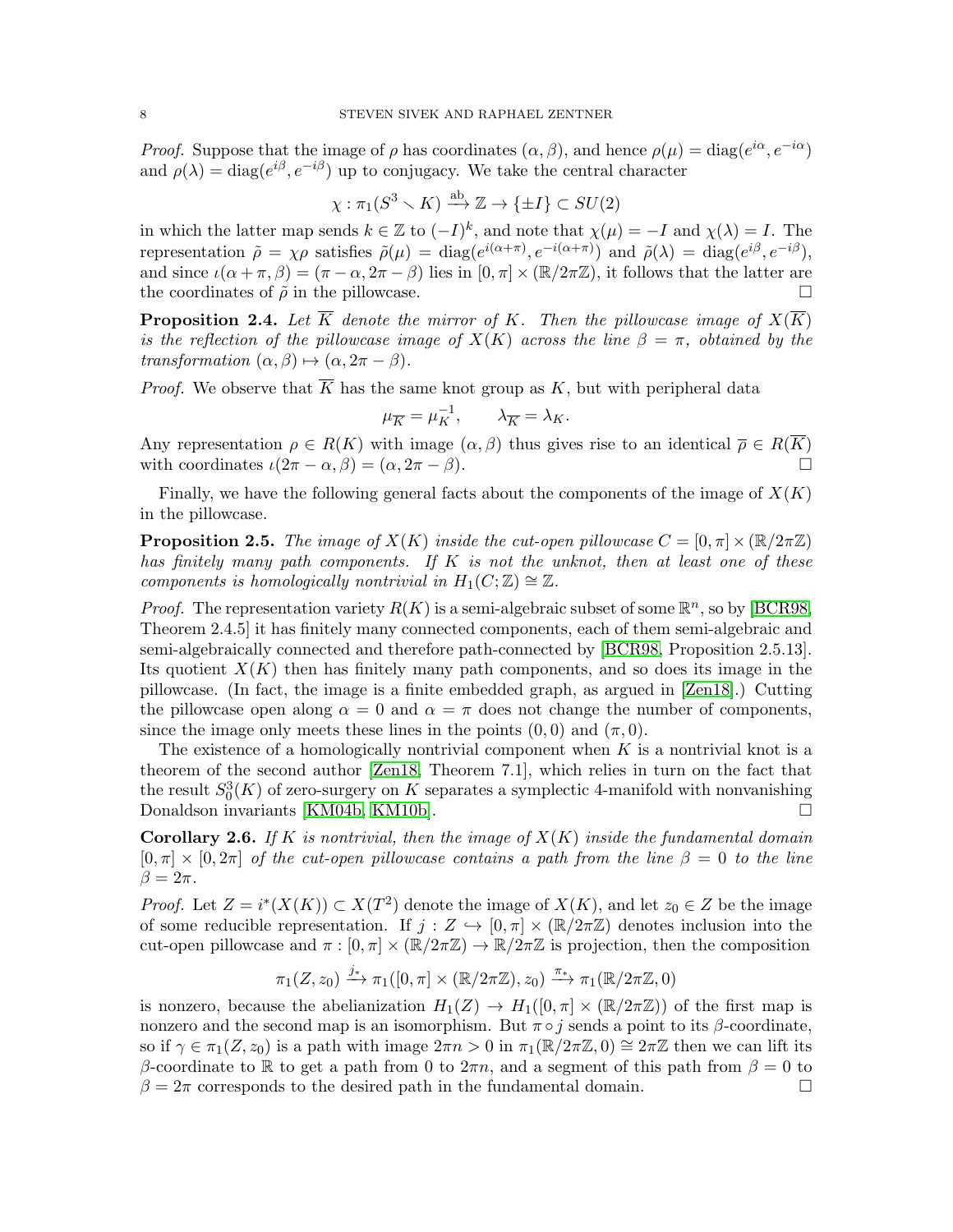## 3. THE PILLOWCASE AND  $SU(2)$ -CYCLIC SURGERIES

<span id="page-8-0"></span>In this section we use the image of  $X(K)$  inside the pillowcase to understand which surgeries on K do not admit irreducible  $SU(2)$  representations. The fundamental group of m  $\frac{m}{n}$ -surgery on K is the quotient  $\pi_1(S^3 \setminus K)/\langle \mu^m \lambda^n \rangle$ , so irreducible representations of the surgered manifold correspond bijectively to irreducible representations  $\rho$  of the knot group satisfying  $\rho(\mu^m \lambda^n) = I$ .

In this section we will let  $\pi : \mathbb{R}^2 \to X(T^2)$  denote the map

$$
\mathbb{R}^2 \to (\mathbb{R}/2\pi\mathbb{Z})^2 \to X(T^2),
$$

defined by as the composition of reduction mod  $2\pi$  with the quotient by the involution  $\iota$  of equation [\(2.1\)](#page-5-0). It is clear that paths in  $X(T^2)$  lift via  $\pi$  to paths in  $\mathbb{R}^2$ .

<span id="page-8-1"></span>**Proposition 3.1.** Let  $\gamma : [0,1] \rightarrow X(T^2)$  be a path consisting of images of irreducible characters of  $\pi_1(S^3 \setminus K)$  in the pillowcase. Choose a lift  $\tilde{\gamma}: [0,1] \to \mathbb{R}^2$  of  $\gamma$  to the plane, so that  $\pi \circ \tilde{\gamma} = \gamma$ . Suppose that  $\tilde{\gamma}(0)$  and  $\tilde{\gamma}(1)$  are distinct points in  $\mathbb{R}^2$  with coordinates  $(\alpha_0, \beta_0)$  and  $(\alpha_1, \beta_1)$ , and that some  $\frac{m}{n}$ -surgery on K is  $SU(2)$ -cyclic with  $n \geq 1$ .

• If  $\alpha_0 \neq \alpha_1$  and if  $r = \frac{\beta_1 - \beta_0}{\alpha_1 - \alpha_0}$  $\frac{\beta_1-\beta_0}{\alpha_1-\alpha_0}$  is the slope of the line segment from  $\gamma(0)$  to  $\gamma(1)$ , then  $\overline{\phantom{a}}$ m  $c_{\gamma}$ 

$$
\left|\frac{m}{n} - (-r)\right| < \frac{c_{\gamma}}{n}
$$

where  $c_{\gamma} = 2\pi/|\alpha_1 - \alpha_0|$ .

• If  $\alpha_0 = \alpha_1$ , then  $n < \frac{2\pi}{|\beta_1 - \beta_0|}$ .

*Proof.* Suppose that each  $\tilde{\gamma}(t)$  has coordinates  $(\alpha_t, \beta_t) \in \mathbb{R}^2$ . If  $\frac{m}{n}$ -surgery on K is  $SU(2)$ cyclic, then any representation  $\rho : \pi_1(S^3 \setminus K) \to SU(2)$  such that  $\rho(\mu^m \lambda^n) = I$  must be reducible. In particular, if  $\rho$  is irreducible with image  $\tilde{\gamma}(t)$ , then  $\rho(\mu^m \lambda^n) \neq I$ . But up to conjugacy we have  $\rho(\mu) = \text{diag}(e^{i\alpha_t}, e^{-i\alpha_t})$  and  $\rho(\lambda) = \text{diag}(e^{i\beta_t}, e^{-i\beta_t})$ , so since  $S^3_{m/n}(K)$ is  $SU(2)$ -cyclic we must have

$$
m\alpha_t + n\beta_t \not\equiv 0 \pmod{2\pi}
$$

for all  $t, 0 \le t \le 1$ .

At  $t = 0$ , the fact that  $S^3_{m/n}(K)$  is  $SU(2)$ -cyclic tells us that

$$
2\pi k < m\alpha_0 + n\beta_0 < 2\pi (k+1)
$$

for some integer k. Now  $m\alpha_t + n\beta_t$  varies continuously with t, and it can never equal  $2\pi k$ or  $2\pi(k+1)$  since these are 0 (mod  $2\pi$ ), so at time  $t=1$  we must have

$$
2\pi k < m\alpha_1 + n\beta_1 < 2\pi(k+1)
$$

as well. Combining these inequalities, we see that

$$
|(m\alpha_1+n\beta_1)-(m\alpha_0+n\beta_0)|<2\pi.
$$

If  $\alpha_0 \neq \alpha_1$ , then dividing both sides by  $n|\alpha_1 - \alpha_0|$  yields

$$
\left|\frac{m}{n} + \left(\frac{\beta_1 - \beta_0}{\alpha_1 - \alpha_0}\right)\right| < \frac{2\pi}{n|\alpha_1 - \alpha_0|}.
$$

Otherwise  $\alpha_0 = \alpha_1$  but  $\beta_0 \neq \beta_1$  since  $\gamma(0) \neq \gamma(1)$ , and we have  $n < 2\pi/|\beta_1 - \beta_0|$  as claimed.  $\Box$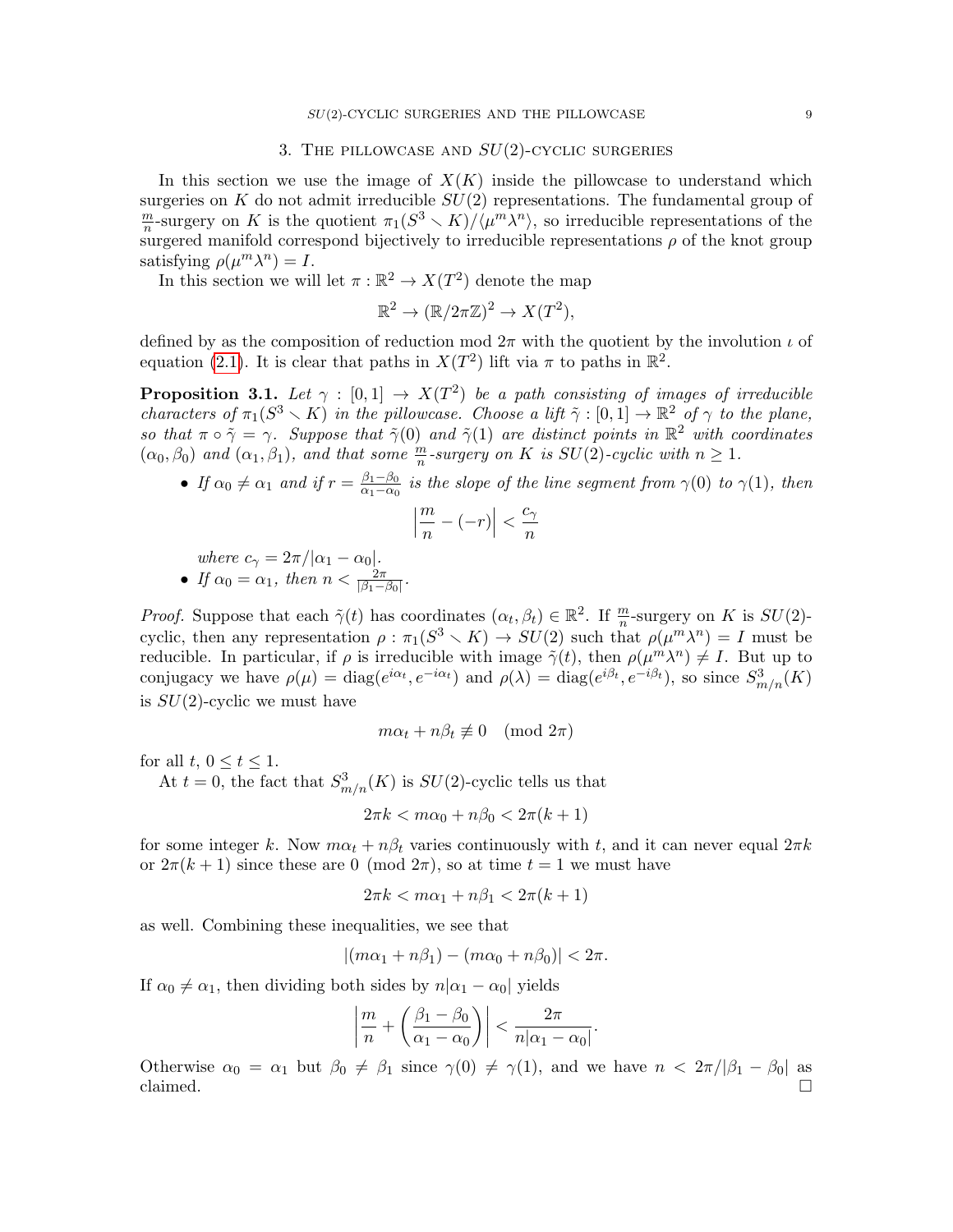<span id="page-9-0"></span>**Theorem 3.2.** Suppose that K admits infinitely many  $SU(2)$ -cyclic surgeries. Define

 $I(K) \subset \mathbb{R}^2$ 

as the preimage under  $\pi : \mathbb{R}^2 \to X(T^2)$  of the pillowcase image of  $X^*(K)$ . Then every path component of  $I(K)$  is either a point or a line segment, and the line segments all have the same slope. If in addition  $K$  is not the unknot, then at least one path component is a line segment, and its slope  $r \in \mathbb{R} \cup \{\infty\}$  satisfies  $|r| > 2$ . If  $r \neq \infty$ , then the SU(2)-cyclic slopes m  $\frac{m}{n}$  all satisfy

$$
\left|\frac{m}{n} - (-r)\right| \le \frac{|r|}{n},
$$

so only finitely many values of m are possible for any given n, and  $\frac{m}{n} \to -r$  as  $n \to \infty$ .

*Proof.* Let  $I_0 \subset I(K)$  be a path component. If  $I_0$  is not contained in some straight line, then it contains three points  $p_i = (\alpha_i, \beta_i), i = 0, 1, 2$ , which are not collinear. The  $\alpha_i$  cannot all be the same, so at most two of them are equal; we label the  $p_i$  so that  $\alpha_0$  is different from both  $\alpha_1$  and  $\alpha_2$ . Letting  $c_i = \frac{2\pi}{|\alpha_i - i|}$  $\frac{2\pi}{|\alpha_i-\alpha_0|}$  and  $r_i = \frac{\beta_i-\beta_0}{\alpha_i-\alpha_0}$  $\frac{\beta_i - \beta_0}{\alpha_i - \alpha_0}$  for  $i = 1, 2$ , we know that  $r_1 \neq r_2$ or else the  $p_i$  would be collinear, and that  $r_1, r_2 \neq \infty$ .

If  $\frac{m}{n}$  is an  $SU(2)$ -cyclic surgery slope for K, say with  $n > 0$ , then we can apply Proposi-tion [3.1](#page-8-1) to paths from  $p_0$  to  $p_1$  and from  $p_0$  to  $p_2$  within  $I_0$  to see that

$$
\left|\frac{m}{n}-(-r_1)\right|<\frac{c_1}{n},\qquad \left|\frac{m}{n}-(-r_2)\right|<\frac{c_2}{n}.
$$

Given a sequence of such slopes  $\frac{m_k}{n_k}$  with  $n_k \to \infty$ , it would follow that  $\frac{m_k}{n_k}$  converges to both  $-r_1$  and  $-r_2$ , which contradicts  $r_1 \neq r_2$ . The  $SU(2)$ -cyclic slopes  $\frac{m}{n}$  therefore satisfy some uniform upper bound  $n \leq C$ . But from either of these inequalities it follows that for fixed *n* there can only be finitely many *m* such that  $\frac{m}{n}$  is an  $SU(2)$ -cyclic surgery slope, so the total number of such slopes is finite, which is a contradiction. We conclude that  $I_0$ must be contained in a straight line.

In fact, the above argument shows that the slope  $r$  of the straight line is uniquely determined by the set  $\{\frac{m_k}{n_k}\}$  $\frac{m_k}{n_k}$  of  $SU(2)$ -cyclic slopes. Indeed, Proposition [3.1](#page-8-1) shows that  $r = \infty$  if and only if the  $n_k$  are bounded, and if they are unbounded then  $n_k \to \infty$  and  $-r = \lim_{n_k \to \infty} \frac{m_k}{n_k}$  $\frac{n_k}{n_k}$ . Thus all nontrivial path components of  $I(K)$  have the same slope.

If  $K$  is not the unknot, then Corollary [2.6](#page-7-0) says that there is a path in

$$
I(K) \cup (\mathbb{R} \times 2\pi \mathbb{Z}) \subset \mathbb{R}^2
$$

which is the lift to  $\mathbb{R}^2$  of the image of all of  $X(K)$  (including the reducible characters), between two points  $(\alpha_0, 0)$  and  $(\alpha_1, 2\pi)$  with  $0 < \alpha_0, \alpha_1 < \pi$ . The path must be a straight line in the region  $0 < \beta < 2\pi$ , where every point is a lift of the image of an irreducible character, and for any small  $\delta > 0$  it connects points  $(\alpha'_0, \delta)$  and  $(\alpha'_1, 2\pi - \delta)$  which project to the image of two irreducibles, with slope  $r = \frac{2\pi - 2\delta}{\alpha' - \alpha'}$  $\frac{2\pi-2\delta}{\alpha'_1-\alpha'_0}.$ 

By Proposition [2.1,](#page-6-1) there is some  $\varepsilon > 0$  depending only on K such that every irreducible character has  $\alpha$ -coordinate in the open interval  $(\varepsilon, \pi - \varepsilon)$  in the pillowcase. The line segment in  $\mathbb{R}^2$  between  $(\alpha'_0, \delta)$  and  $(\alpha'_1, 2\pi - \delta)$  consists entirely of lifts of images of characters which have  $\beta \notin 2\pi\mathbb{Z}$  and are thus irreducible, so it follows that  $k\pi + \varepsilon < \alpha'_0, \alpha'_1 < (k+1)\pi - \varepsilon$ for some integer k. This gives us  $|\alpha'_1 - \alpha'_0| < \pi - 2\varepsilon$ , so the slope r of this segment satisfies  $|r| > \frac{2\pi - 2\delta}{\pi - 2\epsilon}$  $\frac{2\pi-2\delta}{\pi-2\varepsilon}$ . Taking limits as  $\delta \to 0$ , we see that  $|r| \geq \frac{2\pi}{\pi-2\varepsilon} > 2$ . We remark that if  $r \neq \infty$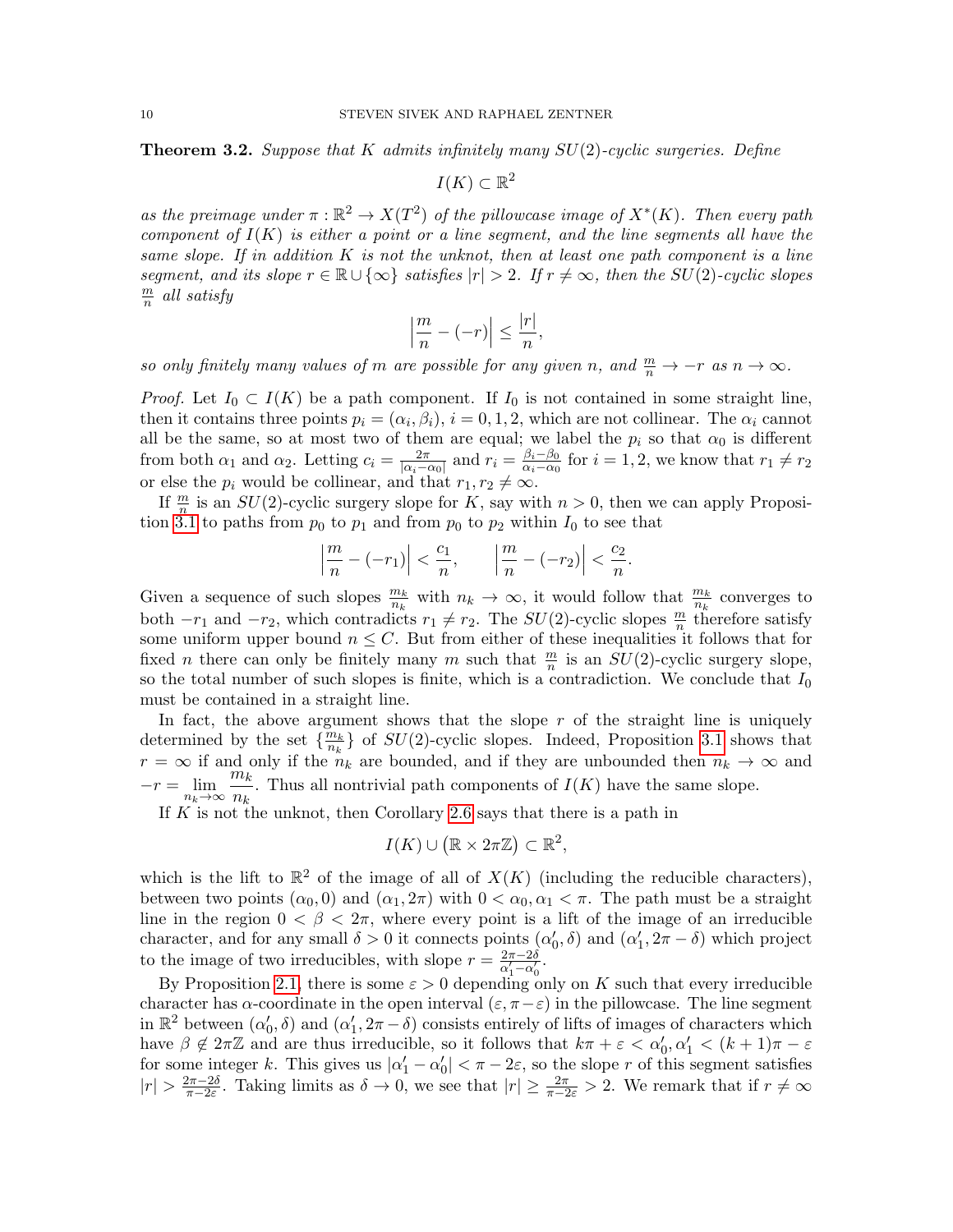

FIGURE 2. If the image  $i^*(X(K))$  contains a component which is curved, as at left, then there are at most finitely many  $SU(2)$ -cyclic surgeries by Theorem [3.2.](#page-9-0) If there are only vertical segments, as at right, then there could be an unbounded set of  $SU(2)$ -cyclic surgeries, but we will see in Section [4](#page-11-1) that this cannot occur.

then we also have  $\left|\frac{m}{n}-(-r)\right| < \frac{2\pi/|\alpha'_1-\alpha'_0|}{n}$  $\frac{\alpha'_1-\alpha'_0}{n}$  for each such  $(\alpha'_0,\delta)$  and  $(\alpha'_1,2\pi-\delta)$ , and as  $\delta \to 0$  the ratio  $\frac{2\pi}{\alpha'_1 - \alpha'_0}$  approaches the slope  $-r$ , so that  $\left|\frac{m}{n} - (-r)\right| \le \frac{|r|}{n}$  $\frac{r}{n}$ .

<span id="page-10-0"></span>**Definition 3.3.** Suppose that  $K \subset S^3$  is a nontrivial knot with infinitely many  $SU(2)$ cyclic surgeries. Then we will say that K is  $SU(2)$ -averse, and we define the limit slope  $r(K) \in \mathbb{R} \cup \{\infty\}$  to be  $-r$ , where r is the common slope of the line segments in  $I(K)$  whose existence is guaranteed by Theorem [3.2.](#page-9-0)

Rephrasing Theorem [3.2](#page-9-0) in terms of Definition [3.3,](#page-10-0) we see that an  $SU(2)$ -averse knot with limit slope  $r(K)$  satisfies  $|r(K)| > 2$ , and if  $r(K) \neq \infty$  then every  $SU(2)$ -cyclic slope m  $\frac{m}{n}$  for K satisfies

$$
\left|\frac{m}{n} - r(K)\right| \le \frac{|r(K)|}{n}.
$$

In particular, there are only finitely many possible  $m$  for a given  $n$ , so the denominators *n* are unbounded and we have  $\frac{m}{n} \to r(K)$  as  $n \to \infty$ . (We will prove in Section [4](#page-11-1) that  $r(K) \neq \infty$  always holds.)

Example 3.4. The torus knots  $T_{p,q}$  are  $SU(2)$ -averse with limit slope  $r = pq$ , since Moser [\[Mos71\]](#page-65-0) showed that  $(pq + \frac{1}{p})$  $\frac{1}{n}$ )-surgery on  $T_{p,q}$  is a lens space, and thus  $SU(2)$ -cyclic, for all integers  $n \neq 0$ .

<span id="page-10-1"></span>**Theorem 3.5.** If K is a nontrivial  $SU(2)$ -averse knot with limit slope  $r = r(K)$ , and if  $r < \infty$  (resp.  $r = \infty$ ), then there are finitely many constants  $c_1, \ldots, c_n$  such that every irreducible  $\rho : \pi_1(S^3 \times K) \to SU(2)$  has image on one of the lines  $\beta = -r\alpha + c_i$  (resp.  $\alpha = c_i$ ) in the cut-open pillowcase.

*Proof.* We lift the pillowcase image of  $X^*(K)$  to  $I(K) \subset \mathbb{R}^2$  as in Theorem [3.2,](#page-9-0) which guarantees that  $I(K)$  is a union of isolated points and line segments of slope  $-r$ . Then its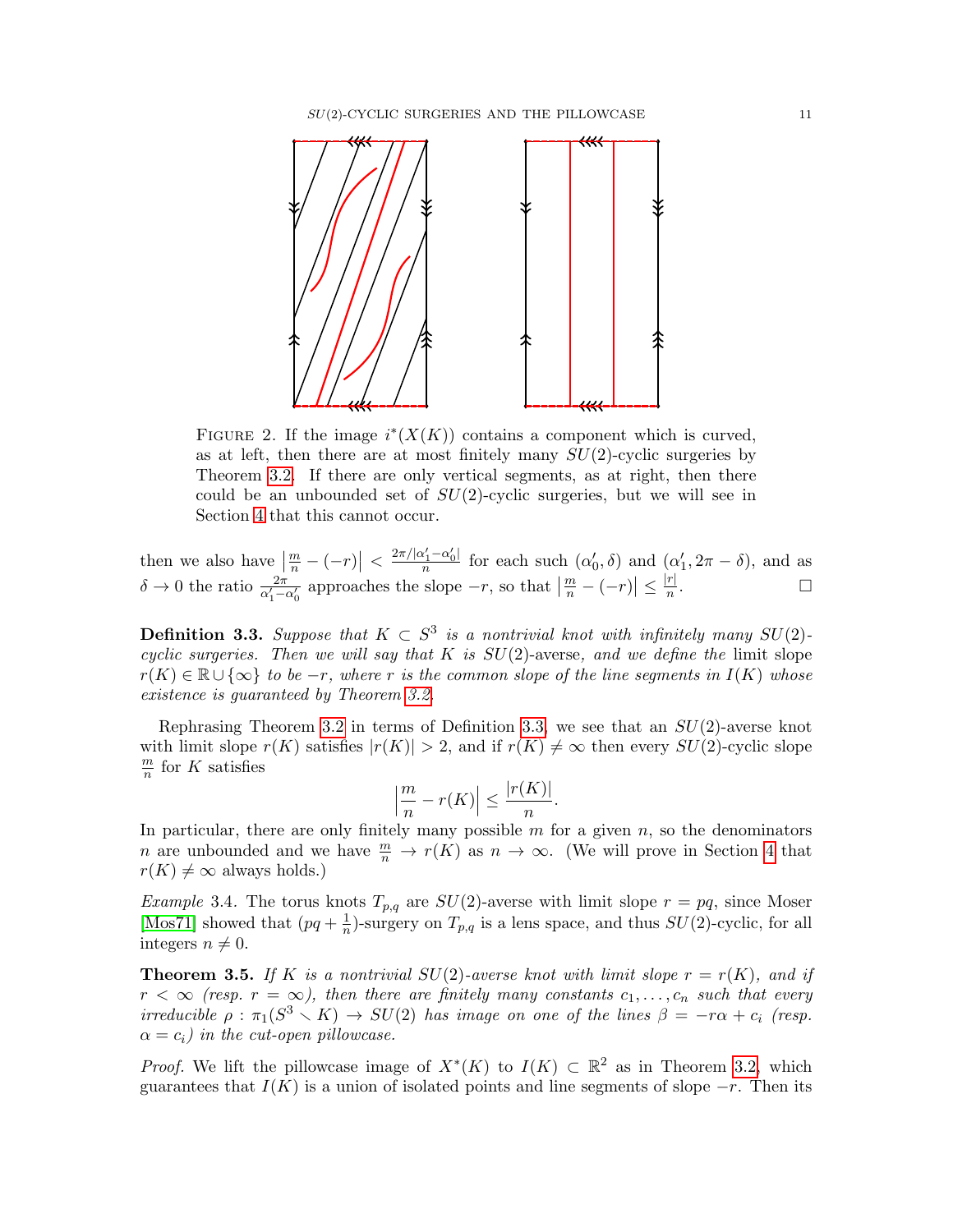image I' in the cut-open pillowcase  $C \cong [0, \pi] \times (\mathbb{R}/2\pi\mathbb{Z})$ , obtained from  $I(K) \cap ([0, \pi] \times \mathbb{R})$ by reducing the second coordinate mod  $2\pi$ , is also a union of such points and line segments.

The set  $I' \subset C$  can be identified with the pillowcase image of  $X^*(K)$ , since the latter avoids a neighborhood of the lines  $\alpha = 0$  and  $\alpha = \pi$  in  $X(T^2)$ . Since  $R^*(K)$  is a semialgebraic set, it has only finitely many path components, exactly as argued in the proof of Proposition [2.5,](#page-7-1) and hence so do its quotient  $X^*(K)$  and the image  $I' \subset C$  of this quotient. Since each of these components of I' is contained in a line of the form  $\beta = -r\alpha + c_i$  (resp.  $\alpha = c_i$ , we conclude that finitely many  $c_i$  suffice.

### 4. Finiteness of limit slopes

<span id="page-11-1"></span>In this section we will show that  $SU(2)$ -averse knots have limit slope  $r(K) \neq \infty$ . The result is a straightforward consequence of the following theorem about the  $SU(2)$  character variety of a nontrivial knot.

<span id="page-11-3"></span><span id="page-11-2"></span>**Theorem 4.1.** Let K be a nontrivial knot in  $S^3$ . Then at least one of the following holds:

(1) The pillowcase image of  $X^*(K)$  contains the entire curve  $\alpha = \frac{\pi}{2}$  $\frac{\pi}{2}$ , or equivalently for every  $\beta \in \mathbb{R}/2\pi\mathbb{Z}$  there is an irreducible  $\rho : \pi_1(S^3 \setminus K) \to SU(2)$  such that

$$
\rho(\mu) = \begin{pmatrix} i & 0 \\ 0 & -i \end{pmatrix} \quad \text{and} \quad \rho(\lambda) = \begin{pmatrix} e^{i\beta} & 0 \\ 0 & e^{-i\beta} \end{pmatrix};
$$

<span id="page-11-4"></span>(2) There is a constant  $\varepsilon > 0$  and an arc of irreducible representations

$$
\rho_s: \pi_1(S^3 \setminus K) \to SU(2), \qquad s \in \left[\frac{\pi}{2}, \frac{\pi}{2} + \varepsilon\right)
$$

with  $\alpha$ -coordinate s, i.e. such that  $\rho_s(\mu) = \text{diag}(e^{is}, e^{-is})$ .

If case [\(1\)](#page-11-3) applies, then K has no nontrivial  $SU(2)$ -cyclic surgeries.

We do not know of any examples where case  $(2)$  does not occur, and we expect (but are unable to prove) that it always happens. When case [\(1\)](#page-11-3) holds, however, the last claim of Theorem [4.1](#page-11-2) is immediate: if  $\frac{p}{q} \neq \infty$  is an  $SU(2)$ -cyclic slope, then the line  $p\alpha + q\beta \equiv 0$ (mod  $2\pi$ ) in the pillowcase intersects the line  $\alpha = \frac{\pi}{2}$  $\frac{\pi}{2}$  at the point

$$
\left(\frac{\pi}{2}, -\frac{p\pi}{2q} \pmod{2\pi}\right),\,
$$

so there is an irreducible representation  $\pi_1(S^3 \setminus K) \to SU(2)$  with image at this point. Before proving Theorem [4.1,](#page-11-2) we explain how the finiteness of  $r(K)$  follows.

<span id="page-11-0"></span>**Theorem 4.2.** If  $K \subset S^3$  is a nontrivial  $SU(2)$ -averse knot, then the limit slope  $r(K)$  is finite.

*Proof.* Since K has  $SU(2)$ -cyclic surgeries, it must satisfy case [\(2\)](#page-11-4) of Theorem [4.1.](#page-11-2) Thus we have an arc of irreducible representations

$$
\rho_s: \pi_1(S^3 \setminus K) \to SU(2), \qquad s \in \left[\frac{\pi}{2}, \frac{\pi}{2} + \varepsilon\right)
$$

where each  $\rho_s$  has  $\alpha$ -coordinate s in the pillowcase. If  $r(K) = \infty$ , then by Theorem [3.5](#page-10-1) we can only achieve finitely many  $\alpha$ -coordinates along this arc, and this is a contradiction.  $\Box$ 

The proof of Theorem [4.1](#page-11-2) follows the same lines as the following theorem of Kronheimer and Mrowka, so we briefly recall its proof here.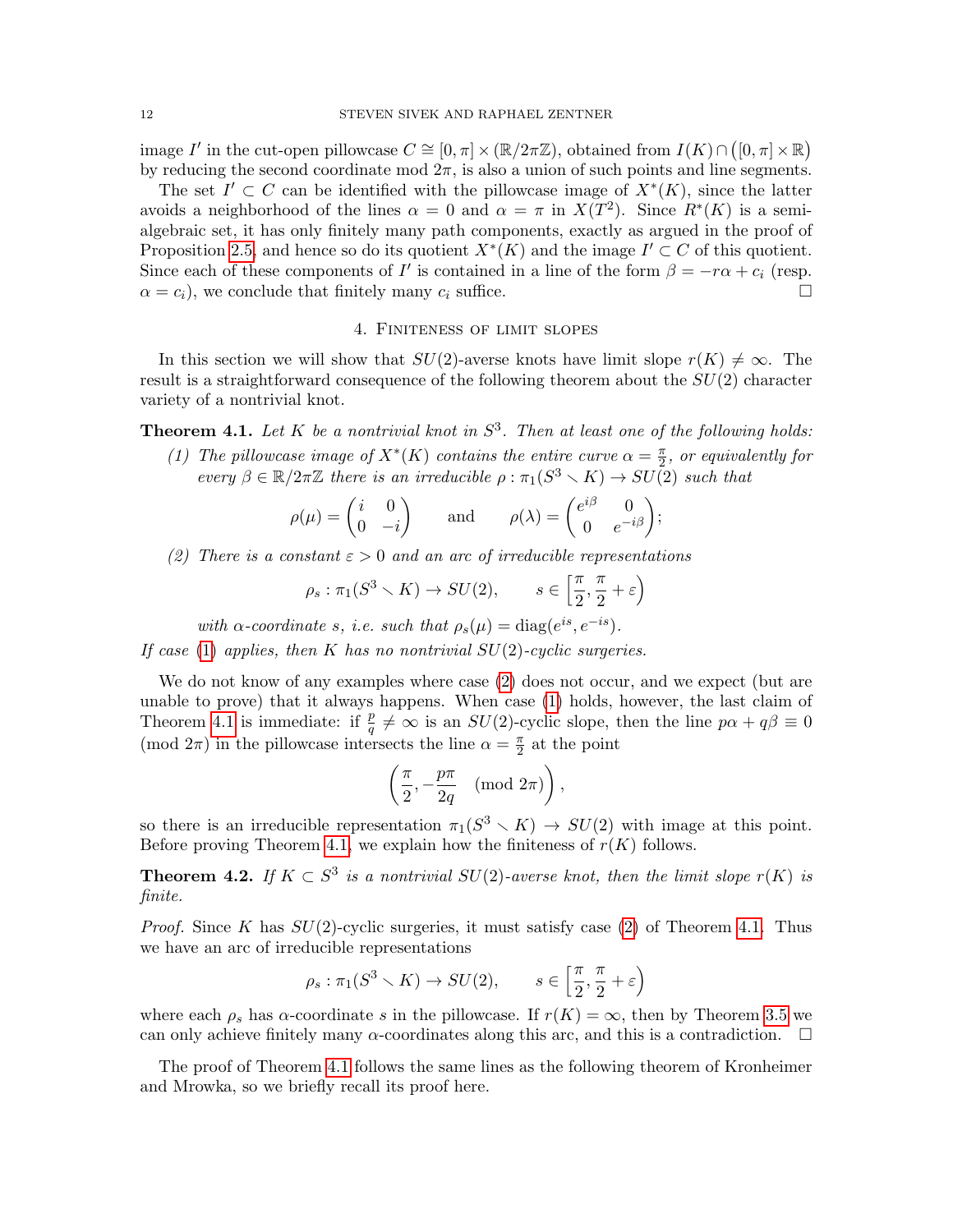<span id="page-12-0"></span>**Theorem 4.3** ([\[KM10b,](#page-65-4) Corollary 7.17]). Every nontrivial knot  $K \subset S^3$  admits a nonabelian representation

$$
\rho : \pi_1(S^3 \smallsetminus K) \to SU(2)
$$

such that  $\rho(\mu)$  is traceless.

*Proof (sketch)*. Kronheimer and Mrowka construct for each knot  $K \subset S^3$  a closed 3manifold

<span id="page-12-1"></span>
$$
Y_1(K) = (S^3 \setminus N(K)) \cup (F \times S^1), \tag{4.1}
$$

where  $F$  is a genus-1 surface with one boundary component, and the gluing identifies

$$
\mu \sim \{p\} \times S^1, \qquad \lambda \sim \partial F \times \{q\}.
$$

Letting  $\alpha, \beta \subset F$  be a pair of curves which intersect transversely in a point, they define a Hermitian line bundle  $w \to Y_1(K)$  such that  $c_1(w)$  is Poincaré dual to  $\beta \times \{p\} \subset F \times S^1$ , and a  $U(2)$ -bundle  $E \to Y_1(K)$  equipped with an isomorphism  $\bigwedge^2 E \to w$ . We denote by

$$
X^{w}(Y_1(K)) = \{ \rho \in \text{Hom}(\pi_1(Y_1(K)), SO(3)) \mid w_2(\rho) \equiv c_1(w) \pmod{2} \}/SO(3) \tag{4.2}
$$

the variety of characters of representations  $\pi_1(Y_1(K)) \to SO(3)$  whose second Stiefel-Whitney class agrees with  $c_1(w)$  modulo 2. In [\[KM10b,](#page-65-4) Lemma 7.15], they show that  $\mathcal{R}^{w}(Y_1(K))$  can be identified with a double cover of the variety

<span id="page-12-2"></span>
$$
R(K,i) := \left\{ \rho : \pi_1(S^3 \setminus K) \to SU(2) \middle| \rho(\mu) = \begin{pmatrix} i & 0 \\ 0 & -i \end{pmatrix} \right\}.
$$
 (4.3)

The centralizer of diag(i, -i) is a  $U(1)$  acting on  $R(K, i)$  by conjugation; the orbits are a point for the unique reducible  $\rho \in R(K, i)$  and  $S^1$  for all irreducible  $\rho$ .

Kronheimer and Mrowka define  $KHI(K)$  to be a group whose dimension is half that of the instanton homology  $I_*(Y_1(K))_w$ , which is defined as in [\[Don02\]](#page-64-9). If  $R(K, i)$  contains only the reducible representation, then the Chern-Simons functional used to construct  $I_*(Y_1(K))_w$ has only two critical points, both nondegenerate, and it follows that  $\dim(KHI(K)) \leq 1$ . But they prove that  $\dim(KHI(K)) \geq 2$  whenever K is knotted, and thus  $R(K, i)$  must contain at least one irreducible.  $\Box$ 

We will use  $KHI(K)$  in a similar way to prove Theorem [4.1.](#page-11-2) Assuming that the theorem is false for some knot K, we will describe the pillowcase image of  $X(K)$  near the line  $\alpha = \frac{\pi}{2}$ 2 in Lemma [4.7.](#page-16-0) Using a generalization of the results of [\[Zen18\]](#page-65-5), we then perturb the Chern-Simons functional defining  $I_*(Y_1(K))_w$  so that its critical point set corresponds not to the curve  $\alpha = \frac{\pi}{2}$  $\frac{\pi}{2}$  (i.e., where  $\rho(\mu)$  is conjugate to  $\left(\begin{smallmatrix} i & 0 \\ 0 & -i \end{smallmatrix}\right)$ ), which was used to prove Theorem [4.3,](#page-12-0) but to some nearby curve in the pillowcase which avoids the image of  $X^*(K)$  completely. This would imply that  $KHI(K)$  has rank 1 by the same argument (which we generalize in Theorem [4.8\)](#page-17-0), and so K must be the unknot. We will now begin the proof of Theorem [4.1](#page-11-2) in earnest.

We denote by  $\mathscr A$  the space of  $SO(3)$  connections on the adjoint bundle ad(E), or equivalently, the space of  $U(2)$ -connections on E which induce some fixed connection in the determinant line bundle  $w$  which we suppress from our notation. The character variety  $X^w(Y_1(K))$  can be identified with the space of flat  $SO(3)$  connections on ad(E) modulo determinant-1 gauge transformations,

$$
X^{w}(Y_1(K)) \cong \{ A \in \mathscr{A} \mid F_A = 0 \} / \text{Aut}(E) .
$$

Equivalently, it can be identified with projectively flat  $U(2)$ -connections in E; this is independent of the choice of fixed connection in the determinant line bundle.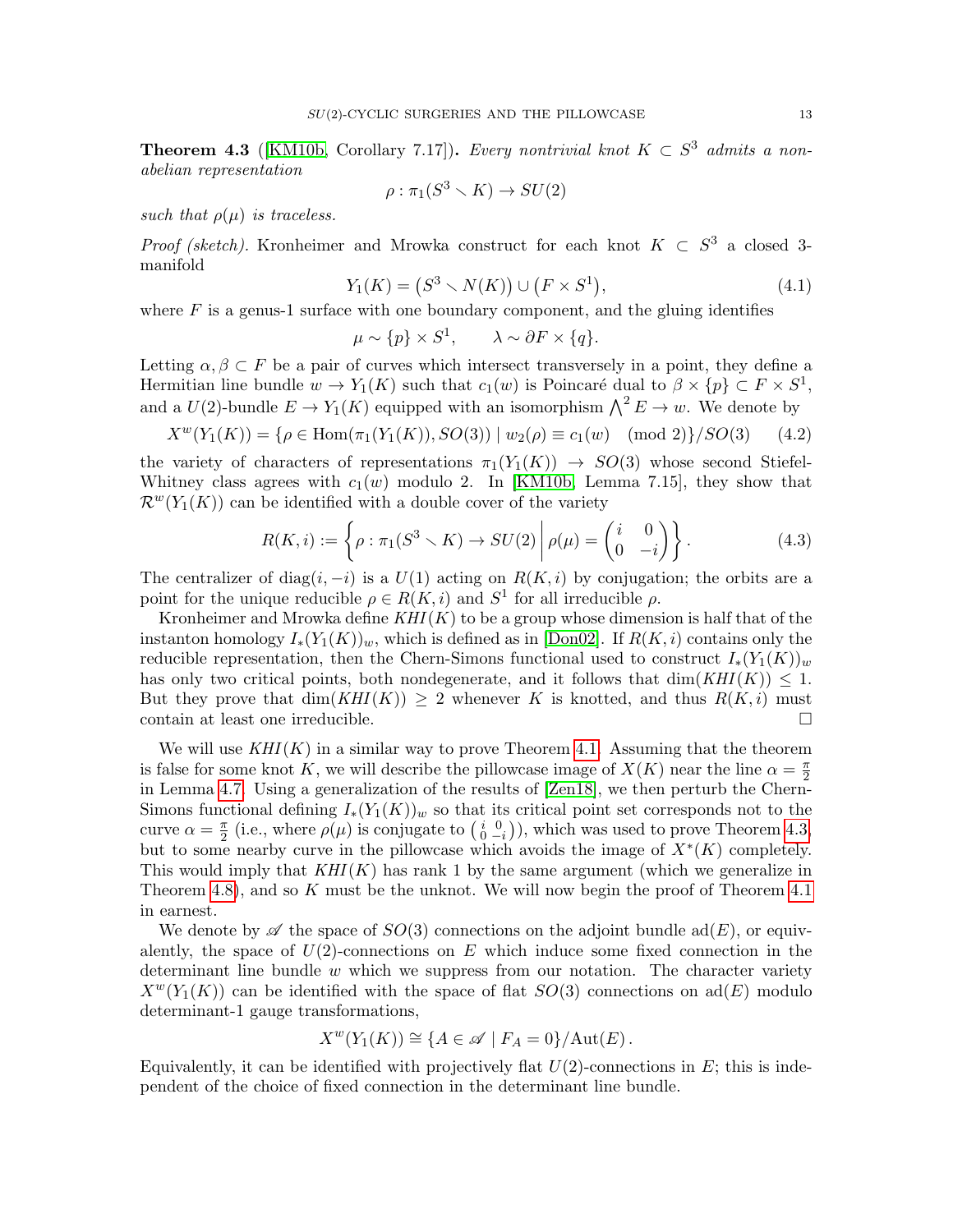The proof of Theorem [4.1](#page-11-2) will make use of a variation of Kronheimer and Mrowka's argument sketched above by applying holonomy perturbations. In order to use these, we set up the notation and recall the main technical results about holonomy perturbations of [\[Zen18\]](#page-65-5), and we refer to the latter reference for more details on these perturbations. We define a manifold diffeomorphic to the original  $Y_1(K)$  from equation [\(4.1\)](#page-12-1) above by

$$
Y_1(K) = (S^3 \setminus N(K)) \cup ([0,1] \times T^2) \cup (F \times S^1),
$$

where we have introduced a thickened cylinder  $M = [0, 1] \times T^2$  in between the knot complement and  $(F \times S^1)$ . We declare that the boundary component  $\{0\} \times T^2$  is the one glued to  $S^3 \setminus N(K)$ , mapping the circles  $\{0\} \times S^1 \times \{pt\}$  to meridians of K and the circles  ${0} \times {\text{pt}} \times S^1$  to longitudes. The boundary component  ${1} \times T^2$  is glued to  $F \times S^1$  with the circle  $\{1\} \times S^1 \times \{pt\}$  mapping to the  $S^1$ -factors, and with the circles  $\{1\} \times \{pt\} \times S^1$ mapping to the boundary of F.

Let  $\Sigma = [0, 1] \times S^1$  be the 2-dimensional annulus. For  $k = 0, \ldots, n - 1$ , let

$$
A_k = \begin{pmatrix} a_k & c_k \\ b_k & d_k \end{pmatrix} \in SL(2, \mathbb{Z})
$$

be a sequence of matrices. We define a sequence of embeddings  $\iota_k \colon \Sigma \times S^1 \to M$  by the formula  $\sim$ 

$$
\left(t, \begin{pmatrix} z \\ w \end{pmatrix}\right) \mapsto \left(\frac{k+t}{n}, \begin{pmatrix} a_k & c_k \\ b_k & d_k \end{pmatrix} \begin{pmatrix} z \\ w \end{pmatrix}\right),\tag{4.4}
$$

where we understand  $S^1 = \mathbb{R}/\mathbb{Z}$  and write  $\Sigma \times S^1$  as  $[0,1] \times T^2$ , so that the matrix multiplication is understood in the usual sense. Notice that  $\text{Im}(\iota_k) = [\frac{k}{n}, \frac{k+1}{n}]$  $\frac{+1}{n}$   $\times T^2 \subseteq M$ .

Let  $\mu$  be a 2-form on  $\Sigma$  with support in the interior of  $\Sigma$  and integral 1. The 2-form  $\pi_{\Sigma}^*\mu$ on  $\Sigma \times S^1$ , defined by pulling back  $\mu$  by the projection onto the first factor, can be pushed forward via  $\iota_k$  to obtain a 2-form  $\mu_k$  on M. Notice that  $\mu_k$  has compact support in the interior of M, so that  $\mu_k$  extends to  $Y_1(K)$ .

For  $k = 0, \ldots, n-1$ , let  $\chi_k : SU(2) \to \mathbb{R}$  be a sequence of class functions. These give rise to  $2\pi$ -periodic even functions  $g_k : \mathbb{R} \to \mathbb{R}$  via the formula

<span id="page-13-0"></span>
$$
\chi_k \left( \begin{pmatrix} e^{it} & 0 \\ 0 & e^{-it} \end{pmatrix} \right) = g_k(t). \tag{4.5}
$$

To each class function  $\chi: SU(2) \to \mathbb{R}$  we associate a Lie-algebra valued,  $SU(2)$ -equivariant function  $\chi': SU(2) \to \mathfrak{su}(2)$  which is dual, with respect to the trace, to the differential  $d\chi\colon TSU(2)\to \mathbb{R}.$ 

In the sequel, we suppose we have chosen a trivialization of our bundle  $E \to Y_1(K)$  over M. In fact, by our choice of the line bundle  $w$ , there is no obstruction to such a trivialization over M. For any point  $z \in \Sigma$  there is a loop  $\iota_k({z} \times S^1)$  passing through it, and there is precisely one such loop through any point in the image of  $\iota_k$ . For such a point x in the image, we denote by  $\text{Hol}_{\iota_k}(A)_x$  the holonomy of A along the loop through this point. This way  $\text{Hol}_{\iota_k}(A)$  can be seen as a section of the automorphism bundle  $\text{Aut}(E)$  over the image of  $\iota_k$ . For a class function  $\chi_k$  we can therefore define

$$
\chi'_{k}(\mathrm{Hol}_{\iota_{k}}(A))\,\mu_{k}
$$

which is a 2-form with values in the bundle  $\text{ad}(E)$  over  $Y_1(K)$ , and with compact support in the interior of the image of  $\iota_k$ .

We now define a family, parametrized by  $t \in [0,1]$ , of perturbations to the flatness equation on  $Y_1(K)$ .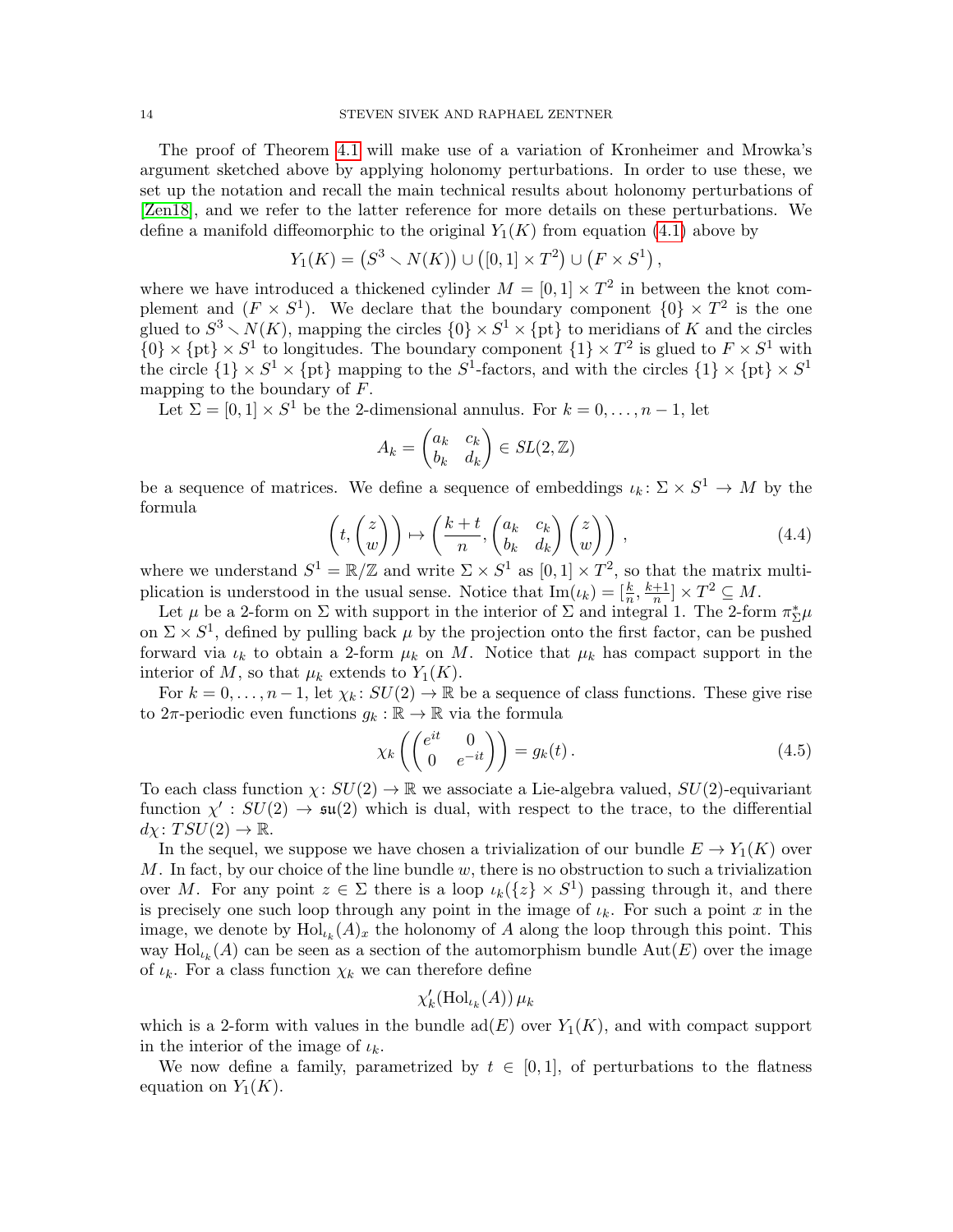<span id="page-14-1"></span>**Definition 4.4.** Let the function  $\theta^t \colon \mathscr{A} \to \Omega^2(Y_1(K); \text{ad}(E))$  be defined in the following way. For each  $k = 0, ..., n - 1$  and  $\frac{k}{n} \le t \le \frac{k+1}{n}$  $\frac{+1}{n}$ , we let

$$
\theta^t_{\{\iota_k,\chi_k\}}(A) := n\left(t - \frac{k}{n}\right) \cdot \chi'_k(\mathrm{Hol}_{\iota_k}(A)) \mu_k + \sum_{l=0}^{k-1} \chi'_l(\mathrm{Hol}_{\iota_l}(A)) \mu_l.
$$

This function interpolates between  $\theta^0 = 0$  and  $\theta^1(A) = \sum_{l=0}^{n-1} \chi'_l(\text{Hol}_{\iota_l}(A)) \mu_l$ . The perturbed flatness equation for a connection  $A \in \mathscr{A}$  now is

<span id="page-14-0"></span>
$$
F_A = \theta^t_{\{\iota_k, \chi_k\}}(A) \,,\tag{4.6}
$$

and we denote by  $X^w_{\{\iota_k,\chi_k\}(t)}(Y_1(K))$  the space of connections  $A \in \mathscr{A}$  which solve this equation, modulo the group of determinant-1 automorphisms of  $E$ .

The parameter  $t$  is not to be confused with the coordinate  $t$  on the thickened torus  $M = [0,1] \times T^2$ , although there is the accidental coincidence that  $\theta^t$  has support inside  $[0, \frac{1}{n}]$  $\frac{1}{n}[nt]] \times T^2 \subseteq M$ . At each time t, the set  $X^w_{\{\iota_k,\chi_k\}(t)}(Y_1(K))$  arises as the critical set modulo gauge transformations of some perturbation of the Chern-Simons functional, which for  $t = 1$  we write as

<span id="page-14-2"></span>
$$
CS + \Phi : \mathscr{A} \to \mathbb{R} \tag{4.7}
$$

where  $\Phi(A) = \sum_{k=0}^{n-1} \int_{\Sigma_k} \chi_k(\text{Hol}_{\iota_k}(A)) \mu_k(z)$ .

Note that equation  $(4.6)$  also makes sense for  $SU(2)$ -connections defined over the thickened cylinder M. We denote by  $X_{\{\iota_k,\chi_k\}(t)}(M)$  the connections which solve this equation modulo bundle automorphisms. The two inclusions of the boundary components  $\{0\} \times T^2$ and  $\{1\} \times T^2$  into M induce two restriction maps  $r_0$  and  $r_1$  to the pillowcase  $X(T^2)$ , to which we give coordinates  $\alpha$ ,  $\beta$  just as before.

The main result (Theorem 4.2) of [\[Zen18\]](#page-65-5) states that given any isotopy through areapreserving maps  $\psi_t$  of the pillowcase  $X(T^2)$ , fixing the four singular points, and given some  $\varepsilon > 0$ , there is a finite sequence of embeddings  $\{\iota_k\}$  and there are class functions  $\{\chi_k\}$  as above, such that the isotopy  $\psi_t$  is  $\varepsilon$ -close in the C<sup>0</sup>-topology to an isotopy  $\overline{\phi}_t$  which also fixes the four singular points. The isotopy  $\phi_t$  is described in the following way.

The lift  $\phi_t$  of  $\overline{\phi}_t$  to the branched double cover  $\mathbb{R}^2/2\pi\mathbb{Z}^2$  is an isotopy which for  $\frac{k}{n} \leq t \leq \frac{k+1}{n}$  $\overline{n}$ is given by

$$
\phi_t = \zeta_{n(t-\frac{k}{n})}^{(k)} \circ \zeta_1^{(k-1)} \circ \cdots \circ \zeta_1^{(0)}
$$

for any  $k = 0, \ldots, n-1$ . Here the maps  $\zeta_s^{(k)}$  are defined for  $s \in [0,1]$ , and for  $k = 0, \ldots, n-1$ by the equation

$$
\zeta_s^{(k)} = A_k \circ \chi_{f_k}^s \circ A_k^{-1},
$$

where the  $A_k$  are elements of  $SL(2, \mathbb{Z})$  and

$$
\chi_{f_k}^s \colon \begin{pmatrix} \alpha \\ \beta \end{pmatrix} \mapsto \begin{pmatrix} \alpha + s \cdot f_k(\beta) \\ \beta \end{pmatrix} \tag{4.8}
$$

are shearing isotopies. The functions  $f_k$  are the derivatives of the functions  $g_k$  defined in equation [\(4.5\)](#page-13-0). These isotopies  $\zeta_s^{(k)}$  are in fact shearing isotopies, as defined in equation [\(1.1\)](#page-3-0) in the introduction.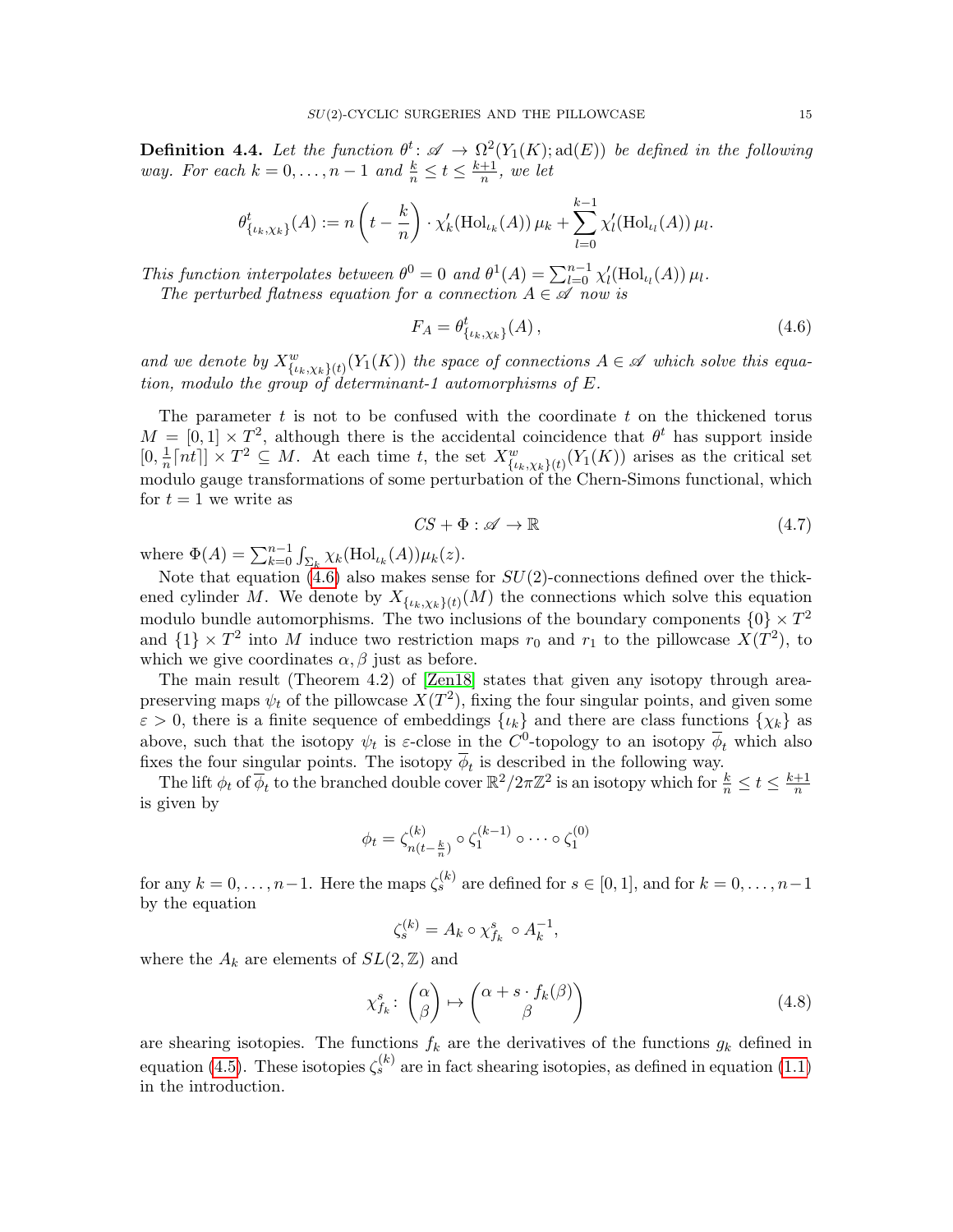Associated to the perturbation data  $\{\iota_k, \chi_k\}$ , there is the perturbed character variety  $X_{\{\iota_k,\chi_k\}(t)}(M)$  for every  $t \in [0,1]$ , for which the two restriction maps  $r_0$  and  $r_1$  are related by the commutative diagram

<span id="page-15-1"></span>
$$
X_{\{\iota_k,\chi_k\}(t)}(M)
$$
\n
$$
X(T^2)
$$
\n
$$
X(T^2)
$$
\n
$$
X(T^2)
$$
\n
$$
(4.9)
$$

We will need a slight enhancement of the approximation result [\[Zen18,](#page-65-5) Theorem 3.3] which is a part of the statement of [\[Zen18,](#page-65-5) Theorem 4.2]. In fact, the approximation holds in any  $C^k$ -topology for  $k \geq 0$ . However, in this article we will only need the fact that we can approximate area-preserving isotopies by shearing isotopies in the  $C<sup>1</sup>$ -topology.

We defer the slightly technical proof of the following result to Appendix [A.](#page-47-0) We state it in the  $\mathbb{Z}/2$ -equivariant case which is needed for our application, but we remark that it also holds in the non-equivariant version.

### <span id="page-15-0"></span>Theorem 4.5. Let

$$
\psi : [0,1] \times T^2 \to T^2, \qquad (t,(x,y)) \mapsto \psi_t(x,y)
$$

be a  $\mathbb{Z}/2$ -equivariant smooth isotopy through area-preserving maps, which necessarily fixes the four fixed points of the hyperelliptic involution. Let  $r \geq 0$  be given. Then for any  $\varepsilon > 0$ , there is a  $\mathbb{Z}/2$ -equivariant map

$$
\phi : [0,1] \times T^2 \to T^2, \qquad (t,(x,y)) \mapsto \phi_t(x,y)
$$

which is continuous in t and smooth in  $(x, y)$ , such that:

(i) If d denotes the Euclidean metric on  $T^2$ , then we have

$$
\sup_{(x,y)\in T^2} d(\psi_t(x,y), \phi_t(x,y)) + \sum_{l=1}^r \left\| D^{(l)} \psi_t - D^{(l)} \phi_t \right\|_{\infty} < \varepsilon
$$

for all  $t \in [0,1]$  and all  $(x,y) \in T^2$ .

(ii) There is a partition  $0 = t_0 < t_1 \cdots < t_{n+1} = 1$  and a  $\mathbb{Z}/2$ -equivariant shearing isotopy  $(\zeta_s^{(i)})_{s\in[0,1]}$  for each  $i=0,\ldots,n$  such that for any  $t_i\leq t\leq t_{i+1}$ , we have

$$
\phi_t = \zeta_{t-t_i}^{(i)} \circ \phi_{t_i}
$$

for all  $(x, y) \in T^2$ .

In other words, the smooth isotopy  $(\psi_t)$  can be  $C^r$ -approximated by isotopies  $(\phi_t)$  which are piecewise (in the coordinate t) isotopies through shearings.

The following lemma is the analogue of [\[KM10b,](#page-65-4) Lemma 7.15] for the perturbed character variety  $X_{\{\iota_k,\chi_k\}(t)}^w(Y_1(K))$ ; we will mostly be interested in the case  $t = 1$ . We let C be the circle in  $X(T^2)$  defined by  $\alpha = \pi/2$ , and then we define the circle

$$
\tilde{C} \subset (\mathbb{R}/2\pi\mathbb{Z})_{\alpha} \times (\mathbb{R}/2\pi\mathbb{Z})_{\beta}
$$

as one of two possible lifts of C to the branched double cover  $\tilde{X}(T^2) \cong T^2$  of  $X(T^2)$ : for concreteness, we will take  $\tilde{C}$  to be the circle  $\alpha = \frac{\pi}{2}$  $\frac{\pi}{2}$ , rather than  $\alpha = \frac{3\pi}{2}$  $\frac{3\pi}{2}$ . This is analogous to a choice implicitly made in [\[KM10b,](#page-65-4) Lemma 7.15]: if  $\rho(\mu)$  is diagonal and traceless then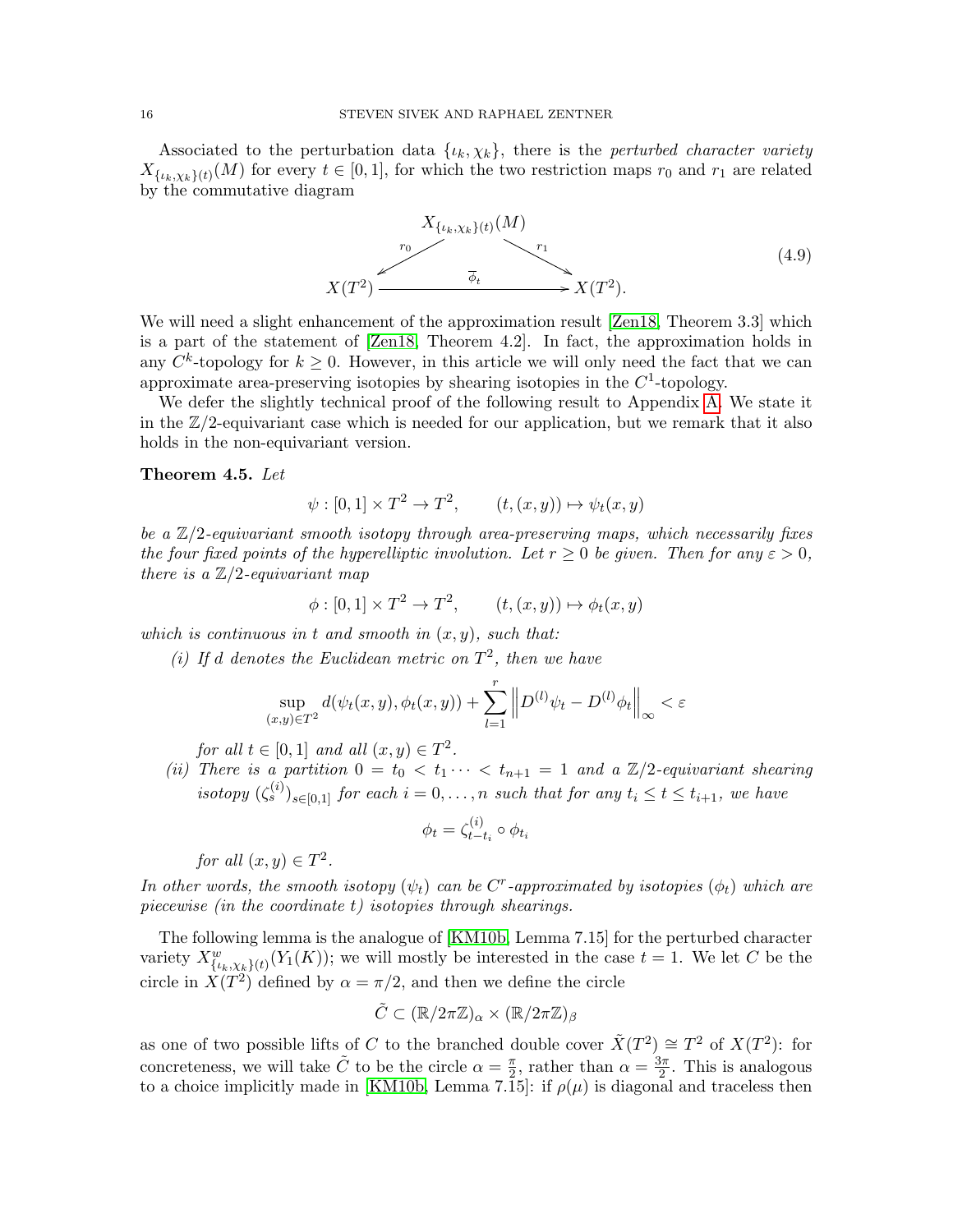it could be either diag $(i, -i)$  or diag $(-i, i)$ , and the two choices are equivalent since they are related by conjugation but Kronheimer and Mrowka choose the former.

<span id="page-16-1"></span>**Lemma 4.6.** The character variety  $X_{\{\iota_k,\chi_k\}(t)}^w(Y_1(K))$  is a double cover of the perturbed representation variety

$$
R(K \mid (\phi_t)^{-1}(\tilde{C})) := \left\{ \rho \in R(K) \middle| \begin{array}{c} \rho(\mu) = \begin{pmatrix} e^{i\alpha} & 0 \\ 0 & e^{-i\alpha} \end{pmatrix}, \rho(\lambda) = \begin{pmatrix} e^{i\beta} & 0 \\ 0 & e^{-i\beta} \end{pmatrix} \end{array} \right\}.
$$
  
for some  $(\alpha, \beta) \in (\phi_t)^{-1}(\tilde{C}).$ 

*Proof.* Lemma 7.14 of [\[KM10b\]](#page-65-4) describes the  $SO(3)$ -character variety of  $F \times S^1$  with the second Stiefel-Whitney class w as specified above, where the restriction map on characters from  $F \times S^1$  to its boundary  $T^2$  identifies these conjugacy classes of representations with the circle which doubly covers the circle  $\tilde{C} \subset \tilde{X}(T^2)$ . The representations of  $T^2$  from this circle which extend to equivalence classes of perturbed representations of  $X_{\{\iota_k,\chi_k\}(t)}^w(Y_1(K))$ on the other side of  $F \times S^1$  are precisely those which correspond to points of  $(\phi_t)^{-1}(\tilde{C})$ because of the diagram  $(4.9)$  from above.

Having explained how the above perturbations affect the generators of the KHI chain complex, we now find a convenient choice of curve in  $X(T^2)$  to make the generating set as small as possible. The following lemma, which we will use to prove Theorem [4.1,](#page-11-2) describes the pillowcase image of  $X^*(K)$  in a neighborhood of the curve  $\alpha = \frac{\pi}{2}$  $\frac{\pi}{2}$ .

<span id="page-16-0"></span>**Lemma 4.7.** Suppose that  $K \subset S^3$  is a nontrivial knot which does not satisfy Theorem [4.1.](#page-11-2) Then there are constants b and  $\varepsilon$ , with  $0 < \varepsilon < b < \pi - \varepsilon$ , such that if  $(\alpha, \beta)$  lies in the pillowcase image of  $X^*(K)$  and

$$
\frac{\pi}{2} - \varepsilon < \alpha < \frac{\pi}{2} + \varepsilon,
$$

then  $\alpha = \frac{\pi}{2}$  $\frac{\pi}{2}$  and  $\beta \notin (b-\varepsilon, b+\varepsilon) \cup (2\pi - b - \varepsilon, 2\pi - b + \varepsilon).$ 

*Proof.* Since case [\(1\)](#page-11-3) of Theorem [4.1](#page-11-2) does not apply, there is some point  $(\frac{\pi}{2}, b_0)$  which is not in the pillowcase image of  $X^*(K)$ . The variety  $R(K, i)$  of  $(4.3)$  is compact, as it is the closed subset of the compact variety  $R(K)$  cut out by the matrix equation  $\rho(\mu) = \text{diag}(i, -i)$ . Moreover, since  $\Delta_K(-1) = \pm \det(K) \neq 0$ , Proposition [2.1](#page-6-1) says that the unique reducible representation in  $R(K, i)$  is not a limit of irreducibles, and so the subset

$$
R^*(K,i) \subset R(K,i)
$$

consisting of irreducibles is also compact.

The image of the compact set  $R^*(K, i)$  in the pillowcase is closed, so it avoids an open neighborhood  $U \subset \{\frac{\pi}{2}\}\times\mathbb{R}/2\pi\mathbb{Z}$  of  $(\frac{\pi}{2},b_0)$ . Letting  $b \notin \{0,\pi\}$  be the  $\beta$ -coordinate of some point in U, we can assume that  $0 < \bar{b} < \pi$  by Proposition [2.3,](#page-6-2) and we pick  $\delta > 0$  so that  $0 < b - \delta < b + \delta < \pi$  and the interval

$$
\left\{\frac{\pi}{2}\right\}\times (b-\delta,b+\delta)
$$

in the pillowcase is disjoint from the image of  $X^*(K)$ . The interval

$$
\left\{\frac{\pi}{2}\right\}\times(2\pi-b-\delta,2\pi-b+\delta)
$$

also avoids the image of  $X^*(K)$ , again by Proposition [2.3.](#page-6-2)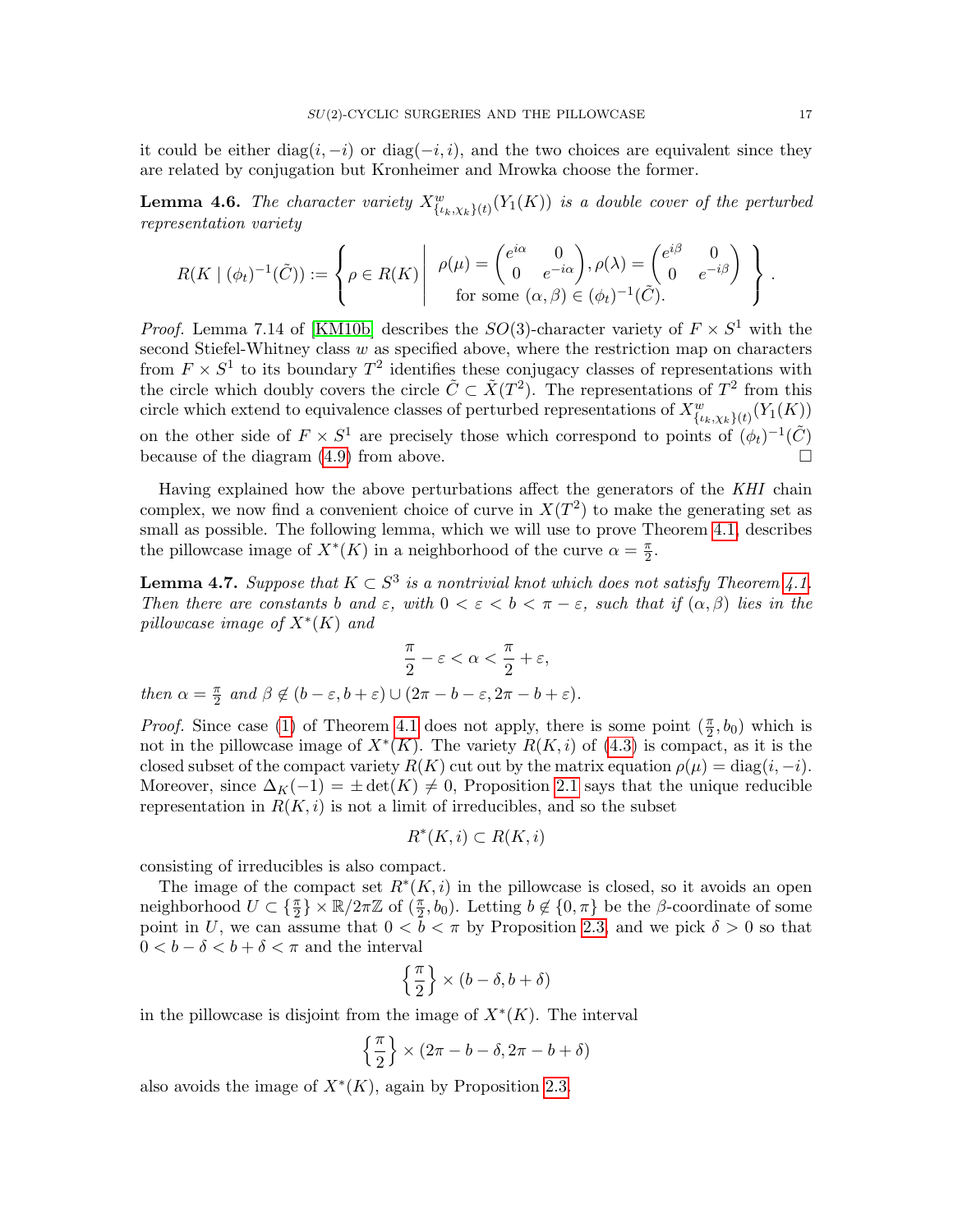Next, since case [\(2\)](#page-11-4) of Theorem [4.1](#page-11-2) is not satisfied, we claim that  $\frac{\pi}{2}$  is not a limit point of the set

 $\Big\{\alpha \neq \frac{\pi}{2}\Big\}$ 2  $\exists \rho \in R^*(K)$  with pillowcase coordinates  $(\alpha, \beta)$  for some  $\beta$ .

This will guarantee for some  $\varepsilon > 0$  that any irreducible representation with  $\alpha$ -coordinate between  $\frac{\pi}{2} - \varepsilon$  and  $\frac{\pi}{2} + \varepsilon$  actually has  $\alpha$ -coordinate  $\frac{\pi}{2}$ , and taking  $\varepsilon < \delta$  without loss of generality, this will complete the proof.

To prove the claim, suppose that there is a sequence of irreducible representations  $\rho_n$ :  $\pi_1(S^3 \setminus K) \to SU(2)$  with pillowcase coordinates  $(\alpha_n, \beta_n)$ , such that  $\alpha_n \neq \frac{\pi}{2}$  $\frac{\pi}{2}$  and

$$
\lim_{n \to \infty} \alpha_n = \frac{\pi}{2}.
$$

Using Proposition [2.3,](#page-6-2) we can assume that  $\alpha_n > \frac{\pi}{2}$  $\frac{\pi}{2}$  for all *n*; since  $R(K)$  is compact and has finitely many path components, we can pass to a subsequence to ensure that they all lie in the same path component  $C$  and converge to a limit  $\rho$ , with pillowcase coordinates  $\left(\frac{\pi}{2}\right)$  $(\frac{\pi}{2}, \beta)$  for some  $\beta$ . Then  $\rho$  is irreducible as argued above, and since C is closed it must also contain  $\rho$ . A continuous semi-algebraic path  $\gamma = \gamma_t : [0,1] \to C$  from  $\rho$  to  $\rho_1$  (which exists by [\[BCR98,](#page-63-3) Proposition 2.5.13]) must eventually leave the line  $\alpha = \frac{\pi}{2}$  $\frac{\pi}{2}$  in the pillowcase, since  $\alpha_1 > \frac{\pi}{2}$  $\frac{\pi}{2}$ . If  $t_0$  is the last time at which  $\gamma_{t_0}$  meets this line, then for some  $\tau > 0$  the arc  $\gamma|_{[t_0,t_0+\tau)}$  consists of points with distinct  $\alpha$ -coordinates; note that here we use the fact that  $\gamma$  is not just continuous but semi-algebraic, so that  $cos(\alpha_t) = \frac{1}{2} tr(\gamma_t(\mu))$  defines a semi-algebraic map  $[0, 1] \rightarrow \mathbb{R}$ . A reparametrization of this arc shows that K must have satisfied case [\(2\)](#page-11-4) of Theorem [4.1](#page-11-2) after all, which is a contradiction.  $\Box$ 

Lemmas [4.6](#page-16-1) and [4.7](#page-16-0) now point us toward the proof of Theorem [4.1:](#page-11-2) we find an isotopy which takes C to some curve in the pillowcase which avoids the image  $i^*(X^*(K))$  of the irreducible characters of K, so that  $X^w_{\{\iota_k,\chi_k\}(t)}(Y_1(K))$  consists of only finitely many points. If these are irreducible and nondegenerate, then they will generate a complex whose homology is  $KHI(K)^{\oplus 2}$ . The following statement is more general than we need for Theorem [4.1,](#page-11-2) but we will eventually use it again in a different setting to prove Theorem [7.3.](#page-31-0)

<span id="page-17-0"></span>**Theorem 4.8.** Let  $K \subset S^3$  be a knot. Let C' be a smooth, simple closed curve in the pillowcase, and suppose that there is an area-preserving isotopy

$$
\overline{\psi}_t : X(T^2) \to X(T^2), \qquad 0 \le t \le 1
$$

which takes  $C'$  to  $C = \{ \alpha = \frac{\pi}{2} \}$  $\{\fracpi}{2}\}$  and fixes the four orbifold points  $(0,0)$ ,  $(0,\pi)$ ,  $(\pi,0)$ , and  $(\pi, \pi)$ . Suppose that C' intersects the line  $\{\beta \equiv 0 \pmod{2\pi}\}$  transversely in exactly  $n \geq 1$ points  $(\alpha_1, 0), \ldots, (\alpha_n, 0)$ , and that  $e^{2i\alpha_j}$  is not a root of  $\Delta_K(t)$  for any j. If the pillowcase image  $i^*(X^*(K))$  of the irreducible character variety of K is disjoint from C', then KHI(K) has rank at most n.

*Proof.* We first claim that C' has an open neighborhood U which is disjoint from  $i^*(X^*(K))$ . Supposing otherwise, we can find conjugacy classes  $[\rho_n] \in X^*(K)$  such that the distance from  $i^*([\rho_n])$  to C' goes to zero as  $n \to \infty$ , and since  $R(K)$  is compact, some subsequence of the  $\rho_n$  converges to a representation  $\rho$ ; since  $i^*([\rho])$  has distance zero from the compact set C', it must lie in C'. By hypothesis  $\rho$  must then be reducible, but it is a limit of irreducibles and so it must have pillowcase coordinates  $(\alpha, 0)$  with  $\Delta_K(e^{2i\alpha}) = 0$ . We have assumed that  $C'$  avoids all such points, though, giving a contradiction.

Fixing  $\varepsilon > 0$ , we now lift  $\overline{\psi}_t$  to an isotopy  $\psi_t : T^2 \to T^2$  of the branched double cover, apply Theorem [4.5](#page-15-0) to find a composition of  $\mathbb{Z}/2$ -equivariant shearing isotopies  $\phi_t: T^2 \to T^2$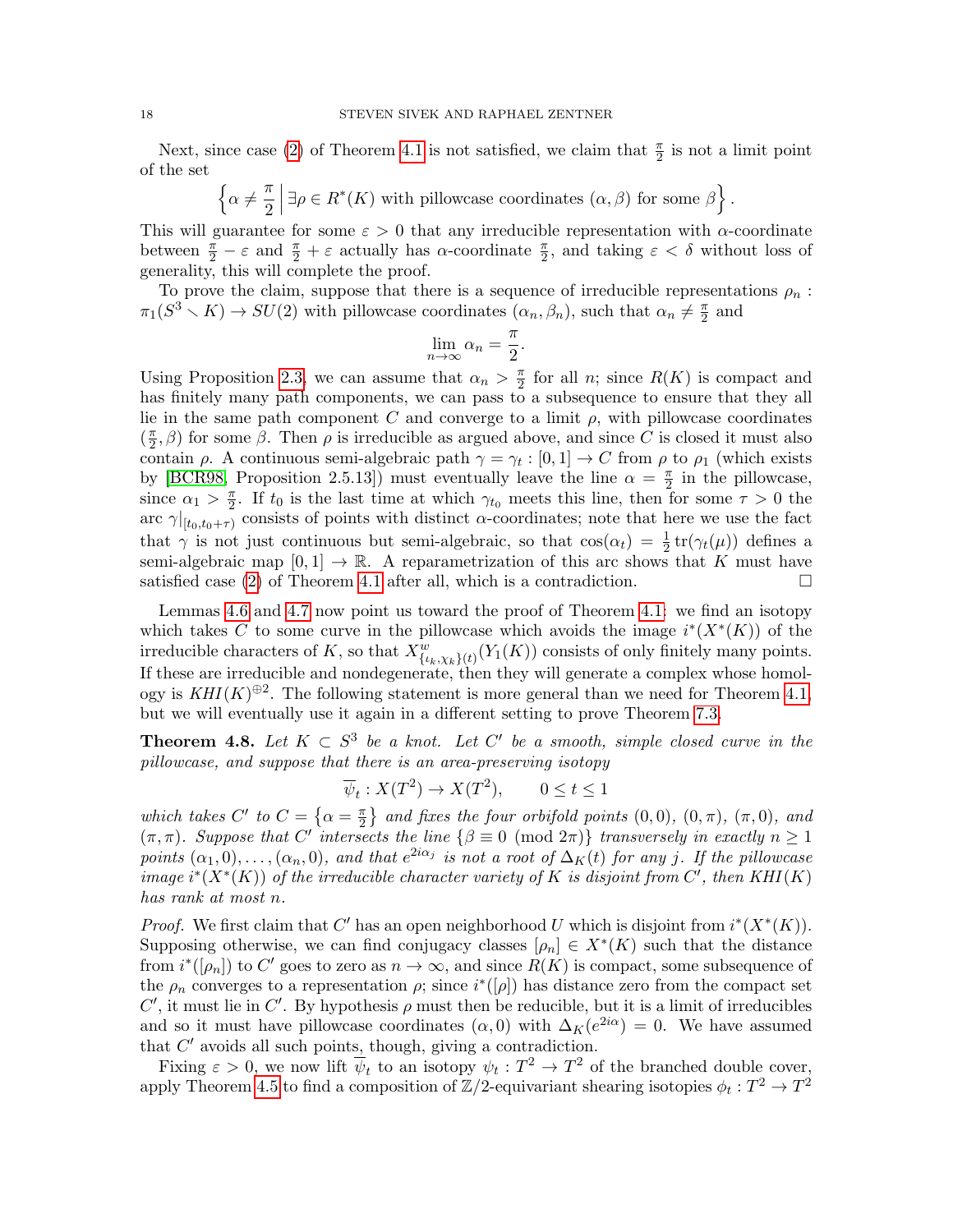such that  $\|\phi_t - \psi_t\|_{C^1} < \varepsilon$  for all  $t \in [0, 1]$ , and project this back down to get an isotopy  $\overline{\phi}_t: X(T^2) \to X(T^2)$  which is  $C^1$ -close to  $\overline{\psi}_t$ . If we take  $\varepsilon$  sufficiently small, then this will guarantee first that  $(\overline{\phi}_1)^{-1}(C)$  lies in the neighborhood U of  $C' = (\overline{\psi}_1)^{-1}(C)$ , hence remains disjoint from  $i^*(X^*(K))$ ; second, that it still avoids the points  $(\alpha,0)$  with  $\Delta_K(e^{2i\alpha})=0$ ; and third, that it still intersects the line  $\{\beta \equiv 0 \pmod{2\pi}\}$  transversely in n points. Thus we may replace  $C'$  with  $(\overline{\phi}_1)^{-1}(C)$  and replace  $\overline{\psi}_t$  with the isotopy  $\overline{\phi}_t$  which lifts to  $\phi_t$ .

We now use the shearing isotopies which make up  $\phi_t$  to perturb the flatness equation on

$$
Y_1(K) = (S^3 \setminus N(K)) \cup ([0,1] \times T^2) \cup (F \times S^1)
$$

to  $F_A = \theta_{\{\iota_k,\chi_k\}}^t(A)$ , exactly as described in Definition [4.4.](#page-14-1) At time  $t = 1$ , we recall that these perturbed flat connections are equivalently the critical points of a perturbed Chern-Simons functional  $CS + \Phi$ , as in [\(4.7\)](#page-14-2). By Lemma [4.6,](#page-16-1) the space  $X^w_{\{\iota_k,\chi_k\}(1)}(Y_1(K))$  of solutions to this equation modulo gauge transformations is a double cover of

$$
R(K \mid (\phi_1)^{-1}(\tilde{C})) = R(K \mid \tilde{C}'),
$$

where  $\tilde{C}$  is the lift of C to  $T^2$  satisfying  $\alpha = \frac{\pi}{2}$  $\frac{\pi}{2}$  and  $\tilde{C}' = (\phi_1)^{-1}(\tilde{C})$  is the corresponding lift of C'. Thus by hypothesis  $X_{\{\iota_k,\chi_k\}(1)}^w(Y_1(K))$  consists of  $2n$  points  $A_1,\ldots,A_{2n}$ .

Our goal is to associate an instanton Floer homology group  $I_{*}^{\{\iota_k,\chi_k\}(1)}(Y_1(K))_w$  to this perturbation data and show that it is isomorphic to the usual group  $I_*(Y_1(K))_w$ ; then the rank of the latter will be at most  $2n$ , and hence by definition  $KHI(K)$  will have rank at most *n*. In order to carry this out, we must first show that all points of  $X^w_{\{\iota_k,\chi_k\}(1)}(Y_1(K))$ are irreducible and nondegenerate, and then an additional small perturbation which we suppress from the notation will fix the set of generators while ensuring that the moduli spaces of trajectories which define the differential are transversely cut out as well. (See [\[Don02,](#page-64-9) §5.5.1] for discussion of this last perturbation, or [\[KM11b,](#page-65-6) Proposition 3.18] for a concise statement.)

For irreducibility, we note that the 2-forms  $\mu_k$  appearing in the definition of  $\theta^t_{\{\iota_k,\chi_k\}}(A)$ are supported entirely on  $[0,1] \times T^2$ . In particular, any connection A with equivalence class

$$
[A] \in X^w_{\{\iota_k, \chi_k\}(t)}(Y_1(K))
$$

restricts to a flat connection on both  $S^3 \setminus N(K)$  and  $F \times S^1$ . But flat connections on the bundle  $\text{ad}(E)|_{F \times S^1}$  are irreducible by construction, since  $c_1(w)$  has odd pairing with the surface  $\alpha \times S^1 \subset F \times S^1$  (where E, w, and  $\alpha$  are as described in the proof of Theorem [4.3\)](#page-12-0), and so  $X_{\{\iota_k,\chi_k\}(t)}^w(Y_1(K))$  does not contain any reducible connections for any  $t, 0 \le t \le 1$ .

Now we claim that each  $A = A_j \in X^w_{\{\iota_k,\chi_k\}(1)}(Y_1(K)), j = 1,\ldots,2n$ , is nondegenerate. Writing  $Y = Y_1(K)$ , this is equivalent to the vanishing of the kernel of the operator

$$
K_{A,\Phi} = \begin{pmatrix} 0 & d_A^* \\ d_A & -*d_{A,\Phi} \end{pmatrix}
$$

on  $(\Omega^0 \oplus \Omega^1)(Y; \text{ad}(E))$ , where  $d_A$  and  $d_A^*$  are the exterior derivative twisted by A and its Hodge dual, and  $d_{A,\Phi} = d_A - 4\pi^2 * \text{Hess}_A(\Phi)$ ; see [\[Flo88,](#page-64-10) [Tau90\]](#page-65-7) or [\[Her94,](#page-64-11) Section 6]. By Hodge theory we can identify

$$
\ker(K_{A,\Phi}) \cong H^0_A(Y; \mathrm{ad}(E)) \oplus H^1_{A,\Phi}(Y; \mathrm{ad}(E)),
$$

where the groups on the right are cohomology groups of the complex

$$
0 \to \Omega^0(Y; \text{ad}(E)) \xrightarrow{d_A} \Omega^1(Y; \text{ad}(E)) \xrightarrow{d_{A, \Phi}} \Omega^2(Y; \text{ad}(E)) \xrightarrow{d_A} \Omega^3(Y; \text{ad}(E)) \to 0.
$$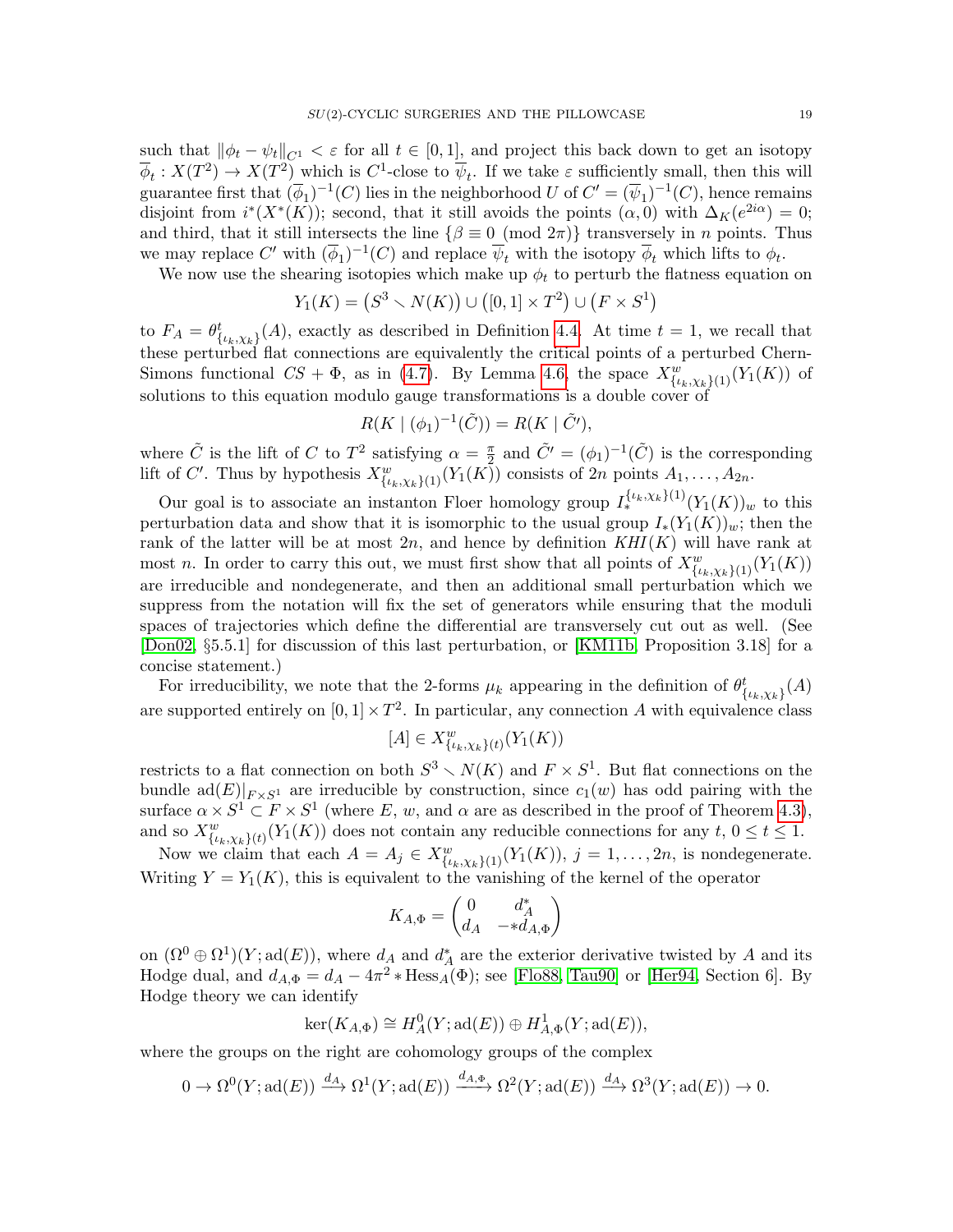Since A is irreducible we have  $H_A^0(Y; \text{ad}(E)) = 0$ , so we wish to prove that  $H_{A,\Phi}^1(Y; \text{ad}(E)) = 0$ 0 as well. In the sequel we will drop the  $\text{ad}(E)$  from our notation.

This cohomology can be computed by a Mayer-Vietoris argument, in which we write

$$
Y = (S^3 \smallsetminus N(K)) \cup_{T^2} V,
$$

where V is a neighborhood of  $([0,1] \times T^2) \cup (F \times S^1)$ , so that the perturbation  $\Phi$  is supported in V away from a collar neighborhood of  $\partial V \cong T^2$ . Since A is a reducible flat connection on both  $S^3 \setminus N(K)$  and  $T^2$  with the same  $U(1)$  stabilizer, the restriction map

$$
H_A^0(S^3 \smallsetminus N(K)) \to H_A^0(T^2)
$$

is surjective. Thus we have an exact sequence

<span id="page-19-0"></span>
$$
0 \to H_{A,\Phi}^1(Y) \to H_A^1(S^3 \smallsetminus N(K)) \oplus H_{A,\Phi}^1(V) \xrightarrow{h} H_A^1(T^2),\tag{4.10}
$$

and it suffices to show that the map h is injective. (We may drop  $\Phi$  from two of the above subscripts because it is zero on  $S^3 \setminus N(K)$  and on  $T^2$ .)

Denoting by  $\rho = Hol(A)$  the holonomy representation of A, with restrictions  $\rho_T$  and  $\rho_K$ to  $T^2$  and  $S^3 \setminus N(K)$  having centralizers  $Z(\rho_T)$  and  $Z(\rho_K)$  respectively, we know that

$$
\dim T_{\rho_T} R(T^2) = 3 + \dim Z(\rho_T) = 4, \qquad \dim T_{\rho_K} R(K) = 3,
$$

by [\[Gol84,](#page-64-12) Section 1.2] and [\[Kla91,](#page-64-7) Theorem 19] respectively; the latter claim uses the assertion that  $\Delta_K(e^{2i\alpha}) \neq 0$ . Then we have

$$
\dim H_A^1(T^2) = \dim T_{\rho_T} R(T^2) - (3 - \dim Z(\rho_T)),
$$

since the tangent spaces at  $\rho_T$  to  $R(T^2)$  and to the  $SU(2)$ -orbit of  $\rho_T$  are identified with  $\ker(d_A|_{\Omega^1(T^2)})$  and  $\text{Im}(d_A|_{\Omega^0(T^2)})$  respectively, and likewise for  $\rho_K$ . By construction we have  $\dim Z(\rho_T) = \dim Z(\rho_K) = 1$ , since  $\rho_T$  and  $\rho_K$  are reducible (with image in a  $U(1)$  subgroup of  $SU(2)$ ) but not central. Thus we have

$$
\dim H_A^1(T^2) = 2, \qquad \dim H_A^1(S^3 \smallsetminus N(K)) = 1.
$$

We will show that  $\dim(H_{A,\Phi}^1(V)) = 1$ . In this case, since each  $H^1$  is identified with the tangent space to the corresponding moduli space at  $[A]$ , the assumption that  $C'$  meets the line  $\beta \equiv 0 \pmod{2\pi}$  transversely at the image of  $[\rho] = [\text{Hol}(A)]$  will guarantee that the map h in [\(4.10\)](#page-19-0) is injective, and hence that  $H^1_{A,\Phi}(Y) = 0$ .

We decompose  $V = ([0, 1] \times T^2) \cup_{T^2} (F \times S^1)$ , where we have slightly enlarged the interval [0, 1] so that  $\Phi$  is supported on the interior of  $[0, 1] \times T^2$ , and where the intersection  $T^2$  is identified with  $\{1\} \times T^2 \subset [0,1] \times T^2$ . Again the Mayer-Vietoris sequence says that

$$
0 \to H^1_{A,\Phi}(V) \xrightarrow{i} H^1_{A,\Phi}([0,1] \times T^2) \oplus H^1_A(F \times S^1) \xrightarrow{j} H^1_A(T^2)
$$

is exact, since the restriction map  $H_A^0([0,1] \times T^2) \to H_A^0(T^2)$  is surjective. But restriction of connections from  $[0, 1] \times T^2$  to  $T^2$  induces an isomorphism of the respective (perturbed) flat moduli spaces, hence the map  $H_{A,\Phi}^1([0,1] \times T^2) \to H_A^1(T^2)$  between their tangent spaces at [A] is an isomorphism. It follows that  $\ker(j)$  is isomorphic to  $H^1_A(F \times S^1)$ , which is 1-dimensional, and since  $\text{Im}(i) \cong H_{A,\Phi}^1(V)$  we conclude that  $\dim H_{A,\Phi}^1(V) = 1$ , as desired.

The above argument has shown that each connection in the moduli space

$$
X_{\{\iota_k,\chi_k\}(1)}^w(Y) = \{A_1,\ldots,A_{2n}\}\
$$

is irreducible and nondegenerate. Thus by standard methods, the perturbed Chern-Simons functional  $CS + \Phi$  gives rise to an instanton Floer homology group  $I_*^{\{\iota_k,\chi_k\}(1)}(Y)_w$ , and we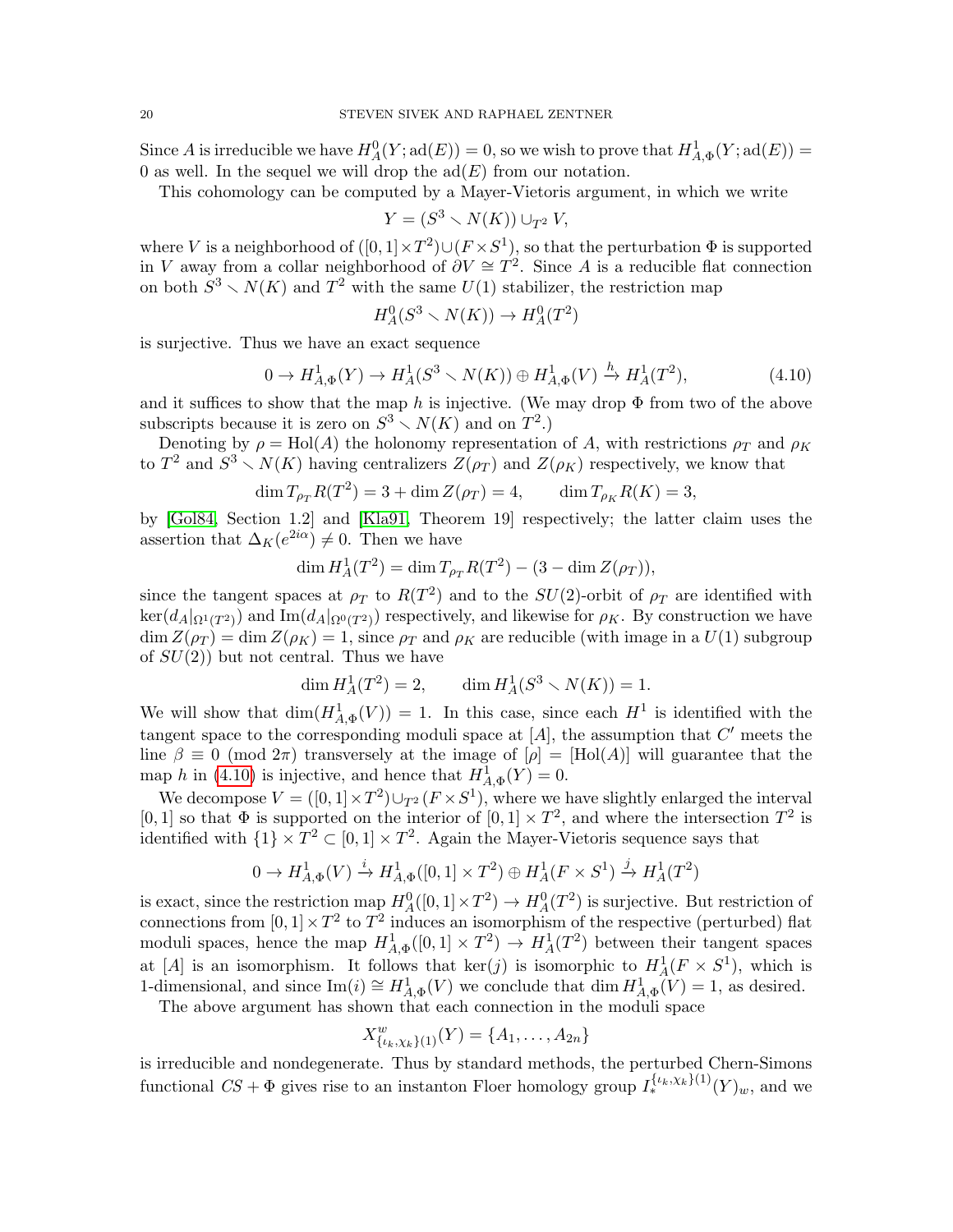have shown that its rank is at most  $2n$ . Since there are no reducible connections in any of the moduli spaces  $X_{\{\iota_k,\chi_k\}(t)}^w(Y)$  for  $0 \leq t \leq 1$ , the cobordism argument presented in [\[Don02,](#page-64-9) Section 5.3] carries over to our situation and shows that  $I_*^{\{\iota_k,\chi_k\}(1)}(Y)_w \cong I_*(Y)_w$ . Then  $KHI(K)$  is by definition the +2-eigenspace of the operator  $\mu(pt): I_*(Y)_w \to I_*(Y)_w$ , which is isomorphic to the  $-2$ -eigenspace of  $\mu(pt)$  and hence has rank at most n.

Here we remark on some points arising in the proof of Theorem [4.8.](#page-17-0) First, we could make the moduli space of perturbed flat connections regular by a generic holonomy perturbation, but such a perturbation cannot necessarily be confined to the  $[0,1] \times T^2$  region of  $Y_1(K)$ : in general, one may need to introduce holonomy perturbations along a collection of curves which generates  $\pi_1(Y_1(K))$  (see [\[Don02,](#page-64-9) Section 5.5.1]), and this destroys the relationship of Lemma [4.6](#page-16-1) between the perturbed moduli space and the pillowcase image of  $R(K)$ . Thus we prefer to check directly that the relevant moduli space is already regular.

Second, in constructing instanton homology groups over 3-manifolds equipped with nontrivial bundles, one usually only allows small perturbations of the Chern-Simons functional in order to ensure that all critical points remain irreducible. However, this is not a concern for us since our perturbed flat connections are still flat on  $\text{ad}(E)|_{F \times S^1}$  and hence irreducible. Instanton homology groups defined with large perturbations have occasionally appeared in the literature before, e.g. in Floer's proof of the surgery exact triangle [\[BD95\]](#page-63-4).

Third, the statement of the theorem requires us to have an *area-preserving* isotopy taking  $C$  to  $C'$ , and if we only know that there is an isotopy such that the image of  $C$  divides the pillowcase in half by area at all times, then it is not obvious that we can find an isotopy which preserves area. The following lemma provides the desired isotopy; the proof is a bit long but mostly standard, so we postpone it to Appendix [B.](#page-61-0)

<span id="page-20-0"></span>**Lemma 4.9.** Let  $\Sigma$  be a compact surface with area form  $\omega$ , and let K be a compact subset of Σ. Let  $C_t$  ⊂ Σ (0 ≤ t ≤ 1) be a smooth isotopy of smoothly embedded curves (not necesarily connected), and suppose that

- (1) the union  $\bigcup_{t\in[0,1]} C_t$  is contained in the interior of a compact, connected subsurface  $\Sigma'$  with smooth boundary, such that  $\Sigma'$  is disjoint from K;
- (2) each component  $\gamma \subset C_t$  is separating in  $\Sigma \setminus (C_t \setminus \gamma)$ ;
- (3) the areas of the respective components of  $\Sigma \setminus C_t$  are independent of t.

Then there is a smooth isotopy  $\psi_t : \Sigma \to \Sigma$  with  $\psi_0 = id_{\Sigma}$  such that

- (1)  $\psi_t(C_0) = C_t$  for all t;
- (2)  $\psi_t$  is constant on  $\Sigma \setminus \Sigma'$ , and hence on a neighborhood of K, for all  $t \in [0,1]$ ;
- (3) each  $\psi_t$  is a symplectomorphism, i.e.,  $\psi_t^* \omega = \omega$  for all t.

In the application to Theorem [4.8,](#page-17-0) we take  $(\Sigma, \omega)$  to be the pillowcase with its usual area form. Then  $K \subset \Sigma$  is the set of orbifold points, and  $\Sigma'$  is the complement of sufficiently small open disks around these points.

We can now complete the proof of Theorem [4.1.](#page-11-2)

*Proof of Theorem [4.1.](#page-11-2)* Suppose that K is a non-trivial knot and neither property (1) nor (2) in the statement of Theorem [4.1](#page-11-2) holds. By Lemma [4.7,](#page-16-0) there are some  $b \in (0, \pi)$  and  $\varepsilon > 0$  such that the line segment

$$
L = \left\{ \left( \frac{\pi}{2}, \beta \right) \middle| \beta \in (b - \varepsilon, b + \varepsilon) \right\}
$$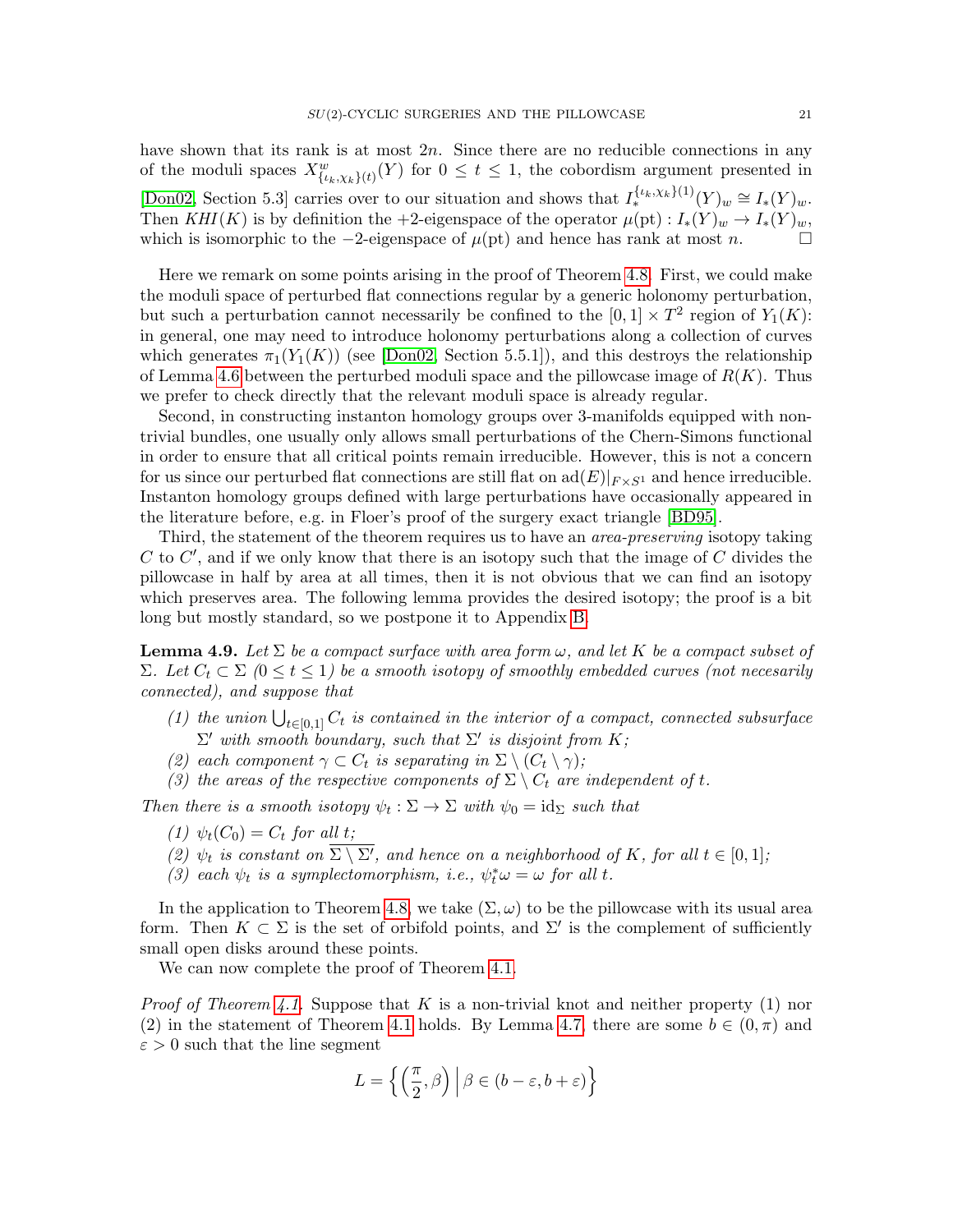

<span id="page-21-1"></span>FIGURE 3. The curves Z and  $c_0 = \{\alpha = \frac{\pi}{2} \}$  $\frac{\pi}{2}$  in the pillowcase.

of the pillowcase does not meet either of the lines  $\beta = 0$  and  $\beta = \pi$ , and it contains no element of the image of  $R^*(K, i)$ . (The same statement holds for the image of L under the involution  $(\alpha, \beta) \mapsto (\pi - \alpha, 2\pi - \beta)$  of Proposition [2.3.](#page-6-2)) Furthermore, any irreducible character in  $X^*(K)$  whose image in the pillowcase  $X(T^2)$  has  $\alpha$ -coordinate satisfying  $\frac{\pi}{2} - \varepsilon$  $\alpha < \frac{\pi}{2} + \varepsilon$  must actually have  $\alpha$ -coordinate equal to  $\frac{\pi}{2}$ . 2

We may suppose that  $\varepsilon$  is smaller than  $\pi/2$ . Let  $\delta = \frac{\varepsilon^2}{4\pi\epsilon}$  $\frac{\varepsilon^2}{4\pi - 2\varepsilon}$ . Let  $C \subset X(T^2)$  be the embedded circle in the pillowcase defined by  $\alpha = \frac{\pi}{2}$  $\frac{\pi}{2}$ , and let  $Z \subset X(T^2)$  be the piecewise linear closed curve which passes through the successive points

$$
z_0 = \left(\frac{\pi}{2} - \delta, 0\right),
$$
  
\n
$$
z_1 = \left(\frac{\pi}{2} - \delta, b - \frac{\varepsilon}{2}\right),
$$
  
\n
$$
z_2 = \left(\frac{\pi}{2} + \frac{\varepsilon}{2}, b - \frac{\varepsilon}{2}\right),
$$
  
\n
$$
z_3 = \left(\frac{\pi}{2} + \frac{\varepsilon}{2}, b + \frac{\varepsilon}{2}\right),
$$
  
\n
$$
z_4 = \left(\frac{\pi}{2} - \delta, b + \frac{\varepsilon}{2}\right),
$$
  
\n
$$
z_5 = \left(\frac{\pi}{2} - \delta, 2\pi\right) = z_0.
$$

The value of  $\delta$  is chosen such that the curve Z separates the pillowcase  $X(T^2)$  into two halves of equal area with respect to the standard Euclidean area measure. See Figure [3.](#page-21-1)

It is clear that we can continuously approximate Z arbitrarily well by rounding the corners  $z_1$ ,  $z_2$ ,  $z_3$ , and  $z_4$  and fixing an open neighborhood of  $z_0 = z_5$  to get a new curve  $C'$ , which by Lemma [4.9](#page-20-0) is isotopic to C through an area-preserving isotopy which fixes an open neighborhood of the corners of the pillowcase. Then C' still intersects the line  $\{\beta \equiv 0\}$ (mod  $2\pi$ )} transversely in the single point  $(\alpha, 0) = (\frac{\pi}{2} - \delta, 0)$ , and for  $\varepsilon$  sufficiently small we must have  $\Delta_K(e^{2i\alpha}) \neq 0$ , since  $\Delta_K(e^{2i\cdot\pi/2}) \neq 0$ . We now apply Theorem [4.8](#page-17-0) to the curve C' to conclude that  $rank(KHI(K)) \leq 1$ . But this is a contradiction just as in the proof of Theorem [4.3,](#page-12-0) since  $KHI(K)$  has rank strictly greater than 1 unless K is unknotted.  $\square$ 

### 5. Rationality of limit slopes

<span id="page-21-0"></span>In this section we prove that limit slopes of  $SU(2)$ -averse knots are always rational numbers, having already shown in Theorem [4.2](#page-11-0) that they are finite. In what follows we will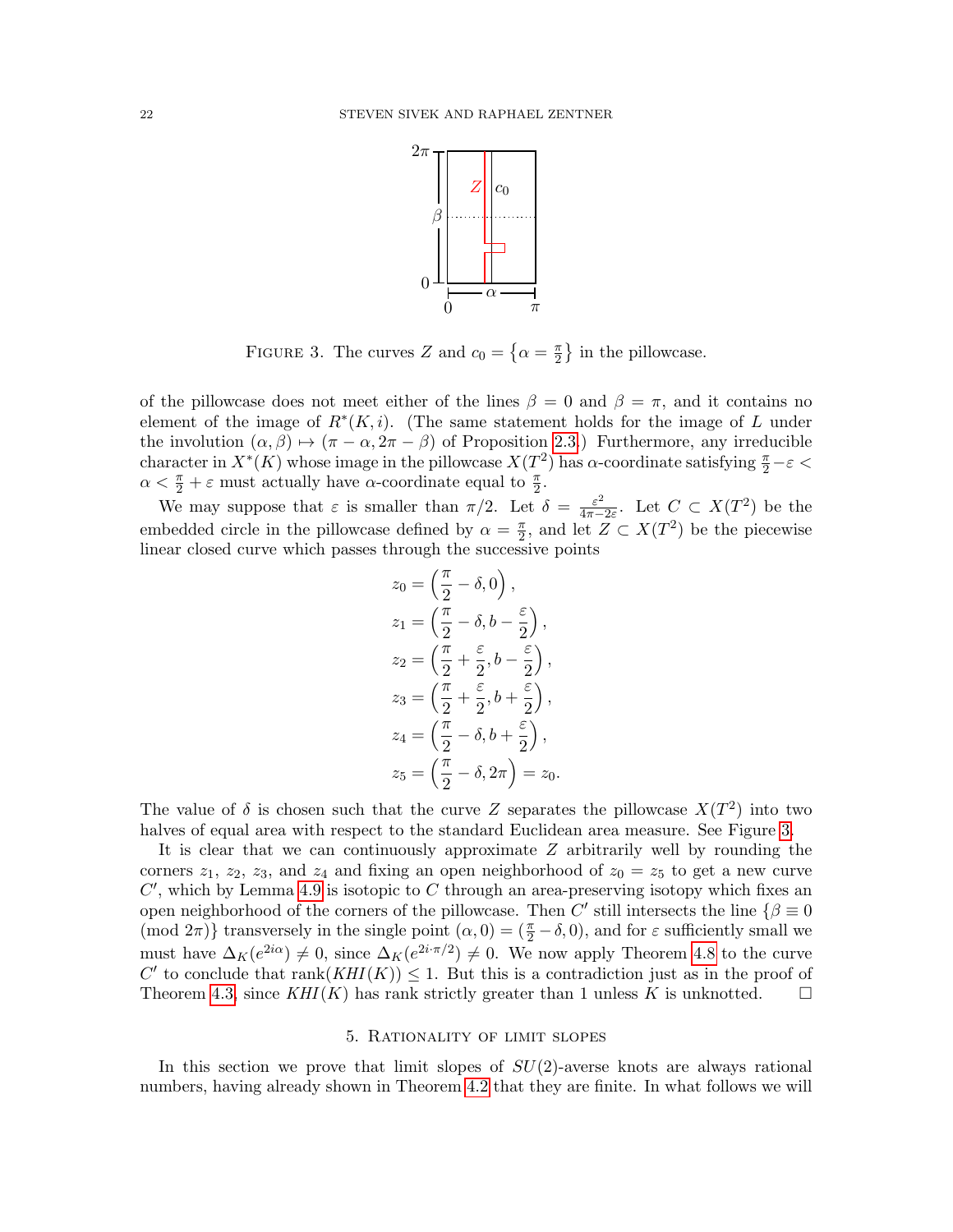let  $\overline{\mathbb{Q}} \subset \mathbb{C}$  denote the field of algebraic numbers, and  $\mathbb{R}^{\text{alg}} = \overline{\mathbb{Q}} \cap \mathbb{R}$  will denote the field of real algebraic numbers.

<span id="page-22-2"></span>**Proposition 5.1.** Let K be nontrivial and  $SU(2)$ -averse with limit slope  $r = r(K)$ , and let  $(\alpha_0, \beta_0)$  be a point in the pillowcase image of  $X^*(K)$ .

- <span id="page-22-0"></span>(1) If  $e^{i\alpha_0}$  is algebraic, then  $e^{i\beta_0}$  is algebraic.
- <span id="page-22-1"></span>(2) If  $e^{i\beta_0}$  is algebraic, then  $e^{i\alpha_0}$  is algebraic.
- (3) If  $(\alpha_0, \beta_0)$  is an isolated point in the image of  $X^*(K)$ , then  $e^{i\alpha_0}$  and  $e^{i\beta_0}$  are both algebraic numbers.

*Proof.* Certainly  $e^{i\alpha_0}$  and  $e^{i\beta_0}$  are algebraic if and only if  $e^{i(\pi-\alpha_0)}$  and  $e^{i(2\pi-\beta_0)}$  are, so by Proposition [2.3](#page-6-2) we can replace  $(\alpha_0, \beta_0)$  with  $(\pi - \alpha_0, 2\pi - \beta_0)$  as needed to ensure that  $0 \leq \beta_0 \leq \pi$ . We will take  $\rho_0 : \pi_1(S^3 \setminus K) \to SU(2)$  to be an irreducible representation with  $\rho_0(\mu) = \text{diag}(e^{i\alpha_0}, e^{-i\alpha_0})$  and  $\rho_0(\lambda) = \text{diag}(e^{i\beta_0}, e^{-i\beta_0}).$ 

Theorem [3.5](#page-10-1) implies that any sufficiently small neighborhood of  $(\alpha_0, \beta_0)$  intersects the pillowcase image of  $X^*(K)$  only in the point  $(\alpha_0, \beta_0)$  if it is isolated, or in a connected segment  $\ell$  of the line of slope  $-r$  through  $(\alpha_0, \beta_0)$  otherwise. Therefore for sufficiently small rational  $\varepsilon > 0$ , if  $(\alpha, \beta)$  is in the image of  $X^*(K)$  and

$$
|\cos(\alpha) - \cos(\alpha_0)|^2 + |\cos(\beta) - \cos(\beta_0)|^2 < 2\varepsilon^2,
$$

then either  $\beta > \pi$ , or  $(\alpha, \beta) = (\alpha_0, \beta_0)$ , or  $(\alpha, \beta) \in \ell$ . We then pick rational numbers a and b so that

$$
|a - 2\cos(\alpha_0)| < \varepsilon \qquad \text{and} \qquad |b - 2\cos(\beta_0)| < \varepsilon,
$$

and we define a semi-algebraic subset  $R_0$  of  $R^*(K)$  by imposing the inequalities

$$
(tr(\rho(\mu)) - a)^2 < \varepsilon^2
$$
 and  $(tr(\rho(\lambda)) - b)^2 < \varepsilon^2$ ,

as well as the relations  $\rho(\mu) = \binom{0}{0}$  and  $\rho(\lambda) = \binom{0}{0}$ , and the additional inequalities  $\text{Im}(\rho(\mu)_{1,1}) \geq 0$  and  $\text{Im}(\rho(\lambda)_{1,1}) \geq 0$ . Here  $\text{Im}(\rho(g)_{i,j})$  denotes the imaginary part of the  $(i, j)$ -entry of the matrix  $\rho(g)$ ; this is always a polynomial with Z-coefficients in the variables used to construct  $R^*(K)$ . The relations on  $\rho(\mu)$  and  $\rho(\lambda)$  require them to have the form  $diag(e^{i\alpha}, e^{-i\alpha})$  and  $diag(e^{i\beta}, e^{-i\beta})$  respectively. Then  $Im(\rho(\mu)_{1,1}) = sin(\alpha)$  and  $\text{Im}(\rho(\lambda)_{1,1}) = \sin(\beta)$ , both of which must be nonnegative, so we can take  $0 \leq \alpha, \beta \leq \pi$  at any such  $\rho \in R_0$ , and then  $\rho$  has pillowcase coordinates  $(\alpha, \beta)$ .

We will also impose one additional relation on  $R_0$  in cases [\(1\)](#page-22-0) and [\(2\)](#page-22-1). If we are in case [\(1\)](#page-22-0), so that  $e^{i\alpha_0}$  is algebraic, we also impose the relation  $tr(\rho(\mu)) = 2 cos(\alpha_0)$  on  $R_0$ . Similarly, in case [\(2\)](#page-22-1) we impose  $tr(\rho(\lambda)) = 2 cos(\beta_0)$ . We note that  $2 cos(\alpha_0)$  (resp.  $2\cos(\beta_0)$ ) is algebraic whenever  $e^{i\alpha_0}$  (resp.  $e^{i\beta_0}$ ) is.

In each case  $R_0$  is defined over the real closed field  $\mathbb{R}^{alg}$ , and  $\mathbb{R}$  is a real closed extension of  $\mathbb{R}^{alg}$ , so the Tarski-Seidenberg principle implies that  $R_0$  has an  $\mathbb{R}^{alg}$ -point if and only if it has an R-point [\[BCR98,](#page-63-3) Proposition 4.1.1]. But  $R_0$  contains the R-point  $\rho_0$  by construction, so  $R_0$  must also have an  $\mathbb{R}^{alg}$ -point  $\rho_{alg}$ , for which the real and imaginary parts of the entries of every matrix  $\rho_{\text{alg}}(g), g \in \pi_1(S^3 \setminus K)$ , are real algebraic numbers. In particular, if  $\rho_{\text{alg}}$ has image  $(\alpha, \beta)$  in the pillowcase, then we have

$$
\rho_{\rm alg}(\mu) = \begin{pmatrix} e^{i\alpha} & 0 \\ 0 & e^{-i\alpha} \end{pmatrix}, \qquad \rho_{\rm alg}(\lambda) = \begin{pmatrix} e^{i\beta} & 0 \\ 0 & e^{-i\beta} \end{pmatrix}
$$

where  $0 \leq \alpha, \beta \leq \pi$ , and  $e^{i\alpha}$  and  $e^{i\beta}$  are both algebraic numbers.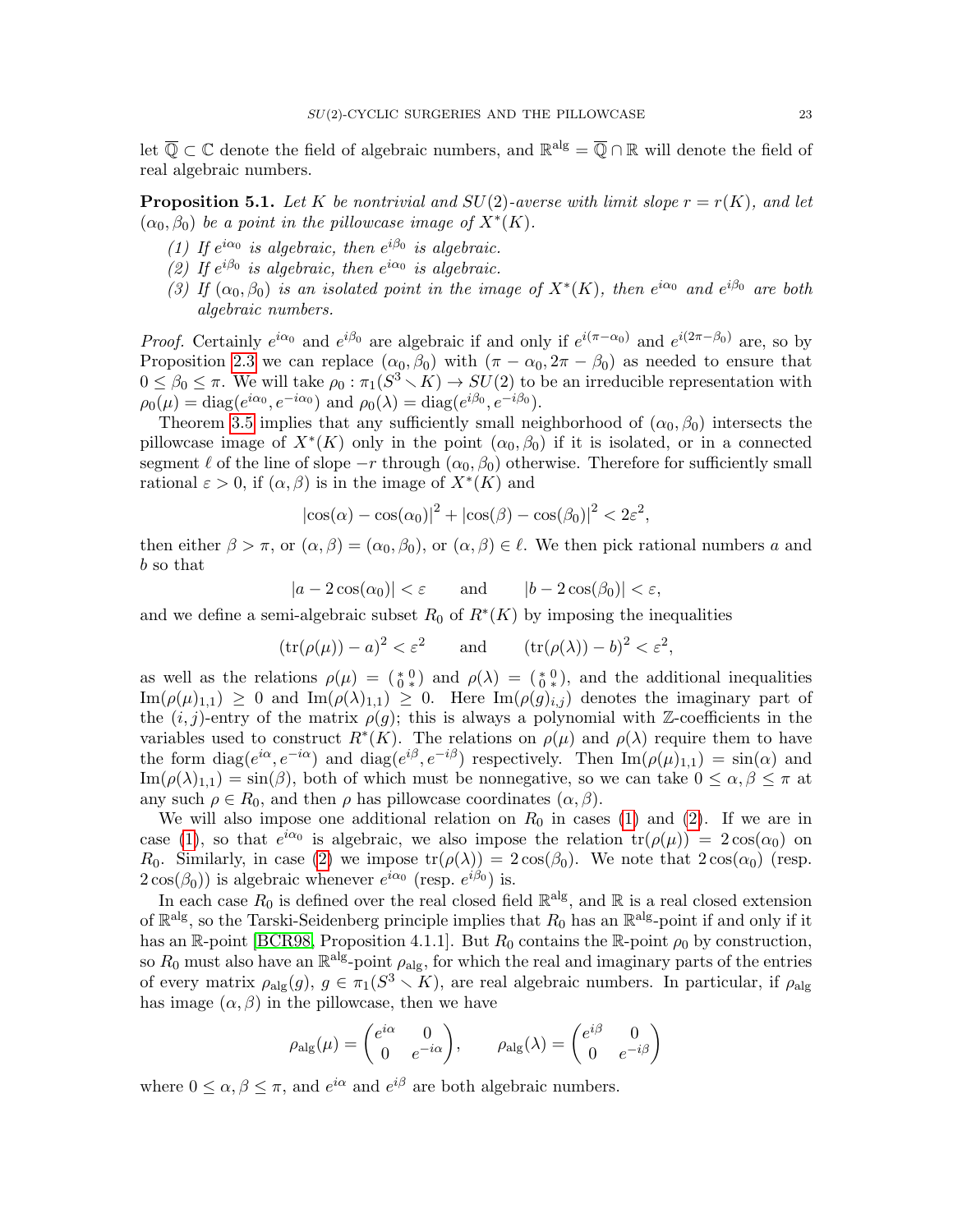Since  $\rho_{\text{alg}} \in R_0$ , we have  $|2 \cos(\alpha) - a| = |\text{tr}(\rho(\mu)) - a| < \varepsilon$  and  $|a - 2 \cos(\alpha_0)| < \varepsilon$ , so  $|\cos(\alpha) - \cos(\alpha_0)| < \varepsilon$  by the triangle inequality; likewise  $|\cos(\beta) - \cos(\beta_0)| < \varepsilon$ . Since we ensured that  $\beta \leq \pi$ , it follows that if  $(\alpha_0, \beta_0)$  is an isolated point then we must have  $(\alpha, \beta) = (\alpha_0, \beta_0)$ , and that otherwise  $(\alpha, \beta) \in \ell$ . The latter only applies to cases [\(1\)](#page-22-0) and [\(2\)](#page-22-1) of the proposition, and then we know that  $(\alpha_0, \beta_0)$  is the only point of  $\ell$  satisfying  $\alpha = \alpha_0$ or  $\beta = \beta_0$ , so again we must have  $(\alpha, \beta) = (\alpha_0, \beta_0)$ . In each case we conclude that  $e^{i\alpha_0}$  and  $e^{i\beta_0}$  are algebraic, since this is true of  $e^{i\alpha}$  and  $e^{i\beta}$ .

<span id="page-23-1"></span>**Proposition 5.2.** Let K be a nontrivial  $SU(2)$ -averse knot with limit slope  $r = r(K)$ , and suppose that the pillowcase image of  $X(K)$  contains a nontrivial segment of the line  $\beta = -r\alpha + c$ . Then  $e^{i\pi r}$  and  $e^{ic}$  are both algebraic numbers.

*Proof.* We pass to a fundamental domain  $[0, \pi] \times [0, 2\pi]$  for the cut-open pillowcase. Since  $r \neq \infty$ , we can pick two points  $(\alpha_1, \beta_1)$  and  $(\alpha_2, \beta_2)$  in this domain, with  $\alpha_1 < \alpha_2$ , such that the image of  $X(K)$  contains the entire line segment  $\ell$  connecting these points.

If we fix an integer  $n > \frac{2\pi}{\alpha_2 - \alpha_1}$  and let  $m = \lceil \frac{\alpha_1 n}{\pi} \rceil$ , then  $\ell$  contains two points of the form  $p = (\frac{m}{n}\pi, \beta)$  and  $p' = (\frac{m+1}{n}\pi, \beta)$ , and its slope is

$$
-r = \frac{n(\beta_+ - \beta_-)}{\pi}.
$$

Both  $e^{im\pi/n}$  and  $e^{i(m+1)\pi/n}$  are algebraic numbers, so Proposition [5.1](#page-22-2) says that  $e^{i\beta_-}$  and  $e^{i\beta_+}$  are algebraic as well, and hence so is

$$
\left(\frac{e^{i\beta_-}}{e^{i\beta_+}}\right)^n=e^{-in(\beta_+-\beta_-)}=e^{i\pi r}.
$$

Finally, we rearrange  $\beta_- = -r(\frac{m}{n})$  $\frac{m}{n}\pi$ ) + c and apply  $x \mapsto \exp(ix)$  to both sides to get

$$
e^{ic} = e^{i\beta_-} \cdot \left(e^{i\pi r}\right)^{m/n},
$$

and since both  $e^{i\beta_-}$  and  $e^{i\pi r}$  are algebraic it follows that  $e^{ic}$  is as well.

Remark 5.3. We will eventually show in Theorem [6.4](#page-27-1) that the constants  $e^{ic}$  appearing in Proposition [5.2](#page-23-1) are in fact roots of unity. The proof will require the fact that  $r$  is rational, which we are about to prove.

<span id="page-23-0"></span>**Theorem 5.4.** Let K be a nontrivial  $SU(2)$ -averse knot with limit slope  $r = r(K)$ . Then r is a rational number.

*Proof.* As in the proof of Proposition [5.2,](#page-23-1) we take two points  $p = (\frac{m}{n}\pi, \beta)$  and  $p' =$  $\left(\frac{m+1}{n}\right)$  $\frac{n+1}{n}\pi$ ,  $\beta$ <sub>+</sub>) in the fundamental domain  $[0, \pi] \times [0, 2\pi]$  of the pillowcase (so that  $0 \le m < n$ ) such that the entire line segment  $\ell$  from p to p' lies in the pillowcase image of  $X^*(K)$ ; we recall that the existence of p and p' follows from Theorem [3.2.](#page-9-0) The line containing  $\ell$  has the form  $\beta = -r\alpha + c$ , and both  $e^{i\pi r}$  and  $e^{ic}$  are algebraic.

Given any  $\alpha$  such that  $e^{i\alpha}$  is algebraic and  $\frac{m}{n}\pi < \alpha < \frac{m+1}{n}\pi$ , we know that  $\ell$  contains a point  $(\alpha, \beta) = (\alpha, -r\alpha + c)$  in the image of  $X^*(K)$ , and that  $e^{i\beta}$  is algebraic by Proposition [5.1.](#page-22-2) But then

$$
e^{i r \alpha} = e^{i(c - \beta)} = \frac{e^{i c}}{e^{i \beta}}
$$

is also an algebraic number, so we have shown for  $\alpha$  in the range  $(\frac{m}{n}\pi, \frac{m+1}{n}\pi)$  that if  $e^{i\alpha}$  is algebraic then so is  $(e^{i\alpha})^r$ . In fact, given any  $a \in \mathbb{R}$  such that  $e^{ia}$  is algebraic, we can let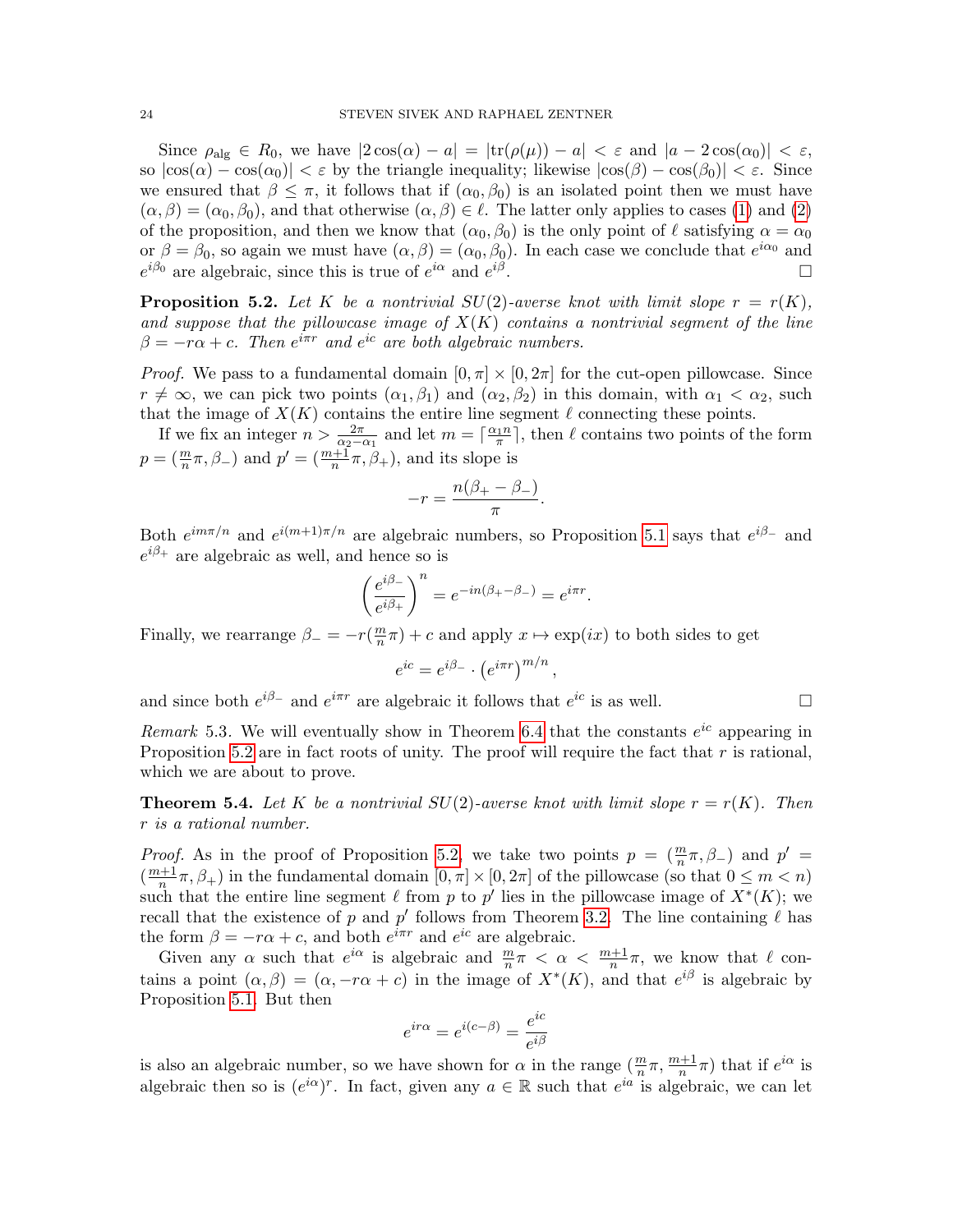$\alpha = a + q\pi$  for some rational q such that  $\frac{m}{n}\pi < \alpha < \frac{m+1}{n}\pi$ ; then  $e^{i\alpha}$  is also algebraic, so it follows from the above that  $(e^{ia})^r = e^{i\alpha r} \cdot (e^{i\pi r})^{-q}$  is as well.

Finally, if  $x_1, x_2, x_3$  are nonzero, multiplicatively independent algebraic numbers (meaning that if integers  $n_1, n_2, n_3$  are not all zero, then  $x_1^{n_1} x_2^{n_2} x_3^{n_3} \neq 1$ , and if each  $x_j^r$  is algebraic, then r must be rational [\[Lan66,](#page-65-8)  $\S II.1$ , Corollary 1]. According to Proposition [5.5,](#page-24-0) we can take  $x_j = e^{ia_j}$  for some  $a_1, a_2, a_3 \in \mathbb{R}$  such that the numbers  $a_1, a_2, a_3, \pi$  are linearly independent over  $\mathbb{Q}$ ; then  $x_j^r$  is also algebraic, as argued above. The condition  $\prod x_j^{n_j} = 1$  is equivalent to  $\sum n_i \alpha_i = 2k\pi$  for some integer k, and then  $n_1 = n_2 = n_3 = 0$  by the assumed linear independence, so the  $x_j$  are algebraically independent and hence r is rational.  $\square$ 

The following proposition, which completes the proof of Theorem [5.4,](#page-23-0) is surely known to experts, but we could not find a proof in the literature so we include one for completeness.

<span id="page-24-0"></span>**Proposition 5.5.** Let V denote the Q-vector space of all  $x \in \mathbb{R}$  such that  $e^{ix}$  is an algebraic number. Then V has infinite dimension over  $\mathbb{O}$ .

*Proof.* Suppose that V has a finite basis  $a_1, \ldots, a_n$ , and let  $K = \mathbb{Q}(e^{ia_1}, \ldots, e^{ia_n})$ . Since each  $e^{ia_j}$  is algebraic, K is a finite extension of Q. Any nonzero  $x \in V$  can be written as a Q-linear combination of the  $a_i$ , so upon clearing denominators we have integers  $q \geq 1$  and  $c_1, ..., c_n$  such that  $qx = c_1a_1 + c_2a_2 + ..., +c_na_n$ , and then

$$
(e^{ix})^q = (e^{ia_1})^{c_1} (e^{ia_2})^{c_2} \dots (e^{ia_n})^{c_n} \in K.
$$

So for every algebraic number  $z \in \mathbb{C}$  with  $|z|=1$ , there is a positive integer q such that  $z^q$ has degree at most  $[K : \mathbb{Q}]$  over  $\mathbb{Q}$ . If for any  $d \geq 1$  we can find an algebraic number z such that  $|z|=1$  and every power  $z^q$   $(q \geq 1)$  has degree at least d, then taking  $d > [K:\mathbb{Q}]$  will give a contradiction, proving that  $\dim_{\mathbb{Q}}(V) = \infty$ .

In order to find such z, we turn to Salem numbers, for which we refer to the survey [\[Smy15\]](#page-65-9). These are real algebraic integers  $s > 1$  all of whose Galois conjugates satisfy  $|z| \leq 1$ , and such that at least one conjugate satisfies  $|z| = 1$ . It follows from these properties that if s has minimal polynomial  $p(t) \in \mathbb{Z}[t]$  of degree d, then  $p(s) = p(\frac{1}{s})$  $\frac{1}{s})=0$ and all other roots of p lie on the unit circle [\[Smy15,](#page-65-9) Lemma 1]; and that  $s<sup>q</sup>$  is also an algebraic integer of degree d for all  $q \ge 1$  [\[Smy15,](#page-65-9) Lemma 2].

Let s be a Salem number with minimal polynomial  $p(t)$  and splitting field L. Letting z be a root of p with  $|z|=1$  and taking  $\sigma \in \text{Gal}(L/\mathbb{Q})$  for which  $\sigma(s)=z$ , we know that  $z^q = \sigma(s^q)$  has the same minimal polynomial as  $s^q$ , since if  $f \in \mathbb{Z}[t]$  is irreducible and  $f(s^q) = 0$  then  $f(z^q) = f(\sigma(s^q)) = \sigma(f(s^q)) = 0$  as well. We conclude that  $z^q$  is algebraic of degree deg(p) for all integers  $q \ge 1$ , so the proof will be complete if we can take  $deg(p)$ arbitrarily large, i.e. if there are Salem numbers of arbitrarily large degree.

Given any fixed  $c > 0$ , the set of Salem numbers  $s \leq c$  of degree at most d is finite. This is because if s is a Salem number with minimal polynomial  $p(t) = t^d + a_1 t^{d-1} + \cdots + a_d \in \mathbb{Z}[t],$ then each coefficient  $a_k$  is (up to sign) the sum of all k-fold products of distinct roots of p; there are  $\binom{d-1}{k-1}$  $\binom{d-1}{k-1}$  such products which involve s and  $\binom{d-1}{k}$  $\binom{-1}{k}$  which only involve the other roots, and since the other roots all have modulus at most 1, we get bounds  $|a_k| \leq c \binom{d-1}{k-1}$  $\binom{d-1}{k+1} + \binom{d-1}{k}$  $\binom{-1}{k}$ . But the set of Salem numbers has limit points, including what are called Pisot numbers But the set of Salem numbers has limit points, including what are called Pisot numbers<br>[\[Smy15,](#page-65-9) Section 3.1] (which include  $\sqrt{2}+1$ , for concreteness), so a bounded neighborhood of any limit point contains infinitely many Salem numbers and hence Salem numbers of arbitrarily high degree, as desired.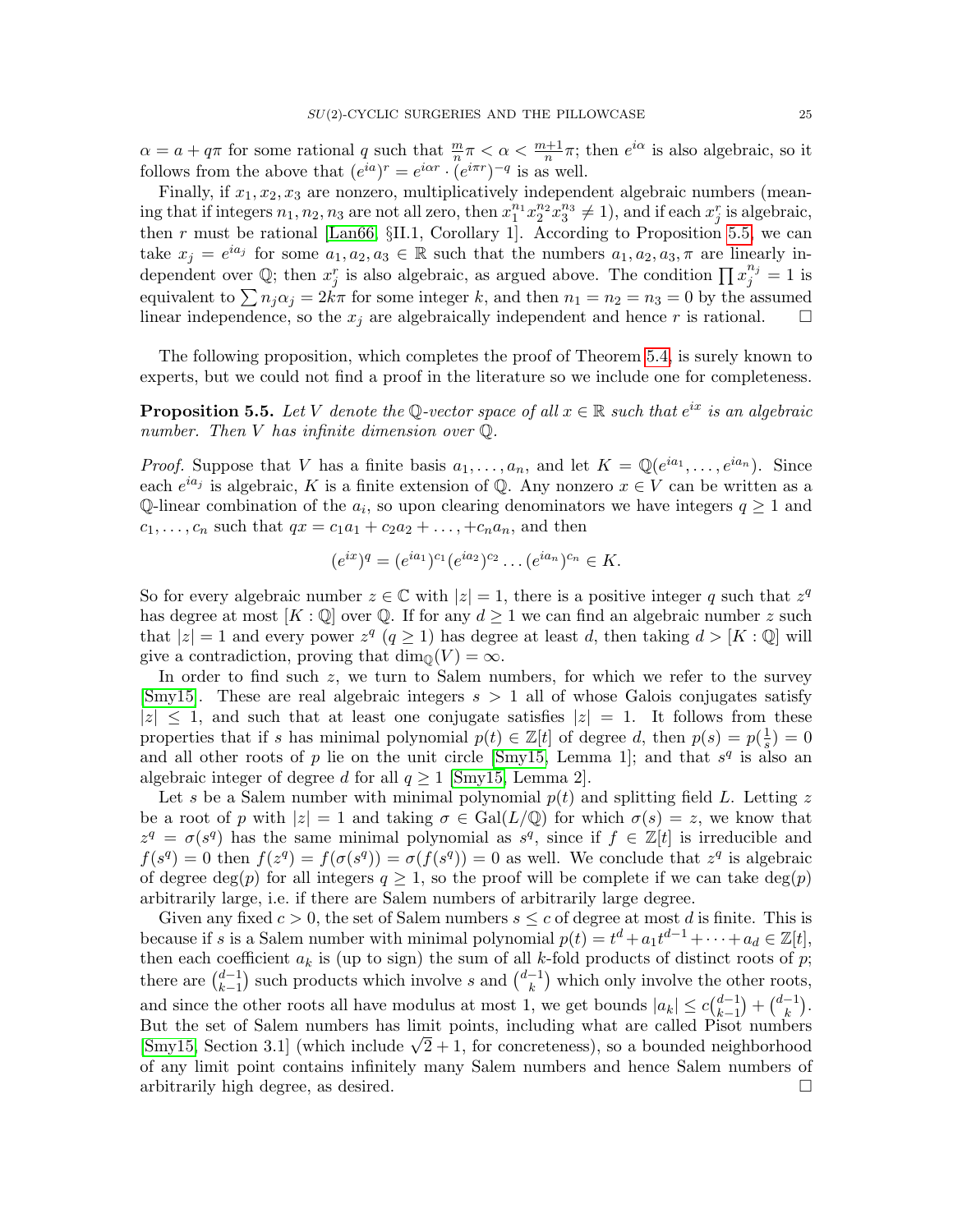#### 26 STEVEN SIVEK AND RAPHAEL ZENTNER

# 6. THE A-POLYNOMIAL OF AN  $SU(2)$ -AVERSE KNOT

<span id="page-25-0"></span>The A-polynomial of a knot  $K \subset S^3$ , defined by Cooper, Culler, Gillet, Long, and Shalen  $[CCG^+94]$  $[CCG^+94]$ , is a polynomial which captures the appropriate analogue of the pillowcase image of  $X(K)$  for  $SL_2(\mathbb{C})$  representations of  $\pi_1(S^3 \setminus K)$ . Since  $SU(2) \subset SL_2(\mathbb{C})$ , it is possible to use what we know about  $X(K)$  for an  $SU(2)$ -averse knot K to say something about its A-polynomial, and by deep results of  $[CCG+94]$  we can then in turn understand the geometry of the complement of K. Our goals are to show that the limit slope  $r(K)$  is always a *boundary slope* for  $K$ , meaning that there is an essential surface in the exterior of K which intersects  $\partial N(K)$  in parallel curves of slope  $r(K)$  – the set of such slopes for any fixed knot is finite  $[\text{Hat82}]$  – and to study the constants  $c_i$  which appear in Theorem [3.5.](#page-10-1)

We begin by recalling the construction of the A-polynomial, borrowing our notation from [\[DG04\]](#page-64-14). We define the  $SL_2(\mathbb{C})$  character variety of a manifold M to be the quotient

$$
X_{SL_2}(M) = \text{Hom}(\pi_1(M), SL_2(\mathbb{C})) / SL_2(\mathbb{C}),
$$

in which  $SL_2(\mathbb{C})$  acts by conjugation. Given a knot  $K \subset S^3$  and writing  $X_{SL_2}(K)$  in place of  $X_{SL_2}(S^3 \setminus N(K))$ , the inclusion map  $i : T^2 = \partial N(K) \hookrightarrow S^3 \setminus N(K)$  induces a restriction map

$$
i^*: X_{SL_2}(K) \to X_{SL_2}(T^2).
$$

The part of  $X_{SL_2}(T^2)$  consisting of conjugacy classes of diagonal representations  $\rho$  has  $\mathbb{C}^* \times \mathbb{C}^*$  as a branched double cover, where we take peripheral elements  $\mu, \lambda \in \pi_1(T^2)$  and identify a point  $(M, L) \in \mathbb{C}^* \times \mathbb{C}^*$  with the conjugacy class of  $\rho$  such that

$$
\rho(\mu) = \begin{pmatrix} M & 0 \\ 0 & M^{-1} \end{pmatrix}, \qquad \rho(\lambda) = \begin{pmatrix} L & 0 \\ 0 & L^{-1} \end{pmatrix}.
$$

(The covering map identifies  $(M, L)$  with  $(M^{-1}, L^{-1})$ , exactly as in the  $SU(2)$  case.)

We let V be the union of the closures  $\overline{i^*(X)}$  over all irreducible components  $X \subset X_{SL_2}(K)$ such that  $i^*(X)$  has complex dimension 1; by [\[DG04,](#page-64-14) Lemma 2.1], we know that  $\dim_{\mathbb{C}}(i^*(X))$ is always either 0 or 1. We then let  $\overline{V}$  be the preimage of V in  $\mathbb{C}^* \times \mathbb{C}^*$ . Then  $\overline{V}$  is a complex algebraic plane curve, so it is defined by a single polynomial in  $\mathbb{C}[M, L]$ , which is uniquely determined up to a choice of normalization and can even be taken with integer coefficients. The A-polynomial  $A_K(M, L) \in \mathbb{Z}[M, L]$  is this defining polynomial.

In what follows we will also make use of the *Newton polygon*  $\mathcal{N}_f \subset \mathbb{R}^2$  of a polynomial  $f \in \mathbb{C}[M,L]$ : this is the convex hull in the  $(M,L)$ -plane of the lattice points  $(a,b) \in \mathbb{Z}^2$  for which the  $M^a L^b$ -coefficient of f is nonzero. The following fact about Newton polygons is standard, but we include a proof for completeness.

<span id="page-25-1"></span>**Lemma 6.1.** Given two nonzero polynomials  $f, g \in \mathbb{C}[M, L]$ , the Newton polygon  $\mathcal{N}_{fg}$  is the Minkowski sum of  $\mathcal{N}_f$  and  $\mathcal{N}_g$ , defined as the set of points  $p + q$  where  $p \in \mathcal{N}_f$  and  $q \in \mathcal{N}_q$ .

*Proof.* To prove that  $\mathcal{N}_{fg} \subset \mathcal{N}_f + \mathcal{N}_g$ , we note that any vertex  $(a, b)$  of  $\mathcal{N}_{fg}$  comes from a monomial  $cM^aL^b$  of fg with c nonzero, and this means that there must be nonzero monomials  $c_1 M^{a_1} L^{b_1}$  and  $c_2 M^{a_2} L^{b_2}$  of f and g respectively with  $a = a_1 + a_2$  and  $b = b_1 + b_2$ . Then  $(a_1, b_1) \in \mathcal{N}_f$  and  $(a_2, b_2) \in \mathcal{N}_g$ , and so  $(a+b) = (a_1+b_1, a_2+b_2)$  belongs to  $\mathcal{N}_f + \mathcal{N}_g$ . Since  $\mathcal{N}_f + \mathcal{N}_g$  is convex and contains every vertex of  $\mathcal{N}_{fg}$ , it contains all of  $\mathcal{N}_{fg}$ .

For the opposite inclusion, we pick a vertex  $v = (a, b)$  of  $\mathcal{N}_f + \mathcal{N}_g$ . We claim that if we write  $v = v_f + v_g$  where  $v_f = (a_f, b_f) \in \mathcal{N}_f$  and  $v_g = (a_g, b_g) \in \mathcal{N}_g$ , then  $v_f$  and  $v_g$  are vertices of  $\mathcal{N}_f$  and  $\mathcal{N}_g$  and are uniquely determined by v. Since they are vertices, we know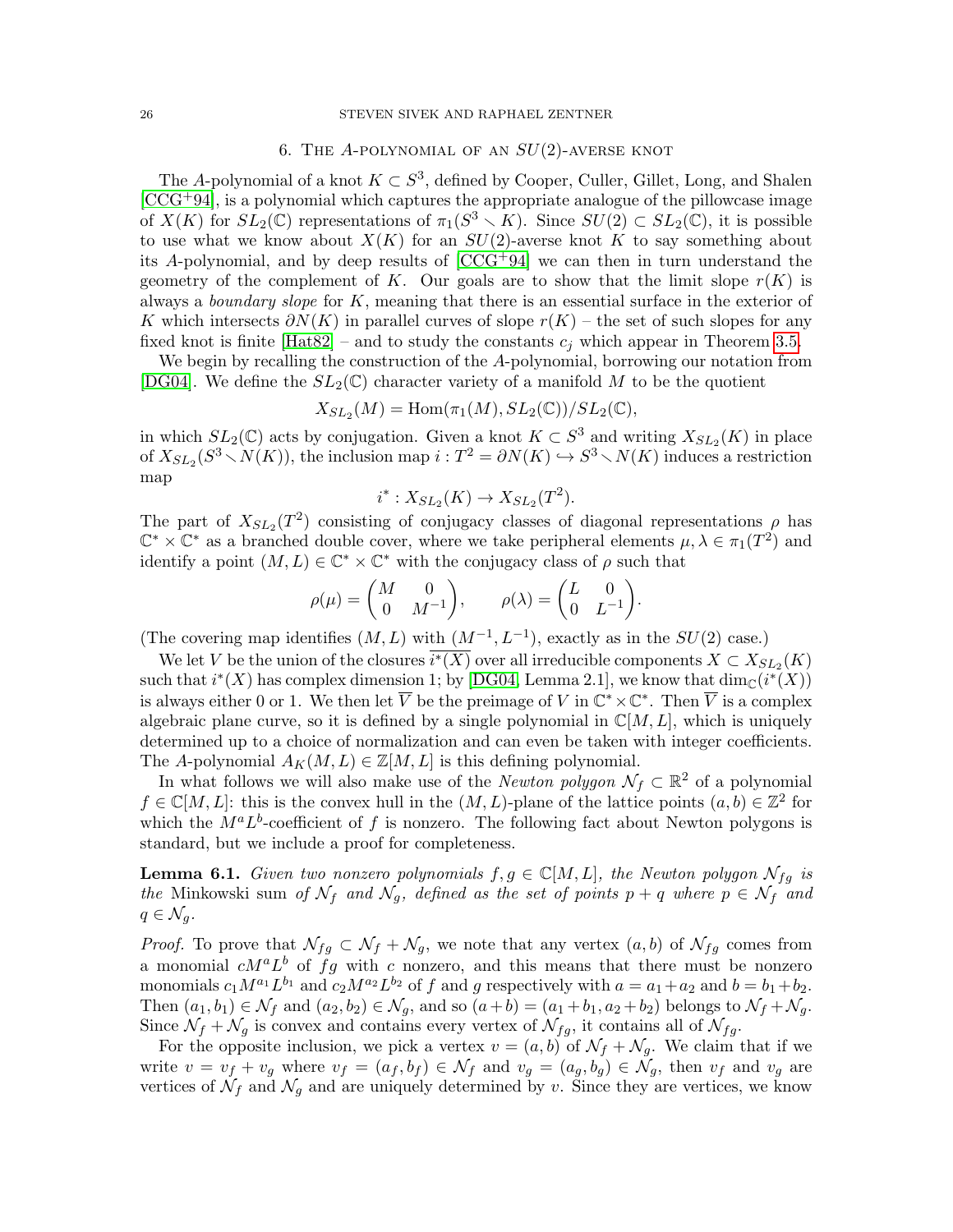that the coefficients of  $M^{a_f}L^{b_f}$  in f and of  $M^{a_g}L^{b_g}$  in g are nonzero. The uniqueness implies that if we write  $fg$  as a sum of monomials of the form  $c_{f,a_1,b_1}c_{g,a_2,b_2}M^{a_1+a_2}L^{b_1+b_2}$ , where  $c_{f,a_1,b_1}M^{a_1}L^{b_1}$  is a nonzero monomial of f and  $c_{g,a_2,b_2}M^{a_2}L^{b_2}$  is a nonzero monomial of g, then exactly one summand is a scalar multiple of  $M^a L^b$ , and its coefficient is  $c_{f,a_f,b_f} c_{g,a_g,b_g} \neq$ 0. But then  $v = (a, b)$  also belongs to  $\mathcal{N}_{fg}$ , and since  $\mathcal{N}_{fg}$  contains all of the vertices of  $\mathcal{N}_f + \mathcal{N}_g$  we conclude that  $\mathcal{N}_f + \mathcal{N}_g \subset \mathcal{N}_{fg}$ .

To prove the claim, suppose we have written the vertex  $v = (a, b)$  of  $\mathcal{N}_f + \mathcal{N}_g$  as a sum of two points  $v_f = (a_f, b_f) \in \mathcal{N}_f$  and  $v_g = (a_g, b_g) \in \mathcal{N}_g$ . If  $v_f$  is not a vertex of  $\mathcal{N}_f$ , then there is a nonzero  $w \in \mathbb{R}^2$  and an  $\varepsilon > 0$  such that  $\mathcal{N}_f$  contains the line segment  $v_f + tw$ ,  $-\varepsilon < t < \varepsilon$ , and then  $\mathcal{N}_f + \mathcal{N}_g$  contains the line segment

$$
\{(v_f+tw)+v_g=v+tw\mid -\varepsilon
$$

But this contradicts the claim that v is a vertex of  $\mathcal{N}_f + \mathcal{N}_q$ , so  $v_f$  must have been a vertex of  $\mathcal{N}_f$ , and likewise for  $v_g \in \mathcal{N}_g$ . Now if we can write v as a sum of elements of  $\mathcal{N}_f$  and  $\mathcal{N}_g$ in two different ways, say

$$
v=v_f+v_g=v'_f+v'_g,\qquad v_f,v'_f\in \mathcal{N}_f,\ v_g,v'_g\in \mathcal{N}_g,
$$

then by the convexity of  $\mathcal{N}_f$  and  $\mathcal{N}_g$  we also have

$$
v = \left(\frac{v_f + v'_f}{2}\right) + \left(\frac{v_g + v'_g}{2}\right) \in \mathcal{N}_f + \mathcal{N}_g.
$$

But  $\frac{v_f + v'_f}{2}$  cannot be a vertex of  $\mathcal{N}_f$ , since it is the midpoint of a line segment in  $\mathcal{N}_f$ , so this is a contradiction and we conclude that the representation  $v = v_f + v_g$  is unique.

Lemma [6.1](#page-25-1) works equally well for Laurent polynomials  $f, g \in \mathbb{C}[M^{\pm 1}, L^{\pm 1}]$ , and we will generally consider the A-polynomial in this setting.

<span id="page-26-0"></span>**Lemma 6.2.** If p, q are relatively prime integers which are not both zero and k is a nonzero complex number, then the polynomial  $f(M, L) = M^p L^q - k \in \mathbb{C}[M^{\pm 1}, L^{\pm 1}]$  is irreducible.

*Proof.* The Newton polygon  $\mathcal{N}_f$  is the line segment from  $(0, 0)$  to  $(p, q)$ , which only intersects  $\mathbb{Z}^2$  at its two endpoints; there are no lattice points on its interior since p and q are relatively prime. If  $f = gh$  where g and h are not monomials, then  $\mathcal{N}_g$  and  $\mathcal{N}_h$  each contain at least two lattice points as well, so their Minkowski sum  $\mathcal{N}_{gh} = \mathcal{N}_f$  must have at least three lattice points and this is impossible.  $\Box$ 

<span id="page-26-1"></span>**Proposition 6.3.** Let  $K$  be a nontrivial knot, and suppose that the pillowcase image of  $X^*(\overline{K})$  contains a nontrivial line segment of slope  $-r \in \mathbb{Q}$ ; we write  $r = \frac{p}{q}$  $\frac{p}{q},\,$  where  $p\,$  and q are relatively prime integers and  $q \ge 1$ . If this segment belongs to the line  $\beta \equiv -r\alpha + c$ (mod  $2\pi$ ), then  $M^pL^q - e^{iqc}$  divides  $A_K(M, L)$ .

*Proof.* By hypothesis there are infinitely many  $\rho \in R^*(K)$  whose conjugacy classes have distinct images in the pillowcase  $X(T^2)$ , and which satisfy  $\rho(\mu^p \lambda^q) = \text{diag}(e^{iqc}, e^{-iqc})$ . We view these classes  $[\rho]$  as points of  $X_{SL_2}(K)$  via the inclusion  $SU(2) \subset SL_2(\mathbb{C})$ . Since  $X_{SL_2}(K)$ has finitely many irreducible components, some irreducible component  $X \subset X_{SL_2}(K)$  contains infinitely many of the conjugacy classes  $[\rho]$ , whose images under  $i^*$  are all distinct. Then  $i^*(X)$  cannot be 0-dimensional, so  $\dim_{\mathbb{C}}(i^*(X)) = 1$ .

Suppose that the preimage of  $i^*(X)$  in  $\mathbb{C}^* \times \mathbb{C}^*$  has defining polynomial  $P(M, L)$ , and let  $f(M, L) = M^p L^q - e^{iqc}$ . Then the equation  $f(M, L) = 0$  is satisfied by infinitely many points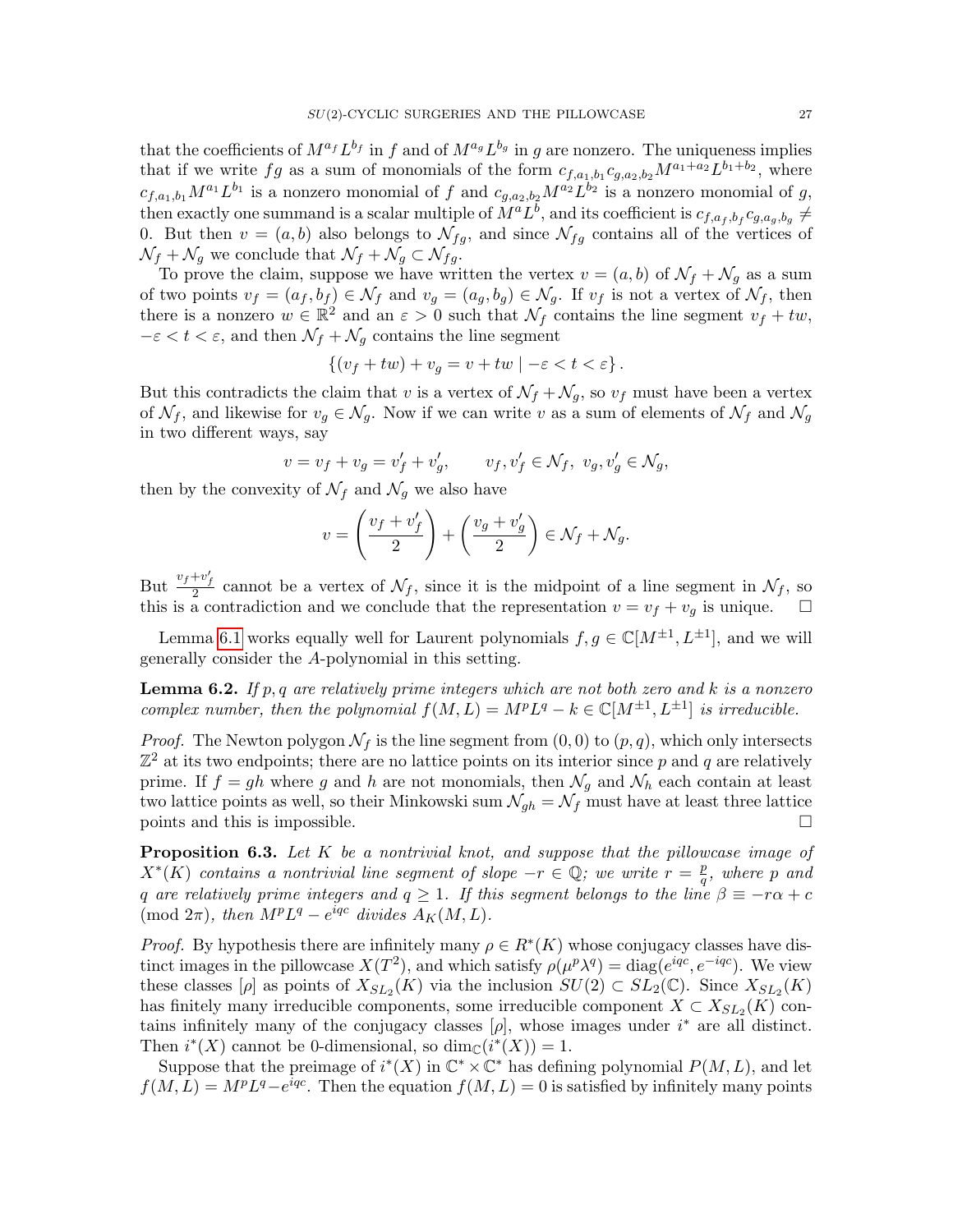of the plane curve  $P(M, L) = 0$ , namely each of the  $i^*([\rho])$  described above, and so  $f(M, L)$ and  $P(M, L)$  have a common factor. This factor must be  $f(M, L) = M^p L^q - e^{iqc}$  itself, since Lemma [6.2](#page-26-0) says that f is irreducible, and so f divides P. But P divides  $A_K(M, L)$ by definition, so  $f(M, L)$  does as well.

<span id="page-27-1"></span>**Theorem 6.4.** Let K be a nontrivial knot, and suppose for some  $r \in \mathbb{Q}$  that the pillowcase image of  $X^*(K)$  contains a nontrivial segment of the line  $\beta \equiv -r\alpha + c \pmod{2\pi}$ . Then

- r is the boundary slope of an essential surface in  $S^3 \setminus N(K)$ ; and
- $e^{ic}$  is a root of unity, or equivalently  $c \in 2\pi\mathbb{Q}$ .

*Proof.* Write  $r = \frac{p}{q}$  $\frac{p}{q}$  as usual. From Proposition [6.3](#page-26-1) we know that  $f(M, L) = M^p L^q - e^{iqc}$ divides the A-polynomial of K, so we can write  $A_K(M, L) = f(M, L) \cdot g(M, L)$  for some nonzero polynomial g. The Newton polygon  $\mathcal{N}_{A_K}$  is the Minkowski sum of  $\mathcal{N}_f$  and  $\mathcal{N}_g$ , and  $\mathcal{N}_f$  is a line segment of slope  $\frac{q}{p} = \frac{1}{r}$  $\frac{1}{r}$ .

Let  $h(M, L)$  be the sum of all monomials of  $g(M, L)$  which correspond to points of the vertex or side of  $\mathcal{N}_q$  on which  $-qM + pL$  is maximized. Then  $\mathcal{N}_h$  is either a point or a line segment of slope  $\frac{q}{p} = \frac{1}{r}$  $\frac{1}{r}$  on the boundary of  $\mathcal{N}_g$ , and  $\mathcal{N}_{A_K}$  also has a side E of slope  $\frac{1}{r}$ , namely the Minkowski sum  $\mathcal{N}_{fh}$  of  $\mathcal{N}_f$  and  $\mathcal{N}_h$ .

Now [\[CCG](#page-63-1)<sup>+</sup>94, Theorem 3.4] says that the slopes of the sides of  $\mathcal{N}_{A_K}$  are all boundary slopes of essential surfaces. Their result is stated in the  $(L, M)$ -plane whereas we have described  $\mathcal{N}_{A_K}$  in the  $(M, L)$ -plane, so the side E of  $\mathcal{N}_{A_K}$  with slope  $\frac{1}{r}$  actually produces a surface with boundary slope  $r$ , as desired.

In fact, if we write  $A_K(M, L) = \sum_{m,n} b_{mn} M^m L^n$  and define the *edge polynomial* 

$$
\Theta_E(z) = \sum_{(m,n)\in E} b_{mn} z^m,
$$

then  $[CCG+94,$  Proposition 5.10] asserts that  $\Theta_E(z)$  is a product of cyclotomic polynomials. Writing  $h(M, L) = \sum_{j=0}^{k} a_j M^{pj+m_0} L^{qj+l_0}$  for some integers  $k, m_0, l_0$  and constants  $a_j$ , and recalling that  $E$  is the Newton polygon of  $fh$ , we have

$$
\Theta_E(z) = (z^p - e^{iqc}) \left( \sum_{j=0}^k a_j z^{pj+m_0} \right).
$$

In particular, the factor  $z^p - e^{iqc}$  divides a product of cyclotomic polynomials, so its roots are all roots of unity. But these roots are rational powers of  $e^{ic}$ , and therefore  $e^{ic}$  must be a root of unity as well.  $\Box$ 

<span id="page-27-0"></span>**Theorem 6.5.** Let K be a nontrivial  $SU(2)$ -averse knot. Then the limit slope  $r = r(K)$ is a boundary slope for K, and the pillowcase image of  $X^*(K)$  consists of finitely many isolated points together with finitely many nontrivial segments of lines  $\beta \equiv -r\alpha + c_j$ , where  $c_j \in 2\pi\mathbb{Q}$  for all j.

*Proof.* Theorem [3.2](#page-9-0) guarantees the existence of a nontrivial segment of slope  $-r$  in the image of  $X^*(K)$ , and  $r \in \mathbb{Q}$  by Theorems [4.2](#page-11-0) and [5.4.](#page-23-0) Theorem [6.4](#page-27-1) now says that r is a boundary slope, and that for all such segments the corresponding constant  $c_j$  is a rational multiple of  $2\pi$ .

Theorem [6.5](#page-27-0) gives us a criterion in terms of Alexander polynomials by which we can show that many knots are not  $SU(2)$ -averse.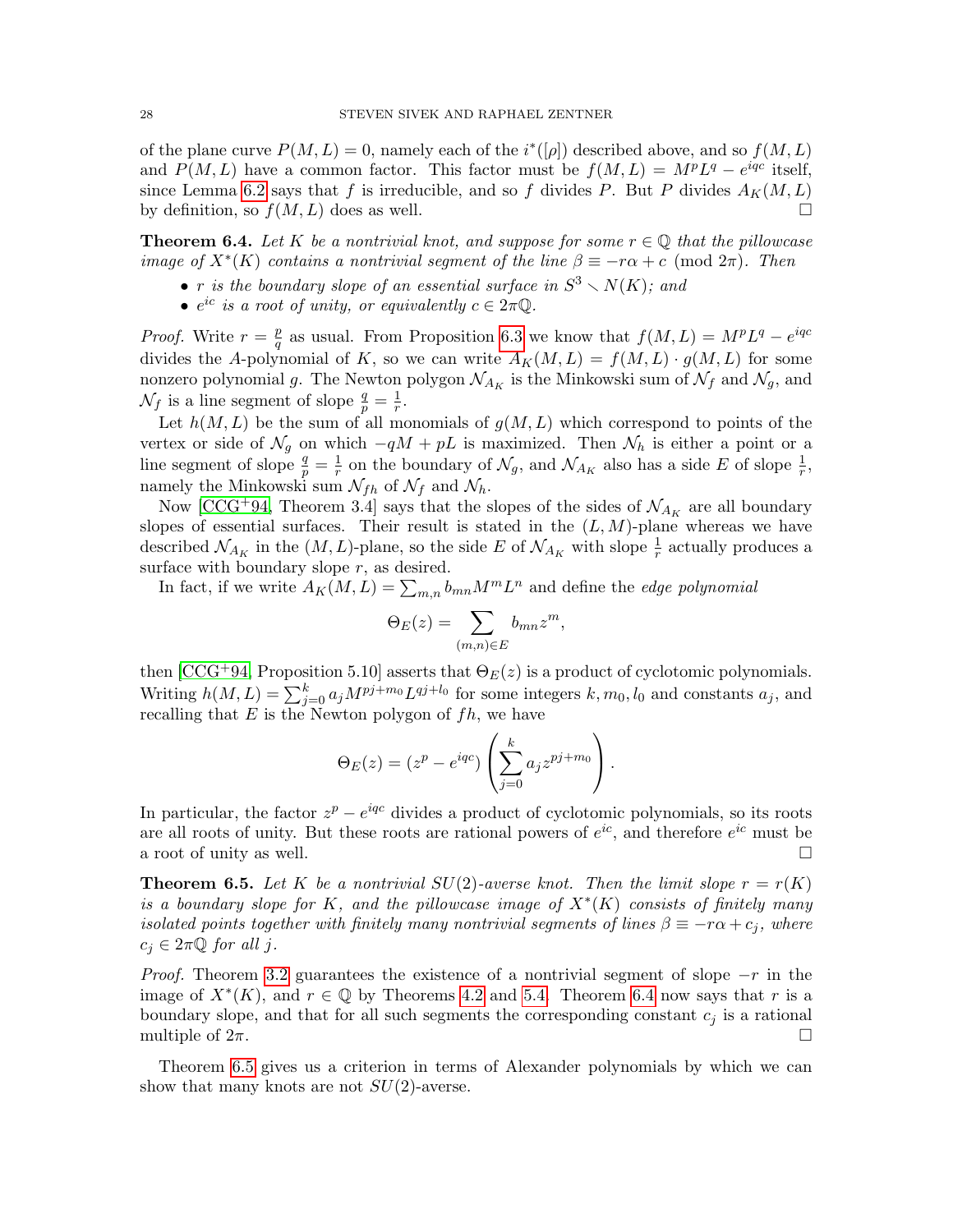<span id="page-28-0"></span>**Proposition 6.6.** Let  $K \subset S^3$  be a knot with Alexander polynomial  $\Delta_K(t)$ , normalized so that  $\Delta_K(t) = \Delta_K(t^{-1})$  and  $\Delta_K(1) = 1$ . If  $\Delta_K(t)$  has a root  $z = e^{i\theta}$  of odd order which is not a root of unity, then K is not  $SU(2)$ -averse. In particular, if  $\Delta_K(t)$  has no cyclotomic factors and  $\Delta_K(t_0) < 0$  for some  $t_0 = e^{i\theta_0}$ , then K is not SU(2)-averse.

*Proof.* We first check that the given conditions on the factorization and values of  $\Delta_K(t)$ suffice to produce a root z of the desired form. Since  $\Delta_K(t)$  has real coefficients and  $\Delta_K(t) = \Delta_K(t^{-1}),$  we have

$$
\overline{\Delta_K(e^{i\theta})} = \Delta_K\left(\overline{e^{i\theta}}\right) = \Delta_K(e^{-i\theta}) = \Delta_K(e^{i\theta})
$$

for all real  $\theta$ , and so  $\Delta_K(e^{i\theta}) \in \mathbb{R}$ . The continuous function  $f : \mathbb{R} \to \mathbb{R}$  defined by  $f(\theta) = \Delta_K(e^{i\theta})$  satisfies  $f(0) = \Delta_K(1) = 1$  and  $f(\theta_0) = \Delta_K(t_0) < 0$  by hypothesis, so the total multiplicity of the zeroes of f in the interval  $[0, \theta_0]$  must be odd, and hence some  $\theta \in [0, \theta_0]$  is a zero of odd multiplicity. Then  $z = e^{i\theta}$  is a zero of  $\Delta_K(t)$  with odd multiplicity, and by assumption it is not a root of unity.

In general, given the odd-order root  $z = e^{i\theta}$  and letting  $\gamma = \frac{\theta}{2}$  $\frac{\theta}{2}$ , it now follows as in work of Heusener and Kroll [\[HK98\]](#page-64-5) that the abelian representation  $\rho_{\gamma} : \pi_1(S^3 \setminus K) \to SU(2)$  with  $\rho_{\gamma}(\mu) = \text{diag}(e^{i\gamma}, e^{-i\gamma})$  is a limit of irreducible representations. In fact, one can adapt their proof of [\[HK98,](#page-64-5) Proposition 3.8] to show that the pillowcase image of  $X^*(K)$  has  $(\gamma,0)$  as a limit point. The rough idea is that the equivariant signatures  $\sigma_K(e^{2i(\gamma \pm \varepsilon)})$  are signed counts of points in the spaces of irreducible  $\rho$  with  $tr(\rho(\mu)) = 2 \cos(\gamma \pm \varepsilon)$ , and if  $(\gamma, 0)$  is not a limit point then these spaces are cobordant as in [\[HK98\]](#page-64-5), hence  $\sigma_K(e^{i(\theta-2\varepsilon)}) = \sigma_K(e^{i(\theta+2\varepsilon)})$ . We briefly indicate the details below, adopting the same notation as in [\[HK98\]](#page-64-5).

Let  $\sigma \in B_n$  be a braid with closure K and take  $\varepsilon > 0$  sufficiently small, so that in particular  $\gamma$  is the only root of  $\Delta_K(e^{2it})$  in the interval  $\gamma - \varepsilon \le t \le \gamma + \varepsilon$ . We define

$$
R_{2n} = \{ (A_1, A_2, \ldots, A_{2n}) \in SU(2)^{2n} \mid \text{tr}(A_i) = \text{tr}(A_j) \ \forall i, j \} \setminus \{ \pm (1, 1, \ldots, 1) \},
$$

and then define several subspaces of  $R_{2n}$  by

$$
H_n = \{ (A_1, ..., A_n, B_1, ..., B_n) | A_1 ... A_n = B_1 ... B_n \},
$$
  
\n
$$
H_n^{\alpha} = \{ (A_1, ..., A_n, B_1, ..., B_n) \in H_n | tr(A_1) = 2 cos(\alpha) \},
$$
  
\n
$$
\Lambda_n = \{ (A_1, ..., A_n, A_1, ..., A_n) \},
$$
  
\n
$$
\Gamma_{\sigma} = \{ A_1, ..., A_n, \sigma(A_1), ..., \sigma(A_n) \}.
$$

(In the last case we use the fact that the action of  $\sigma$  on the free group of rank n induces an action of  $\sigma$  on  $SU(2)^n$ , which we write  $\sigma(A_1,\ldots,A_n)=(\sigma(A_1),\ldots,\sigma(A_n))$  as in [\[HK98\]](#page-64-5).) For each  $\Theta \in \{H_n, H_n^{\alpha}, \Lambda_n, \Gamma_{\sigma}\}\$  there is a diagonal action of  $SU(2)$  by conjugation on  $\Theta$ , and we write  $\hat{\Theta}$  to denote the quotient  $\Theta/SU(2)$ , minus the orbits of tuples  $(A_1, \ldots, A_{2n})$ such that all  $A_i$  and  $A_j$  commute.

Having set this up, Heusener and Kroll identify the intersection

$$
\hat{H} := \left(\hat{\Lambda}_n \cap \hat{\Gamma}_\sigma\right) \cap \bigcup_{\alpha \in [\gamma - \varepsilon, \gamma + \varepsilon]} \hat{H}_n^\alpha
$$

in  $\hat{H}_n$  with the space of conjugacy classes of irreducible representations  $\rho : \pi_1(S^3 \setminus K) \to$  $SU(2)$  satisfying

$$
2\cos(\gamma - \varepsilon) \le \text{tr}(\rho(\mu)) \le 2\cos(\gamma + \varepsilon).
$$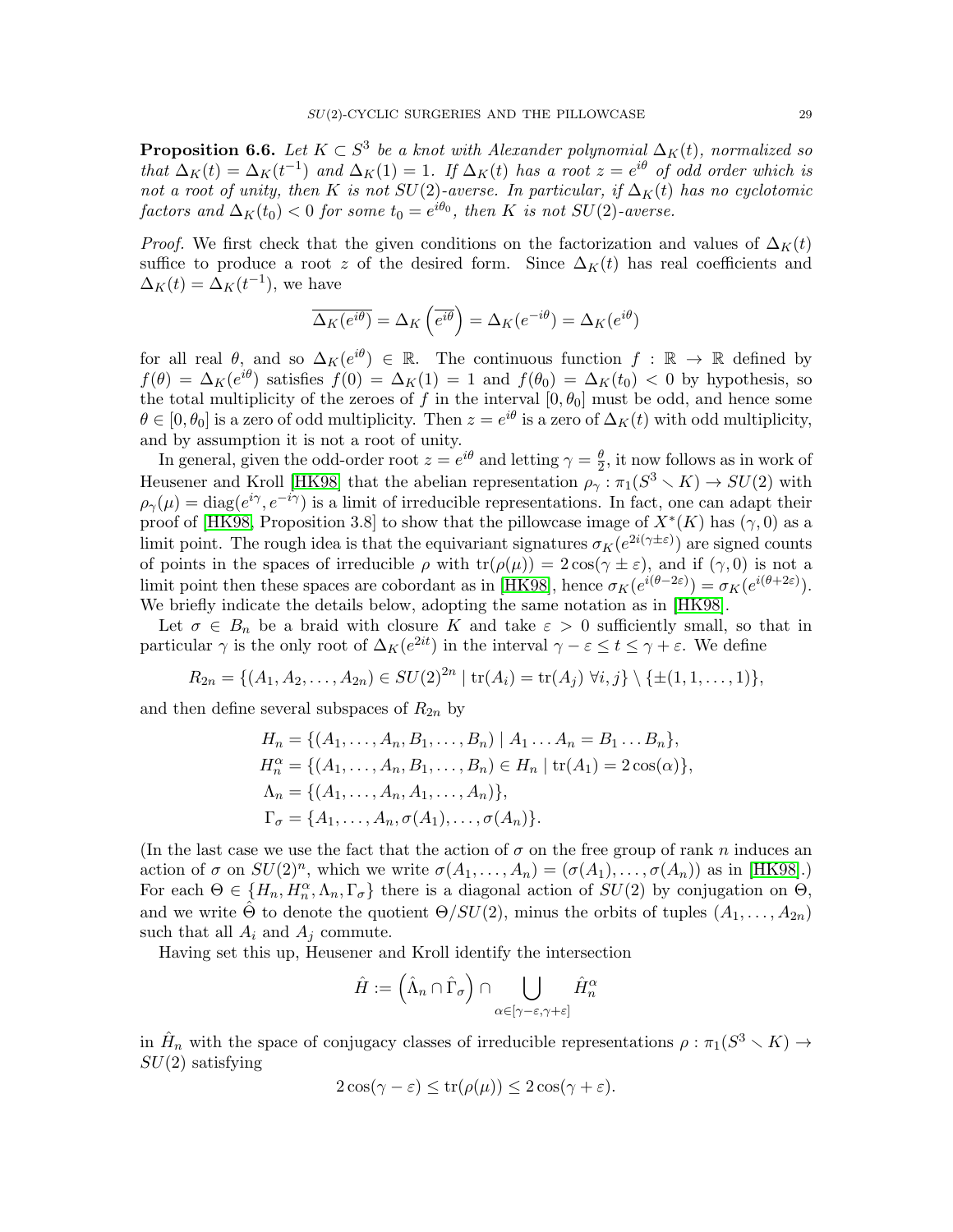The set  $H$  is not quite compact because it contains a sequence which limits to the conjugacy class  $[\rho_{\gamma}] \notin \hat{H}$ . Supposing that  $(\gamma, 0)$  is an isolated point, however, its preimage in  $\hat{H}$  is a union of connected components of  $\hat{H}$  and is contained in  $\hat{H}_n^{\gamma}$ , so we let  $\hat{H}' \subset \hat{H}_n$  be the complement of these components. Then  $\hat{H}'$  is a compact cobordism from

$$
\hat{\Lambda}^{\gamma-\varepsilon}_n\cap \tilde{\Gamma}^{\gamma-\varepsilon}_\sigma\subset \hat{H}^{\gamma-\varepsilon}_n\qquad\text{to}\qquad \hat{\Lambda}^{\gamma+\varepsilon}_n\cap \tilde{\Gamma}^{\gamma+\varepsilon}_\sigma\subset \hat{H}^{\gamma+\varepsilon}_n,
$$

which implies as in [\[HK98\]](#page-64-5) that  $h^{\gamma-\varepsilon}(K) = h^{\gamma+\varepsilon}(K)$ . Now [\[HK98,](#page-64-5) Theorem 1.2] gives us  $\sigma_K(e^{2i(\gamma-\varepsilon)}) = \sigma_K(e^{2i(\gamma+\varepsilon)})$ , where  $\sigma_K$  denotes equivariant signature, and since  $\Delta_K(t)$  has a root of odd order at  $e^{2i\gamma}$ , we have a contradiction.

Finally, we suppose that K is  $SU(2)$ -averse with limit slope  $r(K) = \frac{p}{q}$ . As shown above, we can find a sequence of distinct points in the pillowcase image of  $\hat{X}^*(K)$  which limit to  $(\gamma, 0)$ , and by passing to a subsequence we can take them all to lie in the same path component. This path component must then be a nontrivial segment of the line of slope  $-\frac{p}{a}$  $\frac{p}{q}$  passing through  $(\gamma, 0)$ , namely

$$
p\alpha + q\beta \equiv p\gamma \pmod{2\pi},
$$

but  $p\gamma$  is not a rational multiple of  $2\pi$  since  $z = e^{2i\gamma}$  is not a root of unity. This contradicts Theorem [6.5,](#page-27-0) so K cannot be  $SU(2)$ -averse after all.

Corollary 6.7. If K has Alexander polynomial  $\Delta_K(t) = at - (2a - 1) + at^{-1}$  for some integer  $a > 2$ , then K is not  $SU(2)$ -averse.

*Proof.* We have  $\Delta_K(-1) < 0$ , and  $\Delta_K(t)$  is irreducible and not cyclotomic.

<span id="page-29-0"></span>Example 6.8. The pretzel knot  $K = P(-2, 3, 7)$  has Alexander polynomial

$$
\Delta_K(t) = t^5 - t^4 + t^2 - t + 1 - t^{-1} + t^{-2} - t^{-4} + t^{-5},
$$

which has a root of odd order on the unit circle since  $\Delta_K(i) = -3$ . Then  $\Delta_K(i)$  is irreducible and not cyclotomic (in fact,  $-t^5\Delta_K(-t)$  is the minimal polynomial of the smallest known Salem number: see [\[Smy15,](#page-65-9) Section 2]), so this root is not a root of unity. Proposition [6.6](#page-28-0) thus ensures that  $P(-2, 3, 7)$  is not  $SU(2)$ -averse.

# 7. SMALL KNOTS

<span id="page-29-2"></span>We recall that a knot  $K \subset S^3$  is *small* if its complement does not contain any closed incompressible surfaces other than boundary-parallel tori. In this section we use the results of Section [6,](#page-25-0) together with work of Boyer and Zhang [\[BZ98\]](#page-63-2), to develop further restrictions on the limit slopes of small  $SU(2)$ -averse knots.

<span id="page-29-1"></span>**Theorem 7.1.** If K is a small,  $SU(2)$ -averse knot, then its limit slope  $r(K)$  is an integer. In this case, we have  $\rho(\mu^{r(K)}\lambda) = \pm I$  for all but finitely many conjugacy classes of irreducible representations  $\rho : \pi_1(S^3 \setminus K) \to SU(2)$ .

*Proof.* We write  $r(K) = \frac{p}{q}$  with p and q relatively prime. Since K is small, every irreducible component of the  $SL_2(\mathbb{C})$  character variety  $X_{SL_2}(K)$  is a curve [\[CCG](#page-63-1)<sup>+</sup>94, Proposition 2.4]. One of these components, say  $X_0$ , contains infinitely many distinct points which are the images of  $SU(2)$ -representations on a line of the form  $p\alpha + q\beta = c$  but with distinct  $\beta$ coordinates in the pillowcase, so  $tr(\rho(\mu^p \lambda^q)) = 2cos(c)$  at infinitely many points on the curve  $X_0$ , hence  $\text{tr}(\rho(\mu^p \lambda^q))$  is constant on  $X_0$ . The image of  $X_0$  in the  $PSL_2(\mathbb{C})$  character variety of K is then a  $\frac{p}{q}$ -curve in the terminology of Boyer-Zhang [\[BZ98\]](#page-63-2) – we note that the traces of other slopes cannot also be constant on  $X_0$ , since for example  $tr(\rho(\lambda))$  is not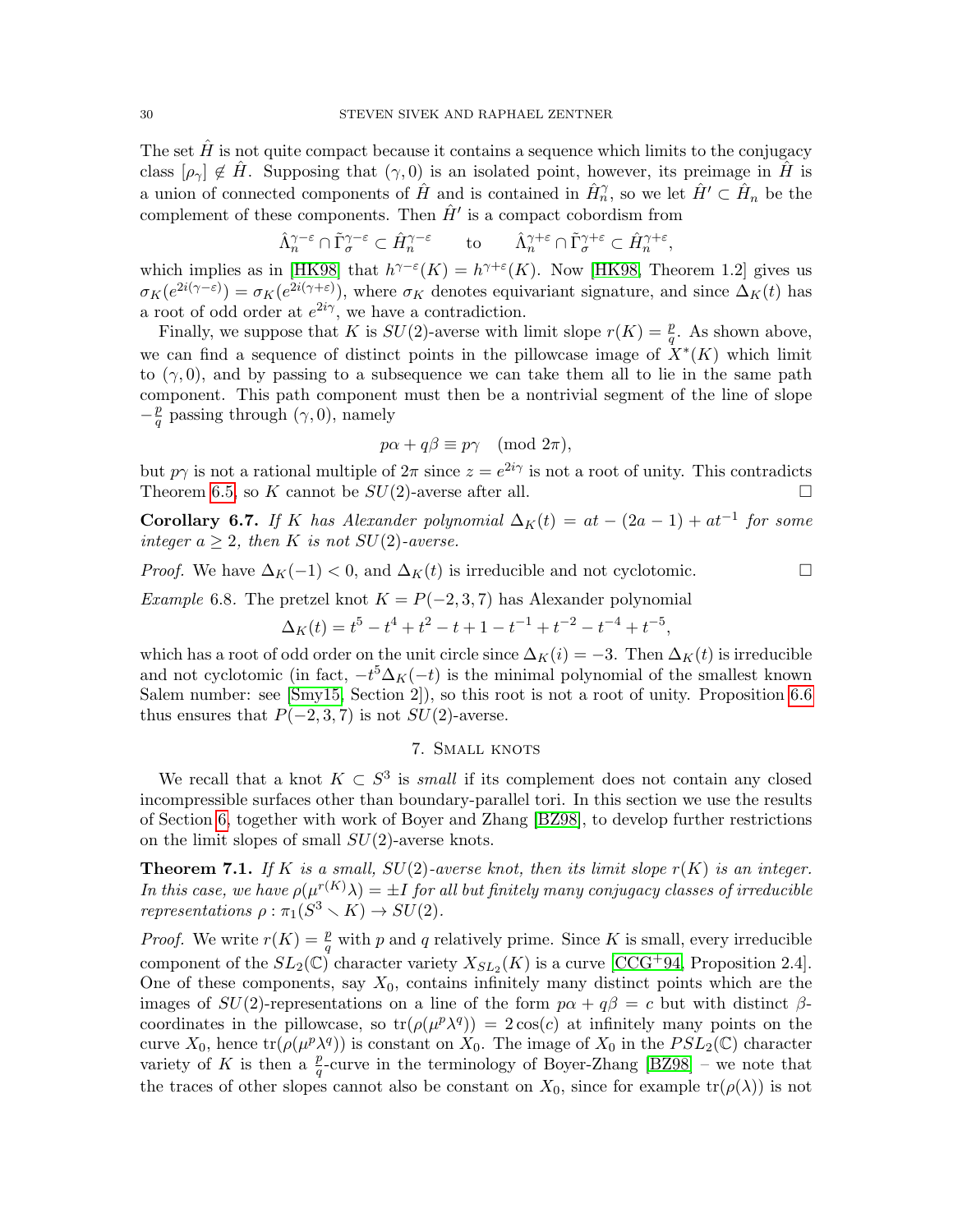

<span id="page-30-0"></span>FIGURE 4. The twist knot  $K_n$ .

constant – and the meridian of K is not a boundary slope [\[CGLS87,](#page-64-0) Theorem 2.0.3], so by [\[BZ98,](#page-63-2) Corollary 6.7], the slope  $\frac{p}{q} = r(K)$  must be integral.

Letting  $r = r(K)$ , any nontrivial segment of a line  $\beta = -r\alpha + c$  in the pillowcase image of  $X^*(K)$  produces an r-curve  $X_0$  as above, and clearly  $X_0$  contains the character of an irreducible representation. Since the exterior of  $K$  is small and admits a cyclic filling of slope  $\infty \neq r$ , we apply [\[BZ98,](#page-63-2) Proposition 5.7(2)] to see that  $tr(\rho(\mu^r \lambda)) = \pm 2$  on all of  $X_0$ , hence the  $SU(2)$ -representations which contribute to  $X_0$  must satisfy  $\rho(\mu^r \lambda) = \pm I$ . Thus  $\rho(\mu^r \lambda) = \pm I$  for every  $\rho$  with pillowcase image on the line  $\beta = -r\alpha + c$ .

All but finitely many isolated points in the pillowcase image of  $X^*(K)$  belong to a nontrivial line segment, so it remains to be seen that an isolated point in the pillowcase can only be the image of finitely many conjugacy classes of  $SU(2)$  representations. Suppose that infinitely many conjugacy classes  $[\rho_n] \in R^*(K)$  have the same image  $(\alpha, \beta)$ . The  $\rho_n$ remain pairwise non-conjugate as  $SL_2(\mathbb{C})$  representations by [\[Kla91,](#page-64-7) Proof of Proposition 15, so they produce infinitely many points in  $X_{SL_2}(K)$  and hence in some irreducible component  $X_1$  of the  $PSL_2(\mathbb{C})$  character variety. By [\[BZ98,](#page-63-2) Proposition 5.7], the function  $f_{\gamma} = \text{tr}(\rho(\gamma))^2 - 4 : X_1 \to \mathbb{C}$  cannot be constant for two different slopes  $\gamma$ , but it is clearly constant for the slopes  $\mu$  and  $\lambda$  and this is a contradiction.

The claim in Theorem [7.1](#page-29-1) that  $\rho(\mu^{r(K)}\lambda) = \pm I$  for representations along a nontrivial segment of  $\beta = -r\alpha + c$  can also be proved using the A-polynomial as follows. Proposition [6.3](#page-26-1) says that  $M^r L - e^{ic}$  divides  $A_K(M, L)$ , so  $e^{ic}$  is a root of  $A_K(1, L)$ . Since K is small, the latter is equal to  $\pm (L+1)^\alpha (L-1)^\beta L^\gamma$  for some integers  $\alpha, \beta, \gamma$  by [\[CL96,](#page-64-15) Corollary 4.5], so its nonzero root  $e^{ic}$  must be  $\pm 1$ .

<span id="page-30-1"></span>*Example 7.2.* Let  $K_n$  denote the twist knot shown in Figure [4,](#page-30-0) where  $n \in \frac{1}{2}$  $\frac{1}{2}\mathbb{Z}$ . Then  $K_n$  is a two-bridge knot, hence small, and moreover  $K_n$  is hyperbolic for all n other than  $-1, -\frac{1}{2}$  $\frac{1}{2}$ , 0, and  $\frac{1}{2}$ , for which it is the right-handed trefoil, unknot, unknot, and left-handed trefoil, respectively. We claim that no hyperbolic twist knot is  $SU(2)$ -averse; since  $K_n$  is the mirror of  $K_{-\frac{1}{2}-n}$ , it suffices to consider  $n \in \mathbb{Z}$ .

Indeed, suppose for some integer  $n \notin \{-1, 0\}$  that  $K_n$  is  $SU(2)$ -averse with limit slope  $r = r(K_n)$ . Then just as in the proof of Theorem [7.1](#page-29-1) we see that the  $SL_2(\mathbb{C})$  character variety  $X_{SL_2}(K_n)$  has an irreducible component  $X_0$ , containing irreducible characters, for which the function  $tr(\rho(\mu^r \lambda))|_{X_0}$  is constant. Burde [\[Bur90,](#page-63-5) Section 3] showed that all irreducible  $SL_2(\mathbb{C})$  characters of  $\pi_1(S^3 \setminus K_n)$  lie on a single irreducible curve in  $X_{SL_2}(K)$ , so this curve must be  $X_0$ ; then since  $K_n$  is hyperbolic we see that  $X_0$  must also contain the character of a discrete faithful  $SL_2(\mathbb{C})$  representation, which exists by a theorem of Thurston [\[CS83,](#page-64-16) Proposition 3.1.1]. But then [\[CS84,](#page-64-17) Proposition 2] says that if  $\gamma$  is any nontrivial peripheral curve then the function  $tr(\rho(\gamma))$  cannot be constant on  $X_0$ , so we have a contradiction.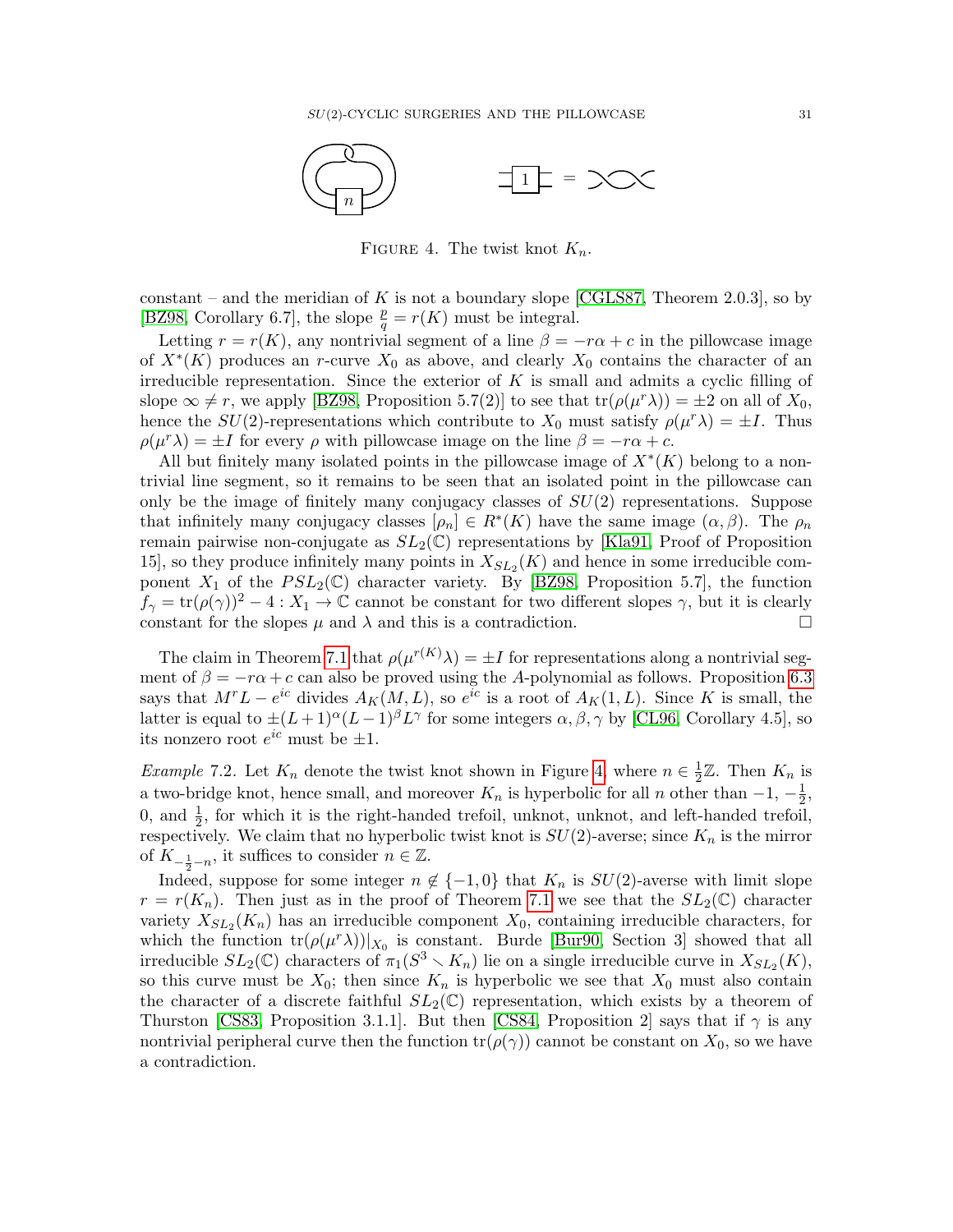<span id="page-31-0"></span>**Theorem 7.3.** Let K be a small,  $SU(2)$ -averse knot with boundary slope  $r(K)$  and with Alexander polynomial

$$
\Delta_K(t) = \sum_{j=-d}^d a_j t^j,
$$

normalized so that  $\Delta_K(t) = \Delta_K(t^{-1})$  and  $\Delta_K(1) = 1$ . Then

$$
\det(K) \le \sum_{j=-d}^{d} |a_j| \le \operatorname{rank}(KHI(K)) \le |r(K)| - 1,
$$

where  $KHI(K)$  is the instanton knot homology of K.

*Proof.* The leftmost two inequalities come from the fact that  $KHI(K)$  categorifies the Alexander polynomial [\[KM10a,](#page-64-18) [Lim10\]](#page-65-10), meaning that it has a decomposition

$$
KHI(K) = \bigoplus_{j \in \mathbb{Z}} KHI(K, j)
$$

into canonically  $\mathbb{Z}/2\mathbb{Z}$ -graded summands satisfying

$$
\Delta_K(t) = -\sum_{j \in \mathbb{Z}} \chi(KHI(K,j)) t^j,
$$

and so  $\det(K) = |\Delta_K(-1)| \leq \sum_j |a_j| \leq \sum_j \text{rank}(KHI(K,j)) = \text{rank}(KHI(K)).$  Thus we only need to prove that  $rank(KHI(K)) \leq |r(K)| - 1$ .

This last inequality will be proved by an application of Theorem [4.8.](#page-17-0) It suffices to find an area-preserving isotopy of the pillowcase which fixes the four corners and carries  $C = \{\alpha = \frac{\pi}{2}$  $\left(\frac{\pi}{2}\right)$  to a curve C' which avoids both the image of  $X^*(K)$  and the points  $(\alpha,0)$ where  $\Delta_K(e^{2i\alpha}) = 0$ . If C' intersects the line  $\beta \equiv 0 \pmod{2\pi}$  transversely in at most  $|r(K)| - 1$  points, then this will prove the desired inequality.

Since  $K$  is small, all but finitely many conjugacy classes of irreducible representations  $\rho : \pi_1(S^3 \setminus K) \to SU(2)$  satisfy  $\rho(\mu^r \lambda) = \pm I$  where  $r = r(K)$ , and hence their images  $(\alpha, \beta)$  in the pillowcase satisfy  $r\alpha + \beta \equiv 0 \pmod{\pi}$ . We take  $\varepsilon > 0$  so that the irreducible characters all satisfy  $\varepsilon < \alpha < \pi - \varepsilon$ . We then let U be a  $\delta$ -neighborhood of the set

$$
\left\{(\alpha,\beta)\,\Big|\, r\alpha+\beta\in\pi\mathbb{Z}, \frac{\varepsilon}{2}\leq\alpha\leq\frac{\pi}{2}\right\}\cup\left\{\left(\frac{\pi}{2},\beta\right)\,\Big|\,\,\beta\in\mathbb{R}/2\pi\mathbb{Z}\right\},\,
$$

where  $0 < \delta < \frac{\varepsilon}{2}$ , and let  $Z_0$  denote the component of  $\partial U$  contained in the region  $\alpha < \frac{\pi}{2}$ . The curves corresponding to different choices of  $\delta$  are all disjoint, so only finitely many of them can pass through the images of irreducible characters or through points  $(\alpha, 0)$  where  $\Delta_K(e^{2i\alpha}) = 0$ . Taking  $\delta$  sufficiently small thus ensures that  $Z_0$  avoids all such points.

Next, we perturb  $Z_0$  to a smooth curve Z which separates  $X(T^2)$  into two components of equal area, by rounding corners and then pushing some segment of  $Z_0$  slightly into the  $\alpha > \frac{\pi}{2}$  region of the pillowcase away from the lines  $r\alpha + \beta \equiv 0 \pmod{\pi}$  and  $\beta \equiv 0$  $(mod 2\pi)$ , as shown in Figure [5.](#page-32-0) This is possible because the difference in area between the two components of  $X(T^2) \setminus Z_0$  approaches zero as  $\delta$  does, and once again it can easily be arranged to avoid all images of irreducible characters. We also arrange that Z crosses the line  $\beta \equiv 0 \pmod{2\pi}$  transversely. It does so twice near each point  $(\alpha, 0)$  on the pillowcase with  $r\alpha \in \pi \mathbb{Z}$  and  $0 < \alpha < \frac{\pi}{2}$ , and once near  $(\frac{\pi}{2}, 0)$ , for a total of  $|r| - 1$  points if r is even and  $|r|$  points if r is odd.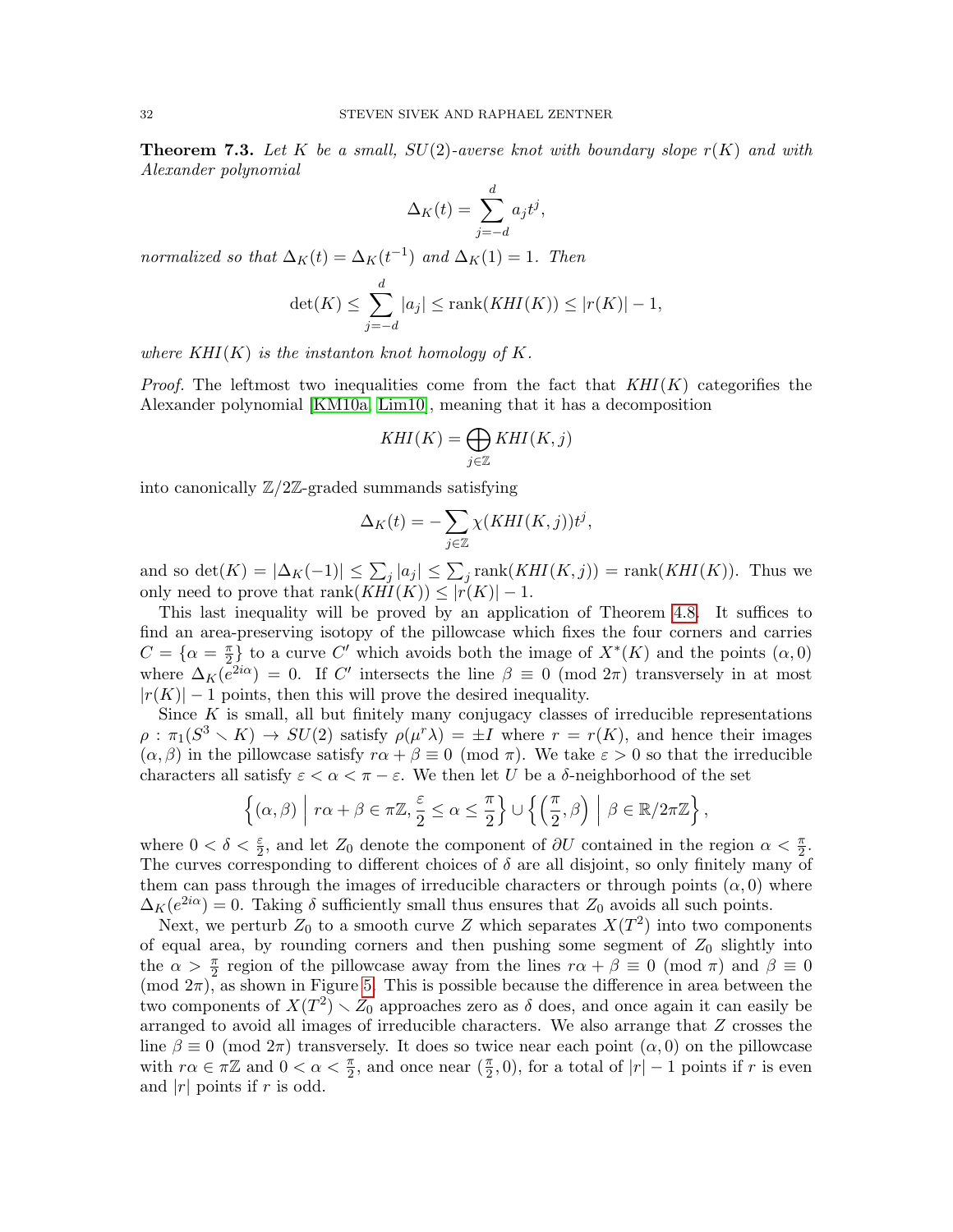

<span id="page-32-0"></span>FIGURE 5. A perturbation Z of the line  $C = \{ \alpha = \frac{\pi}{2} \}$  $\frac{\pi}{2}$  in the pillowcase, shown for  $r = 4$  (left) and  $r = 5$  (right). The diagonal dotted lines are the points where  $r\alpha + \beta \equiv 0 \pmod{\pi}$ .

In the case where r is odd, we can perturb  $Z$  further to remove two of its points of intersection with  $\beta \equiv 0 \pmod{2\pi}$ , as shown in Figure [6.](#page-33-2) The idea is that in a fundamental domain  $[0, \pi] \times [0, 2\pi]$  for the pillowcase, if we assume for convenience that  $r > 0$  (the case  $r < 0$  is nearly identical), then there is a triangle with vertices

$$
\left(\frac{r-1}{2r}\pi, 2\pi\right), \qquad \left(\frac{\pi}{2}, 2\pi\right), \qquad \left(\frac{\pi}{2}, \frac{3\pi}{2}\right),
$$

whose area is  $\frac{\pi^2}{8r}$  $\frac{\pi^2}{8r}$ , and an arc of Z which intersects this triangle in two points along the line  $β = 2π$ . We can push this arc up across the line  $β = 2π$  to remove these two points, and the total area lost on that side of Z (i.e., the side incident to  $\alpha = 0$ ) is less than  $\frac{\pi^2}{8r}$  $\frac{\pi^2}{8r}$ . We then offset this change in area by simultaneously pushing  $Z$  further into the interior of the quadrilateral bounded by the points

$$
\left(\frac{r+1}{2r}\pi,0\right), \qquad \left(\frac{\pi}{2},\frac{\pi}{2}\right), \qquad \left(\frac{\pi}{2},\frac{3\pi}{2}\right), \qquad \left(\frac{r+3}{2r}\pi,0\right),
$$

whose area is  $\frac{\pi^2}{r}$  $\frac{\pi^2}{r}$ , so that Z still divides  $X(T^2)$  into two halves of equal area.

The end result is that the curve  $C' = Z$  intersects  $\beta \equiv 0 \pmod{2\pi}$  in  $|r| - 1$  points if r is even and  $|r| - 2$  points if r is odd, and Lemma [4.9](#page-20-0) gives us an area-preserving isotopy of  $X(T^2)$  which fixes a neighborhood of the four corners and carries C' to C, so we conclude that rank $(KHI(K)) \leq |r| - 1$ .

Although Proposition [6.6](#page-28-0) does not say anything useful about knots whose Alexander polynomials have zeros at roots of unity, we can use such zeros to deduce useful information for small knots as follows.

<span id="page-32-1"></span>**Proposition 7.4.** Let K be a small knot which is  $SU(2)$ -averse. If the Alexander polynomial  $\Delta_K(t)$  has a root of odd order at  $t = e^{i \cdot 2\pi p/q}$ , where p and q are relatively prime integers, then the limit slope  $r(K)$  is a multiple of q.

*Proof.* Let  $r = r(K)$ , and note that the line  $r \alpha + \beta \equiv r \cdot \frac{\pi p}{g}$  $\frac{p}{q} \pmod{2\pi}$  has slope  $-r$  and passes through the image  $(\frac{\pi p}{q}, 0)$  of the character of the reducible representation  $\rho : \pi_1(S^3 \setminus K) \to$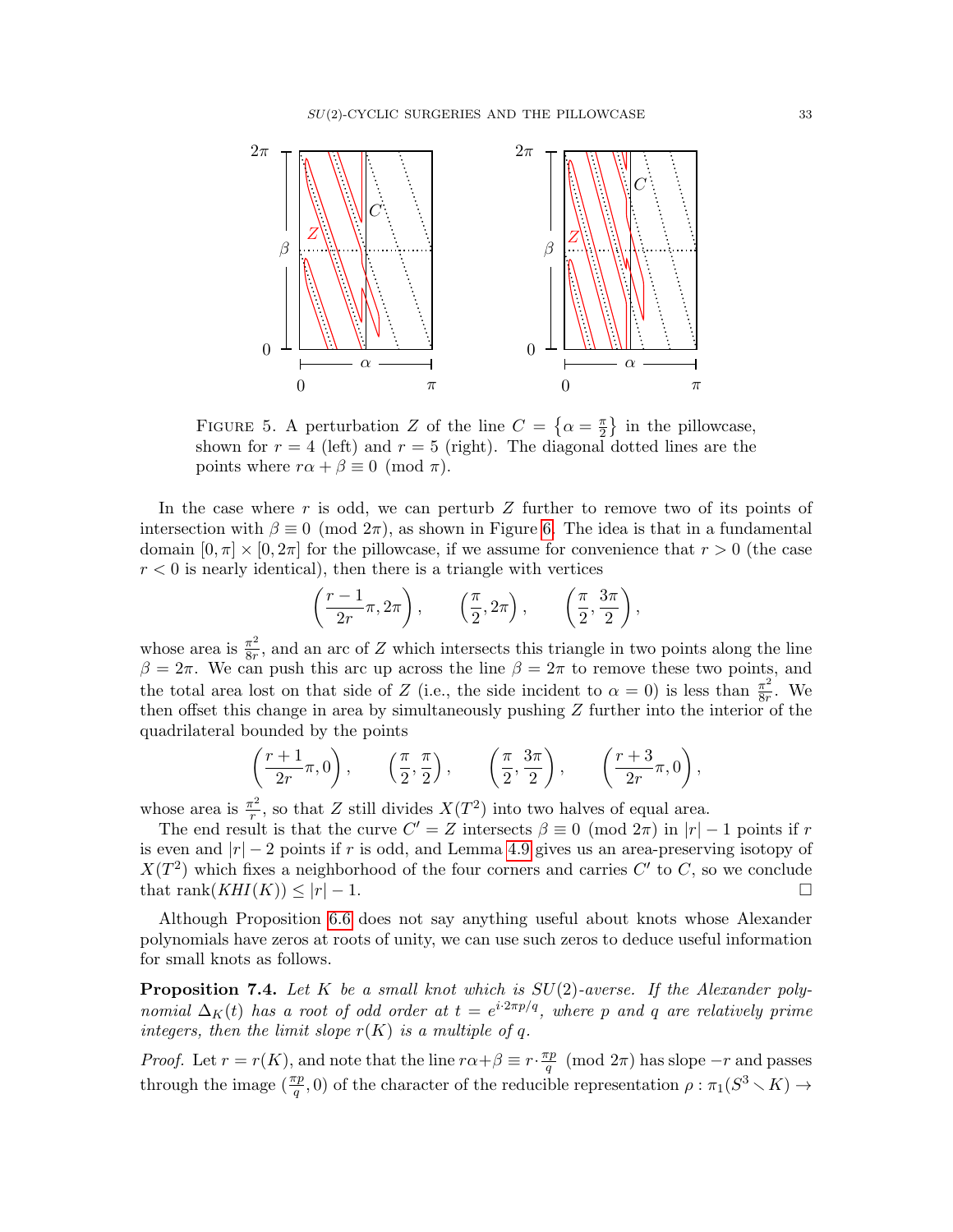

<span id="page-33-2"></span>FIGURE 6. If r is odd, we can perturb the curve Z from Figure [5](#page-32-0) so that it only intersects the curve  $\beta \equiv 0 \pmod{2\pi}$  in  $|r| - 2$  points.

 $SU(2)$  with  $\rho(\mu) = \text{diag}(e^{i\pi p/q}, e^{-i\pi p/q})$ . Arguing exactly as in the proof of Proposition [6.6,](#page-28-0) we see that the pillowcase image of  $X^*(K)$  contains a nontrivial segment of this line. By Theorem [7.1,](#page-29-1) we have  $r \cdot \frac{\pi p}{q}$  $\frac{dp}{q} \equiv 0 \pmod{\pi}$ , and so q divides r as claimed.

<span id="page-33-0"></span>**Proposition 7.5.** If K is a small,  $SU(2)$ -averse knot, then  $|r(K)| \geq 6$ .

*Proof.* Suppose that  $|r(K)| \leq 5$ . Then Theorem [7.3](#page-31-0) says that rank  $(KHI(K)) \leq 4$ , and in fact the rank of  $KHI(K)$  is odd (since it categorifies the Alexander polynomial and  $\Delta_K(1) = 1$  is odd), so we have rank $(KHI(K)) \leq 3$ . By assumption K is not the unknot, so we must have rank $(KHI(K)) = 3$ .

Kronheimer and Mrowka proved that rank  $KHI(K, g) \geq 1$  [\[KM10b,](#page-65-4) Proposition 7.16], where  $q \ge 1$  is the Seifert genus of K. Since  $KHI(K, j) \cong KHI(K, -j)$  for all j, it follows that  $KHI(K, j)$  has rank one for each of  $j = -g, 0, g$  and rank zero for all other j, and this immediately implies that

$$
\Delta_K(t) = t^g - 1 + t^{-g}.
$$

But then  $\Delta_K(t)$  has a simple root at  $t = e^{i2\pi/(6g)}$ , so Proposition [7.4](#page-32-1) tells us that  $|r(K)|$ , which is an integer between 1 and 5, is a multiple of  $6g \ge 6$ , which is absurd.

We remark that Proposition [7.5](#page-33-0) is sharp, since the right- and left-handed trefoils are  $SU(2)$ -averse with limit slope  $\pm 6$ .

### 8.  $SU(2)$ -CYCLIC SURGERIES FROM THE PILLOWCASE

<span id="page-33-1"></span>In this section we prove a converse to Theorem [3.5.](#page-10-1) Our goal is to say that if the pillowcase image of  $X^*(K)$ , the irreducible part of the character variety, is contained in finitely many lines of rational slope  $-r$ , then K must be  $SU(2)$ -averse with limit slope r. We will use the following lemma to prove such a result.

<span id="page-33-3"></span>**Lemma 8.1.** Let  $r, c \in \mathbb{R}$  be constants, and fix a rational number  $\frac{p}{q} \neq r$  with  $q > 0$  and p relatively prime to q. Let  $\{x\} = x - \lfloor x \rfloor$  denote the fractional part of x. If

$$
0 \le \frac{q}{2} \left( \frac{p}{q} - r \right) + \left\{ \frac{qc}{2\pi} \right\} \le 1,
$$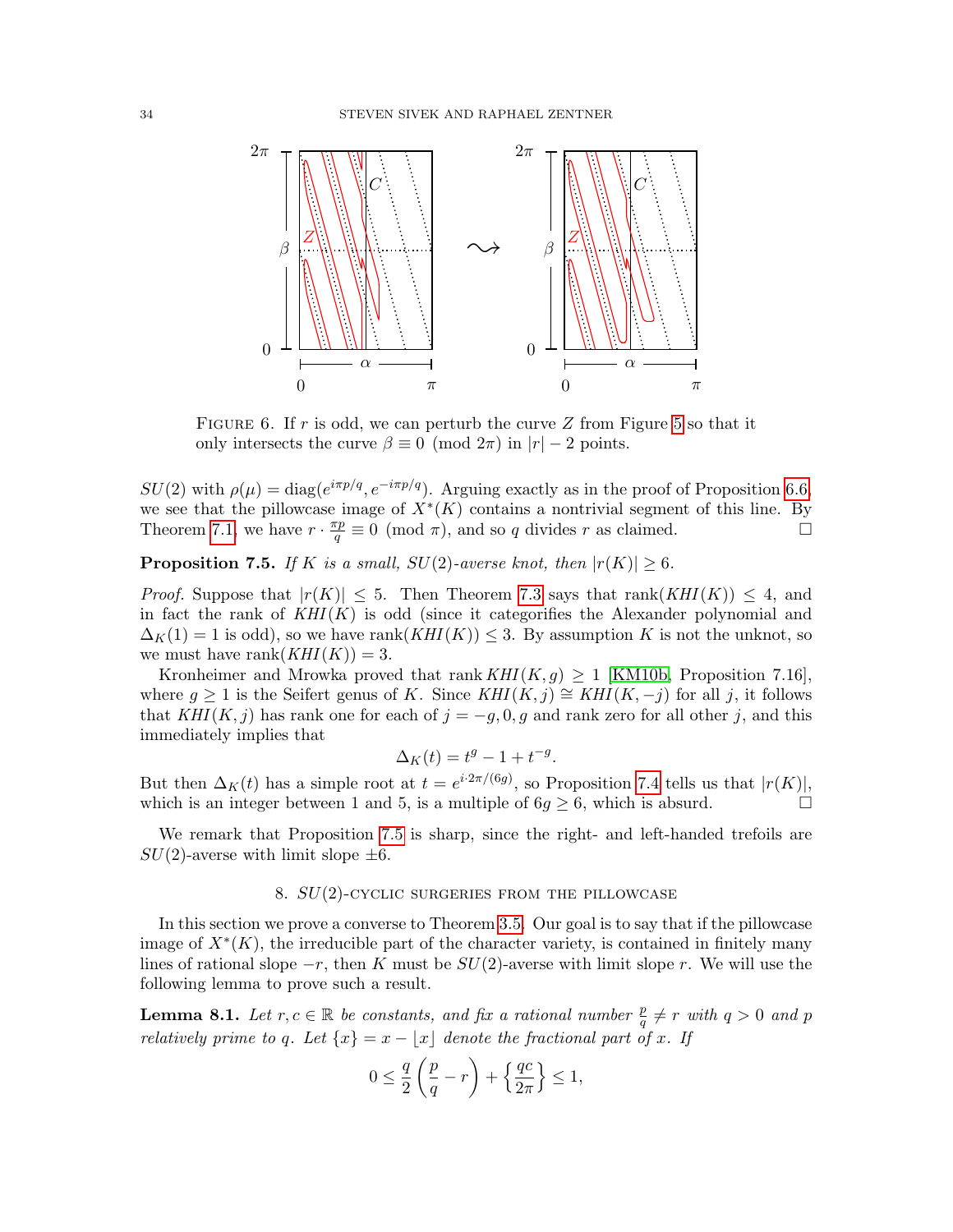then no point on the line  $\beta = -r\alpha + c$ ,  $0 < \alpha < \pi$ , satisfies  $p\alpha + q\beta \equiv 0 \pmod{2\pi}$ . *Proof.* Let  $k = \frac{qc}{2\pi}$  $\frac{qc}{2\pi}$ . Then the given inequalities are equivalent to

$$
k \le \frac{q}{2} \left( \frac{p}{q} - r \right) + \frac{qc}{2\pi} \le k + 1,
$$

which can be rearranged to get

$$
\frac{-p\pi + 2\pi k}{q} \le -r\pi + c \le \frac{-p\pi + 2\pi (k+1)}{q}.
$$

Thus we have a pair of linear inequalities in  $\alpha$  of the form

$$
\frac{-p\alpha + 2\pi k}{q} \le -r\alpha + c \le \frac{-p\alpha + 2\pi (k+1)}{q},
$$

which are satisfied at  $\alpha = 0$  (since our choice of k implies that  $\frac{2\pi k}{q} \leq c < \frac{2\pi (k+1)}{q}$ ) and at  $\alpha = \pi$ , and hence for all  $\alpha$  in between. In fact, each of these inequalities must be strict for  $0 < \alpha < \pi$ : otherwise, since  $\frac{p}{q} \neq r$ , the corresponding inequality would be violated on one side of the  $\alpha$  in question. Thus  $\beta = -r\alpha + c$  lies strictly between  $\beta = \frac{-p\alpha + 2\pi k}{a}$  $rac{+2\pi k}{q}$  and  $\beta = \frac{-p\alpha + 2\pi(k+1)}{q}$  $\frac{d\pi(k+1)}{q}$  for  $0 < \alpha < \pi$ , and so it cannot contain any point on the lines  $p\alpha + q\beta \equiv 0$  $(\text{mod } 2\pi)$ , as claimed.

<span id="page-34-0"></span>**Theorem 8.2.** Let K be a nontrivial knot, and suppose that there is a constant  $r \in \mathbb{Q}$ such that the pillowcase image of  $X^*(K)$  is contained in the union of finitely many isolated points and finitely many nontrivial segments of lines  $\beta = -r\alpha + c_i$ . Then there is some  $N \geq 1$  such that  $(r + \frac{1}{kN})$ -surgery on K is  $SU(2)$ -cyclic for all but finitely many  $k \in \mathbb{Z}$ . In particular,  $K$  is  $SU(2)$ -averse.

The hypotheses of Theorem [8.2](#page-34-0) are satisfied by all  $SU(2)$ -averse knots: this is guaranteed for some  $r \in \mathbb{RP}^1$  by Theorem [3.5,](#page-10-1) and then Theorems [4.2](#page-11-0) and [5.4](#page-23-0) assert that r is rational.

*Proof.* According to Theorem [6.4,](#page-27-1) the constants  $c_i$  are all rational multiples of  $2\pi$ . Let  $n \geq 1$  be an integer such that nr and each of the  $\frac{nc_i}{\pi}$  are integers, and let  $m = nr$  and  $N = n^2$ . For a given slope  $\frac{p}{q} \in \mathbb{Q}$  not equal to r, with  $q > 0$  and p relatively prime to q, if the inequalities

$$
0 \le \frac{q}{2} \left( \frac{p}{q} - r \right) + \left\{ \frac{qc_i}{2\pi} \right\} \le 1
$$

are satisfied for all i, then Lemma [8.1](#page-33-3) says that no point  $(\alpha, \beta)$  on one of the lines  $\beta =$  $-r\alpha+c_i$  which is the image of an irreducible  $\rho:\pi_1(S^3\setminus K)\to SU(2)$  can satisfy  $p\alpha+q\beta\equiv 0$ (mod  $2\pi$ ) (recall that  $0 < \alpha < \pi$ , by Proposition [2.1\)](#page-6-1). We will take  $(p, q) = (kmm + 1, kn^2)$ for any integer  $k \geq 1$ , noting that p and q are relatively prime since  $km^2q - (kmn-1)p = 1$ . We compute for each i that

$$
\frac{q}{2}\left(\frac{p}{q}-r\right) + \left\{\frac{qc_i}{2\pi}\right\} = \frac{kn^2}{2}\left(\frac{knm+1}{kn^2} - \frac{m}{n}\right) + \left\{kn \cdot \frac{nc_i}{2\pi}\right\}
$$

$$
= \frac{1}{2} + \left\{\frac{1}{2} \cdot kn \cdot \frac{nc_i}{\pi}\right\},
$$

which is either  $\frac{1}{2}$  or 1, so the irreducible representations on the lines  $\beta = -r\alpha + c_i$  do not produce irreducible representations of the  $\frac{kmn+1}{kn^2}$ -surgery on K.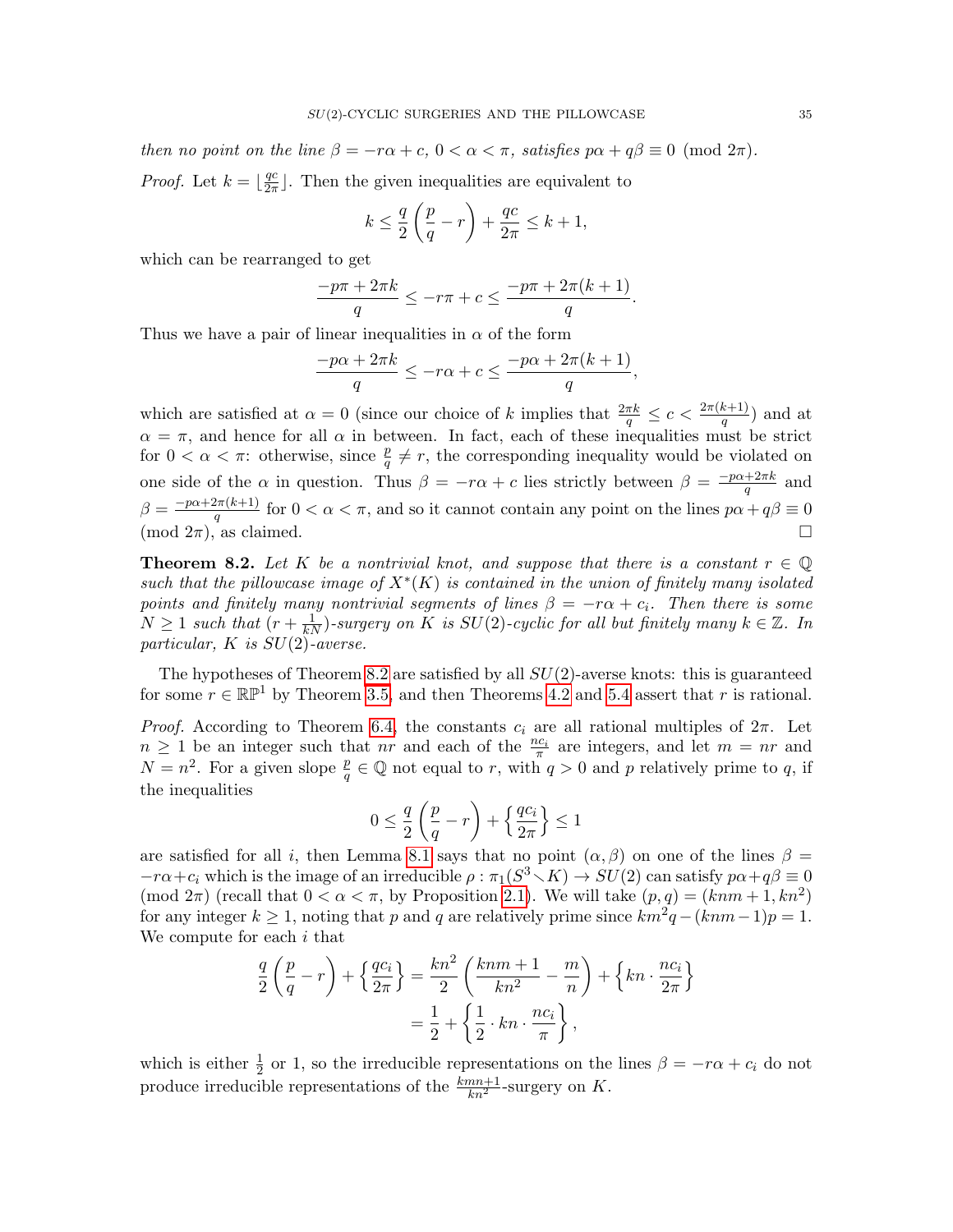We are left with finitely many isolated points  $(\alpha_j, \beta_j)$ ; letting  $c'_j = \beta_j + r\alpha_j$ , we may assume without loss of generality that  $c_j \notin 2\pi\mathbb{Q}$ , since otherwise we could have just added the line  $\beta = -r\alpha + c'_j$  to the collection of lines considered above, possibly at the cost of taking a larger value of n. If for some  $k \ge 1$  we have  $(kmn+1)\alpha_j + kn^2\beta_j \in 2\pi\mathbb{Z}$ , then this together with  $kn^2(\frac{m}{n})$  $\frac{m}{n}\alpha_j + \beta_j - c'_j = 0$  implies that  $\alpha_j + kn^2c'_j \in 2\pi\mathbb{Z}$ . For fixed j, there is at most one k for which this can be satisfied since  $c_j'$  is not a rational multiple of  $2\pi$ , and hence each  $(\alpha_j, \beta_j)$  produces an irreducible representation of at most one  $\frac{kmn+1}{kn^2}$ -surgery on K. Therefore the surgery on K of slope  $\frac{kmn+1}{kn^2} = r + \frac{1}{kN}$  is  $SU(2)$ -cyclic for all but finitely many  $k \geq 1$ .

Next, the mirror  $\overline{K}$  satisfies the same hypotheses with  $-r$  and  $2\pi - c_i$  in place of r and  $c_i$ by Proposition [2.4,](#page-7-2) so we can take the same value of  $n$  (and hence  $N$ ) as above and conclude that all but finitely many  $(-r + \frac{1}{lN})$ -surgeries on  $\overline{K}$  are  $SU(2)$ -cyclic when  $l \geq 1$ . These are the  $(r - \frac{1}{lN})$ -surgeries on K up to reversing orientation, so taking  $k = -l$  we see that all but finitely many  $(r + \frac{1}{kN})$ -surgeries on K with  $k \leq -1$  are  $SU(2)$ -cyclic as well. □

If K is small and  $SU(2)$ -averse, then by Theorem [7.1](#page-29-1) we have  $r(K) \in \mathbb{Z}$  and  $c_i \in \pi \mathbb{Z}$ , so if there are no isolated points in the pillowcase image of  $X^*(K)$  then we can take  $n = 1$ and hence  $N = 1$  in the proof of Theorem [8.2.](#page-34-0) In this case, we conclude that every slope  $r(K) + \frac{1}{k}$  (with  $k \in \mathbb{Z}$  nonzero) is an  $SU(2)$ -cyclic slope for K.

**Corollary 8.3.** If  $K_1, K_2, \ldots, K_m$  are  $SU(2)$ -averse knots which all have the same limit slope, then they have infinitely many  $SU(2)$ -cyclic surgery slopes in common.

*Proof.* Let  $r \in \mathbb{Q}$  be the common limit slope and take  $N_1, N_2, \ldots, N_m \geq 1$  such that for each *i*, all but finitely many of the  $(r + \frac{1}{kN})$  $\frac{1}{kN_i}$ )-surgeries on  $K_i$  are  $SU(2)$ -cyclic. Then for all but finitely many k, all of the  $(r + \frac{1}{kN})$ -surgeries on the various  $K_i$  are  $SU(2)$ -cyclic, where  $N = \text{lcm}(N_1, N_2, \dots, N_m).$ 

# 9. Relation to instanton L-spaces

<span id="page-35-1"></span>Let Y be a closed, connected, oriented 3-manifold, and let  $I^{\#}(Y)$  be the singular instanton knot homology  $I^{\#}(Y, \emptyset) = I^{\natural}(Y, U)$  of the empty link in Y, as defined by Kronheimer and Mrowka [\[KM11a\]](#page-65-2). This is a  $\mathbb{Z}/4\mathbb{Z}$ -graded abelian group, and if Y is a rational homology sphere then it has Euler characteristic  $|H_1(Y;\mathbb{Z})|$ , as shown by Scaduto [\[Sca15,](#page-65-11) Corollary 1.4]. Thus we have a rank inequality

$$
rank(I^{\#}(Y)) \ge |H_1(Y;\mathbb{Z})|,
$$

and if equality holds then we say that Y is an *instanton L-space*.

<span id="page-35-0"></span>**Theorem 9.1.** If K is  $SU(2)$ -averse with limit slope  $r = r(K)$ , then  $S_s^3(K)$  is an instanton L-space for all rational

$$
s \in \begin{cases} \left[ \lceil r \rceil - 1, \infty \right), & r > 0 \\ \left( -\infty, \lfloor r \rfloor + 1 \right], & r < 0. \end{cases}
$$

In either case,  $S_r^3(K)$  is an instanton L-space.

Remark 9.2. A knot  $K$  with instanton L-space surgeries is fibered, and either  $K$  or its mirror is strongly quasipositive [\[BS19\]](#page-63-0). Conjecturally, being an instanton L-space is the same as being an L-space in Heegaard Floer homology; if true, this conjecture would further imply that all of the nonzero coefficients of  $\Delta_K(t)$  are  $\pm 1$  [\[OS05\]](#page-65-12).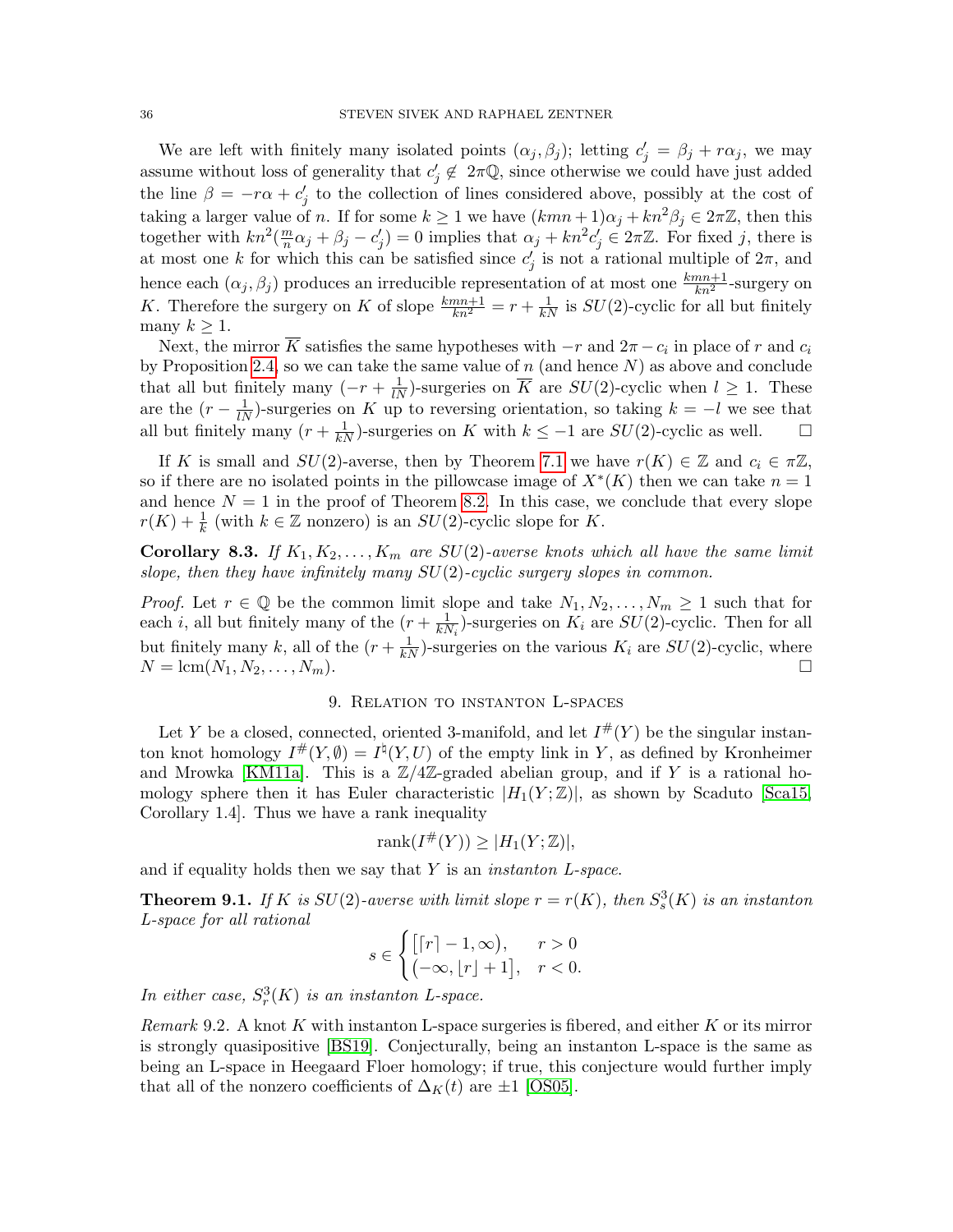*Proof of Theorem [9.1.](#page-35-0)* Assume for now that  $r(K) > 0$ , and write  $r(K) = \frac{p}{q}$  for coprime positive integers p and q. Theorem [8.2](#page-34-0) provides an integer  $N > 0$  such that for all but finitely many  $k > 0$ ,  $r(K) - \frac{1}{kN}$  is an  $SU(2)$ -cyclic surgery slope for K. (It is also at least  $r(K) - 1 > 1$ , hence positive.) In particular, this is true for all but finitely many multiples  $k = qi$  of q, in which case the slopes in question are

$$
\frac{p}{q} - \frac{1}{qi \cdot N} = \frac{pNi - 1}{qNi}
$$

for some  $i > 0$ . The numerator  $pNi-1$  is prime for infinitely many values of i by Dirichlet's theorem on primes in arithmetic progressions, so K must have a positive  $SU(2)$ -cyclic surgery slope of the form  $\frac{a}{b} < \frac{p}{q}$  $\frac{p}{q}$ , where *a* is prime.

If  $S^3_{a/b}(K)$  is not an instanton L-space, then [\[BS18,](#page-63-6) Corollary 4.8] says that either  $S^3_{a/b}(K)$ is not  $SU(2)$ -cyclic or some zero  $\zeta$  of  $\Delta_K(t^2)$  is an ath root of unity. The former is false by construction, and the latter cannot hold either: the minimal polynomial  $\Phi_a(t) = 1 + t +$  $t^2 + \cdots + t^{a-1}$  of  $\zeta$  also divides  $\Delta_K(t^2)$ , and so  $\Phi_a(1) = a$  must divide  $\Delta_K(1^2) = 1$ , which is impossible. Thus  $S^3_{a/b}(K)$  is an instanton L-space.

Now if  $n = \frac{a}{b}$  $\frac{a}{b}$ , then  $S_s^3(K)$  is an instanton L-space for all  $s \geq n$  by [\[BS18,](#page-63-6) Theorem 4.20]. Since *n* is an integer which is strictly less than  $r(K)$ , we have  $n \leq \lceil r(K) \rceil - 1$ , and this completes the proof in the case  $r(K) > 0$ .

If instead K has negative limit slope, then the mirror  $\overline{K}$  satisfies  $r(\overline{K}) = -r(K) > 0$ . The above argument shows that  $S_s^3(\overline{K}) = -S_{-s}^3(K)$  is an instanton L-space whenever

$$
s \ge \lceil -r(K) \rceil - 1 = -\lfloor r(K) \rfloor - 1,
$$

or equivalently whenever  $-s \leq |r(K)|+1$ . Since the property of being an instanton L-space is preserved under orientation reversal, this proves the case  $r(K) < 0$ .

It is generally hard to show that a knot does not have any instanton L-space surgeries, but when we can do so it follows by Theorem [9.1](#page-35-0) that the knot in question is not  $SU(2)$ -averse.

<span id="page-36-0"></span>**Theorem 9.3.** If a nontrivial knot  $K \subset S^3$  is smoothly slice, then it has no nontrivial instanton L-space surgeries. In particular,  $K$  is not  $SU(2)$ -averse.

*Proof.* Suppose that K is slice and that  $S_r^3(K)$  is an instanton L-space for some rational r; by taking mirror images as needed we can assume that  $r > 0$ . Then [\[BS18,](#page-63-6) Theorem 4.20] says that  $S_n^3(K)$  is an instanton L-space for all integers  $n \geq r$ .

Letting  $m \geq 1$  be an integer, we now apply Floer's surgery exact triangle

$$
\cdots \to I^{\#}(S^3) \to I^{\#}(S^3_m(K)) \to I^{\#}(S^3_{m+1}(K)) \to \dots
$$

as stated in [\[Sca15,](#page-65-11) Section 7.5], cf. also [\[Flo90,](#page-64-19) [BD95\]](#page-63-4). (This sequence involves twisted coefficients, but following the third row of [\[Sca15,](#page-65-11) Figure 1] we can place the nontrivial coefficients in the first term; the twisted group  $I^{\#}(S^3; \mu)$  is isomorphic to  $I^{\#}(S^3)$ , since  $[\mu] = 0$  in  $H_1(S^3; \mathbb{Z}/2\mathbb{Z})$ .) Each of these maps is induced by a 2-handle cobordism, and the cobordism from  $S^3$  to  $S^3_m(K)$  contains a smoothly embedded 2-sphere S of self-intersection  $m \geq 1$ , obtained by gluing a slice disk for K to the core of the 2-handle.

Since the sphere S has positive self-intersection, the map  $I^{\#}(S^3) \to I^{\#}(S^3_m(K))$  necessarily vanishes. This can be proved directly from the results of [\[MMR94\]](#page-65-13), or indirectly from [\[MMR94,](#page-65-13) Corollary 16.0.2] by using S to construct a torus of self-intersection at least 2: first, if  $m = 1$  then we patch two copies of S together to get a sphere S' of self-intersection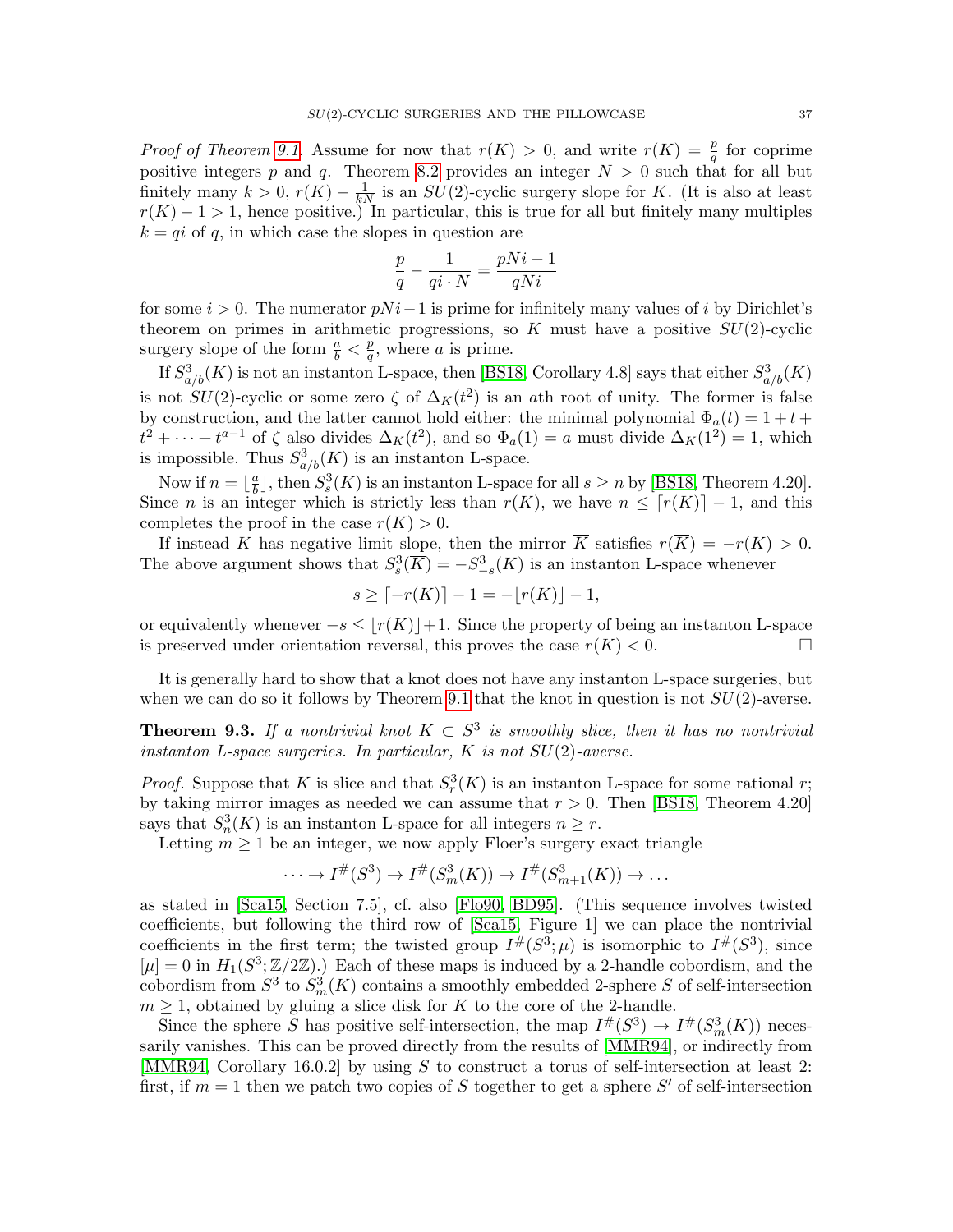4, and then we attach a handle to either  $S$  or  $S'$  to get the desired torus. Thus the above triangle splits, and since  $I^{\#}(S^3) \cong \mathbb{Z}$  we have

$$
rank(I^{\#}(S^3_{m+1}(K))) = rank(I^{\#}(S^3_m(K))) + 1,
$$

hence  $rank(I^{\#}(S_m^3(K))) = m + (rank(I^{\#}(S_1^3(K))) - 1)$  for all  $m \ge 1$  by induction.

We conclude that  $S_n^3(K)$  is an instanton L-space for each integer  $n \geq r$  if and only if  $S_1^3(K)$  is. By [\[BS18,](#page-63-6) Theorem 4.20], the latter can only be true if K has Alexander polynomial  $t-1+t^{-1}$  or  $-t+3-t^{-1}$ . But then K violates the Fox-Milnor condition, which asserts that slice knots satisfy  $\Delta_K(t) = f(t)f(t^{-1})$  for some polynomial  $f(t)$  with integer coefficients [\[FM66\]](#page-64-20), so it cannot be slice and we have a contradiction.  $\Box$ 

<span id="page-37-0"></span>**Proposition 9.4.** If K is  $SU(2)$ -averse with smooth slice genus 1, then either  $S_1^3(K)$  or  $S^3_{-1}(K)$  is an instanton L-space depending on whether  $r(K)$  is positive or negative. Thus K has Seifert genus 1 and its Alexander polynomial is either  $t-1+t^{-1}$  or  $-t+3-t^{-1}$ .

*Proof.* We arrange for  $r(K) > 0$  by replacing K with its mirror as necessary, and then repeat the proof of Theorem [9.3:](#page-36-0) each  $S_n^3(K)$  is an instanton L-space for integers  $n \ge r(K)$ , and so by the surgery exact triangle and induction,  $S_1^3(K)$  must be as well. The 2-handle cobordisms from  $S^3$  to  $S_m^3(K)$  now have an embedded torus (rather than sphere) of selfintersection  $m \geq 1$ , and for  $m \geq 2$  we can still apply [\[MMR94,](#page-65-13) Corollary 16.0.2] to see that the cobordism maps on  $I^{\#}$  vanish.

The only change needed is in the case  $m = 1$ , where we prove the vanishing of the cobordism map  $I^{\#}(X)$  by using the adjunction inequality of [\[KM95\]](#page-64-21) instead. This requires some attention, since [\[KM95\]](#page-64-21) assumes the ambient manifold is closed with  $b^+ \geq 3$ , but in fact they only really need this to ensure that the Donaldson invariants are well-defined (which is not an issue for cobordism maps) and to handle the boundary case where X contains an essential sphere of self-intersection zero. In our situation the same argument applies. Given a torus  $T$  with self-intersection 1, Kronheimer and Mrowka explain in [\[KM95,](#page-64-21)  $\S6$  (ii)] how to blow up X with exceptional divisor E and then construct for all sufficiently large, even d a surface  $\Sigma_d \subset X \# \overline{\mathbb{CP}}^2$  homologous to  $d[T] - [E]$  with odd genus and

$$
\Sigma_d \cdot \Sigma_d = d^2 - 1, \qquad \qquad \frac{\Sigma_d \cdot \Sigma_d}{2} + 2 < 2g(\Sigma_d) - 2.
$$

Since  $g(\Sigma_d)$  is odd, the self-intersection  $n_d = \Sigma_d \cdot \Sigma_d$  is positive and not a multiple of 4, and 1  $\frac{1}{2}n_d + 2 < 2g(\Sigma_d) - 2$ , we can apply [\[KM95,](#page-64-21) Proposition 6.5] to see that the polynomial invariants associated to the cobordism  $X \# \overline{\mathbb{CP}}^2$  vanish on the orthogonal complement of each class  $d[T] - [E]$ , hence they are identically zero; and then the same is true of the polynomial invariants for X, which include the map  $I^{\#}(X)$  as a special case.

Thus if  $r(K) > 0$  then  $S_1^3(K)$  is an instanton L-space, and if  $r(K) < 0$  then the same is true of  $S_1^3(\overline{K}) = -S_{-1}^3(K)$ , hence also of  $S_{-1}^3(K)$ . We now apply [\[BS18,](#page-63-6) Theorem 4.20] to K or  $\overline{K}$  to draw the desired conclusions about its genus and Alexander polynomial.  $\square$ 

After the original version of this paper appeared, Baldwin and the first author [\[BS19\]](#page-63-0) proved that the trefoils are the only nontrivial knots of slice genus at most 1 which admit instanton L-space surgeries. In particular, this implies that the trefoils are the only  $SU(2)$ averse knots with slice genus at most 1. We remark that the proof used an adjunction inequality for cobordisms asserting that if  $b_1(X) = 0$  and X contains a surface  $\Sigma$  with  $\Sigma \cdot \Sigma > 2g(\Sigma) - 2 \geq 0$ , then the cobordism map  $I^{\#}(X)$  is zero, analogous to the main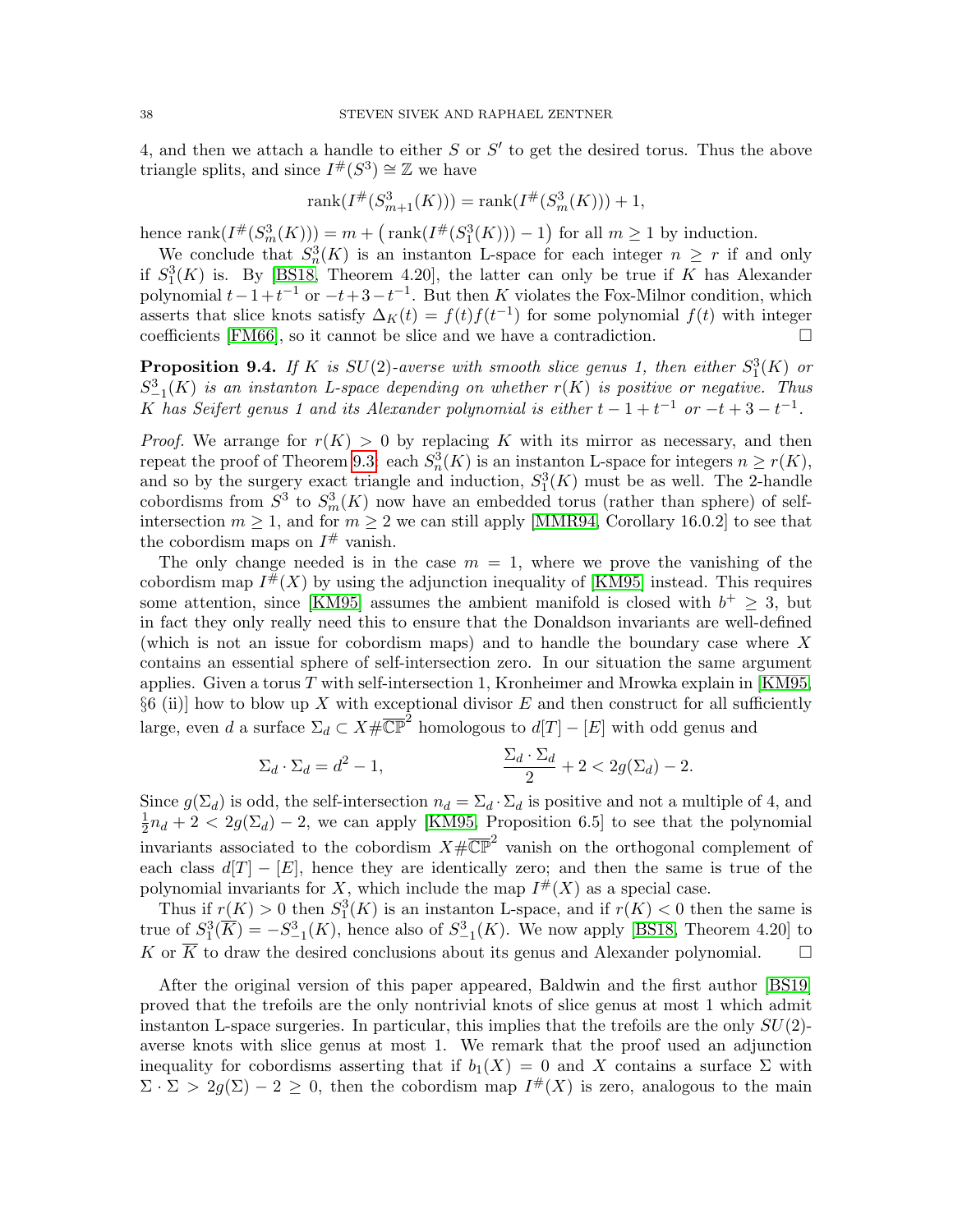result of [\[KM95\]](#page-64-21); this generalizes the vanishing results used to prove Theorem [9.3](#page-36-0) and Proposition [9.4.](#page-37-0)

Example 9.5. We consider the twist knots  $K_n$  of Example [7.2,](#page-30-1) assuming  $n \in \mathbb{Z}$  without loss of generality. These all have Seifert genus and hence smooth slice genus at most 1, and Alexander polynomial  $\Delta_{K_n}(t) = -nt + (2n + 1) - nt^{-1}$ , so by Proposition [9.4](#page-37-0) these cannot possibly be  $SU(2)$ -averse except when  $n = -1, 0, 1$ . The case  $n = 1$  is the figure eight, which cannot be  $SU(2)$ -averse because it is amphichiral: otherwise we would have  $r(K_1) = r(\overline{K_1}) = -r(K_1)$  and hence  $r(K_1) = 0$ , which is impossible. Thus we see once again that no hyperbolic twist knot is  $SU(2)$ -averse.

## 10. Satellites and cabling

<span id="page-38-0"></span>Let  $P \subset S^1 \times D^2$  be an oriented knot in the solid torus which does not lie in any embedded 3-ball, and let  $K \subset S^3$  be a knot with tubular neighborhood  $N(K)$  and peripheral curves  $\mu, \lambda \in \partial N(K)$ . Then we can take a homeomorphism

$$
\varphi: S^1 \times D^2 \xrightarrow{\sim} N(K) \subset S^3
$$

which sends  $\{pt\}\times \partial D^2$  to  $\mu$  and  $S^1\times \{pt\}\subset S^1\times \partial D^2$  to  $\lambda$ , and we define the *satellite*  $P(K) \subset S^3$  to be the image  $\varphi(P)$ . The knots P and K are called the pattern and the *companion*, respectively, and P is *nontrivial* if it is not isotopic to the core of  $S^1 \times D^2$ . The *winding number* of P is the unique integer w such that P represents an element  $w[S^1 \times \{pt\}]$ of  $H^1(S^1 \times D^2)$ . From now on U will denote the unknot.

The following is a result of Silver and Whitten, stated here in a slightly stronger form.

<span id="page-38-1"></span>Proposition 10.1 ([\[SW06,](#page-65-14) Proposition 3.4]). Given any pattern P and companion K, there is a surjection

$$
\psi : \pi_1(S^3 \setminus P(K)) \to \pi_1(S^3 \setminus P(U))
$$

which preserves meridians and longitudes, i.e. such that  $\psi(\mu_{P(K)}) = \mu_{P(U)}$  and  $\psi(\lambda_{P(K)}) =$  $\psi(\lambda_{P(U)}).$ 

*Proof.* We can write the knot group of  $P(K)$  as an amalgamated free product

$$
\pi_1(S^3 \setminus P(K)) = \pi_1(S^3 \setminus K) *_{\mathbb{Z}^2} \pi_1((S^1 \times D^2) \setminus P),
$$

where generators of  $\mathbb{Z}^2 = \pi_1(\partial N(K))$  identify a meridian and longitude of K with the curves  $\{pt\}\times \partial D^2$  and  $S^1\times \{pt\}$  on  $S^1\times \partial D^2$  respectively. Silver and Whitten argue that taking the quotient of this product by the normal closure  $\mathcal N$  of the commutator subgroup of  $\pi_1(S^3 \setminus K)$  reduces the first factor to Z, generated by  $\mu_K \sim (\{\text{pt}\}\times \partial D^2)$ , and it sends the element  $\lambda_K \sim (S^1 \times \{\text{pt}\})$  to the identity, so the quotient is the knot group of  $P(U)$ and  $\psi$  is defined as the quotient map.

It is clear from the construction that  $\psi(\mu_{P(K)})$  is still a meridian of  $P(U)$ . To see the analogous claim for  $\lambda_{P(K)}$ , we take an embedded surface  $\Sigma$  in  $S^1 \times D^2$  with boundary  $P \sqcup (S^1 \times \underline{w})$ , where  $\underline{w} \subset \partial D^2$  is a set of oriented points, and let  $\lambda_P = \Sigma \cap \partial N(P) \subset$  $(S^1\times D^2)\diagdown N(P).$  Then  $\varphi(\lambda_P)$  is a longitude of any satellite  $P(K)$ , since the image  $\varphi(S^1\times \underline{w})$ bounds a collection of parallel Seifert surfaces for K. When we identify  $\pi_1(S^3 \setminus P(U))$  as the quotient

$$
\pi_1(S^3 \setminus P(K))/\mathcal{N} \cong \pi_1((S^1 \times D^2) \setminus P)/\langle S^1 \times \{\text{pt}\}\rangle,
$$

it follows that both  $\lambda_{P(K)}$  and  $\lambda_{P(U)}$  are represented by the same curve  $\lambda_P \subset (S^1 \times D^2)$  $N(P)$ , and so  $\psi(\lambda_{P(K)}) = \lambda_{P(U)}$ .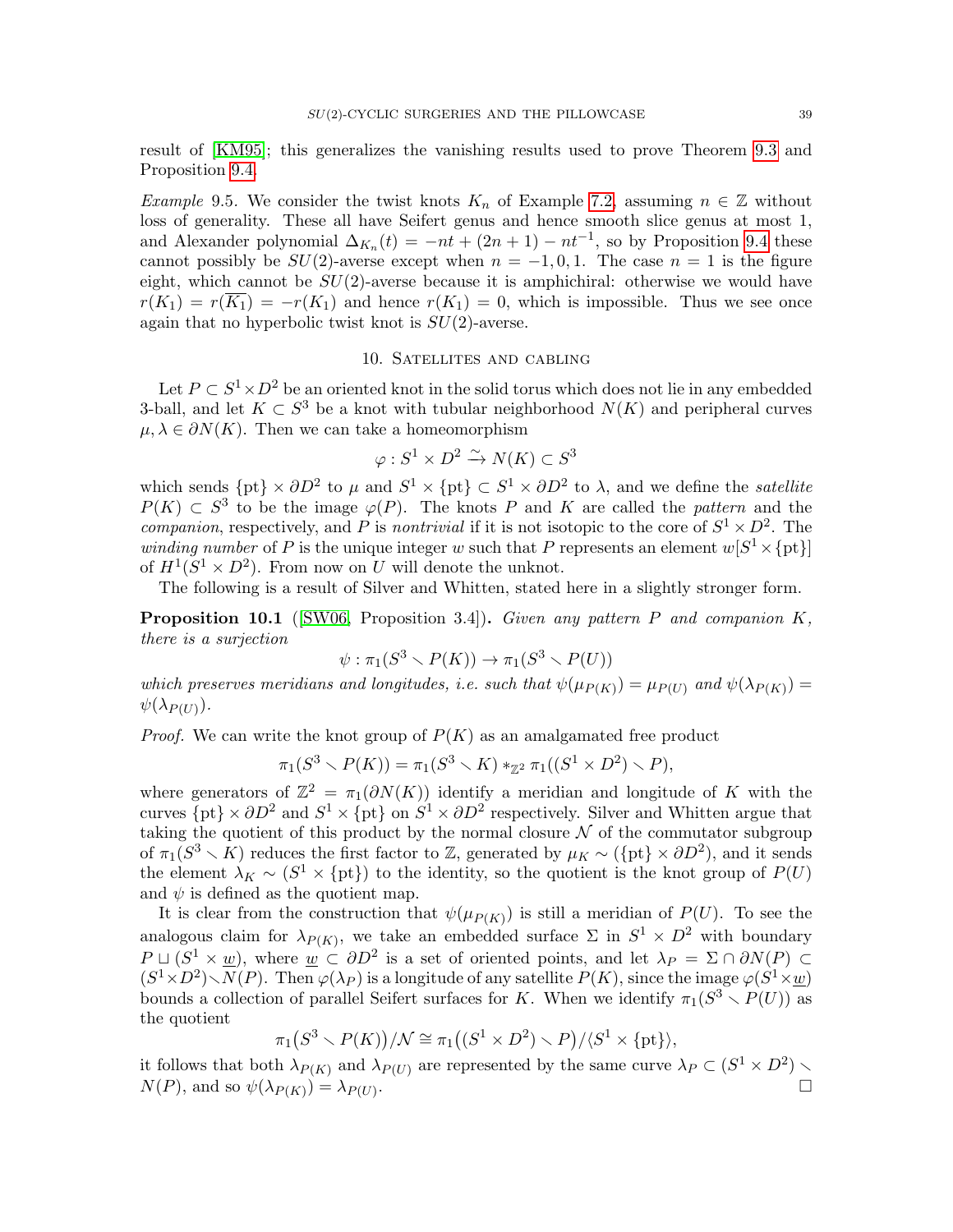The following are straightforward consequences of Proposition [10.1.](#page-38-1)

<span id="page-39-2"></span><span id="page-39-0"></span>**Proposition 10.2.** Let  $P \subset S^1 \times D^2$  be a pattern and  $K \subset S^3$  any knot.

- (1) The image of  $X^*(P(U))$  in the pillowcase is a subset of the image of  $X^*(P(K))$ .
- <span id="page-39-3"></span>(2) The SU(2)-cyclic surgery slopes for  $P(K)$  are all SU(2)-cyclic slopes for  $P(U)$ .
- <span id="page-39-4"></span>(3) If  $P(K)$  is  $SU(2)$ -averse and  $P(U)$  is not the unknot, then  $r(P(K)) = r(P(U))$ .

*Proof.* [\(1\)](#page-39-2) If an irreducible  $\rho : \pi_1(S^3 \setminus P(U)) \to SU(2)$  has pillowcase coordinates  $(\alpha, \beta)$ , then so does  $\tilde{\rho} = \rho \circ \psi : \pi_1(S^3 \setminus P(K)) \to SU(2)$ , since  $\psi(\mu_{P(K)}) = \mu_{P(U)}$  and  $\psi(\lambda_{P(K)}) =$  $\lambda_{P(U)}$ . We have Im  $\tilde{\rho} = \text{Im } \rho$  since  $\psi$  is surjective, so  $\tilde{\rho}$  is irreducible as well.

[\(2\)](#page-39-3) If  $\frac{m}{n}$ -surgery on  $P(K)$  is  $SU(2)$ -cyclic then the line  $m\alpha + n\beta \equiv 0 \pmod{2\pi}$  is disjoint from the image of  $X^*(P(K))$ , and hence also from the image of  $X^*(P(U))$  by [\(1\)](#page-39-2).

[\(3\)](#page-39-4) The set of  $SU(2)$ -cyclic slopes for  $P(K)$  has limit point  $r(P(K))$  by Theorem [3.2,](#page-9-0) hence so does the set of  $SU(2)$ -cyclic slopes for  $P(U)$  by [\(2\)](#page-39-3). If  $P(U)$  is not the unknot, then this limit point must therefore be  $r(P(U))$ , again by Theorem [3.2.](#page-9-0)

We can also prove more about satellites with nonzero winding number, as follows.

<span id="page-39-1"></span>**Proposition 10.3.** Let P be a satellite with winding number  $w \neq 0$ . If some r-surgery on  $P(K)$  is  $SU(2)$ -cyclic, then so is  $\frac{r}{w^2}$ -surgery on K. In particular, if K is nontrivial and  $P(K)$  is  $SU(2)$ -averse, then K is also  $SU(2)$ -averse, and  $r(P(K)) = w^2r(K)$ .

Proof. We will use the standard identification

$$
S^3 \setminus P(K) = (S^3 \setminus N(K)) \cup ((S^1 \times D^2) \setminus P)
$$

to construct representations  $\rho \in R(P(K))$  whose restrictions to  $S^3 \setminus N(K)$  are irreducible (so that  $\rho$  is also irreducible), but whose restrictions to  $(S^1 \times D^2) \setminus P$  are abelian. Let  $\mu_P, \lambda_P$  denote peripheral curves for P in  $\partial N(P) \subset S^1 \times D^2$ , so that  $\mu_P$  bounds a meridian of P and the image  $\varphi(\lambda_P) \subset \partial(S^3 \setminus N(P(K)))$  is a longitude of  $P(K)$ . We note that  $[\lambda_P] = w[S^1 \times \{\text{pt}\}]$  as elements of  $H_1((S^1 \times D^2) \setminus N(P)).$ 

Let  $\rho_K : \pi_1(S^3 \setminus N(K)) \to SU(2)$  be an irreducible representation, where up to conjugacy we can write

$$
\rho_K(\mu_K) = \begin{pmatrix} e^{i\alpha} & 0 \\ 0 & e^{-i\alpha} \end{pmatrix}, \qquad \rho_K(\lambda_K) = \begin{pmatrix} e^{i\beta} & 0 \\ 0 & e^{-i\beta} \end{pmatrix}
$$

for some pair  $(\alpha, \beta)$ . By the Mayer-Vietoris sequence we have  $H^1((S^1 \times D^2) \setminus N(P)) \cong \mathbb{Z}^2$ , with generators  $[\mu_P]$  and  $[S^1 \times \{\text{pt}\}]$  where  $\text{pt} \in \partial D^2$ . We know that  $[\lambda_P] = w[S^1 \times \{\text{pt}\}]$ , and similarly by examining a disk  $\{pt\} \times D^2$  which intersects P transversely in w points (with sign) we see that  $w[\mu_P] = {\text{pt}} \times \partial D^2$ . So if we define an abelian representation

$$
\rho_P : \pi_1((S^1 \times D^2) \setminus N(P)) \xrightarrow{\text{ab}} H_1((S^1 \times D^2) \setminus N(P)) \to SU(2)
$$

by the formulas

$$
\rho_P(\mu_P) = \begin{pmatrix} e^{i(\alpha + 2\pi k)/w} & 0\\ 0 & e^{-i(\alpha + 2\pi k)/w} \end{pmatrix}, \qquad \rho_P(S^1 \times \{\text{pt}\}) = \begin{pmatrix} e^{i\beta} & 0\\ 0 & e^{-i\beta} \end{pmatrix}
$$

for some integer k, then we have  $\rho_P(\{\text{pt}\}\times \partial D^2) = \rho_K(\mu_K)$  and  $\rho_P(S^1\times \{\text{pt}\}) = \rho_K(\lambda_K)$ . We glue  $\rho_K$  and  $\rho_P$  to get the desired representation  $\rho \in R^*(P(K))$ , with peripheral curves  $\mu = \varphi(\mu_P)$  and  $\lambda = \varphi(\lambda_P)$  satisfying

$$
\rho(\mu) = \begin{pmatrix} e^{i(\alpha + 2\pi k)/w} & 0 \\ 0 & e^{-i(\alpha + 2\pi k)/w} \end{pmatrix}, \qquad \rho(\lambda) = \begin{pmatrix} e^{i\beta w} & 0 \\ 0 & e^{-i\beta w} \end{pmatrix},
$$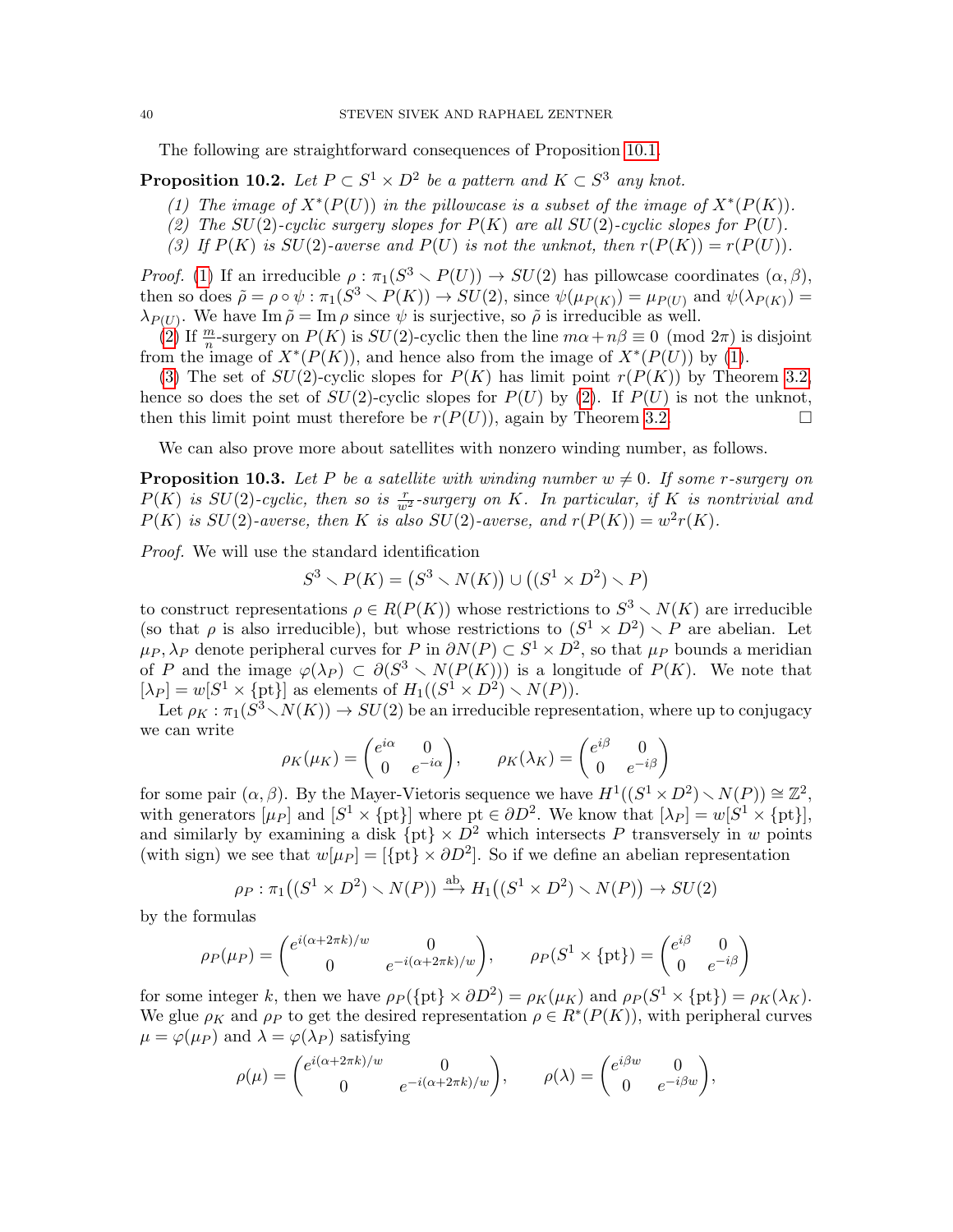and it follows that  $\rho$  has image  $(\frac{\alpha+2\pi k}{w}, \beta w \pmod{2\pi})$  in the pillowcase.

Now suppose that some  $\frac{p}{q}$ -surgery on  $P(K)$  is  $SU(2)$ -cyclic, where p and q are relatively prime. Let  $d = \gcd(p, w^2)$ , so that  $\frac{p}{d}$  and  $\frac{qw^2}{d}$  are also relatively prime. If the  $\frac{p/d}{qw^2/d}$ -surgery on K is not  $SU(2)$ -cyclic, then there is some irreducible  $\rho_K \in R^*(K)$  with pillowcase image  $(\alpha, \beta)$  satisfying

$$
\frac{p}{d}\alpha + \frac{qw^2}{d}\beta = 2\pi n
$$

for some integer *n*. The corresponding  $\rho \in R^*(P(K))$  has image  $\left(\frac{\alpha+2\pi k}{w}, \beta w\right)$ , satisfying

$$
p\left(\frac{\alpha+2\pi k}{w}\right)+q\left(\beta w\right)=\frac{2\pi d}{w}\left(n+k(p/d)\right).
$$

But  $\frac{p}{d}$  is invertible modulo  $\frac{w^2}{d}$  since these are coprime integers, so we can choose k so that  $n + k(\frac{p}{d})$  $\frac{p}{d}$ ) is a multiple of  $\frac{w^2}{d}$ , and then the right side is a multiple of  $2\pi w$ . The representation  $\rho$  then descends to an irreducible representation of the  $\frac{p}{q}$ -surgery on  $P(K)$ , which is impossible, so we conclude that  $\frac{p/d}{qw^2/d} = \frac{p}{qw^2}$  is an  $SU(2)$ -cyclic surgery slope for K after all.

10.1. **Connected sums.** We can now show that all  $SU(2)$ -averse knots are prime.

<span id="page-40-0"></span>**Theorem 10.4.** If  $K_1$  and  $K_2$  are nontrivial knots, then  $K_1 \# K_2$  is not  $SU(2)$ -averse.

*Proof.* We know that  $K_1 \# K_2$  is a satellite  $P(K_2)$ , where  $P(U) = K_1$ . Indeed, we can remove a small open neighborhood of a meridian  $m \subset \partial N(K_1)$  from  $S^3$  to get a solid torus  $S^1 \times D^2$  with embedded knot  $P = K_1$ , and this is the desired pattern. Similarly, there is a pattern P' such that  $P'(K_1) = K_1 \# K_2$  and  $P'(U) = K_2$ . Proposition [10.2](#page-39-0) applied to P and to P' now says that if  $K_1 \# K_2$  is  $SU(2)$ -averse, then each summand must be  $SU(2)$ -averse as well and

$$
r(K_1) = r(K_1 \# K_2) = r(K_2).
$$

We let r denote the common limit slope, recalling that  $r \neq 0$ .

The knot group of  $K_1 \# K_2$  is an amalgamated free product

$$
\pi_1(S^3 \smallsetminus K_1) \ast_\mathbb{Z} \pi_1(S^3 \smallsetminus K_2)
$$

in which we identify the meridians  $\mu_1 \sim \mu_2$ , with peripheral data  $\mu_{\#} = \mu_1 = \mu_2$  and  $\lambda_{\#} = \lambda_1 \lambda_2$ . Since both  $K_1$  and  $K_2$  are  $SU(2)$ -averse, they satisfy case [\(2\)](#page-11-4) of Theorem [4.1,](#page-11-2) so the pillowcase images of  $X^*(K_1)$  and  $X^*(K_2)$  contain arcs of the form

$$
\beta = -r\alpha + c_i, \qquad \frac{\pi}{2} \le \alpha < \frac{\pi}{2} + \varepsilon
$$

for some constants  $c_1$  and  $c_2$  respectively and some  $\varepsilon > 0$ . For each  $\alpha$  in this interval, we let  $\rho^j_\alpha : \pi_1(S^3 \setminus K_j) \to SU(2), j = 1, 2$ , be corresponding representations such that

$$
\rho^j_\alpha(\mu_j) = \begin{pmatrix} e^{i\alpha} & 0 \\ 0 & e^{-i\alpha} \end{pmatrix}, \qquad \rho^j_\alpha(\lambda_j) = \begin{pmatrix} e^{i(-r\alpha + c_j)} & 0 \\ 0 & e^{-i(-r\alpha + c_j)} \end{pmatrix}.
$$

Combining these produces a representation  $\rho_{\alpha}^{\#} = \rho_{\alpha}^{1} * \rho_{\alpha}^{2}$  of  $\pi_1(S^3 \setminus (K_1 \# K_2))$ , with

$$
\rho_{\alpha}^{\#}(\mu_{\#}) = \begin{pmatrix} e^{i\alpha} & 0 \\ 0 & e^{-i\alpha} \end{pmatrix}, \qquad \rho_{\alpha}^{\#}(\lambda_{\#}) = \begin{pmatrix} e^{i(-2r\alpha + c_1 + c_2)} & 0 \\ 0 & e^{-i(-2r\alpha + c_1 + c_2)} \end{pmatrix}.
$$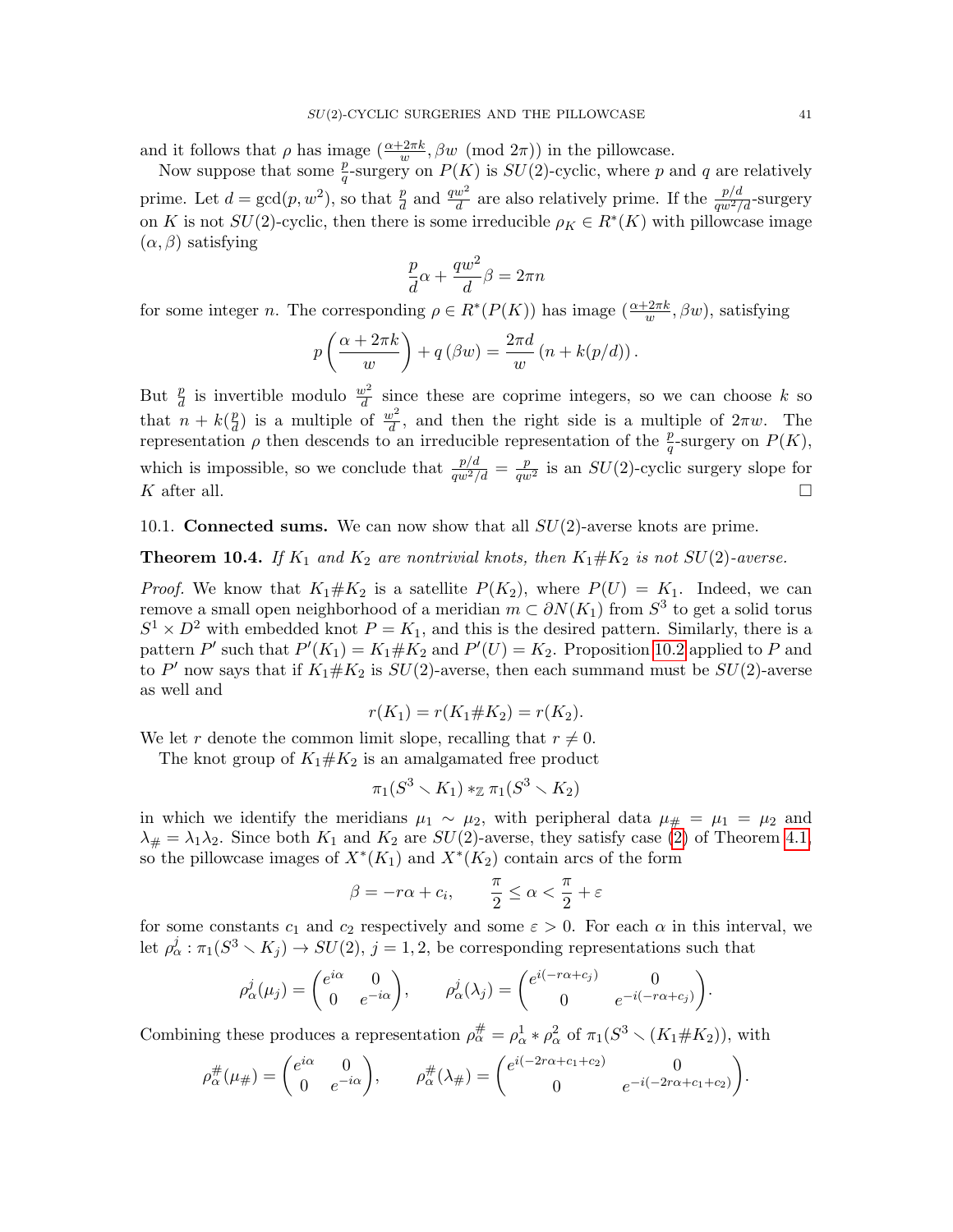But the  $\rho^{\#}_{\alpha}$  produce a line segment of slope  $-2r$  in the pillowcase image of  $X^*(K_1\# K_2),$  so by Theorem [3.5](#page-10-1) we must actually have  $r(K_1 \# K_2) = 2r$ , and since  $r \neq 2r$  this is impossible.  $\Box$ 

10.2. Cables. If p and q are relatively prime integers with  $q \geq 2$ , and K is an arbitrary knot, we define the  $(p, q)$ -cable  $C_{p,q}(K)$  to be a peripheral curve in  $\partial N(K)$  in the class  $\mu^p \lambda^q$ . This is clearly a satellite with winding number q, and if  $|p| \geq 2$  then  $C_{p,q}(U)$  is the  $(p, q)$ -torus knot.

<span id="page-41-0"></span>**Proposition 10.5.** If K is a nontrivial, SU(2)-averse knot with limit slope  $r(K) = \frac{p}{q}$ , where p and q are relatively prime and  $q \geq 2$ , then the  $(p,q)$ -cable  $C = C_{p,q}(K)$  is  $SU(2)$ averse with limit slope  $r(C) = pq$ .

*Proof.* According to Theorem [8.2,](#page-34-0) there is an integer  $N \geq 1$  such that  $(\frac{p}{q} + \frac{1}{kN})$ -surgery on K is  $SU(2)$ -averse for all but finitely many k. Gordon [\[Gor83,](#page-64-22) Corollary 7.3] showed that

$$
S_{pq+\frac{1}{n}}^{3}(C_{p,q}(K)) \cong S_{\frac{p}{q}+\frac{1}{q^{2}n}}^{3}(K)
$$

for all  $n \geq 1$ , and the latter is  $SU(2)$ -cyclic for all but finitely many multiples n of N, so  $C_{p,q}(K)$  has an infinite sequence of  $SU(2)$ -cyclic slopes which converges to  $pq$ .

<span id="page-41-1"></span>**Theorem 10.6.** Let K be a nontrivial knot, and let p and q be relatively prime with  $q \geq 2$ . The cable  $C_{p,q}(K)$  is  $SU(2)$ -averse if and only if K is also  $SU(2)$ -averse with limit slope  $r(K) = \frac{p}{q}$ , and in this case  $r(C_{p,q}(K)) = pq$ .

We begin by proving the hardest case of Theorem [10.6,](#page-41-1) namely  $p = \pm 1$ .

<span id="page-41-2"></span>**Lemma 10.7.** Let K be a nontrivial knot and  $q \geq 2$ . Then the pillowcase image of  $X^*(C_{\pm 1,q}(K))$  contains a nontrivial line segment of slope  $\mp q$ , and the cable  $C_{\pm 1,q}(K)$  is not  $SU(2)$ -averse.

Proof. We begin with some generalities about arbitrary cables. Many of the details below are adapted from the proof of [\[NZ17,](#page-65-15) Theorem 2.8]. Letting  $C = C_{p,q}$  denote the corresponding pattern in  $S^1 \times D^2$ , the complement  $(S^1 \times D^2) \times C$  is Seifert fibered over the annulus with one singular fiber of order q, where the generic fibers on  $S^1 \times \partial D^2$  have slope

$$
p[\mu_K] + q[\lambda_K] = p[\{\text{pt}\} \times \partial D^2] + q[S^1 \times \{\text{pt}\}],
$$

and those on  $\partial N(C)$  have slope  $pq[\mu_C] + [\lambda_C]$ ; see [\[Gor83,](#page-64-22) Lemma 7.2]. These are central in  $\pi_1((S^1 \times D^2) \setminus C)$ , so any representation

$$
\rho : \pi_1(S^3 \smallsetminus C_{p,q}(K)) \to SU(2)
$$

whose restriction to  $\pi_1((S^1 \times D^2) \setminus C)$  is irreducible must send these to the center of  $SU(2)$ , meaning that  $\rho(\mu_C^{pq}\lambda_C)$  is either I or  $-I$ .

We now assume that  $p = \pm 1$  and let  $\rho_K^+ : \pi_1(S^3 \setminus K) \to SU(2)$  be an irreducible representation satisfying  $\rho_K^+(\mu_K^{\pm 1}\lambda_K^q) = I$ ; this exists since  $\pm \frac{1}{q}$  $\frac{1}{q}$ -surgery on K is not  $SU(2)$ -cyclic, by [\[KM04a\]](#page-64-1). Then  $\rho_K^+(\mu_K) \notin \{I, -I\}$ , or else  $\rho_K^+$  would be reducible, and since  $\rho_K^+(\lambda_K^q) \notin \{I, -I\}$  as a result, the same is true of  $\rho_K^+(\lambda_K)$ . Likewise, we can multiply  $\rho_K^+$ K by the central character

$$
\chi: \pi_1(S^3 \setminus K) \to H_1(S^3 \setminus K) \cong \mathbb{Z} \xrightarrow{n \mapsto (-1)^n} {\{\pm 1\}}
$$

to get an irreducible  $\rho_K^-$  with  $\rho_K^- (\mu_K^{\pm 1} \lambda_K^q) = -I$  and  $\rho_K^- (\mu_K), \rho_K^- (\lambda_K) \notin \{I, -I\}$ .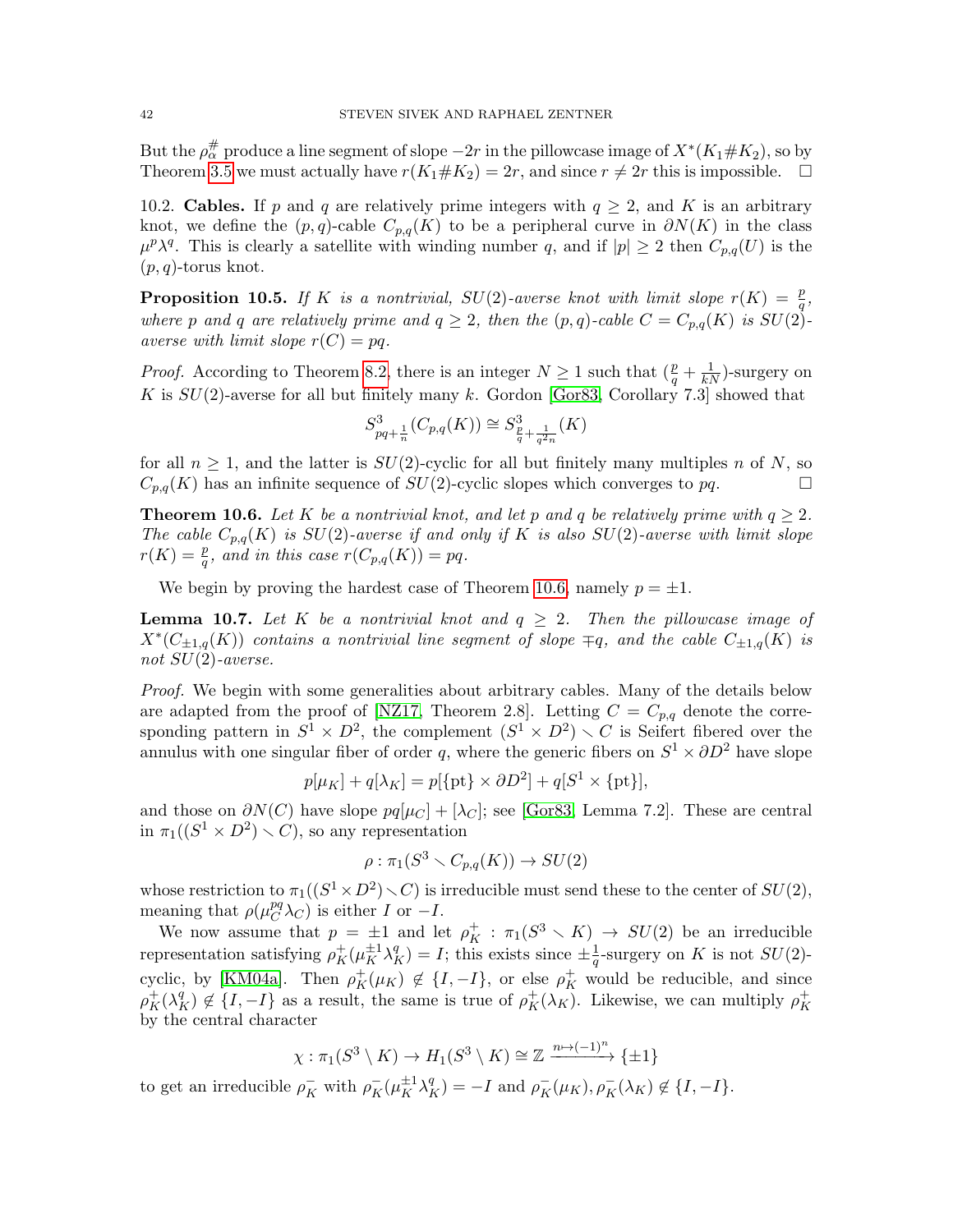We will use either  $\rho_K^+$  or  $\rho_K^-$  to construct a family of representations

$$
\rho_s: \pi_1(S^3 \smallsetminus C_{\pm 1,q}(K)) \to SU(2)
$$

which are irreducible on  $(S^1 \times D^2) \setminus C$ , hence satisfy  $\rho_s(\mu_C^{\pm q})$  $\mathcal{L}^{H}_{C}(\lambda_{C}) \in \{I, -I\},\$  but for which the trace of  $\rho_s(\mu_C)$  takes values everywhere in an open interval. This produces a line segment of slope  $\mp q$  in the pillowcase image of  $X^*(C_{\pm 1,q}(K))$ , which implies that if  $C_{\pm 1,q}(K)$  is  $SU(2)$ -averse then it has limit slope  $\pm q$ . But in this case K must also be  $SU(2)$ -averse with limit slope  $r(K) = \frac{1}{q^2}r(C_{\pm 1,q}(K)) = \pm \frac{1}{q}$  $\frac{1}{q}$  by Proposition [10.3,](#page-39-1) and this contradicts  $|r(K)| > 2$ , so the proof will be complete.

Taking  $C = C_{\pm 1,q} \subset S^1 \times D^2$ , we have a presentation

$$
\pi_1((S^1 \times D^2) \smallsetminus C) = \langle h, \lambda_K \mid h^q \lambda_K = \lambda_K h^q \rangle
$$

with  $\mu_C = h\lambda_K$ , as deduced in [\[NZ17\]](#page-65-15); here h is freely homotopic to the singular fiber of  $(S^1 \times D^2) \setminus C$ . (Note that we are using K to refer to the companion knot and C to refer to the cabling pattern, in contrast with [\[NZ17\]](#page-65-15).) Thus we can extend either  $\rho_K^+$  or  $\rho_K^-$  to a representation of  $\pi_1(S^3 \setminus C_{\pm 1,q}(K))$  by finding an element of  $SU(2)$  whose qth power commutes with  $\rho_K(\lambda_K)$ ; this will provide an extension of  $\rho_K^+$  if the Seifert fiber  $\mu_C^{\pm q}$  $\frac{d^2q}{C} \lambda_C \simeq \mu_K^{\pm 1} \lambda_K^q$  is sent to  $+I$ , and of  $\rho_K^-$  if it is sent to  $-I$  instead.

Viewing  $SU(2)$  as the unit quaternions for convenience, we can write  $\rho_K(\lambda_K) = e^{i\beta}$  up to conjugacy for some  $\beta$ , noting that  $\sin(\beta) \neq 0$  since  $e^{i\beta} \notin \{1, -1\}$ . We define a family of purely imaginary unit quaternions by

$$
v_s = \cos(s)i + \sin(s)j, \qquad 0 \le s \le \pi.
$$

Then for all s in the same range we extend  $\rho_K$  to  $\rho_s : \pi_1(S^3 \setminus C_{\pm 1,q}(K)) \to SU(2)$  with pillowcase coordinates  $(\alpha_s, \beta_s)$  by setting

$$
\rho_s(h) = \cos\left(\frac{\pi}{q}\right) + \sin\left(\frac{\pi}{q}\right)v_s.
$$

It is clear that  $\rho_s(h^q) = -1$ , which commutes with  $\rho_s(\lambda_K) = e^{i\beta}$ , and so these representations are well-defined. For  $0 < s < \pi$  they restrict to irreducible representations on  $\pi_1((S^1 \times D^2) \setminus C)$ , since  $\rho_s(h)$  does not commute with  $e^{i\beta}$ . From  $\rho_s(\mu_K) = \rho_s(h)\rho_s(\lambda_K)$ we also compute that

$$
\cos(\alpha_s) = \text{Re}(\rho_s(\mu_K)) = \cos\left(\frac{\pi}{q}\right)\cos(\beta) - \cos(s)\sin\left(\frac{\pi}{q}\right)\sin(\beta).
$$

Since  $\sin(\frac{\pi}{q})\sin(\beta) \neq 0$ , the value of  $\cos(\alpha_s)$  and hence of  $\alpha_s$  covers an open interval of values for  $0 < s < \pi$ , as desired.

*Proof of Theorem [10.6.](#page-41-1)* One direction was already established in Proposition [10.5,](#page-41-0) so we will suppose that  $C_{p,q}(K)$  is  $SU(2)$ -averse. By Proposition [10.3,](#page-39-1) K is  $SU(2)$ -averse with  $r(C_{p,q}(K)) = q^2r(K)$ . Lemma [10.7](#page-41-2) says that  $p \neq \pm 1$ , so then  $C_{p,q}(U) = T_{p,q}$  is not the unknot. But then  $r(C_{p,q}(K)) = r(T_{p,q}) = pq$  by Proposition [10.2](#page-39-0) and we conclude that  $r(K) = \frac{p}{q}$ .  $\Box$ 

Theorem [10.6](#page-41-1) says that if any cable at all of K is  $SU(2)$ -averse then exactly one cable  $C_{p,q}(K)$  is, with limit slope  $r(C_{p,q}(K)) = pq$ ; and in this case, not only is K also  $SU(2)$ averse but the limit slope  $r(K) = \frac{p}{q}$  cannot be an integer. Since  $SU(2)$ -averse small knots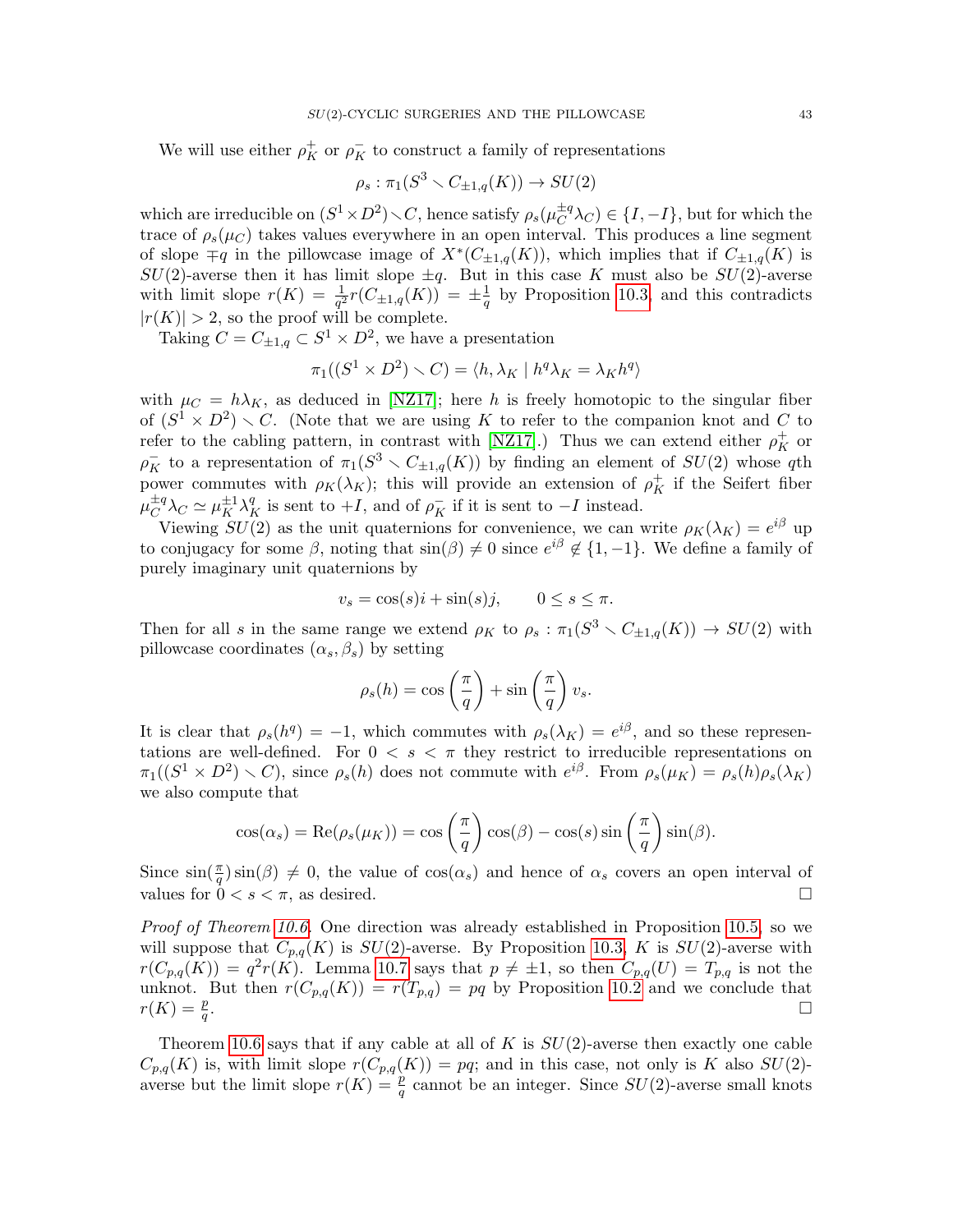(which include torus knots) and cables must have integral limit slopes, we conclude the following.

**Corollary 10.8.** Cables of small knots and of nontrivial cables are never  $SU(2)$ -averse.

We have the following special case, since algebraic knots are iterated cables of the unknot.

<span id="page-43-1"></span>**Corollary 10.9.** An algebraic knot is  $SU(2)$ -averse if and only if it is a torus knot.

10.3. Whitehead doubles. Using what we know so far about satellites, we cannot say much about whether the Whitehead double  $Wh(K)$  of a nontrivial knot is  $SU(2)$ -averse: neither Proposition [10.2](#page-39-0) nor Proposition [10.3](#page-39-1) can be used here, since  $Wh(U)$  is the unknot and the corresponding pattern knot has winding number zero. On the other hand, we can completely answer Conjecture [1.6](#page-2-0) for Whitehead doubles by other means.

**Proposition 10.10.** If K is a nontrivial knot, then its Whitehead double  $Wh(K)$  is not  $SU(2)$ -averse.

*Proof.* Since  $Wh(K)$  has Seifert genus 1, its smooth slice genus is at most 1. If it is smoothly slice, then Theorem [9.3](#page-36-0) says that it is not  $SU(2)$ -averse. Otherwise its slice genus is exactly 1, and then since its Alexander polynomial is 1 we know by Proposition [9.4](#page-37-0) that it is not  $SU(2)$ -averse.

#### 11. Montesinos knots and knots with small crossing number

<span id="page-43-0"></span>In this section we provide evidence for Conjecture [1.6,](#page-2-0) that the only  $SU(2)$ -averse knots are the torus knots, by proving it for several classes of examples. Our main tools will be:

- Theorem [7.3](#page-31-0) for small knots, and in particular the inequality  $\det(K) \leq |r(K)| 1$ ;
- restrictions on the roots of the Alexander polynomial from Proposition [6.6;](#page-28-0) and
- Theorem [9.3](#page-36-0) and Proposition [9.4,](#page-37-0) which assert that an  $SU(2)$ -averse knot cannot be smoothly slice, and that if it has slice genus 1 then its Seifert genus is also 1.

We have obtained data about knots with low crossing number from the Knot Atlas [\[BNM](#page-63-7)+] and KnotInfo [\[CL\]](#page-64-23), and we rely on SnapPy [\[CDGW\]](#page-64-24) for a computation. In general, we only discuss each knot with the chirality specified in these tables, but if K is not  $SU(2)$ -averse then neither is its mirror K.

First, we will use Theorem [7.3](#page-31-0) together with bounds on the boundary slopes of two-bridge knots, and of Montesinos knots with three rational tangles, in terms of the crossing number  $c(K)$  to verify Conjecture [1.6](#page-2-0) for these knots.

<span id="page-43-3"></span>**Theorem 11.1.** Let  $K$  be an  $SU(2)$ -averse knot which is an alternating Montesinos knot with at most three rational tangles. Then K is a  $(2, 2n + 1)$ -torus knot.

We will prove Theorem [11.1](#page-43-3) by showing that the limit slope of such a knot is at most twice the crossing number, which is in turn less than the determinant in almost all cases, and this is impossible for small knots. We begin with the following slight refinement of a theorem of Crowell [\[Cro59,](#page-64-6) Theorem 6.5].

<span id="page-43-2"></span>**Proposition 11.2.** If K is a prime alternating knot, then  $det(K) \geq 3c(K) - 8$  unless K is a  $(2, 2k + 1)$  torus knot or a twist knot.

*Proof.* Crowell [\[Cro59,](#page-64-6) Theorem 6.5] proved that any prime alternating knot K satisfies  $\det(K) \geq 2c(K) - 3$  unless K is of "elementary torus type"; in the latter case, its Alexander polynomial has the form

$$
\Delta_K(t) \doteq 1 - t + t^2 - \dots + (-t)^n
$$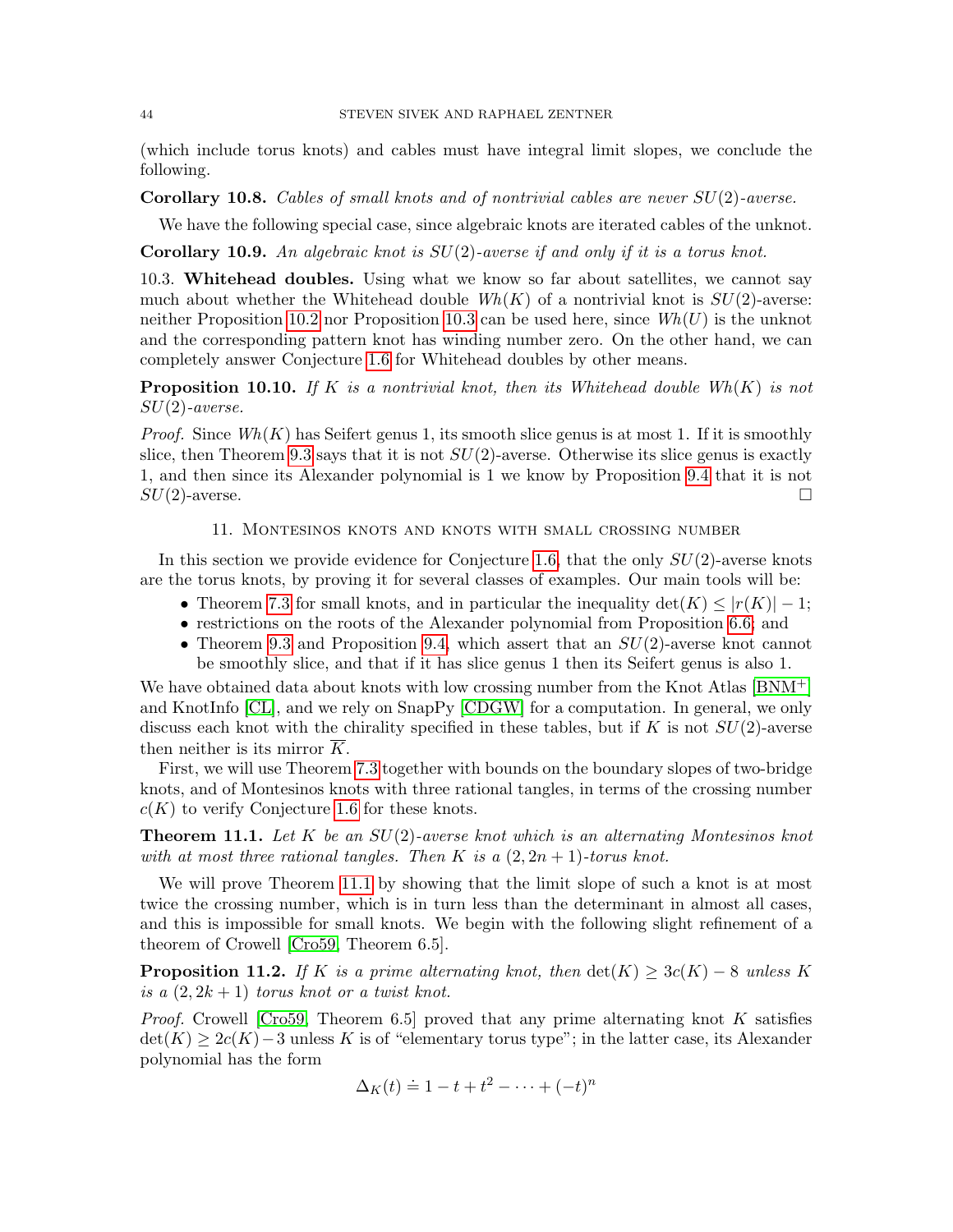[\[Cro59,](#page-64-6)  $(6.6)$ ] for some n, which guarantees by [\[OS05,](#page-65-12) Proposition 4.1] that it is a  $(2, n+1)$ torus knot. We assume from now on that  $K$  is not a torus knot.

Let  $B$  be the black graph associated to a checkerboard coloring of a diagram of  $K$  with  $c(K)$  crossings. We let b and w denote the number of vertices and faces of B, or equivalently the number of faces and vertices of the white graph. Then  $b, w \geq 3$  by [\[Cro59,](#page-64-6) (6.3)], and since B is planar with  $c(K)$  edges, we have  $b + w = c(K) + 2$ .

The proof of [\[Cro59,](#page-64-6) Theorem 6.5] combines the relation

$$
(b-1)(w-1) = 2(c(K) - 2) + (b-3)(w-3),
$$

which is equivalent to the relation  $b + w = c(K) + 2$ , with the inequality

<span id="page-44-0"></span>
$$
\det(K) - 1 \ge (b - 1)(w - 1) \tag{11.1}
$$

of [\[Cro59,](#page-64-6) Theorem 5.10]. We note that  $b + w = c(K) + 2$  is also equivalent to

$$
(b-3)(w-3) = (b-4)(w-4) + (c(K) - 5),
$$

so given that  $b, w \geq 3$ , if the left side is nonzero then  $b, w \geq 4$ , and it follows that  $(b-3)(w-3)$ is either zero or at least  $c(K) - 5$ . Thus either

$$
det(K) \ge (b-1)(w-1) + 1
$$
  
= 2c(K) - 3 + (b-3)(w-3)  

$$
\ge 3c(K) - 8
$$

or one of  $b-3$  and  $w-3$  is zero.

In the remaining cases, we take  $b = 3$  without loss of generality; in this case B has three vertices,  $c(K)$  edges, and  $w = c(K) - 1$  faces. Crowell deduces the inequality [\(11.1\)](#page-44-0) from the fact that for alternating knots,  $det(K)$  is the number of spanning trees of B, so we must determine the cases in which (given  $b = 3$  and  $w = c(K) - 1$ ) the graph B has at most  $3c(K) - 9$  spanning trees.

Label the vertices of B as  $v_1, v_2, v_3$ , and let  $e_i$  denote the number of edges between  $v_j$  and  $v_k$  whenever  $\{i, j, k\} = \{1, 2, 3\}$ ; note that  $e_i \geq 1$  for all i, since there are no vertices whose removal from B disconnects it (see [\[Cro59,](#page-64-6) (5.3) and (5.4)]). There are  $e_1e_2 + e_2e_3 + e_3e_1$ spanning trees and  $c(K) = e_1 + e_2 + e_3$ , so we wish to solve the inequality

$$
e_1e_2 + e_2e_3 + e_3e_1 \le 3(e_1 + e_2 + e_3) - 9.
$$

Reordering the  $v_i$  if needed so that  $e_1 \le e_2 \le e_3$ , we rearrange the inequality to get

$$
(e_1 + e_2 - 3)e_3 + (e_1 - 3)(e_2 - 3) \le 0.
$$

If  $e_1 + e_2 \geq 3$ , then it follows that  $e_2 \geq 2$  (hence  $2e_2 - 3 > 0$ ) and that

$$
(e_1 + e_2 - 3)e_2 + (e_1 - 3)(e_2 - 3) \le 0,
$$

or equivalently  $e_2^2 \leq (3 - e_1)(2e_2 - 3)$ . But this implies that  $e_2^2 \leq 2(2e_2 - 3)$ , which has no solutions, so we must therefore have  $e_1 + e_2 < 3$ , which means that  $e_1 = e_2 = 1$ .

We conclude that up to permuting the coordinates, the possible values of  $(e_1, e_2, e_3)$  are  $(1, 1, a)$  for some  $a \geq 4$ . In each of these cases, the corresponding black graph can only come from a twist knot, completing the proof.  $\Box$ 

<span id="page-44-1"></span>**Corollary 11.3.** If K is a prime alternating knot, then  $\det(K) > 2c(K)$  unless K is a  $(2, 2k + 1)$  torus knot, a twist knot,  $6_2$ , or  $7_3$ .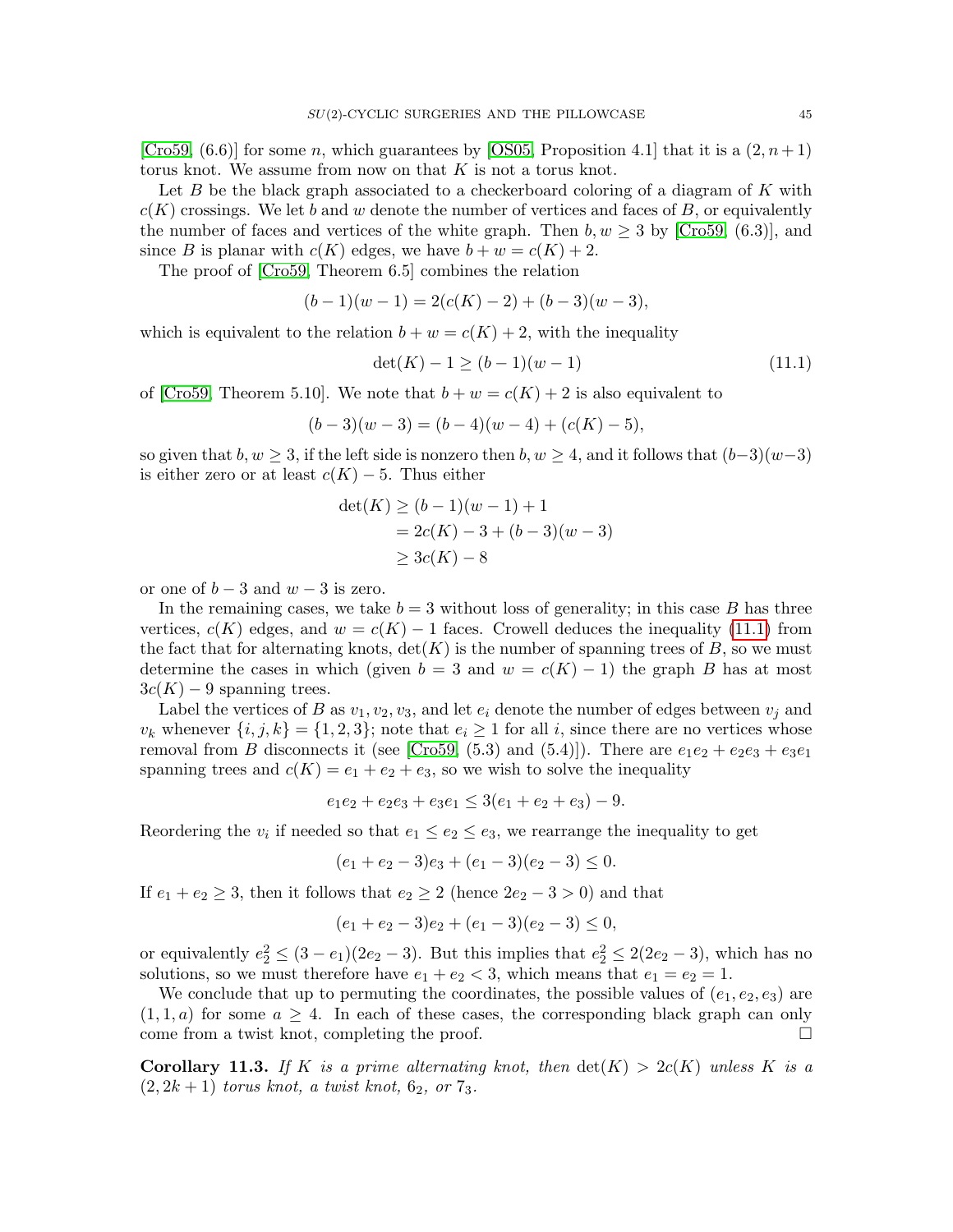Proof. We inspect the knot types with up to 7 crossings by hand to see that the knots with  $\det(K) \leq 2c(K)$  are either torus knots  $(3_1, 5_1, 3_1, 5_1)$ , twist knots  $(4_1, 5_2, 6_1, 3_1, 7_2)$ , or  $6_2$  or  $7_3$ . Assuming that  $c(K) > 7$  and K is not a torus knot or a twist knot, we have  $\det(K) \geq 3c(K) - 8 > 2c(K) - 1$  by Proposition [11.2,](#page-43-2) and since  $\det(K)$  is always odd we in fact have  $\det(K) > 2c(K)$ , so there are no further examples.

*Proof of Theorem [11.1.](#page-43-3)* By hypothesis, the set of finite boundary slopes of K has diameter equal to  $2c(K)$ ; this is due to Mattman, Maybrun, and Robinson [\[MMR08\]](#page-65-16) in the two-bridge case (i.e., at most two rational tangles), and to Ichihara and Mizushima [\[IM08\]](#page-64-25) for alternating Montesinos knots in general. Both 0 and the limit slope  $r(K)$  are boundary slopes, so we must have  $|r(K)| \leq 2c(K)$ . Two-bridge knots are small [\[HT85\]](#page-64-2), as are Montesinos knots with at most three rational tangles [\[Oer84\]](#page-65-3), so Theorem [7.3](#page-31-0) implies that

$$
\det(K) \le |r(K)| - 1 \le 2c(K) - 1. \tag{11.2}
$$

Theorem [10.4](#page-40-0) says that K is prime, so by Corollary [11.3,](#page-44-1) we see that K is either a  $(2, 2n+1)$ torus knot, a twist knot,  $6<sub>2</sub>$ , or  $7<sub>3</sub>$ . But we have already seen in Example [7.2](#page-30-1) that the trefoil is the only nontrivial,  $SU(2)$ -averse twist knot, so this leaves only  $6<sub>2</sub>$  and  $7<sub>3</sub>$ . These have Alexander polynomials

$$
\Delta_{6_2}(t) = -t^2 + 3t - 3 + 3t^{-1} - t^{-2}
$$
  

$$
\Delta_{7_3}(t) = 2t^2 - 3t + 3 - 3t^{-1} + 2t^{-2},
$$

both of which are irreducible and not cyclotomic; since  $\Delta_{6_2}(-1) = -11$  and  $\Delta_{7_3}(i) = -1$ , Proposition [6.6](#page-28-0) says that neither knot is  $SU(2)$ -averse.

We now begin to verify Conjecture [1.6](#page-2-0) for knots with low crossing number. Nearly all knots through 10 crossings can be handled by elementary obstructions, meaning they do not depend on the results of [\[BS19\]](#page-63-0).

**Theorem 11.4.** If a knot with crossing number at most 9 is  $SU(2)$ -averse, then it is a torus knot.

Proof. Most knots with at most 8 crossings are alternating Montesinos knots with at most three tangles, and thus handled by Theorem [11.1;](#page-43-3) the exceptions are  $8<sub>n</sub>$  for  $16 \le n \le 21$ , of which  $8_{19}$  is the  $(3, 4)$  torus knot. The remaining five knots all have slice genus at most 1 and Seifert genus at least 2, so Theorem [9.3](#page-36-0) and Proposition [9.4](#page-37-0) say that they are not  $SU(2)$ -averse.

Similarly, there are 49 knot types with crossing number 9, and the knot  $9<sub>n</sub>$  is alternating and Montesinos with at most three rational tangles for  $1 \le n \le 28$  and  $n = 30, 31, 35, 36, 37$ , so Theorem [11.1](#page-43-3) applies for these values of n. The remaining knots are  $9<sub>n</sub>$  for n in

29, 32, 33, 34, 38, 39, 40, 41, 42, 43, 44, 45, 46, 47, 48, 49.

Among these knots, all but  $9_{38}$ ,  $9_{43}$ , and  $9_{49}$  are either smoothly slice, or have smooth slice genus 1 but Seifert genus greater than 1, so they cannot be  $SU(2)$ -averse by Theorem [9.3](#page-36-0) and Proposition [9.4.](#page-37-0)

We now use Proposition [6.6](#page-28-0) to rule out  $9_{38}$ , since

$$
\Delta_{9_{38}}(t) = (t - 1 + t^{-1})(5t - 9 + 5t^{-1})
$$

and the roots of  $5t - 9 + 5t^{-1}$  lie on the unit circle but are not roots of unity; and  $9_{49}$ , since

$$
\Delta_{9_{49}}(t) = 3t^2 - 6t + 7 - 6t^{-1} + 3t^{-2}
$$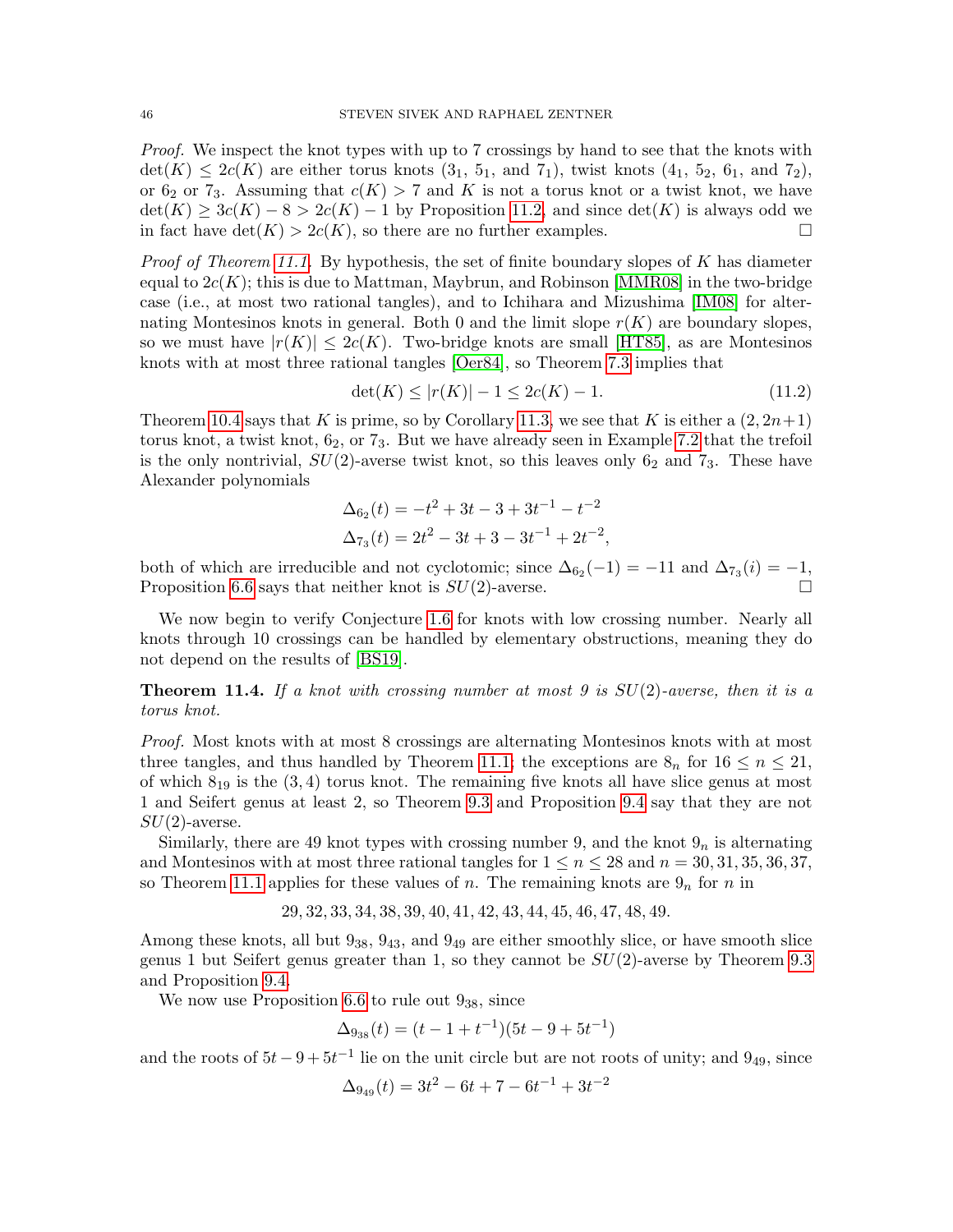is irreducible with  $\Delta_{9_{49}}(e^{i\pi/3}) = -2$ . This leaves only the small Montesinos knot  $9_{43}$ : if it were  $SU(2)$ -averse then  $r(9_{43})$  would be one of its boundary slopes, which are

$$
-4,0,6,8,32/3
$$

by [\[HO89,](#page-64-26) [Dun01\]](#page-64-27), but since  $\det(9_{43}) = 13$ , it cannot satisfy  $\det(9_{43}) < |r(9_{43})|$ .

<span id="page-46-0"></span>**Theorem 11.5.** The only 10-crossing knot which is  $SU(2)$ -averse is  $10_{124} = T(3, 5)$ , with the possible exception of  $10_{98}$ .

*Proof.* The 10-crossing knots are labeled  $10<sub>n</sub>$  for  $n \le 165$ , and  $10<sub>n</sub>$  is alternating and Montesinos with at most three rational tangles for all  $n \leq 78$ , so Theorem [11.1](#page-43-3) applies to them. For 79  $\leq n \leq 165$ , the knot  $10<sub>n</sub>$  is either smoothly slice, or has slice genus 1 and Seifert genus at least 2, for all n except 124 (i.e., the  $(3, 5)$  torus knot) and

> 80, 85, 92, 98, 100, 101, 111, 120, 127, 128, 134, 139, 142, 145, 149, 150, 152, 154, 157, 160, 161.

Thus Theorem [9.3](#page-36-0) and Proposition [9.4](#page-37-0) rule out all of the remaining 10-crossing knots except for these.

Among the remaining 21 knot types  $10<sub>n</sub>$ , most of these are not  $SU(2)$ -averse by Proposition [6.6.](#page-28-0) The Alexander polynomials of the following knots have no cyclotomic factors, and are negative at the indicated points on the unit circle:

$$
\Delta_{10_n}(e^{i\pi/4}) < 0; \quad n = 80, 92, 101, 111, 127, 128, 134, 145, 149, 150, 154, 157, 160, 161
$$
\n
$$
\Delta_{10_n}(e^{i\pi/6}) < 0; \quad n = 120, 152.
$$

Proposition [6.6](#page-28-0) can also be applied to the Alexander polynomials

$$
\Delta_{10_{85}}(t) = (t - 1 + t^{-1})(t^3 - 3t^2 + 4t - 3 + 4t^{-1} - 3t^{-2} + t^{-3}),
$$
  
\n
$$
\Delta_{10_{139}}(t) = (t - 1 + t^{-1})(t^3 - t + 1 - t^{-1} + t^{-3}),
$$
  
\n
$$
\Delta_{10_{142}}(t) = (t - 1 + t^{-1})(2t^2 - t - 1 - t^{-1} + 2t^{-2}).
$$

Indeed, if we call the second factors  $f_{85}(t)$ ,  $f_{139}(t)$ , and  $f_{142}(t)$  respectively, then these are real-valued on the unit circle and equal to 1 at  $t = 1$ , with  $f_{85}(-1) = -19$ ,  $f_{139}(e^{i\pi/3}) = -2$ , and  $f_{142}(i) = -5$ , so that each  $f_n(t)$  and hence  $\Delta_{10_n}(t)$  has a simple root on the unit circle which is not a root of unity.

This leaves only the knots  $10_{98}$  and  $10_{100}$ . Since  $10_{100}$  is small, we use SnapPy [\[CDGW\]](#page-64-24) to compute the list of boundary slopes of spun normal surfaces in its complement:

# Manifold('10\_100').normal\_boundary\_slopes()

The list includes all nonzero boundary slopes since  $10_{100}$  is a hyperbolic knot in  $S^3$ , and thus it gives us an upper bound of 20 on the absolute value of a boundary slope for  $10_{100}$ . This upper bound is smaller than  $det(10_{100}) = 65$ , so Theorem [7.3](#page-31-0) says that it cannot be  $SU(2)$ -averse.

On the other hand, if we appeal to [\[BS19\]](#page-63-0) in the form of Corollary [1.3,](#page-1-1) then we can push these results even further with minimal effort.

**Theorem 11.6.** If K is a prime knot of crossing number at most 11, then K is  $SU(2)$ averse if and only if it is a torus knot.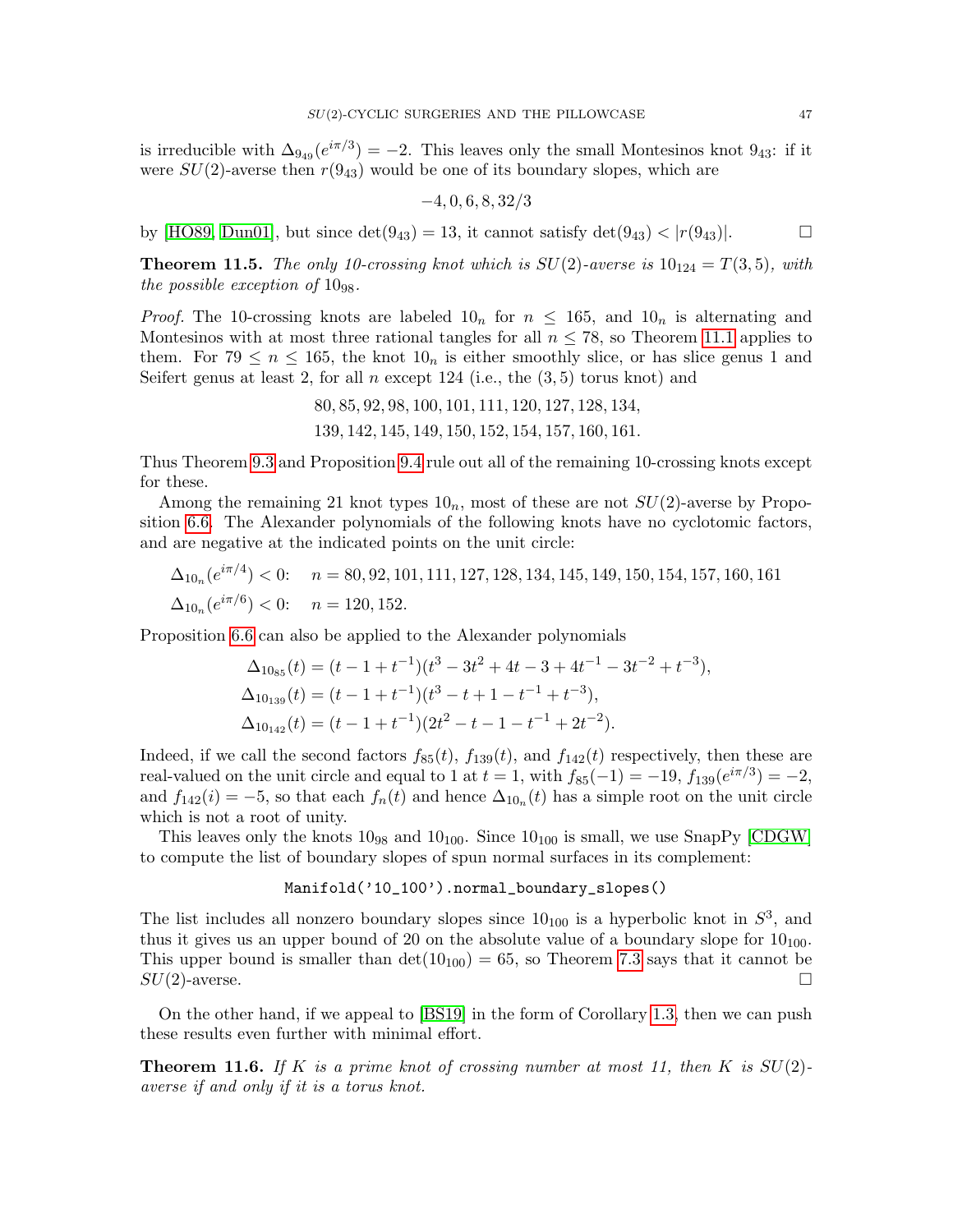*Proof.* Corollary [1.3](#page-1-1) says that  $K$  must be fibered, and either  $K$  or its mirror is strongly quasipositive. According to KnotInfo [\[CL\]](#page-64-23), the only such prime knots up to 11 crossings are torus knots and

 $10_{139}$ ,  $10_{145}$ ,  $10_{152}$ ,  $10_{154}$ ,  $10_{161}$ ,  $11n_{77}$ ,  $11n_{183}$ .

In the proof of Theorem [11.5,](#page-46-0) we used the Alexander polynomial obstruction of Proposi-tion [6.6](#page-28-0) to rule out each of the 10-crossing knots listed above. We can do the same for  $11n_{77}$ and  $11n_{183}$ , whose Alexander polynomials factor as

$$
\Delta_{11n_{77}}(t) = (t - 1 + t^{-1})^2 (t^2 + t - 3 + t^{-1} + t^{-2})
$$
  

$$
\Delta_{11n_{183}}(t) = (t - 1 + t^{-1})(t^2 + 2t - 5 + 2t^{-1} + t^{-2}).
$$

Indeed,  $f_{77}(t) = t^2 + t - 3 + t^{-1} + t^{-2}$  and  $f_{183}(t) = t^2 + 2t - 5 + 2t^{-1} + t^{-2}$  are irreducible and not cyclotomic, and  $f_{77}(1) = f_{183}(1) = 1$  while  $f_{77}(-1) = -3$  and  $f_{183}(-1) = -7$ , so both  $f_{77}$  and  $f_{183}$  have simple roots on the unit circle which are not roots of unity.

# APPENDIX A.  $C<sup>r</sup>$ -APPROXIMATION THROUGH SHEARING MAPS

<span id="page-47-0"></span>In this appendix, we prove Theorem [4.5,](#page-15-0) following the strategy of the proof of [\[Zen18,](#page-65-5) Theorem 3.3].

We start by fixing some notational and linguistic conventions which are self-suggesting by the fact that the tangent bundle of the torus is parallelizable. If X is a vector field on  $T^2$ we regard it as a map  $T^2 \to \mathbb{R}^2$ . We consider its derivative as a map  $DX: T^2 \times \mathbb{R}^2 \to \mathbb{R}^2$ , and if the point  $p$  on the torus is fixed we denote by  $DX_p$  the corresponding linear map. The expression  $||DX||_{\infty}$  denotes the supremum of the norms  $||DX_p||$  as p varies over  $T^2$ .

Likewise we regard the flow  $\phi_X^t$  as a map  $T^2 \to \mathbb{R}^2$ , and we consider the derivative as a map  $D\phi_X^t : T^2 \times \mathbb{R}^2 \to \mathbb{R}^2$ .

By a slight abuse of notation, we shall denote by

$$
\|\zeta - \xi\|_{C^r} := \sup_{(x,y) \in T^2} d(\zeta(x,y), \xi(x,y)) + \sum_{l=1}^r \left\| D^{(l)} \zeta - D^{(l)} \xi \right\|_{\infty}
$$

the C<sup>r</sup>-distance of the maps  $\zeta, \xi : T^2 \to T^2$ .

The Fourier decomposition. The first point is that Lemma 3.4 in [\[Zen18\]](#page-65-5) generalizes to the  $C^{l}$  norm for any  $l \geq 1$  if the vector field X one starts with is differentiable infinitely often. More precisely, for any smooth vector field X, and for any  $\varepsilon > 0$ , there is a sum of Fourier vector fields  $Z = W_1 + \cdots + W_m$  such that we have  $||X - Z||_{C^l} < \varepsilon$ . A Fourier vector field  $W_i$  is of the form

$$
W_i(x, y) = \mathbf{a}_i \sin(\mathbf{k}_i \cdot (x, y)) + \mathbf{b}_i \cos(\mathbf{k}_i \cdot (x, y)),
$$

where  $\mathbf{a}_i, \mathbf{b}_i \in \mathbb{R}^2$ , and  $\mathbf{k}_i \in \mathbb{Z}^2$ . It is shown in [\[Zen18,](#page-65-5) Lemma 3.4] that if the vector field Z is divergence-free, then the flow of the vector fields  $W_i$  are isotopies through shearing maps.

A few lemmata. In the sequel we denote by  $\mathbb{R}_+$  the non-negative real integers. The following lemma is a generalization of [\[Zen18,](#page-65-5) Lemma 3.6].

<span id="page-47-1"></span>**Lemma A.1.** Let  $r \geq 0$ . For any  $0 \leq l \leq r$ , there are functions

$$
a_l\colon\mathbb{R}_+\times\mathbb{R}_+\to\mathbb{R}_+
$$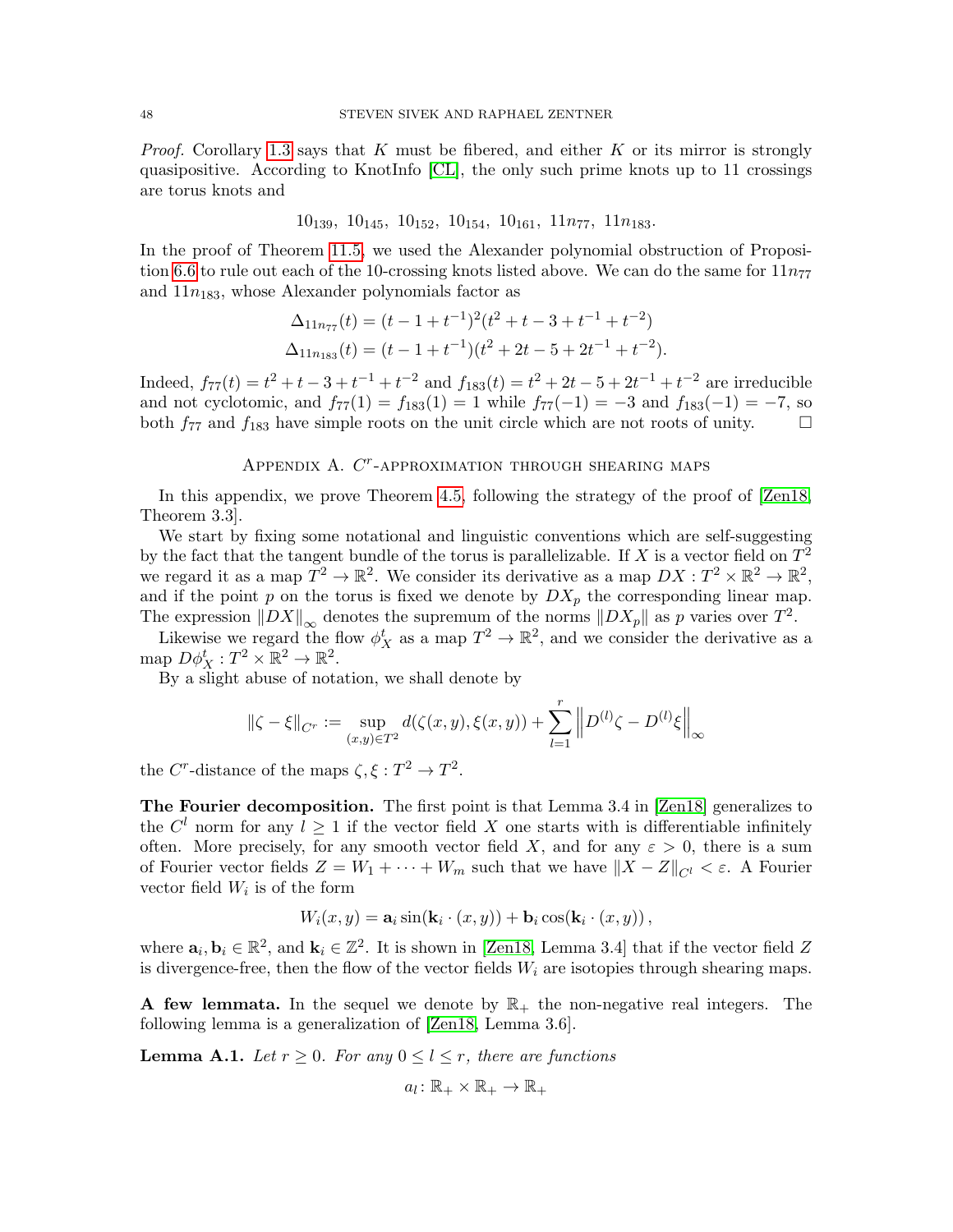which are continuous and monotonically increasing in both variables, such that the following holds. Let  $X: T^2 \to \mathbb{R}^2$  be a vector field on  $T^2$  with flow  $\phi_X^t: T^2 \to T^2$ , and suppose that for any  $l \leq r+1$  its derivatives satisfy

$$
\left\| D^{(i)} X \right\|_{\infty} \le K_l \quad \text{for all } i \le l
$$

for some positive constants  $K_l$ . Then:

(1) For any  $p, q \in T^2$ , we have

$$
\left\|\phi_X^t(p) - \phi_X^t(q)\right\| \le a_0(t, K_1) \cdot \|p - q\|.
$$

(2) For any  $p, q \in T^2$  and any  $l \geq 1$ , we have

$$
\left\| (D^{(l)} \phi_X^t)(p) - (D^{(l)} \phi_X^t)(q) \right\| \leq t \cdot a_l(t, K_{l+1}) \cdot \|p - q\|.
$$

*Proof.* The case  $r = 0$  is Lemma 3.6 in [\[Zen18\]](#page-65-5), with  $a_0(t, K_1) = e^{K_1 t}$ . For  $r \ge 1$ , the proof will be by induction on  $r$ .

By definition the flow  $\phi_X^t$  satisfies the differential equation

$$
\frac{d\phi_X^t}{dt}(p) = X(\phi_X^t(p)),
$$

for any  $p \in T^2$ , which integrated gives

$$
\phi_X^t(p) = p + \int_0^t X(\phi_X^s(p)) ds.
$$
 (A.1)

Differentiating this equation with respect to  $p$  yields

<span id="page-48-0"></span>
$$
D\phi_X^t(p) = \mathrm{id} + \int_0^t DX_{\phi_X^s(p)} \circ D\phi_X^s(p) ds. \tag{A.2}
$$

Therefore we get, using the triangle inequality and the mean value theorem,

$$
||D\phi_{X}^{t}(p) - D\phi_{X}^{t}(q)|| \leq \int_{0}^{t} ||DX_{\phi_{X}^{s}(p)} \circ D\phi_{X}^{s}(p) - DX_{\phi_{X}^{s}(q)} \circ D\phi_{X}^{s}(q)|| ds
$$
  
\n
$$
\leq \int_{0}^{t} ||DX_{\phi_{X}^{s}(p)} \circ D\phi_{X}^{s}(p) - DX_{\phi_{X}^{s}(q)} \circ D\phi_{X}^{s}(p)|| ds
$$
  
\n
$$
+ \int_{0}^{t} ||DX_{\phi_{X}^{s}(q)} \circ D\phi_{X}^{s}(p) - DX_{\phi_{X}^{s}(q)} \circ D\phi_{X}^{s}(q)|| ds
$$
  
\n
$$
\leq ||D\phi_{X}^{s}||_{L^{\infty}(T^{2}\times[0,t])} \cdot K_{2} \cdot \int_{0}^{t} ||\phi_{X}^{s}(p) - \phi_{X}^{s}(q)|| ds
$$
  
\n
$$
+ ||DX||_{\infty} \int_{0}^{t} ||D\phi_{X}^{s}(p) - D\phi_{X}^{s}(q)|| ds.
$$

But [\[Zen18,](#page-65-5) Lemma 3.6] states that  $\|\phi_X^s(p) - \phi_X^s(q)\| \le e^{K_1 s} \|p - q\|$ . Therefore, we get the inequality

$$
||D\phi_X^t(p) - D\phi_X^t(q)|| \le ||D\phi_X^s||_{L^{\infty}(T^2 \times [0,t])} \cdot K_2 \cdot t \cdot e^{K_1 t} ||p - q||
$$
  
+ 
$$
||DX||_{\infty} \int_0^t ||D\phi_X^s(p) - D\phi_X^s(q)|| ds.
$$

Gronwall's inequality now yields

<span id="page-48-1"></span>
$$
||D\phi_X^t(p) - D\phi_X^t(q)|| \le t \cdot ||p - q|| \cdot ||D\phi_X^s||_{L^\infty(T^2 \times [0,t])} \cdot K_2 \cdot \exp(t(||DX||_{\infty} + K_1)) \quad (A.3)
$$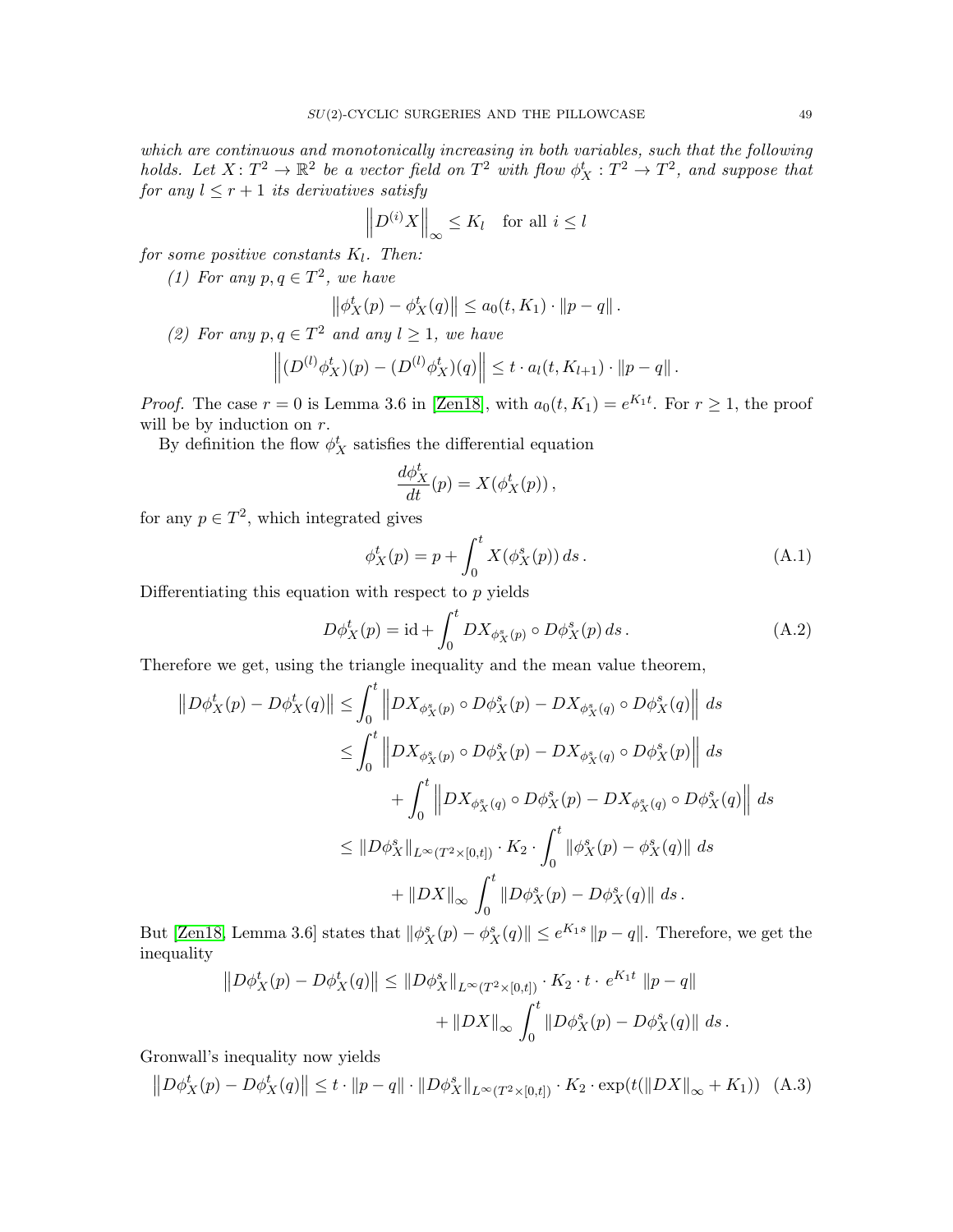for all  $p, q \in T^2$ , and for all  $t \geq 0$ .

In a similar but easier application of Gronwall's inequality, Equation [\(A.2\)](#page-48-0) yields

<span id="page-49-0"></span>
$$
||D\phi_X^s||_{L^{\infty}(T^2 \times [0,t])} \le \exp(K_1 t). \tag{A.4}
$$

Hence the bound in Equation [\(A.3\)](#page-48-1) implies the  $l = 1$  case of the lemma once we set  $a_1(t, K_2) := K_2 \cdot \exp(3K_2t).$ 

We suppose now that the result holds for  $r-1$  for some  $r \geq 2$ . Differentiating Equation [\(A.2\)](#page-48-0), we get the formula

$$
(D^{(r)}\phi_X^t)(p) = \int_0^t L^{(r-1)}(s) ds + \int_0^t (DX)_{\phi_X^s(p)} \circ (D^{(r)}\phi_X^s)(p) ds.
$$
 (A.5)

<span id="page-49-1"></span>Here, the term  $L^{(r-1)}(s)$  is a polynomial expression of derivatives of X and of  $\phi_X^s$  of order up to  $r - 1$ . A precise expression could be given, but we don't need this here. The formula for higher derivatives of a composition of functions of one variable is known as Faà di Bruno's formula.

The claim now follows easily from this, using the same sort of estimates as above, the induction step, and then Gronwall's inequality to obtain an inequality for  $||D^{(r)}\phi_X^s||_{\infty}$ , and for the difference  $\|(D^{(r)}\phi_X^s)(p) - (D^{(r)}\phi_X^s)(q)\|$ . This will use the fact that sums and products of non-negative monotonely increasing functions are again monotonely increasing. We leave the details as an exercise for the interested reader.

One can prove the following generalization of [\[Zen18,](#page-65-5) Lemma 3.7] along the same lines.

<span id="page-49-2"></span>**Lemma A.2.** Let  $r \geq 0$ . Then for any  $l \leq r$  there are functions

$$
b_l\colon\mathbb{R}_+\times\mathbb{R}_+\times\mathbb{R}_+\to\mathbb{R}_+
$$

which are continuous and monotonically increasing in all three variables, such that the following holds:

- (1) For all  $t \geq 0$  and  $K \geq 0$  we have  $b_l(t, 0, K) = 0$ .
- (2) Let  $X, Y: T^2 \to \mathbb{R}^2$  be vector fields on  $T^2$ , and suppose that for any  $l \leq r+1$  the derivatives of X satisfy

$$
\left\| D^{(i)} X \right\|_{\infty} \le K_l \quad \text{for all } i \le l
$$

for some positive constants  $K_l$ . Then the flows  $\phi^t_X, \phi^t_Y \colon T^2 \to T^2$  satisfy

$$
\left\| (D^{(l)} \phi_X^t)(p) - (D^{(l)} \phi_Y^t)(p) \right\| \leq t \cdot b_l(t, \|X - Y\|_{C^l}, K_{l+1})
$$

for any  $p \in T^2$ .

*Proof.* The case  $r = 0$  is Lemma 3.7 of [\[Zen18\]](#page-65-5), with  $b_0(t, d, K_1) = d \cdot e^{K_1 t}$ . The proof for  $r \geq 1$  again goes by induction. To start the induction, let  $r = 1$ . Applying the triangle inequality as above, one gets

$$
||D\phi_X^t(p) - D\phi_Y^t(p)|| \leq \int_0^t ||DX_{\phi_X^s(p)} \circ D\phi_X^s(p) - DY_{\phi_Y^s(p)} \circ D\phi_Y^s(p)|| ds
$$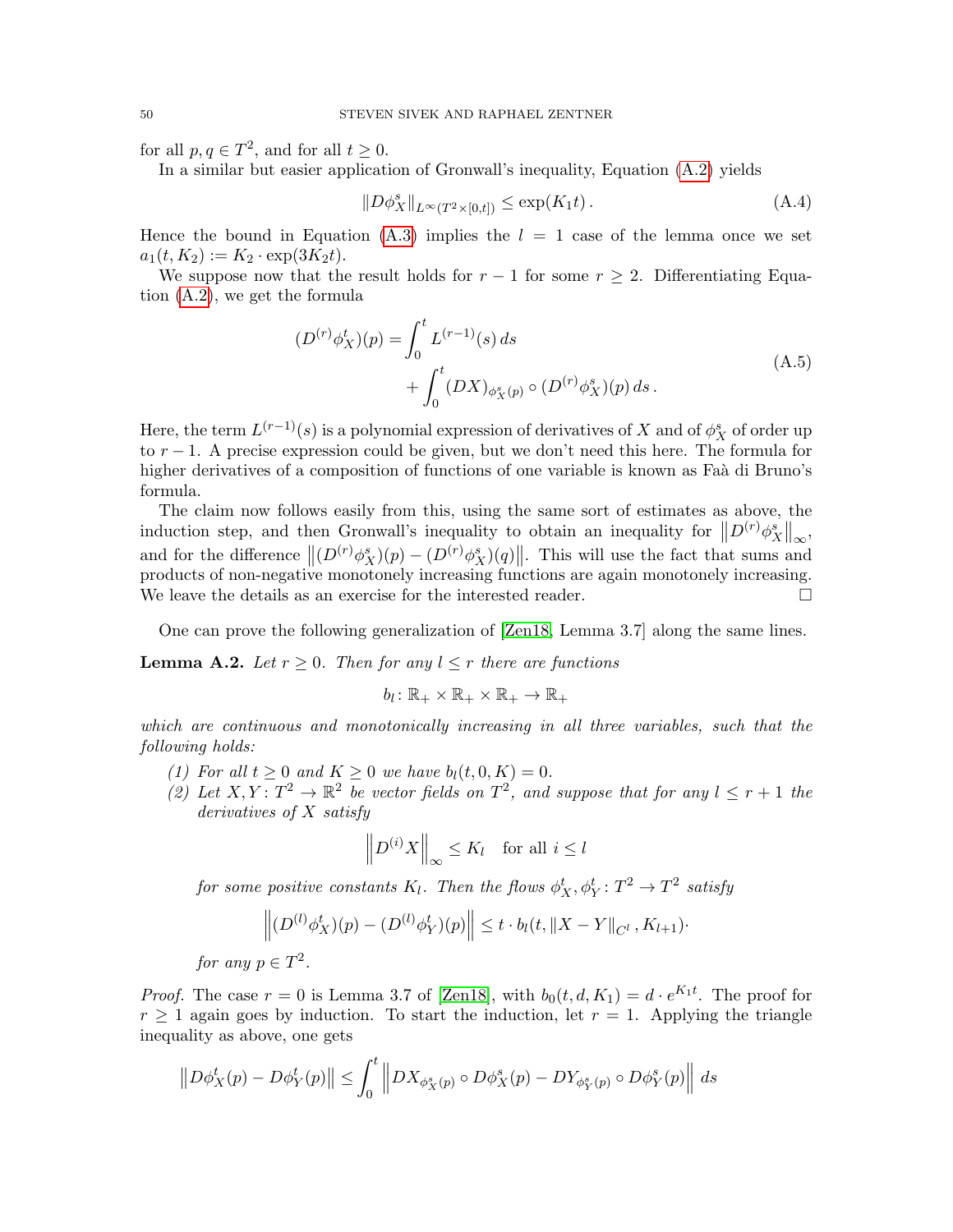SU(2)-CYCLIC SURGERIES AND THE PILLOWCASE 51

$$
\leq \int_0^t \left\|DX_{\phi_X^s(p)} \circ D\phi_X^s(p) - DX_{\phi_Y^s(p)} \circ D\phi_X^s(p)\right\| ds
$$
  
+ 
$$
\int_0^t \left\|DX_{\phi_Y^s(p)} \circ D\phi_X^s(p) - DX_{\phi_Y^s(p)} \circ D\phi_Y^s(p)\right\| ds
$$
  
+ 
$$
\int_0^t \left\|DX_{\phi_Y^s(p)} \circ D\phi_Y^s(p) - DY_{\phi_Y^s(p)} \circ D\phi_Y^s(p)\right\| ds
$$
  

$$
\leq \|D\phi_X^s\|_{L^{\infty}(T^2 \times [0,t])} \cdot K_2 \cdot \int_0^t \left\|\phi_X^s(p) - \phi_Y^s(p)\right\| ds
$$
  
+ 
$$
\|DX\|_{\infty} \int_0^t \left\|D\phi_X^s(p) - D\phi_Y^s(p)\right\| ds
$$
  
+ 
$$
t \left\|DX - DY\right\|_{\infty} \cdot \left\|D\phi_Y^s\right\|_{L^{\infty}(T^2 \times [0,t])}.
$$

Now [\[Zen18,](#page-65-5) Lemma 3.7] yields the estimate  $\|\phi_X^s(p) - \phi_Y^s(p)\| \leq s \|X - Y\|_{\infty} e^{K_1 s}$ , where  $K_1$  can be taken as a Lipschitz constant for X. Gronwall's inequality now yields

$$
||D\phi_X^t(p) - D\phi_Y^t(p)|| \le t(||DX - DY||_{\infty} \cdot ||D\phi_Y^s||_{L^{\infty}(T^2 \times [0,t])} + K_2 \cdot ||X - Y||_{\infty} \cdot e^{K_1 t} \cdot ||D\phi_X^s||_{L^{\infty}(T^2 \times [0,t])}) \cdot \exp(t ||DX||_{\infty}).
$$

This has the desired form once we notice that by [\(A.4\)](#page-49-0) and the triangle inequality,

$$
||D\phi_Y^s||_{\infty} \le \exp(||DY||_{\infty} s) \le \exp(||DX - DY||_{\infty} s + ||DX||_{\infty} s)
$$
  

$$
\le \exp(||DX - DY||_{\infty} s + K_1 s).
$$

Assuming the claim holds up to  $r - 1$ , the induction step now follows again from Equation [\(A.5\)](#page-49-1) similarly as in the proof of the previous lemma. Again, we leave the details to the reader.  $\Box$ 

We will also need a generalization of [\[Zen18,](#page-65-5) Lemma 3.11].

<span id="page-50-0"></span>**Lemma A.3.** Let  $r \geq 0$ . Then for any  $l \leq r$  and any  $m \geq 2$  there are functions

$$
c_l^{(m)}\colon \mathbb{R}_+\times\mathbb{R}_+\times\mathbb{R}_+\to\mathbb{R}_+
$$

which are continuous and monotonically increasing in all three variables, such that the following holds:

Let Z be a vector field given as a sum of vector fields  $Z = W_0 + \cdots + W_{m-1}$ . Suppose that there are positive constants  $K_0, \ldots, K_{r+1}$  and  $M_0, \ldots, M_r$  such that for any  $l \leq r+1$ one has

$$
\left\|D^{(i)}(W_{j_1} + \cdots + W_{j_n})\right\|_{\infty} \leq K_l
$$

for all  $i \leq l$  and all nonempty subsets  $\{j_1, \ldots, j_n\}$  of  $\{0, \ldots, m-1\}$ , and that for any  $l \leq r$ and  $1 \leq n \leq m-1$  we have

$$
\left\|D^{(i)}[W_n, W_0 + \cdots + W_{n-1}]\right\|_{\infty} \le M_l
$$

for all  $i \leq l$ . Then for any  $p \in T^2$  we have

$$
\left\| (D^{(l)} \phi_Z^t)(p) - (D^{(l)} (\phi_{W_m}^t \circ \cdots \circ \phi_{W_1}^t))(p) \right\| \leq t^2 \cdot c_l^{(m)}(t, M_l, K_{l+1})
$$

for all  $t \geq 0$ .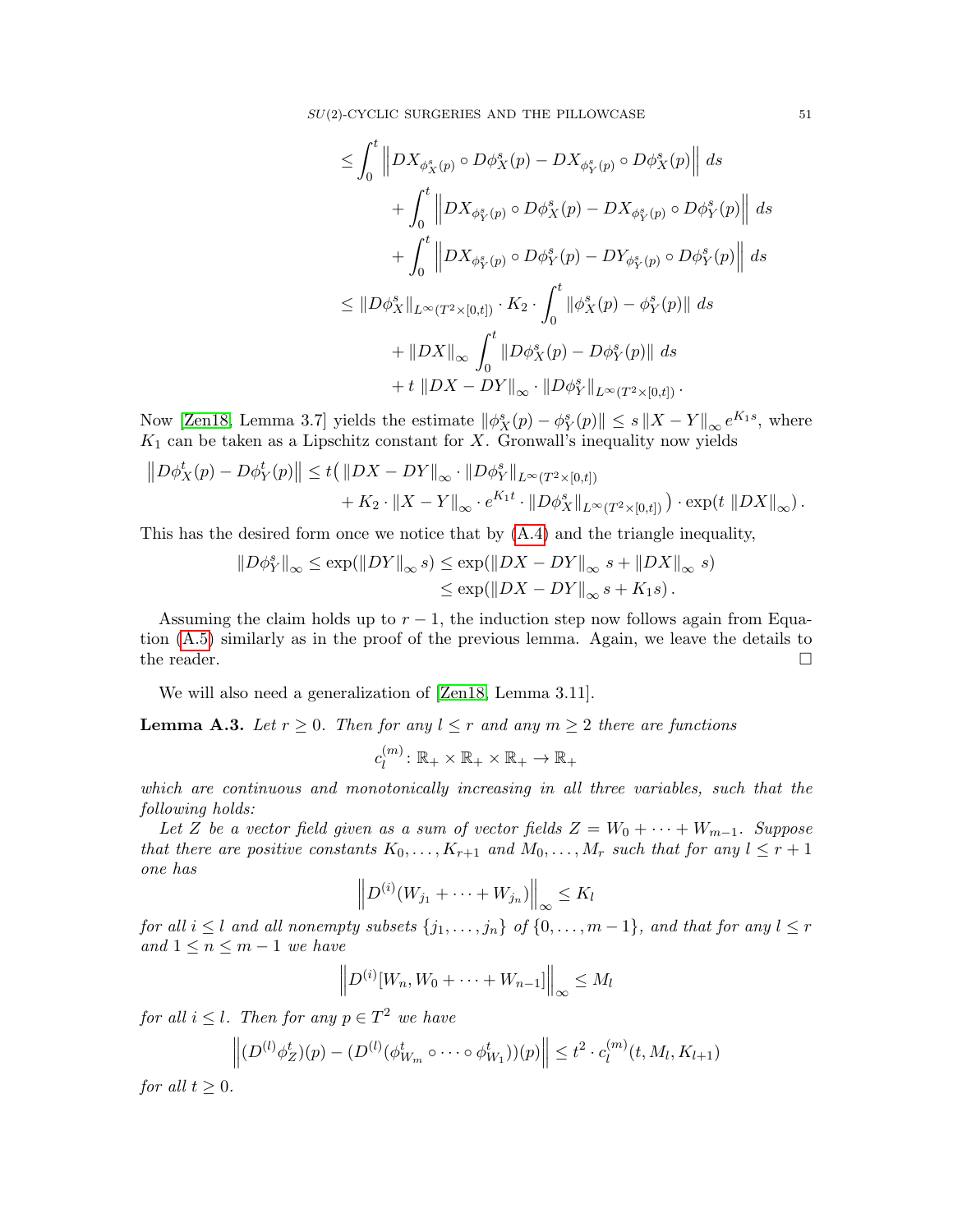*Proof.* We recall that for two vector fields  $X, Y$  the Lie bracket is defined to be

$$
[X,Y](p) = \lim_{h \to 0} \frac{D\phi_Y^h(X(\phi_Y^{-h}(p)) - X(p))}{h} = \frac{d}{dt} [(\phi_Y^t)_*(X)](p)|_{t=0}.
$$

Hence we have for any point  $p$  the equality

<span id="page-51-0"></span>
$$
D\phi_Y^t(X(p)) = X(\phi_Y^t(p)) + t[X, Y](\phi_Y^t(p)) + R_{X,Y}(\phi_Y^t(p), t), \qquad (A.6)
$$

where the term  $R_{X,Y}$  satisfies

$$
\lim_{t \to 0} \frac{R_{X,Y}(p,t)}{t} = 0
$$

and this convergence is uniform in p. Moreover, any derivatives of R with respect to p have the same limit as  $t$  goes to  $0$ , since we can interchange the order of the derivatives.

The proof of the lemma now goes by induction on l. The case  $l = 0$  is the statement of [\[Zen18,](#page-65-5) Lemma 3.11]. We will prove the lemma for  $l = 1$ , leaving the induction to higher  $l$  to the interested reader. This case will itself proceed by induction on  $m$ , the number of summands in the expression  $Z = W_0 + \cdots + W_{m-1}$ , beginning with  $m = 2$ .

Suppose we have  $Z = W_0 + W_1$ . Differentiating the composition  $\phi_{W_1}^t \circ \phi_{W_0}^t$  and using the above remark, we obtain

$$
\frac{d}{dt}\phi_{W_1}^t(\phi_{W_0}^t(p)) = \frac{d\phi_{W_1}^t}{dt}(\phi_{W_0}^t(p)) + (\phi_{W_1}^t)_*\left(\frac{d\phi_{W_0}^t(p)}{dt}\right)
$$
\n
$$
= W_1(\phi_{W_1}^t(\phi_{W_0}^t(p))) + (\phi_{W_1}^t)_*W_0(\phi_{W_0}^t(p))
$$
\n
$$
= (W_1 + W_0)(\phi_{W_1}^t(\phi_{W_0}^t(p))) + R_{W_0,W_1}(\phi_{W_1}^t(\phi_{W_0}^t(p)), t).
$$
\n(A.7)

Integrating this equation, and differentiating with respect to  $p$ , we obtain the integral equality

$$
D(\phi_{W_1}^t \circ \phi_{W_0}^t)(p) = id + \int_0^t D(W_1 + W_0) \circ D(\phi_{W_1}^s \circ \phi_{W_0}^s)(p) ds + \int_0^t s D([W_1, W_0]) \circ D(\phi_{W_1}^s \circ \phi_{W_0}^s)(p) ds + \int_0^t s D\left(\frac{R}{s}\right) (\phi_{W_1}^t(\phi_{W_0}^t(p))) ds.
$$
 (A.8)

We substract this from the corresponding integral equality which is satisfied by the derivative of the flow  $\phi_{W_1+W_0}^t$ , as in [\(A.2\)](#page-48-0), and this yields the estimate

$$
\begin{aligned} \left\| (D\phi_{W_1+W_0}^t)(p) - D(\phi_{W_1}^t \circ \phi_{W_0}^t)(p) \right\| \\ &\leq \int_0^t \left\| D(W_1+W_0)_{\phi_{W_1+W_0}^s(p)} \circ D\phi_{W_1+W_0}^s(p) \right. \\ &\left. - D(W_1+W_0)_{(\phi_{W_1}^s \circ \phi_{W_0}^s)(p)} \circ D(\phi_{W_1}^s \circ \phi_{W_0}^s)(p) \right\| \, ds \\ &\quad + \int_0^t s \left\| [W_1, W_0] \right\|_{C^1} \left\| D(\phi_{W_1}^s \circ \phi_{W_0}^s) \right\| \, ds \\ &\quad + \int_0^t s \left\| D\frac{R}{s} \right\| \, ds \end{aligned}
$$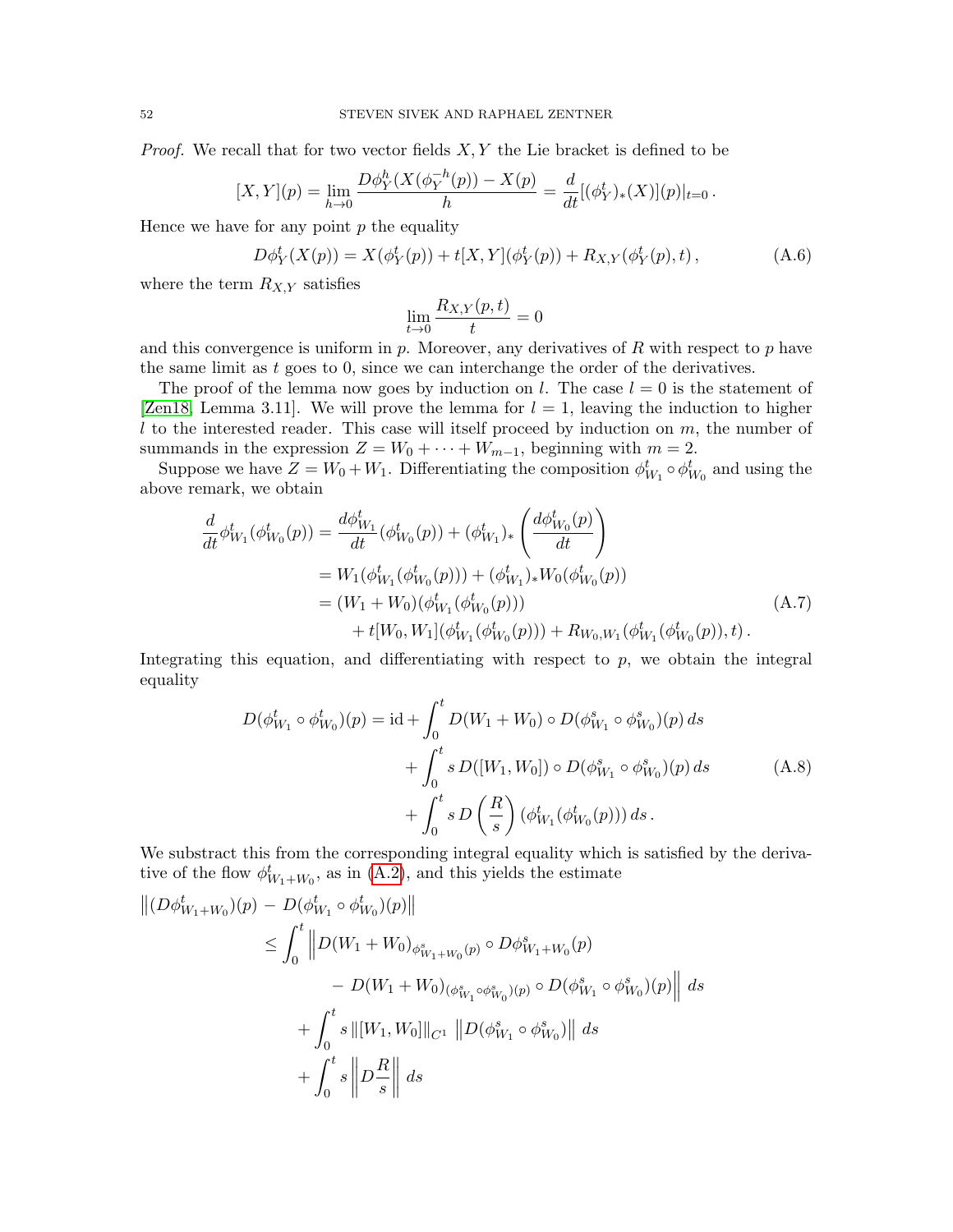$SU(2)$ -CYCLIC SURGERIES AND THE PILLOWCASE  $53$ 

$$
\leq \int_{0}^{t} \left\| D(W_{1} + W_{0})_{\phi_{W_{1}+W_{0}}^{s}(p)} \right\| \left\| D\phi_{W_{1}+W_{0}}^{s}(p) - D(\phi_{W_{1}}^{s} \circ \phi_{W_{0}}^{s})(p) \right\| ds \n+ \int_{0}^{t} \left\| D(W_{1} + W_{0})_{\phi_{W_{1}+W_{0}}^{s}(p)} - D(W_{1} + W_{0})_{(\phi_{W_{1}}^{s} \circ \phi_{W_{0}}^{s})(p)} \right\| \left\| D(\phi_{W_{1}}^{s} \circ \phi_{W_{0}}^{s})(p) \right\| ds \n+ \frac{t^{2}}{2} \max_{s \in [0,t]} (\left\| [W_{1}, W_{0}] \right\|_{C^{1}} \cdot \left\| D(\phi_{W_{1}}^{s} \circ \phi_{W_{0}}^{s})(\left\| ) \right\| ) \n+ \frac{t^{2}}{2} \max_{s \in [0,t]} \left\| \frac{R}{s} \right\|_{C^{1}} \n\leq K_{1} \int_{0}^{t} \left\| D\phi_{W_{1}+W_{0}}^{s}(p) - D(\phi_{W_{1}}^{s} \circ \phi_{W_{0}}^{s})(p) \right\| ds \n+ K_{2} \int_{0}^{t} \left\| \phi_{W_{1}+W_{0}}^{s}(p) - (\phi_{W_{1}}^{s} \circ \phi_{W_{0}}^{s})(p) \right\| \left\| D(\phi_{W_{1}}^{s} \circ \phi_{W_{0}}^{s})(p) \right\| ds \n+ \frac{t^{2}}{2} \max_{s \in [0,t]} (\left\| [W_{1}, W_{0}] \right\|_{C^{1}} \cdot \left\| D(\phi_{W_{1}}^{s} \circ \phi_{W_{0}}^{s})(p) \right\| ) \n+ \frac{t^{2}}{2} \max_{s \in [0,t]} \left\| \frac{R}{s} \right\|_{C^{1}}.
$$
\n(A.9)

By the induction hypothesis we have

$$
\left\|\phi_{W_1+W_0}^s - \phi_{W_1}^s \circ \phi_{W_0}^s\right\| \le s^2 c_0^{(2)}(s, M_0, K_1)
$$

for all s. Furthermore one easily shows that

$$
\left\|D(\phi_{W_1}^s\circ\phi_{W_0}^s)\right\|_\infty\leq e^{K_1s}
$$

holds for all s. If we plug these two inequalities into the estimate  $(A.9)$ , Gronwall's inequality yields the desired result for  $l = 1$ ; here we define

$$
c_1^{(2)}(t,M,K) := \left( K c_0^{(2)}(t,M,K) e^{Kt} + \frac{1}{2} M e^{Kt} + \frac{1}{2} r_1(t,M,K) \right) e^{Kt},
$$

where  $r_1(t, M, K)$  is a function that can be explicitly described in terms of  $R_{W_1, W_0}$ , which was defined in Equation [\(A.6\)](#page-51-0) above. We leave the induction in the cases  $m \geq 3$  as an exercise for the interested reader.

We are now ready to start with the proof of Theorem [4.5.](#page-15-0)

**Strategy of the proof.** We observe that an isotopy  $(\psi_t)_{t\in[0,1]}$  as in the statement of Theorem [4.5](#page-15-0) is the flow of a time-dependent, divergence-free vector field  $X_t$  satisfying

$$
\frac{d\psi^t(p)}{dt} = X_t(\psi^t(p))\tag{A.10}
$$

for any  $p \in T^2$  and any  $t \in [0, 1]$ . Integrating the vector field from time  $t_0$  to time t sends a point  $p \in T^2$  to  $\psi^t((\psi^{t_0})^{-1}(p))$ .

Let  $\varepsilon > 0$  be given, and suppose that we want to approximate  $\psi_t$  to within a distance of at most  $\varepsilon$  in the  $C<sup>r</sup>$  norm. The proof of Theorem [4.5](#page-15-0) is an approximation in three steps, just as in the proof of [\[Zen18,](#page-65-5) Theorem 3.3].

<span id="page-52-0"></span>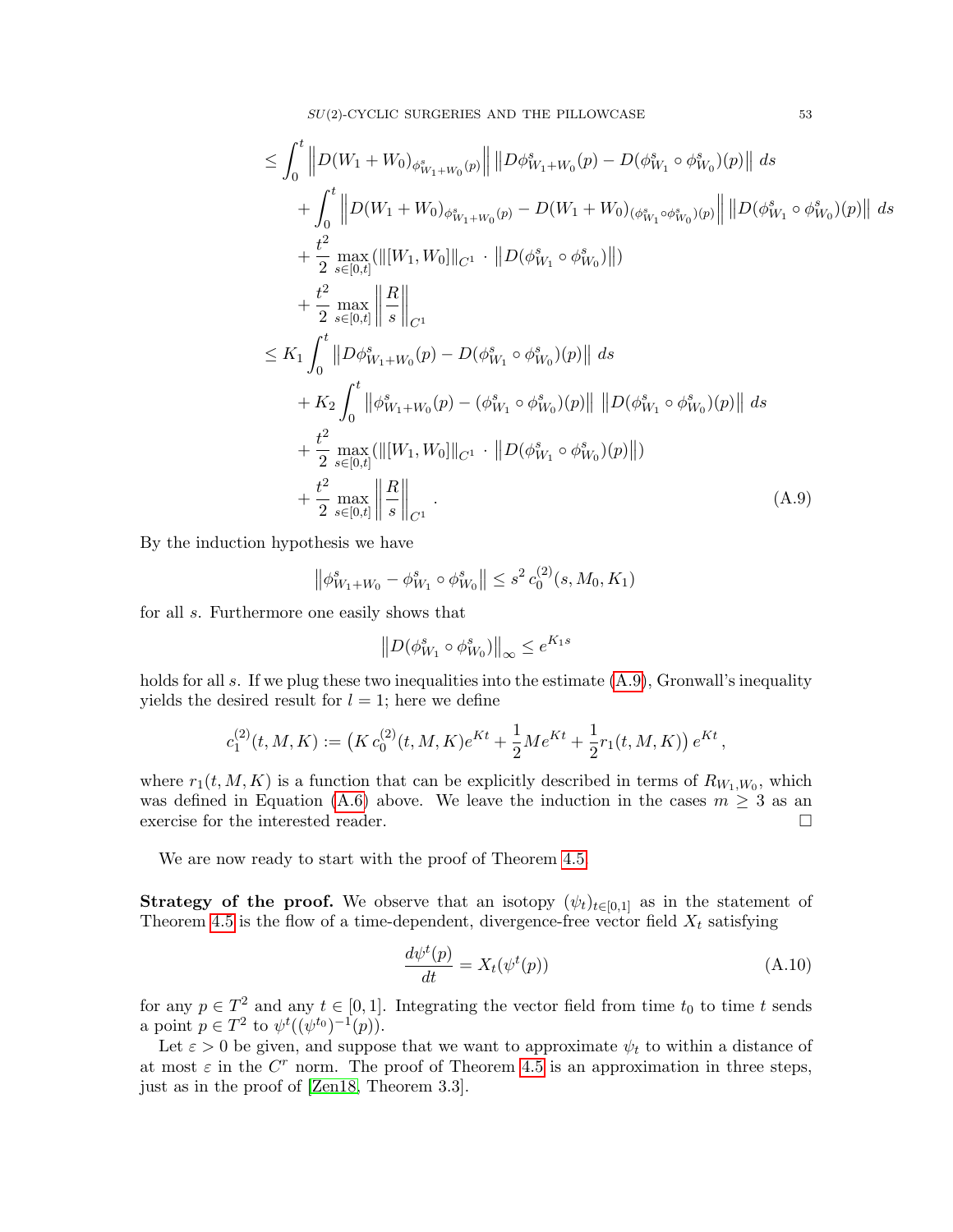(1) We approximate the flow  $\psi_t$  of  $X_t$  by a composition of flows of time-independent vector fields  $X_i := X_{i/n}, i = 0, \ldots, n-1$ . More precisely, we define the isotopies  $(\Theta_{(X_j)}^t) : T^2 \to T^2$  on each interval  $\frac{i}{n} \leq t \leq \frac{i+1}{n}$  $\frac{+1}{n}$  by

<span id="page-53-0"></span>
$$
\Theta_{(X_j)}^t := \phi_{X_i}^{t-i/n} \circ \phi_{X_{i-1}}^{1/n} \circ \cdots \circ \phi_{X_0}^{1/n}.
$$
\n(A.11)

We will show that by taking  $n$  large enough, we get

$$
\left\|\Theta_{(X_j)}^t - \psi^t \right\|_{C^r} < \frac{\varepsilon}{3}
$$

for all  $t \in [0, 1]$ .

(2) We approximate each of the  $X_i$  by a finite sum  $Z_i$  of Fourier vector fields, using the C<sup>r</sup>-version of [\[Zen18,](#page-65-5) Lemma 3.4] mentioned above. We define  $\Theta_{(Z_j)}^t$  to be the analogue of  $(A.11)$  above with  $Z_i$  in place of  $X_i$ , and by keeping track of the accumulated error, we find that

$$
\left\|\Theta_{(X_j)}^t-\Theta_{(Z_j)}^t\right\|_{C^r}<\frac{\varepsilon}{3}
$$

for all  $t \in [0, 1]$ , assuming each  $Z_j$  was chosen sufficiently C<sup>r</sup>-close to  $X_j$ .

<span id="page-53-1"></span>(3) We write each  $Z_j$  as a finite Fourier series

$$
Z_j = \sum_{r=0}^{m_j - 1} W_r^{(j)},
$$

where each  $W_r^{(j)}$  is a shearing vector field in some direction in  $\mathbb{Z}^2$ . We will approximate the flow of  $Z_j$ , which occurs over a time interval of length at most  $\frac{1}{n}$  in  $\Theta_{(Z_j)}^t$ , by successive flows along each of the summands  $W_r^{(j)}$ .

For each  $Z_j$ , we fix some  $k_j \in \mathbb{N}$  and define an isotopy  $\Xi^t_{(W_r^{(j)})}$  as follows. For  $0 \leq t \leq \frac{1}{k \cdot m}$  $\frac{1}{k_j m_j n}$ , we flow along  $W_0^{(j)}$  with speed  $m_j$ ; then we flow along  $W_1^{(j)}$  with speed  $m_j$  for  $\frac{1}{k_j m_j n} \leq t \leq \frac{2}{k_j m}$  $\frac{2}{k_j m_j n}$ ; and so on, until we flow along  $W_{m_j}^{(j)}$  $m_{j-1}^{(j)}$  during the  $m_j$ th interval of length  $\frac{1}{k_j m_j n}$  and a total time of  $\frac{1}{k_j n}$  has elapsed. We then repeat this  $k_j$  times to get the desired  $\Xi^t_{(W_r^{(j)})}$ , defined for  $0 \le t \le \frac{1}{n}$  $\frac{1}{n}$ .

We now approximate  $\Theta_{(Z_j)}^t$  by an isotopy  $\Omega_{(Z_j)}^t$ , defined in terms of  $\Xi_{(W_r^{(j)})}^t$  by

<span id="page-53-2"></span>
$$
\Omega_{(Z_j)}^t := \Xi_{(W_r^{(i)})}^{t-i/n} \circ \Xi_{(W_r^{(i-1)})}^{1/n} \circ \cdots \circ \Xi_{(W_r^{(0)})}^{1/n}
$$
\n(A.12)

for  $\frac{i}{n} \leq t \leq \frac{i+1}{n}$  $\frac{+1}{n}$ , where  $i = 0, \ldots, n-1$ . We will show that if for each sum  $Z_j = \sum_{r=0}^{m_j-1} W_r^{(j)}$  we choose the corresponding  $k_j$  large enough, then

$$
\left\|\Theta_{(Z_j)}^t-\Omega_{(Z_j)}^t\right\|_{C^r}<\frac{\varepsilon}{3}
$$

for all  $t \in [0,1]$ .

**First step.** We start by approximating the isotopy  $\psi_t$  by  $\Theta_{(X_j)}^t$ , as defined in [\(A.11\)](#page-53-0). Thus we need an estimate that bounds the distance from  $\psi^t$  to  $\Theta_{(X_j)}^t$  in the C<sup>r</sup>-topology.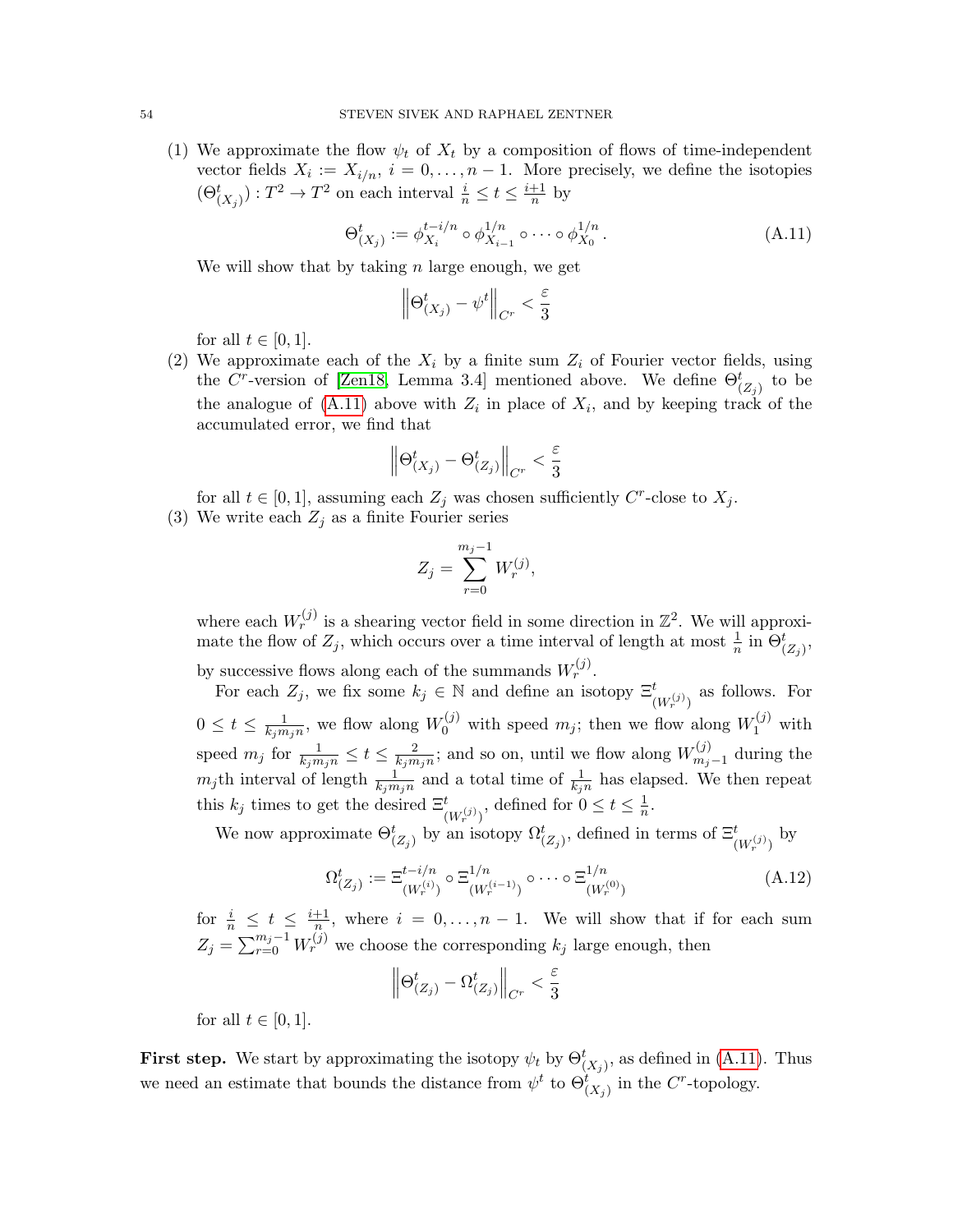<span id="page-54-4"></span>**Lemma A.4.** Let  $r \geq 0$ . Then for any  $l \leq r$  and  $n \in \mathbb{N}$ , there are functions

$$
h_l^{(n)}:\mathbb{R}_+\times\mathbb{R}_+\times\mathbb{R}_+\to\mathbb{R}_+
$$

which are continuous and monotonically increasing in all three variables, such that the following holds:

<span id="page-54-3"></span>(1) The functions  $h_l^{(n)}$  $\binom{n}{l}$  have the property that

$$
\lim_{x \to 0^+} h_l^{(n)}(t, x, K) = 0,
$$

and the convergence is uniform in n, and also in  $t$  and  $K$  taken from compact subsets of  $\mathbb{R}_+$ .

<span id="page-54-2"></span>(2) Suppose that for any  $l \leq r+1$  we have

$$
\left\| D^{(i)} X_t \right\|_{\infty} \leq K_l
$$

for all  $i \leq l$  and all  $t \geq 0$ . Then we have the estimate

$$
\left\| D^{(l)} \psi^t - D^{(l)} \Theta_{(X_j)}^t \right\|_{\infty} \le h_l^{(n)} \left( t, \max_{j=0,\dots,n-1} \max_{\frac{j}{n} \le t \le \frac{j+1}{n}} \|X_j - X_t\|_{C^l(T^2)}, K_{l+1} \right)
$$

*for all*  $t \in [0, 1]$ .

*Proof.* We prove the lemma by induction on l. The case  $l = 0$  is the conclusion of [\[Zen18,](#page-65-5) Lemma 3.9. In fact, we can define the function  $h_0^{(n)}$  $\binom{n}{0}$  by the formula

$$
h_0^{(n)}(t,x,K):=\left(t-\frac{j}{n}\right)x\,e^{K(t-\frac{j}{n})}+\frac{x}{n}\sum_{i=0}^{j-1}e^{K(t-\frac{i}{n})}
$$

where  $\frac{j}{n} \leq t \leq \frac{j+1}{n}$  $\frac{+1}{n}$ . This function clearly is bounded uniformly by  $f_0(t, x, K) := t x e^{Kt}$ , and hence the claim follows.

For simplicity of notation and more clarity of the argument, we will treat the case  $l = 1$ only, and we will leave the induction argument for  $l \geq 2$  to the interested reader.

The proof of Lemma [A.2](#page-49-2) extends verbatim to the case of vector fields which depend on time. In our case, we will compare the flow of  $X_t$  to that of  $X_0$ . The conclusion we get is the uniform bound

<span id="page-54-0"></span>
$$
||D\psi^t - D\phi^t_{X_0}|| \le t \cdot b_1(t, \sup_{s \in [0,t]} ||X_0 - X_s||_{C^1(T^2)}, K_2)
$$
\n(A.13)

which holds for all  $t \geq 0$ . It is also straightforward to verify the bounds

<span id="page-54-1"></span>
$$
||D\psi^t||_{\infty} \le e^{K_1 t} \quad \text{and} \quad \left||D\phi^t_{X_j}||_{\infty} \le e^{K_1 t} \tag{A.14}
$$

for any  $j = 0, \ldots, n - 1$ , cf. Equation [\(A.4\)](#page-49-0).

We claim that for  $\frac{j}{n} \leq t \leq \frac{j+1}{n}$  we have

$$
\left\| (D\psi^t)(p) - (D\Theta^t_{(X_j)})(p) \right\|
$$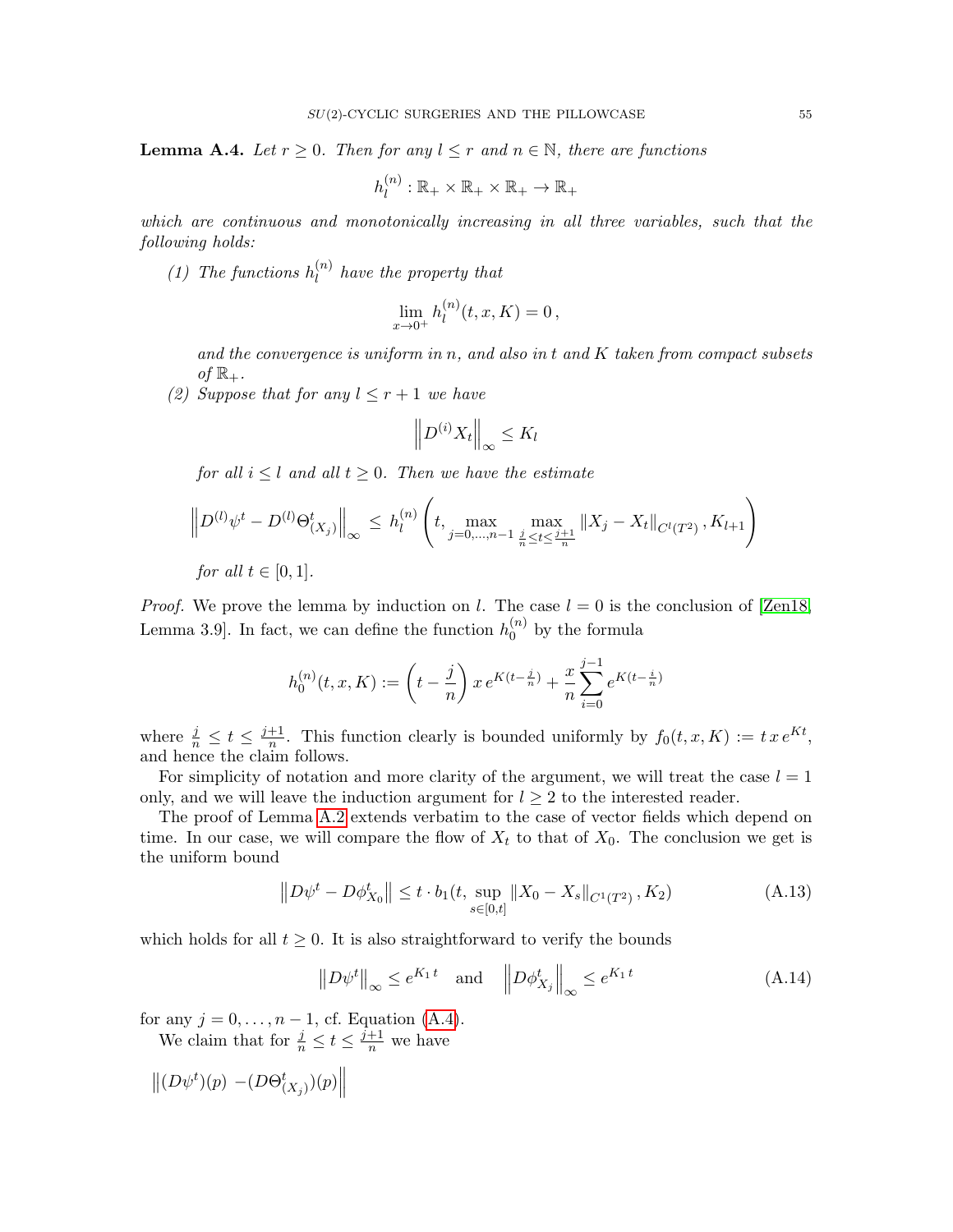<span id="page-55-0"></span>
$$
\leq \left(t - \frac{j}{n}\right) \left[ b_1 \left( \frac{1}{n}, \sup_{s \in [\frac{j}{n}, \frac{j+1}{n}]} \|X_j - X_s\|_{C^1(T^2)}, K_2 \right) \right]
$$
\n
$$
+ a_1 \left( \frac{1}{n}, K_2 \right) h_0^{(n)} \left( \frac{j}{n}, \sup_{s \in [\frac{j}{n}, \frac{j+1}{n}]} \|X_i - X_s\|_{C^1(T^2)}, K_1 \right) \right] e^{K_1 \frac{j}{n}}
$$
\n
$$
+ \sum_{i=0}^{j-1} \frac{1}{n} \left[ b_1 \left( \frac{1}{n}, \sup_{s \in [\frac{j}{n}, \frac{j+1}{n}]} \|X_j - X_s\|_{C^1(T^2)}, K_2 \right) + a_1 \left( \frac{1}{n}, K_2 \right) h_0^{(n)} \left( \frac{i}{n}, \max_{i=0,\dots,n-1} \sup_{s \in [\frac{i}{n}, \frac{j+1}{n}]} \|X_i - X_s\|_{C^1(T^2)}, K_1 \right) \right] e^{K_1 \frac{j}{n}}.
$$
\n(A.15)

Here  $a_1$  and  $b_1$  are some functions satisfying the statement of Lemmas [A.1](#page-47-1) and [A.2](#page-49-2) above.

We prove this claim by induction on j. The case  $j = 0$ , and hence the claim for times  $0\leq t\leq \frac{1}{n}$  $\frac{1}{n}$  follows immediately from [\(A.13\)](#page-54-0). (Notice that  $h_0^{(n)}$  $\binom{n}{0}(0, x, K) = 0.$ 

Suppose the claim holds for  $t \leq \frac{j}{n}$  $\frac{1}{n}$ . Using the triangle inequality, Lemmas [A.1](#page-47-1) and [A.2,](#page-49-2) and Equation [\(A.14\)](#page-54-1) above, we obtain for  $\frac{j}{n} \le t \le \frac{j+1}{n}$  $\frac{+1}{n}$  the bound

$$
\left\| (D\psi^{t})(p) - (D\Theta_{(X_{j})}^{t})(p) \right\| = \left\| D(\psi^{t} \circ (\psi^{\frac{j}{n}})^{-1})_{\psi^{\frac{j}{n}}(p)} \circ (D\psi^{\frac{j}{n}})(p) - (D\phi_{X_{j}}^{t-\frac{j}{n}})_{\Theta^{\frac{j}{n}}(p)} \circ D\Theta_{(X_{j})}^{\frac{j}{n}}(p) \right\|
$$
  
\n
$$
\leq \left\| D(\psi^{t} \circ (\psi^{\frac{j}{n}})^{-1})_{\psi^{\frac{j}{n}}(p)} - (D\phi_{X_{j}}^{t-\frac{j}{n}})_{\psi^{\frac{j}{n}}(p)} \right\| \cdot \left\| (D\psi^{\frac{j}{n}})(p) \right\|
$$
  
\n
$$
+ \left\| (D\phi_{X_{j}}^{t-\frac{j}{n}})_{\psi^{\frac{j}{n}}(p)} - (D\phi_{X_{j}}^{t-\frac{j}{n}})_{\Theta^{\frac{j}{n}}(p)} \right\| \cdot \left\| (D\psi^{\frac{j}{n}})(p) \right\|
$$
  
\n
$$
+ \left\| (D\psi^{\frac{j}{n}})(p) - (D\Theta^{\frac{j}{n}})(p) \right\| \cdot \left\| (D\phi_{X_{j}}^{t-\frac{j}{n}})_{\Theta^{\frac{j}{n}}(p)} \right\|
$$
  
\n
$$
\leq \left( t - \frac{j}{n} \right) b_{1} \left( t - \frac{j}{n}, \sup_{s \in [\frac{j}{n}, t]} \|X_{j} - X_{s}\|_{C^{1}(T^{2})}, K_{2} \right) e^{K_{1}\frac{j}{n}}
$$
  
\n
$$
+ \left( t - \frac{j}{n} \right) a_{1} \left( t - \frac{j}{n}, K_{2} \right) \left\| \psi^{\frac{j}{n}}(p) - \Theta^{\frac{j}{n}}(p) \right\| e^{K_{1}\frac{j}{n}}
$$
  
\n
$$
+ \left\| (D\psi^{\frac{j}{n}})(p) - (D\Theta^{\frac{j}{n}})(p) \right\| e^{K_{1}(t-\frac{j}{n})}.
$$

Using the induction hypothesis to bound the last term, and the case  $l = 0$  to bound the middle term, we clearly obtain the bound [\(A.15\)](#page-55-0). Hence we define the function  $h_1^{(n)}$  $j^{(n)}$  by the formula

$$
h_1^{(n)}(t,x,K) := \left(t - \frac{j}{n}\right) \left(b_1\left(\frac{1}{n},x,K\right) + a_1\left(\frac{1}{n},K\right)h_0^{(n)}\left(\frac{j}{n},x,K\right)\right)e^{Kt}
$$

$$
+ \sum_{i=0}^{j-1} \frac{1}{n} \left(b_1\left(\frac{1}{n},x,K\right) + a_1\left(\frac{1}{n},K\right)h_0^{(n)}\left(\frac{i}{n},x,K\right)\right)e^{K\frac{i}{n}}
$$

for  $\frac{j}{n} \leq t \leq \frac{j+1}{n}$  $\frac{+1}{n}$ . The bound [\(A.15\)](#page-55-0) implies statement [\(2\)](#page-54-2) of the lemma for the case  $l = 1$ .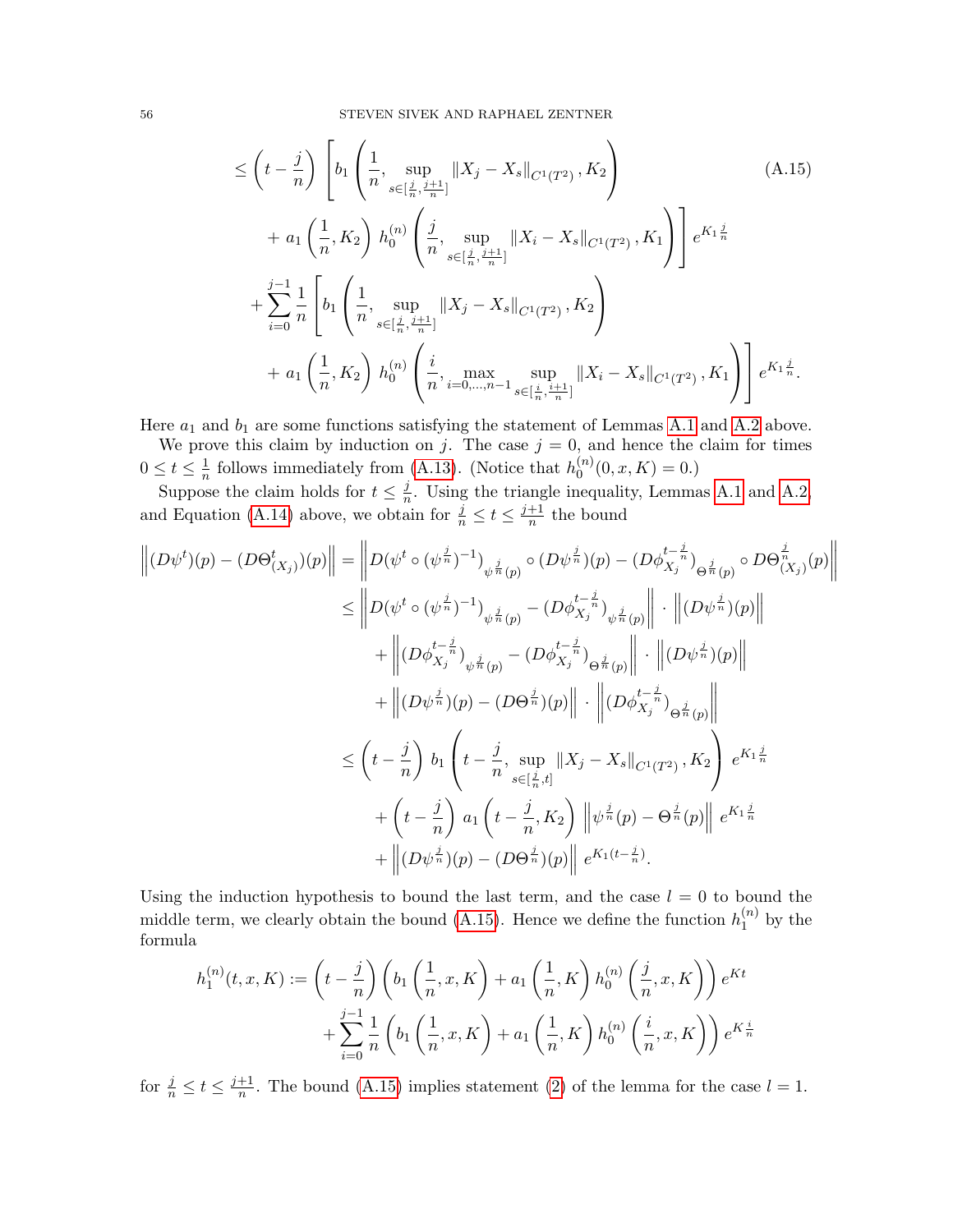The functions  $h_1^{(n)}$  $1^{(n)}$  satisfy the bound

$$
h_1^{(n)}(t, x, K) \le f_1(t, x, K) := (b_1(1, x, K) + a_1(1, K)f_0(t, x, K))e^{Kt}
$$

for all  $t \in [0, 1]$ , where we recall that  $f_0(t, x, K) = txe^{Kt}$ . By the properties of the functions  $f_0$ ,  $a_1$  and  $b_1$  we clearly have

$$
\lim_{x \to 0^+} f_1(t, x, K) = 0,
$$

and this limit is uniform in t and  $K$  taken from compact subsets. This implies statement  $(1)$ of the lemma for the case  $l = 1$ .

The first statement of Lemma [A.4](#page-54-4) tells us that there are functions

$$
f_l:\mathbb{R}_+\times\mathbb{R}_+\to\mathbb{R}_+
$$

such that

$$
h_l^{(n)}(t, x, K_{r+1}) \le f_l(x, K_{r+1})
$$

for all  $n \in \mathbb{N}$  and all  $t \in [0,1]$ . Furthermore, these functions satisfy

$$
\lim_{x \to 0^+} f_l(x, K) = 0
$$

for all K, so we can choose  $M > 0$  so small that  $f_l(M, K_{r+1}) < \frac{\varepsilon}{3(r+1)}$  for all  $l = 0, \ldots, r$ .

We now notice that the time dependent vector field  $(X_t)$ :  $T^2 \times [0,1] \to \mathbb{R}^2$  is equicontinuous, and all of its derivatives are also equicontinuous maps. In particular, given M as above, there is some  $\delta > 0$  such that we have

$$
||X_s - X_t||_{C^r(T^2)} < M \quad \text{whenever} \quad |s - t| < \delta.
$$

Choosing *n* large enough so that  $\frac{1}{n} < \delta$ , the second conclusion of Lemma [A.4](#page-54-4) implies that

$$
\left\|\Theta_{(X_j)}^t - \psi^t\right\|_{C^r(T^2)} < \frac{\varepsilon}{3}.
$$

for all  $t \in [0, 1]$ , as desired.

**Second step.** We now approximate  $\Theta^t_{(X_j)}$  by  $\Theta^t_{(Z_j)}$ , where each  $Z_i$  is a finite Fourier series which C<sup>r</sup>-approximates  $X_i$ . The following is nearly a duplicate of Lemma [A.4,](#page-54-4) with  $\Theta_{(X_i)}^t$ and  $\Theta_{(Z_j)}^t$  in place of  $\psi^t$  and  $\Theta_{(X_j)}^t$ .

<span id="page-56-0"></span>**Lemma A.5.** Let  $r \geq 0$ . Then for any  $l \leq r$  and  $n \in \mathbb{N}$ , there are functions

$$
g_l^{(n)}:\mathbb{R}_+\times\mathbb{R}_+\times\mathbb{R}_+\to\mathbb{R}_+
$$

which are continuous and monotonically increasing in all three variables, such that:

(1) The functions  $g_l^{(n)}$  $\binom{n}{l}$  have the property that

$$
\lim_{x \to 0^+} g_l^{(n)}(t, x, K) = 0,
$$

and the convergence is uniform in n, and also in t and K taken from compact subsets of  $\mathbb{R}_+$ .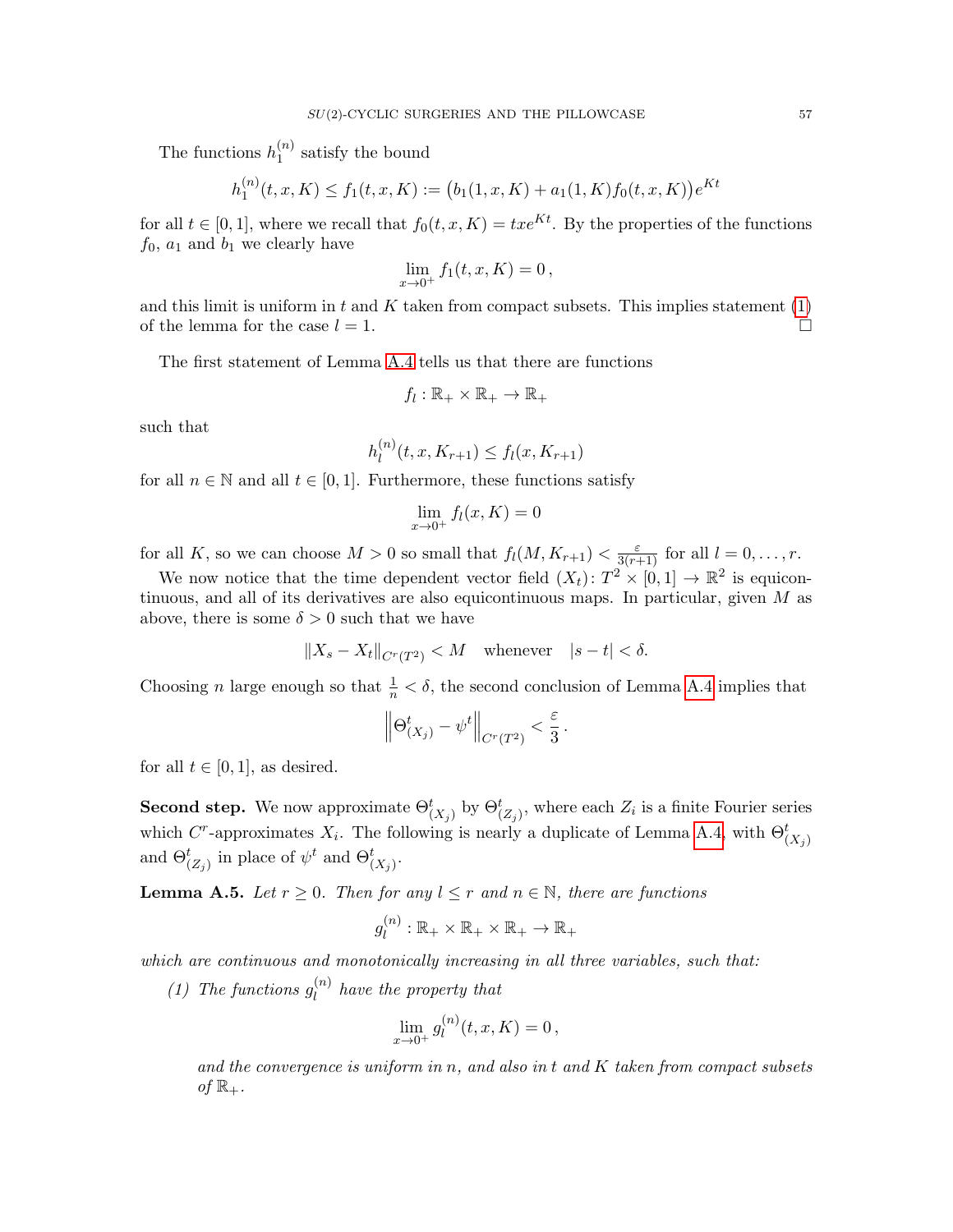(2) Suppose that for any  $l \leq r+1$  we have

$$
\left\| D^{(i)} X_j \right\|_{\infty} \leq K_l
$$

for all  $i \leq l$ . Then we have the estimate

$$
\left\| D^{(l)} \Theta_{(X_j)}^t - D^{(l)} \Theta_{(Z_j)}^t \right\|_{\infty} \le g_l^{(n)}(t, \max_{j=0,\dots,n-1} \max_{\frac{j}{n} \le t \le \frac{j+1}{n}} \|X_j - Z_j\|_{C^l(T^2)}, K_{l+1})
$$

for all  $t \in [0, 1]$ .

*Proof.* We repeat the proof of Lemma [A.4](#page-54-4) verbatim, using the same functions  $h_l^{(n)}$  $\binom{n}{l}$  as before. The only details which need to be established first are bounds for each  $l \leq r+1$  of the form  $||D^{(i)}Z_j||_{\infty} \leq K_l$ , for all  $i \leq l$  and all  $j = 0, \ldots, n - 1$ . But clearly we have

$$
\left\| D^{(i)} Z_j \right\|_{\infty} \le \left\| D^{(i)} X_j \right\| + \left\| D^{(i)} (Z_j - X_j) \right\| \le K_l + \|Z_j - X_j\|_{C^l},
$$

 $\Box$ 

and we can absorb the extra  $||Z_j - X_j||_{C^l}$  in the definition of the functions  $g_l^{(n)}$ l

The first statement of the preceding lemma tells us that

$$
\lim_{x \to 0^+} g_l^{(n)}(t, x, K_{r+1}) = 0
$$

uniformly in  $t \in [0, 1]$ . (We don't need the statement about uniform convergence in n, as n was already fixed in the first approximation step.) We choose  $M > 0$  small enough that  $g_l^{(n)}$  $\ell_l^{(n)}(1,M,K_{r+1}) \leq \frac{\varepsilon}{3(r+1)}$  for all  $l=0,\ldots,r$ . Having fixed M, we choose the finite Fourier sums  $Z_j = W_0^{(j)} + \cdots + W_{m_j}^{(j)}$  $\sum_{m_j-1}^{(j)}$  so that we have

$$
\left\|X_j - Z_j\right\|_{C^r} \le M
$$

for  $j = 0, \ldots, n - 1$ . Now the second conclusion of Lemma [A.5](#page-56-0) implies that

$$
\left\|\Theta_{(X_j)}^t-\Theta_{(Z_j)}^t\right\|_{C^r(T^2)} < \frac{\varepsilon}{3}
$$

for all  $t \in [0, 1]$ .

**Third step.** We start with a lemma that describes the  $C^l$ -distance between the flow  $\phi_Z^t$  of  $Z = W_0 + \cdots + W_{m-1}$  and the isotopy  $\Xi^t_{(W_r)}$ , defined as in step [\(3\)](#page-53-1). To be explicit, suppose that we have fixed positive integers n and k, so that for any  $t \in [0, \frac{1}{n}]$  $\frac{1}{n}$  we can find integers  $i, r$  such that

$$
\frac{1}{n}\left(\frac{i}{k} + \frac{r}{km}\right) \le t \le \frac{1}{n}\left(\frac{i}{k} + \frac{r+1}{km}\right)
$$

with  $0 \leq i \leq k-1$  and  $0 \leq r \leq m-1$ . Then we define  $\Xi_{(W_r)}^t$  by the formula

$$
\Xi_{(W_r)}^t := \phi_{W_r}^{m(t-\frac{im+r}{kmn})} \circ \phi_{W_{r-1}}^{\frac{1}{kn}} \circ \cdots \circ \phi_{W_0}^{\frac{1}{kn}} \circ (\phi_{W_{m-1}}^{\frac{1}{kn}} \circ \cdots \circ \phi_{W_0}^{\frac{1}{kn}})^i.
$$

<span id="page-57-0"></span>**Lemma A.6.** Let  $r \geq 0$ . Then for any  $l \leq r$  and  $k \in \mathbb{N}$ , there are functions

$$
d_l^{(k)}:\mathbb{R}_+\times\mathbb{R}_+\times\mathbb{R}_+\to\mathbb{R}_+
$$

which are continuous and monotonically increasing in all three variables, such that: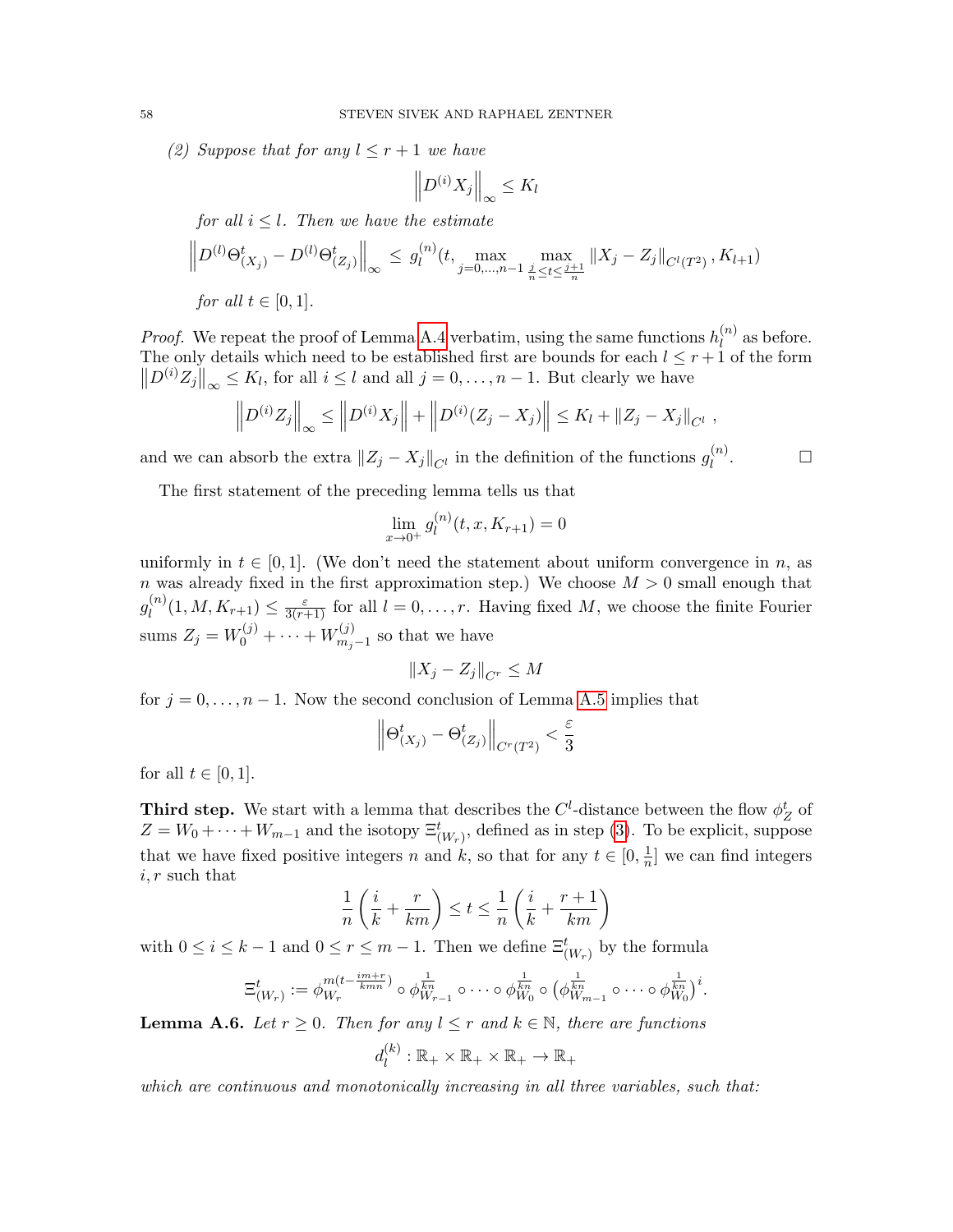(1) The functions  $d_l^{(k)}$  $\binom{K}{l}$  have the property that

$$
\lim_{k \to \infty} d_l^{(k)}(t, M, K) = 0
$$

for any M, K, and t.

(2) Let Z be a vector field given as a sum of vector fields  $Z = W_0 + \cdots + W_{m-1}$ . Suppose that there are positive constants  $K_0, \ldots, K_{r+1}$  and  $M_0, \ldots, M_r$  such that for any  $l \leq r+1$  we have

$$
\left\|D^{(i)}(W_{j_1} + \cdots + W_{j_n})\right\|_{\infty} \leq K_l
$$

for all  $i \leq l$  and all finite subsets  $\{j_1, \ldots, j_n\}$  of  $\{0, \ldots, m-1\}$ , and such that

$$
\left\|D^{(i)}[W_n, W_0 + \cdots + W_{n-1}]\right\|_{\infty} \le M_l
$$

for all  $i \leq l \leq r$  and all  $n \geq 1$ . Then we have the estimate

$$
\left\| D^{(l)} \phi_Z^t - D^{(l)} \Xi_{(W_r)}^t \right\|_{\infty} \leq d_l^{(k)}(t, M_l, K_{l+1})
$$

for all  $t \geq 0$ . (We recall here that  $\Xi_{(W_r)}^t$  depends on k.)

*Proof.* The case  $l = 0$  is the content of [\[Zen18,](#page-65-5) Lemma 3.12]. Again, we will show the case  $l = 1$  and leave the induction for higher l to the interested reader; we start by noting that

$$
\left\| D\Xi_{(W_r)}^t \right\|_{\infty} \le e^{K_1 t} \tag{A.16}
$$

for all  $t \geq 0$ .

We first claim that at times  $t = \frac{j}{nk}$ , where j is an integer, we have

<span id="page-58-0"></span>
$$
\left\| D\Xi_{(W_r)}^{\frac{j}{nk}} - D\phi_Z^{\frac{j}{nk}} \right\|_{\infty} \le \sum_{i=0}^{j-1} \frac{1}{nk} \left[ \frac{1}{nk} c_1 \left( \frac{1}{nk}, M_1, K_2 \right) + a_1 \left( \frac{1}{nk}, K_2 \right) d_0^{(k)} \left( \frac{j}{nk}, M_1, K_2 \right) \right] e^{K_1 \frac{i}{nk}}.
$$
\n(A.17)

Here  $c_1$  denotes a function  $c_1^{(m)}$  $\mathbb{R}^{(m)}_1 : \mathbb{R}_+ \times \mathbb{R}_+ \times \mathbb{R}_+ \to \mathbb{R}_+$  as provided by Lemma [A.3](#page-50-0) above; we omit the superscript  $(m)$  for convenience, as well as the  $(W<sub>r</sub>)$  subscript on  $\Xi$  in the sequel.

The proof of  $(A.17)$  is by induction, analogous to the proof of the bound  $(A.15)$  in Lemma [A.5;](#page-56-0) in this situation, we make use of Lemma [A.3](#page-50-0) above. By using the triangle inequality, followed by Lemma [A.1](#page-47-1) and [\(A.4\)](#page-49-0), we obtain the estimate

$$
\| (D\Xi^{t})(p) - (D\phi^{t}_{Z})(p) \| = \left\| D(\Xi^{t-\frac{j}{nk}})_{\Xi^{\frac{j}{nk}}(p)} \circ (D\Xi^{\frac{j}{nk}})(p) - (D\phi^{t-\frac{j}{nk}}_{Z})_{\phi^{\frac{j}{nk}}_{Z}(p)} \circ D\phi^{\frac{j}{nk}}_{Z}(p) \right\|
$$
  

$$
\leq \left\| D(\Xi^{t-\frac{j}{nk}})_{\Xi^{\frac{j}{nk}}(p)} - (D\phi^{t-\frac{j}{nk}}_{Z})_{\Xi^{\frac{j}{nk}}(p)} \right\| \cdot \left\| (D\Xi^{\frac{j}{nk}})(p) \right\|
$$
  

$$
+ \left\| (D\phi^{t-\frac{j}{nk}}_{Z})_{\Xi^{\frac{j}{nk}}(p)} - (D\phi^{t-\frac{j}{nk}}_{Z})_{\phi^{\frac{j}{nk}}_{Z}(p)} \right\| \cdot \left\| (D\Xi^{\frac{j}{nk}})(p) \right\|
$$
  

$$
+ \left\| (D\Xi^{\frac{j}{nk}})(p) - (D\phi^{\frac{j}{nk}}_{Z})(p) \right\| \cdot \left\| (D\phi^{t-\frac{j}{nk}}_{Z})_{\Theta^{\frac{j}{nk}}(p)} \right\|
$$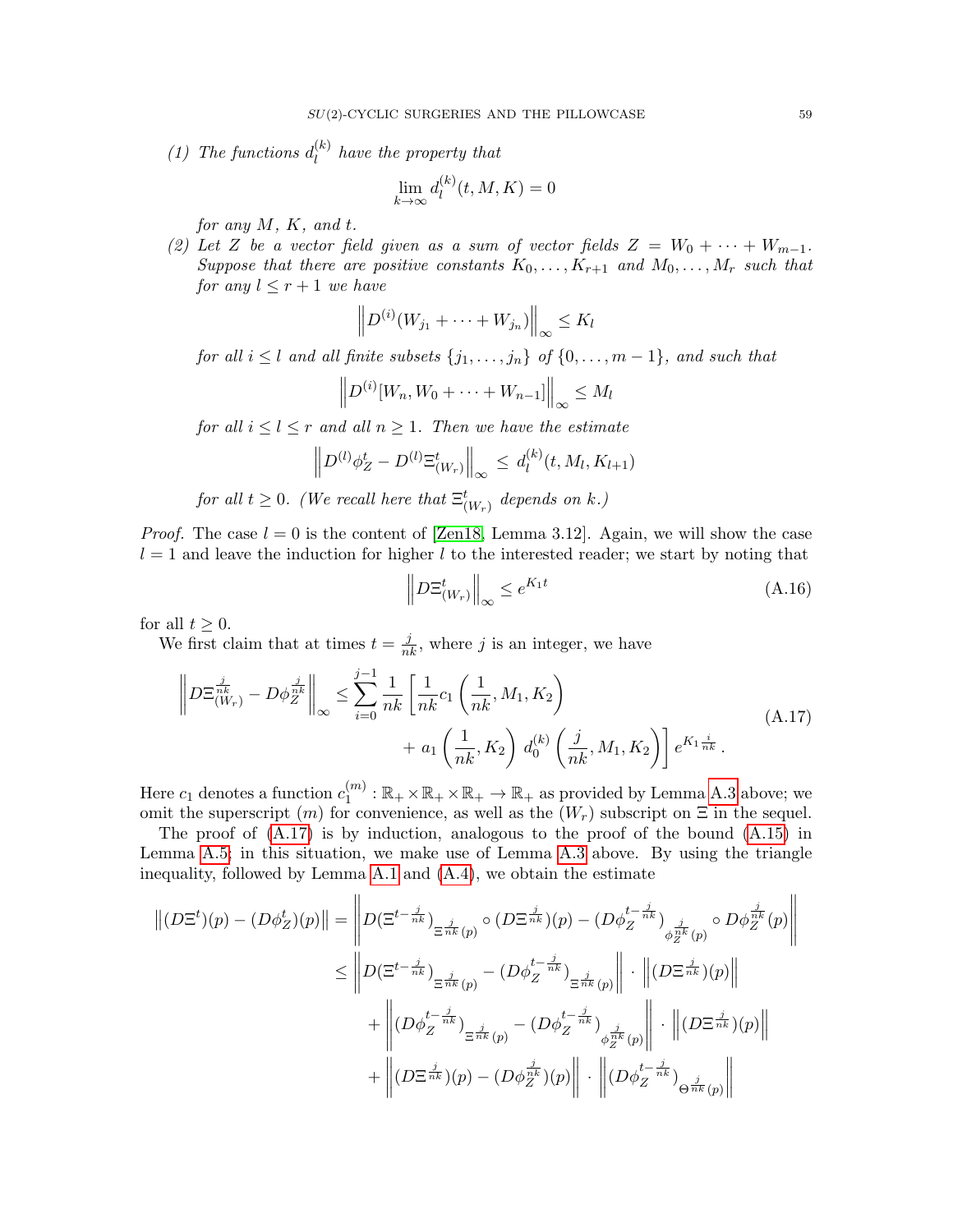<span id="page-59-0"></span>
$$
\leq \left\| D(\Xi^{t-\frac{j}{nk}})_{\Xi^{\frac{j}{nk}}(p)} - (D\phi_Z^{t-\frac{j}{nk}})_{\Xi^{\frac{j}{nk}}(p)} \right\| e^{K_1 \frac{j}{nk}} + \left( t - \frac{j}{nk} \right) a_1 \left( t - \frac{j}{nk}, K_2 \right) \left\| \Xi^{\frac{j}{nk}}(p) - \phi_Z^{\frac{j}{nk}}(p) \right\| e^{K_1 \frac{j}{nk}} + \left\| (D\Xi^{\frac{j}{nk}})(p) - (D\phi_Z^{\frac{j}{nk}})(p) \right\| e^{K_1(t-\frac{j}{nk})}.
$$
\n(A.18)

Supposing we are trying to prove [\(A.17\)](#page-58-0) for  $t = \frac{j+1}{nk}$ , the last two terms of [\(A.18\)](#page-59-0) can be bounded using the case  $l = 0$  of the lemma and the case  $t = \frac{j}{nk}$  of [\(A.17\)](#page-58-0) respectively. At time  $t = \frac{j+1}{nk}$  the map  $\Xi^{t-\frac{j}{nk}}$  is equal to  $\Xi^{\frac{1}{nk}}_{nk} = \phi_{W_{m-1}}^{\frac{1}{nk}} \circ \cdots \circ \phi_{W_0}^{\frac{1}{nk}}$ , and hence Lemma [A.3](#page-50-0) gives us the bound

$$
\left\| D(\Xi^{t-\frac{j}{nk}})_{\Xi^{\frac{j}{nk}}(p)} - (D\phi_Z^{t-\frac{j}{nk}})_{\Xi^{\frac{j}{nk}}(p)} \right\| = \left\| D(\Xi^{\frac{1}{nk}})_{\Xi^{\frac{j}{nk}}(p)} - (D\phi_Z^{\frac{1}{nk}})_{\Xi^{\frac{j}{nk}}(p)} \right\|
$$
  

$$
\leq \left(\frac{1}{nk}\right)^2 c_1 \left(\frac{1}{nk}, M_1, K_2\right).
$$

This bound together with [\(A.18\)](#page-59-0) establishes the bound [\(A.17\)](#page-58-0) by induction.

Now the intermediate times  $\frac{j}{kn} \leq t \leq \frac{j+1}{kn}$  need a separate treatment, because for these times  $\Xi^{t-\frac{j}{nk}}$  is not of the form where Lemma [A.3](#page-50-0) applies. In fact, for these times we can only establish a coarser estimate:

$$
\left\| D\Xi^{t-\frac{j}{nk}} - D\phi_Z^{t-\frac{j}{nk}} \right\|_{\infty} \le \left\| D\Xi^{t-\frac{j}{nk}} - \mathrm{id} \right\|_{\infty} + \left\| D\phi_Z^{t-\frac{j}{nk}} - \mathrm{id} \right\|_{\infty}
$$
  

$$
\le \left( t - \frac{j}{nk} \right) K_1 e^{K_1(t-\frac{j}{nk})} + \left( t - \frac{j}{nk} \right) K_1 e^{K_1(t-\frac{j}{nk})}
$$
  

$$
= 2 \left( t - \frac{j}{nk} \right) K_1 e^{K_1(t-\frac{j}{nk})}.
$$
 (A.19)

The estimate  $||D\phi_Z^t - id||_{\infty} \le t K_1 e^{K_1 t}$  is an immediate application of Gronwall's inequality to the derivative of the flow equation of Z, i.e. equation  $(A.2)$ , and we leave the estimate

$$
\left\| D\Xi_Z^{t-\frac{j}{nk}} - \mathrm{id} \right\|_{\infty} \le (t - \frac{j}{nk}) K_1 e^{K_1(t-\frac{j}{nk})}
$$

for  $\frac{j}{kn} \leq t \leq \frac{j+1}{kn}$  as an exercise to the interested reader.

In total, we have now proved that for any  $\frac{j}{nk} \le t \le \frac{j+1}{nk}$  we have

$$
\left\| D\Xi_{(W_r)}^t - D\phi_Z^t \right\|_{\infty} \le \sum_{i=0}^j \frac{1}{nk} \left[ \max \left\{ \frac{1}{nk} c_1 \left( \frac{1}{nk}, M_1, K_2 \right), \frac{2}{nk} K_1 e^{\frac{K_1}{nk}} \right\} + a_1 \left( \frac{1}{nk}, K_2 \right) d_0^{(k)} \left( \frac{j}{nk}, M_1, K_2 \right) \right] e^{K_1 \frac{i}{nk}}.
$$
\n(A.20)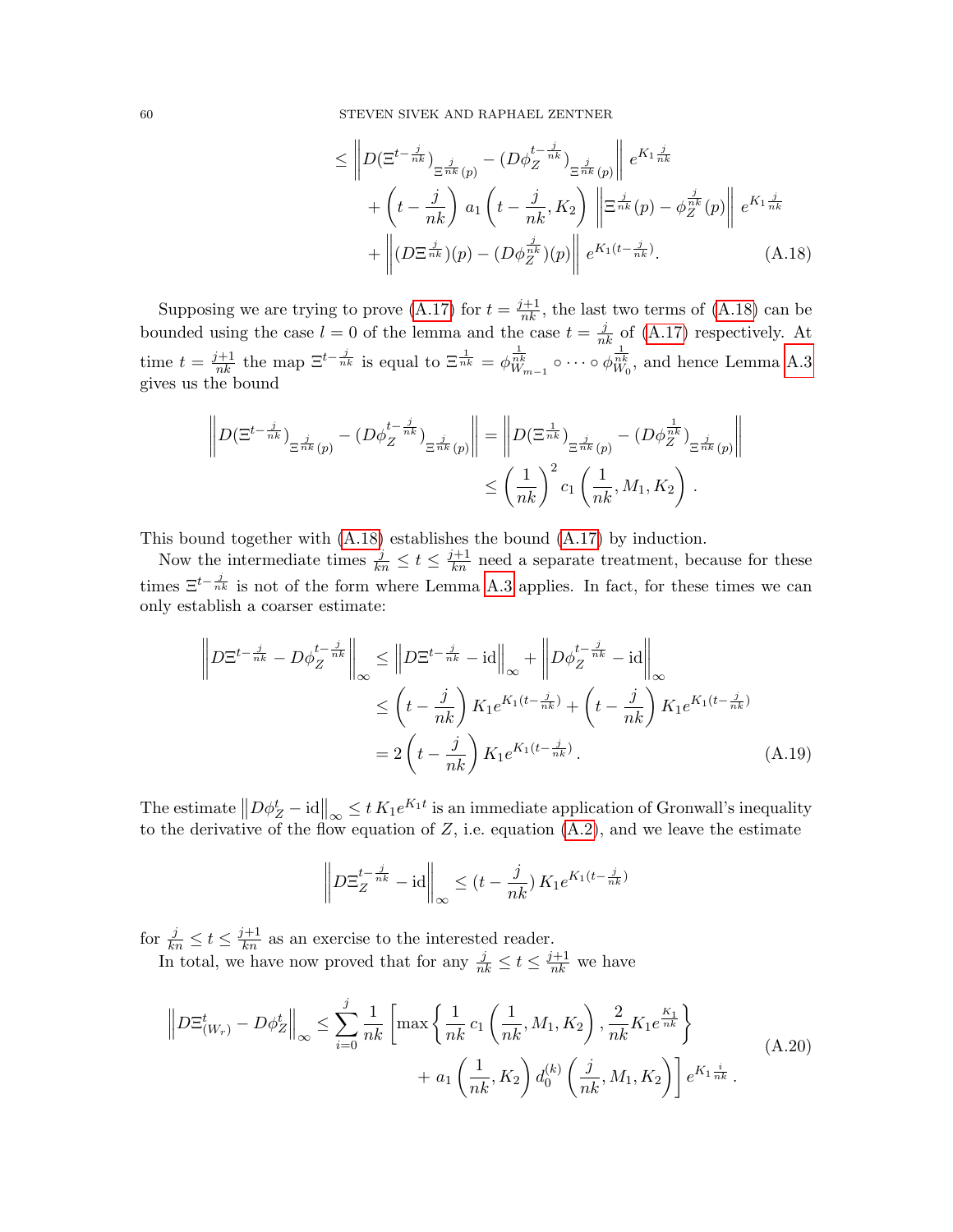Now notice that for  $\frac{j}{nk} \leq t < \frac{j+1}{nk}$  the sum on the right hand side has  $j+1 = \lfloor nkt \rfloor + 1$ summands. Thus we clearly obtain the estimate

<span id="page-60-0"></span>
$$
\left\| D\Xi_{(W_r)}^t - D\phi_Z^t \right\|_{\infty} \le 2\left( t + \frac{1}{k} \right) \left( \max\left\{ \frac{1}{k} c_1(1, M_1, K_2), \frac{2}{k} K_1 e^{\frac{K_1}{k}} \right\} + a_1 \left( \frac{1}{k}, K_2 \right) d_0^{(k)}(1, M_1, K_2) \right) e^{K_1 t}.
$$
\n(A.21)

(The functions  $a_1, c_1$ , and  $d_0^{(k)}$  $_{0}^{(\kappa)}$  are increasing in t, so we can thus obtain expressions independent of *n*.) We define  $d_1^{(k)}$  $1^{(k)}(t, M_1, K_2)$  to be the right hand side of [\(A.21\)](#page-60-0), and then

$$
\lim_{k \to \infty} d_1^{(k)}(t, M, K) = 0
$$

follows immediately from the fact that  $\lim_{k\to\infty} d_0^{(k)}$  $\binom{k}{0}(t, M, K) = 0.$ 

We are now ready to compare  $\Theta_{(Z_j)}^t$  to the map  $\Omega_{(Z_j)}^t$  defined in equation [\(A.12\)](#page-53-2) above. Recall that the definition of  $\Omega_{(Z_j)}^t$  depends on the summands  $W_0^{(j)}$  $W_0^{(j)}, \ldots, W_{m_j-1}^{(j)}$  in  $Z_j =$  $W_0^{(j)} + \cdots + W_{m_j}^{(j)}$  $\sum_{m_j-1}^{(j)}$  and on the integers  $k_j$  which appear in the definitions of the maps  $\Xi^t$  $\binom{t}{(W_r^{(j)})}$ , for  $j = 0, 1, \ldots, n - 1$ . Here *n* has been fixed in the first approximation step, and the vector fields  $Z_0, \ldots, Z_{n-1}$  have been fixed in the second approximation step.

<span id="page-60-1"></span>**Lemma A.7.** Let  $r \geq 0$ . Then for any  $l \leq r$  there are functions

$$
f_l^{(k_0,\ldots,k_{n-1})}: \mathbb{R}_+ \times \mathbb{R}_+^n \times \mathbb{R}_+^n \to \mathbb{R},
$$

which are continuous and monotonically increasing in all variables, such that:

(1) For any tuples  $\mathbf{M} = (M_0, \ldots, M_{n-1})$  and  $\mathbf{K} = (K_0, \ldots, K_{n-1})$  we have

$$
\lim_{k_{min}\to\infty}f_l^{(k_0,\ldots,k_{n-1})}(t,\mathbf{M},\mathbf{K})=0\,,
$$

where  $k_{min}$  is defined as the minimum of the numbers  $k_0, \ldots, k_{n-1}$ .

(2) Let  $Z_j$  be a vector field of the form  $W_0^{(j)} + \cdots + W_{m_j}^{(j)}$  $\sum_{m_j-1}^{(j)}$  for  $0 \leq j \leq n-1$ . Suppose that for each j there are positive constants  $K_0^{(j)}$  $X_0^{(j)}, \ldots, K_{r+1}^{(j)}$  and  $M_0^{(j)}$  $\mathcal{M}_0^{(j)}, \ldots, \mathcal{M}_r^{(j)}$  such that for any  $l \leq r+1$  one has

$$
\left\| D^{(i)}(W_{i_1}^{(j)} + \dots + W_{i_q}^{(j)}) \right\|_{\infty} \leq K_l^{(j)}
$$

for all  $i \leq l$  and all subsets  $\{i_1, \ldots, i_q\}$  of  $\{0, \ldots, m_j - 1\}$ , and

$$
\left\| D^{(i)}[W_q^{(j)}, W_0^{(j)} + \cdots + W_{q-1}^{(j)}] \right\|_{\infty} \le M_l^{(j)}
$$

for all  $i \leq l \leq r$  and  $1 \leq q \leq m_j - 1$ . Then we have the estimate

$$
\left\| D^{(l)} \Theta_{(Z_j)}^t - D^{(l)} \Omega_{(W_r^{(j)})}^t \right\|_{\infty} \le f_l^{(k_0, \dots, k_{n-1})} (t, (M_l^{(0)}, \dots, M_l^{(n-1)}), (K_{l+1}^{(0)}, \dots, K_{l+1}^{(n-1)}))
$$
  
for all  $t \ge 0$ .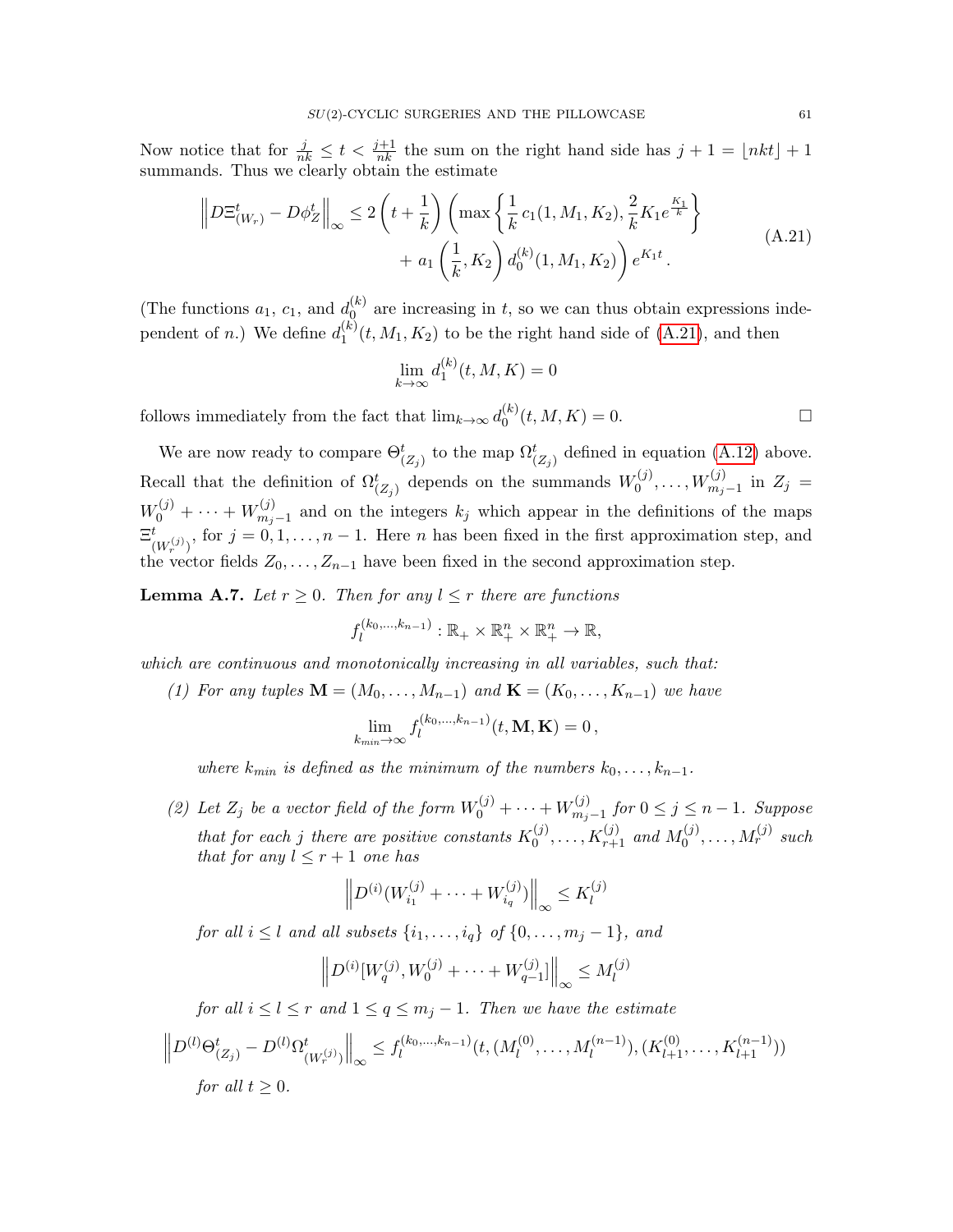*Proof.* The theme of the proof is by now familiar. The case  $l = 0$  is the statement of [\[Zen18,](#page-65-5) Lemma 3.13]. For the case  $l = 1$ , and for times  $\frac{j}{n} \le t \le \frac{j+1}{n}$  $\frac{+1}{n}$ , one starts with the estimate

$$
\|D\Omega_{(Z_j)}^t - D\Theta_{(Z_j)}^t\| = \left\| D\Xi_{(W_r^{(j)})}^{t-\frac{j}{n}} \circ D\Omega_{(Z_j)}^{\frac{j}{n}} - D\phi_{Z_j}^{t-\frac{j}{n}} \circ D\Theta_{(Z_j)}^{\frac{j}{n}} \right\| \n\leq \left\| D\Omega_{(Z_j)}^{t-\frac{j}{n}} - D\phi_{Z_j}^{t-\frac{j}{n}} \right\| \left\| D\Omega_{(Z_j)}^{\frac{j}{n}} \right\| + \left\| D\phi_{Z_j}^{t-\frac{j}{n}} \right\| \left\| D\Omega_{(Z_j)}^{\frac{j}{n}} - D\Theta_{(Z_j)}^{\frac{j}{n}} \right\|.
$$
\n(A.22)

Now it is simple to verify that  $\left\| \right\|$  $D\Omega^{\frac{j}{n}}_{(Z_j)}$   $\leq e^{\frac{1}{n}(K_1^{(0)}+\cdots+K_1^{(j-1)})}$ , and together with Lemma [A.6](#page-57-0) this gives inductively for  $\frac{j}{n} \le t \le \frac{j+1}{n}$  $\frac{+1}{n}$  the estimate

$$
\left\|D\Omega_{(Z_j)}^t - D\Theta_{(Z_j)}^t\right\| \le \sum_{i=0}^{j-1} d_1^{(k_i)} \left(\frac{1}{n}, M_1^{(j)}, K_2^{(j)}\right) e^{\frac{1}{n}(K_1^{(0)} + \dots + K_1^{(i-1)})} + d_1^{(k_j)} \left(t - \frac{j}{n}, M_1^{(j)}, K_2^{(j)}\right) e^{\frac{1}{n}(K_1^{(0)} + \dots + K_1^{(j-1)})},
$$

where the  $d_1^{(k)}$  $1 \choose 1$  are functions satisfying the conclusion of Lemma [A.6.](#page-57-0) The right hand side defines the function  $f_1^{(k_0,...,k_{n-1})}$  $1^{(k_0,\ldots,k_{n-1})}$ , and the fact that

$$
\lim_{k_{\min}\to\infty} f_l^{(k_0,\dots,k_{n-1})}(t,\mathbf{M},\mathbf{K}) = 0
$$

follows from the first conclusion of Lemma [A.6.](#page-57-0)

We leave the induction steps for  $l \geq 2$  as an exercise for the interested reader.

Once the vector fields  $Z_j$  and their decomposition as sums  $Z_j = W_0^{(j)} + \cdots + W_{m_j}^{(j)}$  $m_j-1$ are fixed, there are constants  $K_l^{(j)}$  $\mathcal{M}_l^{(j)}$  and  $M_l^{(j)}$  $\ell_l^{(J)}$  satisfying the hypotheses of Lemma [A.7.](#page-60-1) Lemma [A.7](#page-60-1) then allows us to choose the multi-index  $(k_0, \ldots, k_{n-1})$  large enough so that we have

$$
f_l^{(k_0,\ldots,k_{n-1})}(t, (M_l^{(0)},\ldots,M_l^{(n-1)}),(K_{l+1}^{(0)},\ldots,K_{l+1}^{(n-1)})) < \frac{\varepsilon}{3(r+1)}
$$

for all  $l = 0, \ldots, r$ , and it follows that

$$
\left\|\Theta_{\left(Z_j\right)}^t-\Omega_{\left(Z_j\right)}^t\right\|_{C^r}<\frac{\varepsilon}{3}
$$

<span id="page-61-0"></span>for all  $t \in [0, 1]$ . This concludes the proof of Theorem [4.5.](#page-15-0)

### Appendix B. Area-preserving isotopies of surfaces

In this appendix we prove Lemma [4.9,](#page-20-0) which was used in the proofs of Theorems [4.1](#page-11-2) and [7.3.](#page-31-0) We restate the lemma here for convenience.

**Lemma 4.9.** Let  $\Sigma$  be a compact surface with area form  $\omega$ , and let K be a compact subset of Σ. Let  $C_t$  ⊂ Σ (0 ≤ t ≤ 1) be a smooth isotopy of smoothly embedded curves (not necesarily connected), and suppose that

- (1) the union  $\bigcup_{t\in[0,1]} C_t$  is contained in the interior of a compact, connected subsurface  $\Sigma'$  with smooth boundary, such that  $\Sigma'$  is disjoint from K;
- <span id="page-61-1"></span>(2) each component  $\gamma \subset C_t$  is separating in  $\Sigma \setminus (C_t \setminus \gamma)$ ;
- (3) the areas of the respective components of  $\Sigma \setminus C_t$  are independent of t.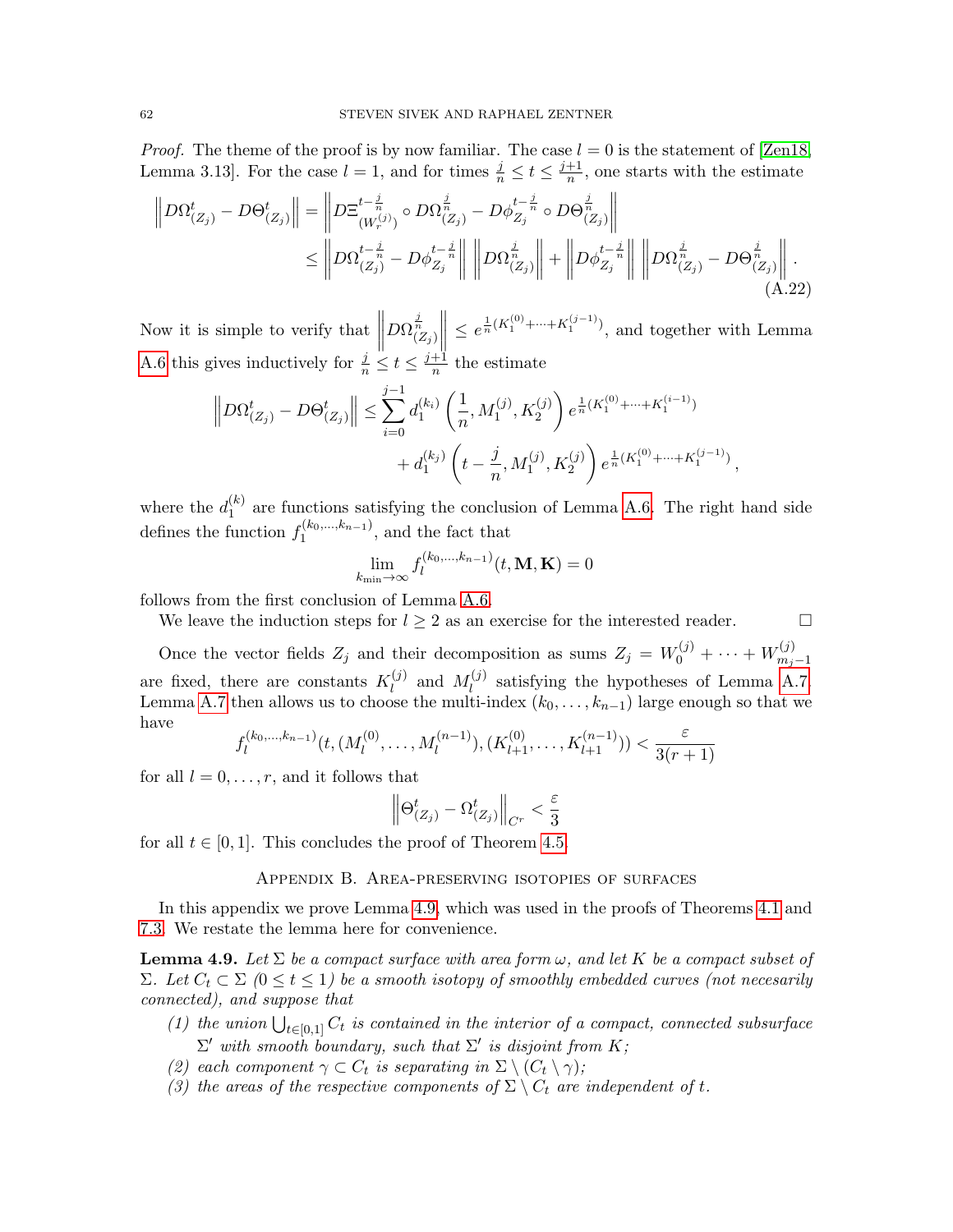Then there is a smooth isotopy  $\psi_t : \Sigma \to \Sigma$  with  $\psi_0 = id_{\Sigma}$  such that

- (1)  $\psi_t(C_0) = C_t$  for all t;
- (2)  $\psi_t$  is constant on  $\Sigma \setminus \Sigma'$ , and hence on a neighborhood of K, for all  $t \in [0,1]$ ;
- (3) each  $\psi_t$  is a symplectomorphism, i.e.,  $\psi_t^* \omega = \omega$  for all t.

Proof. We break the proof into two steps: first we arrange an isotopy which fixes the symplectic form near  $C_t$  and on the closure of  $\Sigma \setminus \Sigma'$ , and then we use another isotopy to fix it away from these sets.

**Step 1**: Find disjoint open neighborhoods V of  $C_0$  and W of  $\overline{\Sigma \setminus \Sigma'}$ , and an isotopy  $\varphi_t : \Sigma \to \Sigma$  with  $\varphi_t(C_0) = C_t$ , such that  $(\varphi_t^*\omega)|_V = \omega|_V$  and  $\varphi_t|_W = id_W$  for all t.

We start by using the isotopy extension theorem to produce an isotopy

$$
\phi_t : \Sigma \to \Sigma, \quad 0 \le t \le 1,
$$

supported on an arbitrarily small neighborhood of the compact set  $\bigcup_t C_t \subset \Sigma'$ , such that  $\phi_t(C_0) = C_t$  for all t. By taking the support small enough we can make it disjoint from an open neighborhood W of  $\Sigma \setminus \Sigma'$ , since the latter is compact and disjoint from  $\bigcup_t C_t$ .

Since  $C_0$  is Lagrangian with respect to each of the forms  $\phi_t^* \omega$ ,  $0 \le t \le 1$ , the parametrized Weinstein Lagrangian neighborhood theorem (see [\[Oh15,](#page-65-17) Exercise 3.3.4]) provides tubular neighborhoods  $U_t$  of  $C_0$  and a 1-parameter family of diffeomorphisms

$$
h_t: U_0 \xrightarrow{\sim} U_t,
$$

with  $h_0 = id_{\Sigma}$ , which fix  $C_0$  pointwise and satisfy  $h_t^*(\phi_t^*\omega) = \omega$ . This  $h_t$  is constructed as the time-1 flow of a vector field  $v_t$ , which is defined on a neighborhood U of  $C_0$  and satisfies  $v_t|_{C_0} = 0$  for all t. We take a smaller open neighborhood V of  $C_0$  whose closure satisfies

$$
\overline{V} \subset U \cap (\Sigma \setminus \overline{W}),
$$

and a smooth cut-off function  $\rho : \Sigma \to [0,1]$  which is supported on  $U \setminus \overline{W}$  and satisfies  $\rho|_V \equiv 1$ . We then let  $\tilde{h}_t : \Sigma \to \Sigma$  be the time-t flow of  $\rho \cdot v_t$ , and define

$$
\varphi_t = \phi_t \circ \tilde{h}_t.
$$

By construction, it follows that  $\varphi_t(C_0) = \phi_t(\tilde{h}_t(C_0)) = \phi_t(C_0) = C_t$ ; that both  $\phi_t$  and  $\tilde{h}_t$ fix W pointwise, hence so does  $\varphi_t$ ; and that

$$
\varphi_t^*\omega|_V=\left.\tilde{h}_t^*(\phi_t^*\omega)\right|_V=h_t^*(\phi_t^*\omega)|_V=\omega|_V
$$

as desired.

**Step 2:** Construct the isotopy  $\psi_t : \Sigma \to \Sigma$ .

Let  $\Sigma_i$  denote the closures of the various components of  $\Sigma' \setminus C_0$ . Then by hypothesis, and by the fact that  $\varphi_t$  fixes  $\overline{\Sigma \setminus \Sigma'} \subset W$ , each of the areas

$$
\int_{\Sigma_i} \varphi_t^*\omega
$$

is constant as a function of t, so we apply Moser's theorem, as generalized by Banyaga [\[Ban74\]](#page-63-8) to compact manifolds with boundary, to the surfaces  $\Sigma_i$ . This theorem asserts that since  $\int_{\Sigma_i} \varphi_t^* \omega$  is constant, there is an isotopy

$$
\chi_t^i : \Sigma_i \to \Sigma_i, \qquad 0 \le t \le 1
$$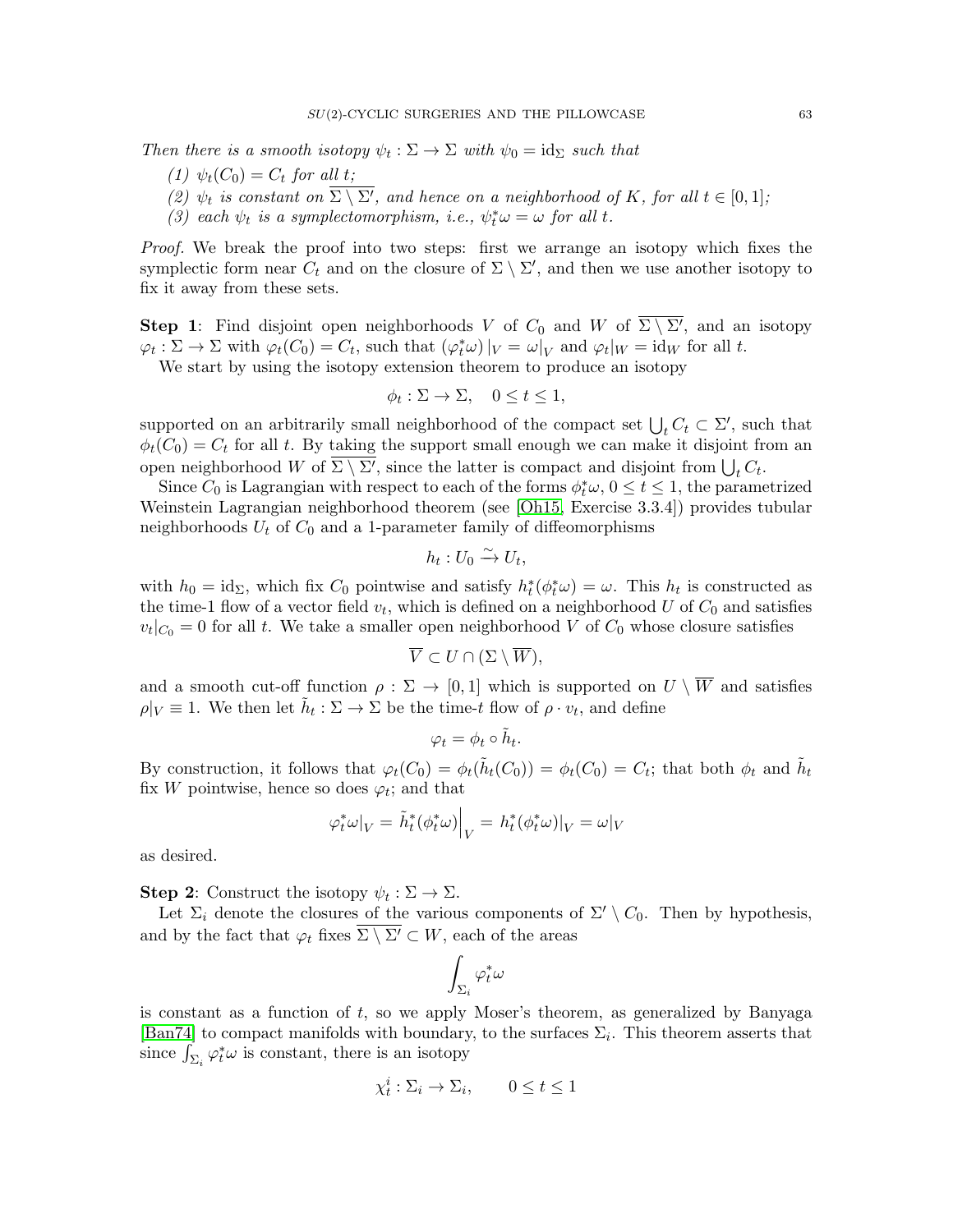such that  $(\chi_t^i)^*(\varphi_t^*\omega) = \varphi_0^*\omega = \omega$  and  $\chi_t^i|_{\partial \Sigma_i} = 0$  for all  $t \in [0,1]$ . Banyaga's proof begins by constructing a 1-form  $\alpha_t^i$  on  $\Sigma_i$  satisfying

$$
\frac{d}{dt} \left( \varphi_t^* \omega|_{\Sigma_i} \right) = d\alpha_t^i, \qquad \alpha_t^i|_{\partial \Sigma_i} = 0,
$$

and then one takes  $\chi_t^i$  to be the flow of a vector field  $v_t^i$  satisfying  $\iota_{v_t^i}(\varphi_t^*\omega) = -\alpha_t^i$ . We remark that by condition [\(2\)](#page-61-1), each component of  $C_0 \cap \Sigma_i$  belongs to the boundary of  $\Sigma_i$ rather than the interior, so that  $\alpha_t^i = 0$  along all of  $C_0 \cap \Sigma_i$ .

We now modify the above so that  $\chi_t^i$  fixes not just  $\partial \Sigma_i$  but a whole neighborhood thereof. Let  $N \subset \Sigma_i$  be a collar neighborhood of  $\partial \Sigma_i$  contained in  $V \cup W$ , and identify  $N \cong [0,1] \times \partial \Sigma_i$ so that  $\partial \Sigma_i$  is identified with  $\{0\} \times \partial \Sigma_i$ . We know that  $\alpha_t^i\big|_{\partial \Sigma_i}$  is zero, so it represents the zero class in  $H^1_{\text{dR}}(\partial \Sigma_i)$ . Since  $N \subset V \cup W$ , Step 1 guarantees that  $\varphi_t^* \omega$  is constant on N, so then  $\alpha_t^i|_N$  is closed, and its cohomology class is sent to zero by the restriction map

$$
H^1_{\rm dR}(N) \xrightarrow{\sim} H^1_{\rm dR}(\partial \Sigma_i),
$$

so it must be exact. Thus we can write  $\alpha_t^i\big|_N = d\beta_t$ , and we replace  $\alpha_t^i$  with  $\alpha_t^i - d(\rho \beta_t)$ , where  $\rho : [0,1] \to [0,1]$  is a smooth cutoff function satisfying  $\rho(t) = 1$  for  $t \leq \frac{1}{3}$  $\frac{1}{3}$  and  $\rho(t) = 0$ for  $t \geq \frac{2}{3}$  $\frac{2}{3}$ . This leaves  $d\alpha_t^i$  unchanged, but now we have  $\alpha_t^i \equiv 0$  on  $[0, \frac{1}{3}]$  $\frac{1}{3}]\times\partial\Sigma_i\subset N.$  It follows in the above construction that  $v_t^i$  is zero on this neighborhood, so  $\chi_t^i$  is stationary there as desired.

Having arranged for each  $\chi_t^i$  to fix a neighborhood of  $\partial \Sigma_i$ , we can now glue the various  $\chi_t^i$  together and extend by the identity on the rest of  $\Sigma$  to get a single smooth isotopy

$$
\chi_t : \Sigma \to \Sigma
$$

such that  $\chi_t^*(\varphi_t^*\omega) = \omega$ , and such that  $\chi_t$  is the identity on a neighborhood U of  $C_0 \cup \overline{\Sigma \setminus \Sigma'}$ . We therefore define

$$
\psi_t = \varphi_t \circ \chi_t : \Sigma \to \Sigma,
$$

which fixes the neighborhood  $U \cap W$  of  $\overline{\Sigma \setminus \Sigma'}$ . By construction we have

$$
\psi_t(C_0) = \varphi_t(\chi_t(C_0)) = \varphi_t(C_0) = C_t
$$

and  $\psi_t^* \omega = \chi_t^* (\varphi_t^* \omega) = \omega$ , so  $\psi_t$  is the desired isotopy.

#### **REFERENCES**

- <span id="page-63-8"></span>[Ban74] A. Banyaga. Formes-volume sur les variétés à bord. Enseign. Math. (2), 20:127–131, 1974.
- <span id="page-63-3"></span>[BCR98] J. Bochnak, M. Coste, and M.-F. Roy. Real algebraic geometry, volume 36 of Ergebnisse der Mathematik und ihrer Grenzgebiete (3) [Results in Mathematics and Related Areas (3)]. Springer-Verlag, Berlin, 1998. Translated from the 1987 French original, Revised by the authors.
- <span id="page-63-4"></span>[BD95] P. J. Braam and S. K. Donaldson. Floer's work on instanton homology, knots and surgery. In The Floer memorial volume, volume 133 of Progr. Math., pages 195–256. Birkhäuser, Basel, 1995.
- <span id="page-63-7"></span>[BNM<sup>+</sup>] D. Bar-Natan, S. Morrison, et al. The Knot Atlas. <http://katlas.org>. August 23, 2017.
- <span id="page-63-6"></span>[BS18] J. A. Baldwin and S. Sivek. Stein fillings and SU(2) representations. Geom. Topol., 22(7):4307– 4380, 2018.
- <span id="page-63-0"></span>[BS19] J. A. Baldwin and S. Sivek. Instantons and L-space surgeries. arXiv:1910.13374, 2019.
- <span id="page-63-5"></span>[Bur90] G. Burde. SU(2)-representation spaces for two-bridge knot groups. Math. Ann., 288(1):103–119, 1990.
- <span id="page-63-2"></span>[BZ98] S. Boyer and X. Zhang. On Culler-Shalen seminorms and Dehn filling. Ann. of Math. (2), 148(3):737–801, 1998.
- <span id="page-63-1"></span>[CCG<sup>+</sup>94] D. Cooper, M. Culler, H. Gillet, D. D. Long, and P. B. Shalen. Plane curves associated to character varieties of 3-manifolds. Invent. Math., 118(1):47–84, 1994.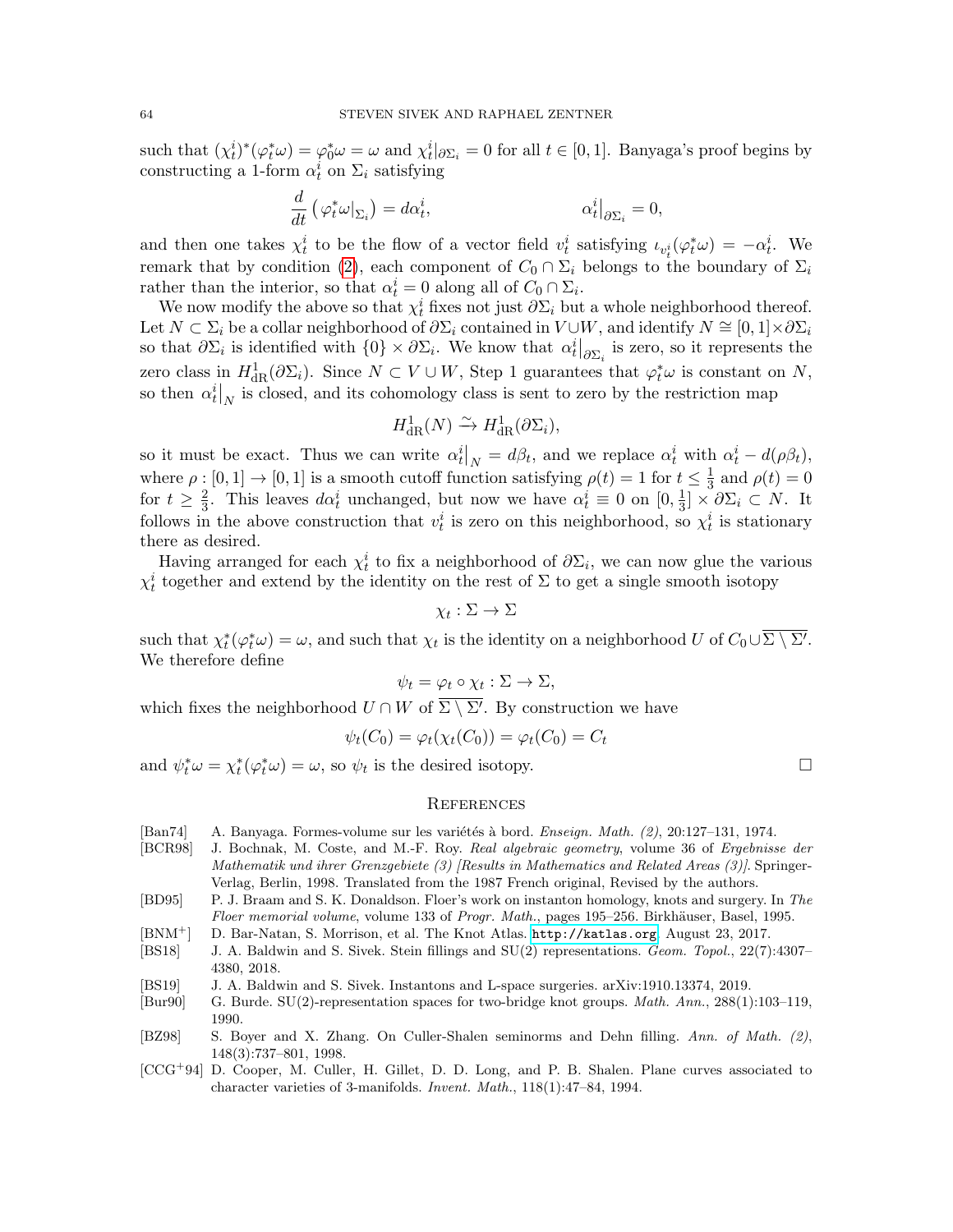- <span id="page-64-24"></span>[CDGW] M. Culler, N. M. Dunfield, M. Goerner, and J. R. Weeks. SnapPy, a computer program for studying the geometry and topology of 3-manifolds. Available at <http://snappy.computop.org>  $(04/04/2016).$
- <span id="page-64-0"></span>[CGLS87] M. Culler, C. M. Gordon, J. Luecke, and P. B. Shalen. Dehn surgery on knots. Ann. of Math.  $(2), 125(2): 237-300, 1987.$
- <span id="page-64-23"></span>[CL] J. C. Cha and C. Livingston. KnotInfo: Table of Knot Invariants. [http://www.indiana.edu/](http://www.indiana.edu/~knotinfo) [~knotinfo](http://www.indiana.edu/~knotinfo). August 23, 2017.
- <span id="page-64-15"></span>[CL96] D. Cooper and D. D. Long. Remarks on the A-polynomial of a knot. J. Knot Theory Ramifications, 5(5):609–628, 1996.
- <span id="page-64-6"></span>[Cro59] R. H. Crowell. Nonalternating links. Illinois J. Math., 3:101–120, 1959.
- <span id="page-64-16"></span>[CS83] M. Culler and P. B. Shalen. Varieties of group representations and splittings of 3-manifolds. Ann. of Math. (2), 117(1):109–146, 1983.
- <span id="page-64-17"></span>[CS84] M. Culler and P. B. Shalen. Bounded, separating, incompressible surfaces in knot manifolds. Invent. Math., 75(3):537–545, 1984.
- <span id="page-64-4"></span>[CS99] O. Collin and B. Steer. Instanton Floer homology for knots via 3-orbifolds. J. Differential Geom., 51(1):149–202, 1999.
- <span id="page-64-14"></span>[DG04] N. M. Dunfield and S. Garoufalidis. Non-triviality of the A-polynomial for knots in  $S^3$ . Algebr. Geom. Topol., 4:1145–1153 (electronic), 2004.
- <span id="page-64-9"></span>[Don02] S. K. Donaldson. Floer homology groups in Yang-Mills theory, volume 147 of Cambridge Tracts in Mathematics. Cambridge University Press, Cambridge, 2002. With the assistance of M. Furuta and D. Kotschick.
- <span id="page-64-27"></span>[Dun01] N. M. Dunfield. A table of boundary slopes of Montesinos knots. Topology, 40(2):309–315, 2001.
- <span id="page-64-10"></span>[Flo88] A. Floer. An instanton-invariant for 3-manifolds. Comm. Math. Phys., 118(2):215–240, 1988.
- <span id="page-64-19"></span>[Flo90] A. Floer. Instanton homology, surgery, and knots. In Geometry of low-dimensional manifolds, 1 (Durham, 1989), volume 150 of London Math. Soc. Lecture Note Ser., pages 97–114. Cambridge Univ. Press, Cambridge, 1990.
- <span id="page-64-20"></span>[FM66] R. H. Fox and J. W. Milnor. Singularities of 2-spheres in 4-space and cobordism of knots. Osaka J. Math., 3:257–267, 1966.
- <span id="page-64-12"></span>[Gol84] W. M. Goldman. The symplectic nature of fundamental groups of surfaces. Adv. in Math., 54(2):200–225, 1984.
- <span id="page-64-22"></span>[Gor83] C. M. Gordon. Dehn surgery and satellite knots. Trans. Amer. Math. Soc., 275(2):687–708, 1983.
- <span id="page-64-13"></span>[Hat82] A. E. Hatcher. On the boundary curves of incompressible surfaces. *Pacific J. Math.*, 99(2):373– 377, 1982.
- <span id="page-64-11"></span>[Her94] C. M. Herald. Legendrian cobordism and Chern-Simons theory on 3-manifolds with boundary. Comm. Anal. Geom., 2(3):337–413, 1994.
- <span id="page-64-3"></span>[Her97] C. M. Herald. Flat connections, the Alexander invariant, and Casson's invariant. Comm. Anal. Geom., 5(1):93–120, 1997.
- <span id="page-64-5"></span>[HK98] M. Heusener and J. Kroll. Deforming abelian SU(2)-representations of knot groups. Comment. Math. Helv., 73(3):480–498, 1998.
- <span id="page-64-26"></span>[HO89] A. Hatcher and U. Oertel. Boundary slopes for Montesinos knots. Topology, 28(4):453–480, 1989.
- <span id="page-64-2"></span>[HT85] A. Hatcher and W. Thurston. Incompressible surfaces in 2-bridge knot complements. Invent. Math., 79(2):225–246, 1985.
- <span id="page-64-25"></span>[IM08] K. Ichihara and S. Mizushima. Crossing number and diameter of boundary slope set of Montesinos knot. Comm. Anal. Geom., 16(3):565–589, 2008.
- <span id="page-64-7"></span>[Kla91] E. P. Klassen. Representations of knot groups in SU(2). Trans. Amer. Math. Soc., 326(2):795–828, 1991.
- <span id="page-64-21"></span>[KM95] P. B. Kronheimer and T. S. Mrowka. Gauge theory for embedded surfaces. II. Topology, 34(1):37– 97, 1995.
- <span id="page-64-1"></span>[KM04a] P. B. Kronheimer and T. S. Mrowka. Dehn surgery, the fundamental group and SU(2). Math. Res. Lett., 11(5-6):741–754, 2004.
- <span id="page-64-8"></span>[KM04b] P. B. Kronheimer and T. S. Mrowka. Witten's conjecture and property P. Geom. Topol., 8:295– 310 (electronic), 2004.
- <span id="page-64-18"></span>[KM10a] P. Kronheimer and T. Mrowka. Instanton Floer homology and the Alexander polynomial. Algebr. Geom. Topol., 10(3):1715–1738, 2010.